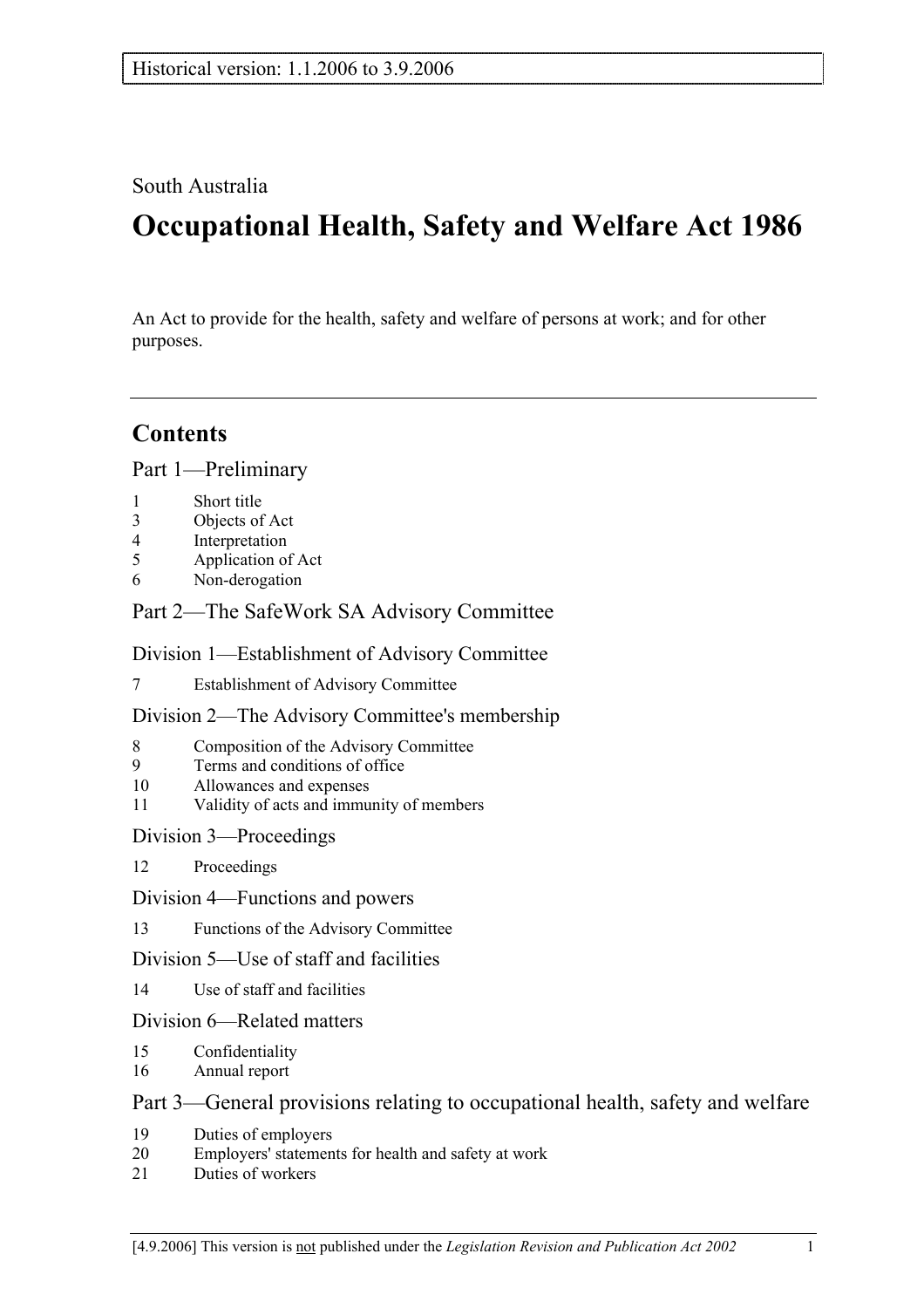- 22 Duties of employers and self-employed persons
- 23 Duties of occupiers
- 23A Duties of designers and owners of buildings
- 24 Duties of manufacturers etc
- 24A Duties of owners of plant
- 25 Duties applicable to all persons

### Part 4—Health and safety representatives and committees

#### Division 1—Preliminary

26 Preliminary

#### Division 2—Appointment of health and safety representatives and committees

- 26A Interpretation
- 27 Health and safety representatives may represent groups
- 28 Election of health and safety representatives
- 29 Election of a deputy health and safety representative
- 30 Term of office of a health and safety representative
- 31 Health and safety committees

#### Division 2A—Training

- 31A Training of health and safety representatives, deputies and committee members
- 31B Maintenance of pay and reimbursement of expenses
- 31C Guidelines

#### Division 3—Functions of health and safety representatives and committees

- 32 Functions of health and safety representatives
- 33 Functions of health and safety committees
- 34 Responsibilities of employers

#### Division 4—Resolution of health, safety or welfare issues

- 35 Default notices
- 36 Action where the health and safety of a worker is threatened
- 37 Attendance by inspector
- 37A Division not to derogate from other referrals to an inspector

#### Part 5—Inspections

38 Powers of entry and inspection

### Part 6—Improvement notices and prohibition notices

- 39 Improvement notices
- 40 Prohibition notices
- 41 Notices to be displayed
- 42 Review of notices
- 43 Powers of committee on review
- 44 Worker's entitlement to pay while notice is in force
- 45 Action on default

### Part 7—Review committees

- 46 Review committees
- 47 Constitution of review committees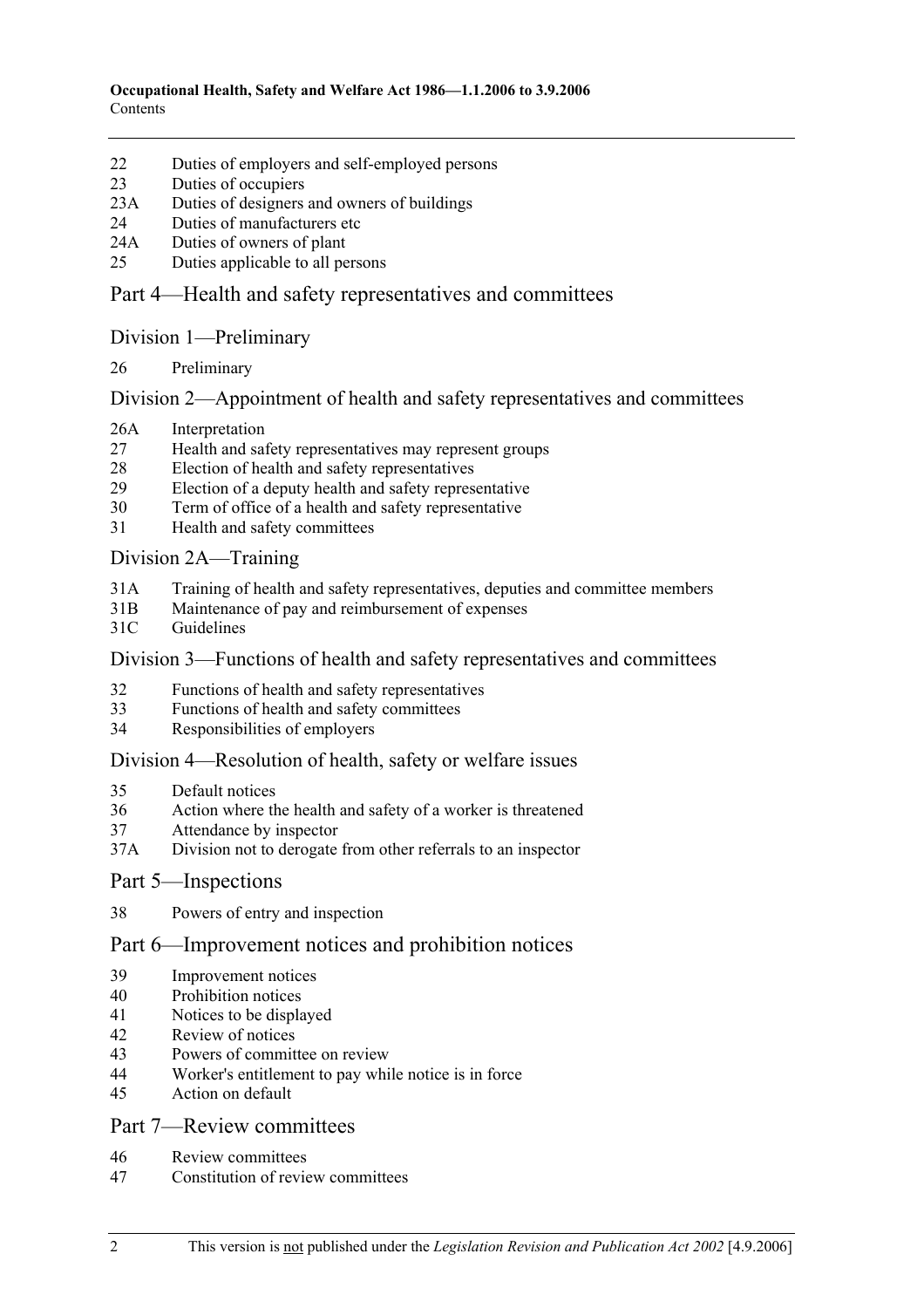- 48 Procedures of the committee
- 49 Appeals
- 50 Immunity of members

#### Part 8—Miscellaneous

- 51 Immunity of inspectors and officers
- 52 Inspector to produce certificate of authority
- 53 Delegation
- 54 Power to require information
- 54A Provision of information by WorkCover
- 55 Confidentiality
- 55A Inappropriate behaviour towards an employee
- 56 Discrimination against workers
- 57 Assignment of workers during a cessation of work
- 58 Offences
- 59 Aggravated offence
- 60 Continuing or repeated offences
- 60A Non-pecuniary penalties
- 61 Offences by bodies corporate
- 62 Health and safety in the public sector
- 63 Code of practice
- 63A Use of codes of practice in proceedings
- 64 Evidentiary provision
- 66 Modifications of regulations
- 67 Exemption from Act
- 67A Registration of employers
- 67B Portion of WorkCover levy to be used to improve occupational health and safety
- 67C Five-yearly reports
- 68 Consultation on regulations
- 69 Regulations

Schedule 1—Regulations

### Schedule 2—Extension of Act to specified plant

### Schedule 3—The Mining and Quarrying Occupational Health and Safety Committee

- 1 The Committee
- 2 Application of funds
- 3 Ministerial control

Legislative history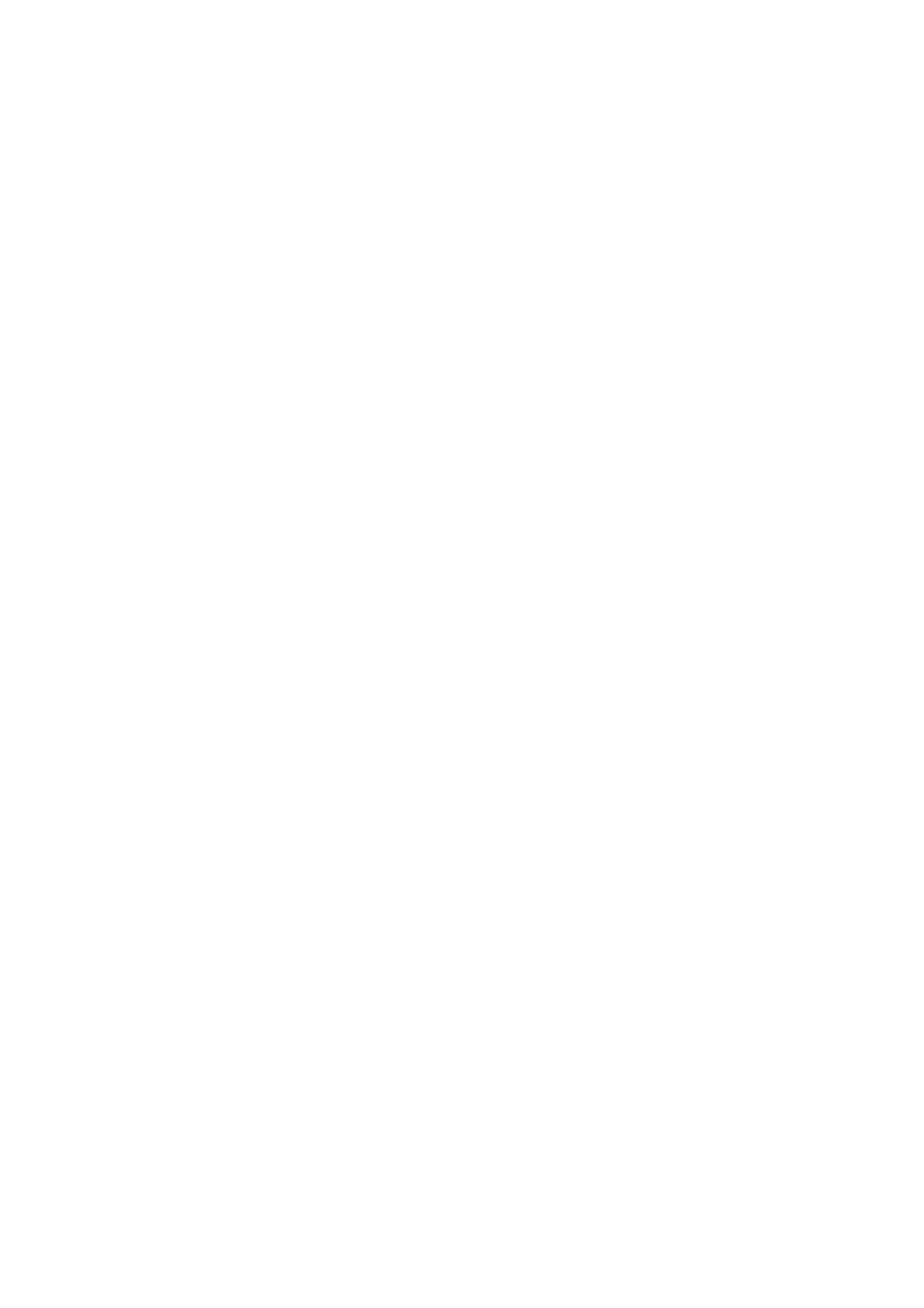### **The Parliament of South Australia enacts as follows:**

## **Part 1—Preliminary**

### **1—Short title**

This Act may be cited as the *Occupational Health, Safety and Welfare Act 1986*.

### **3—Objects of Act**

The chief objects of this Act are—

- (a) to secure the health, safety and welfare of persons at work; and
- (b) to eliminate, at their source, risks to the health, safety and welfare of persons at work; and
- (c) to protect the public against risks to health or safety arising out of or in connection with—
	- (i) the activities of persons at work; or
	- (ii) the use or operation of various types of plant;
- (d) to involve employees and employers in issues affecting occupational health, safety and welfare; and
- (e) to encourage registered associations to take a constructive role in promoting improvements in occupational health, safety and welfare practices and assisting employers and employees to achieve a healthier and safer working environment.

### **4—Interpretation**

(1) In this Act, unless the contrary intention appears—

*accident* means an unplanned occurrence or incident that causes or contributes to personal injury or damage to property;

*Advisory Committee* means the SafeWork SA Advisory Committee established under Part  $2$ 

*appointed member* of the Advisory Committee means a member of the Advisory Committee appointed by the Governor;

*approved code of practice* means a code of practice approved by the Minister pursuant to section 63;

*business day* in relation to a particular workplace means any day on which work is normally carried out at the workplace;

*contract of service* means—

- (a) a contract under which one person is employed by another;
- (b) a contract of apprenticeship;
- (c) a contract, arrangement or understanding under which a person receives onthe-job training in a trade or vocation from another;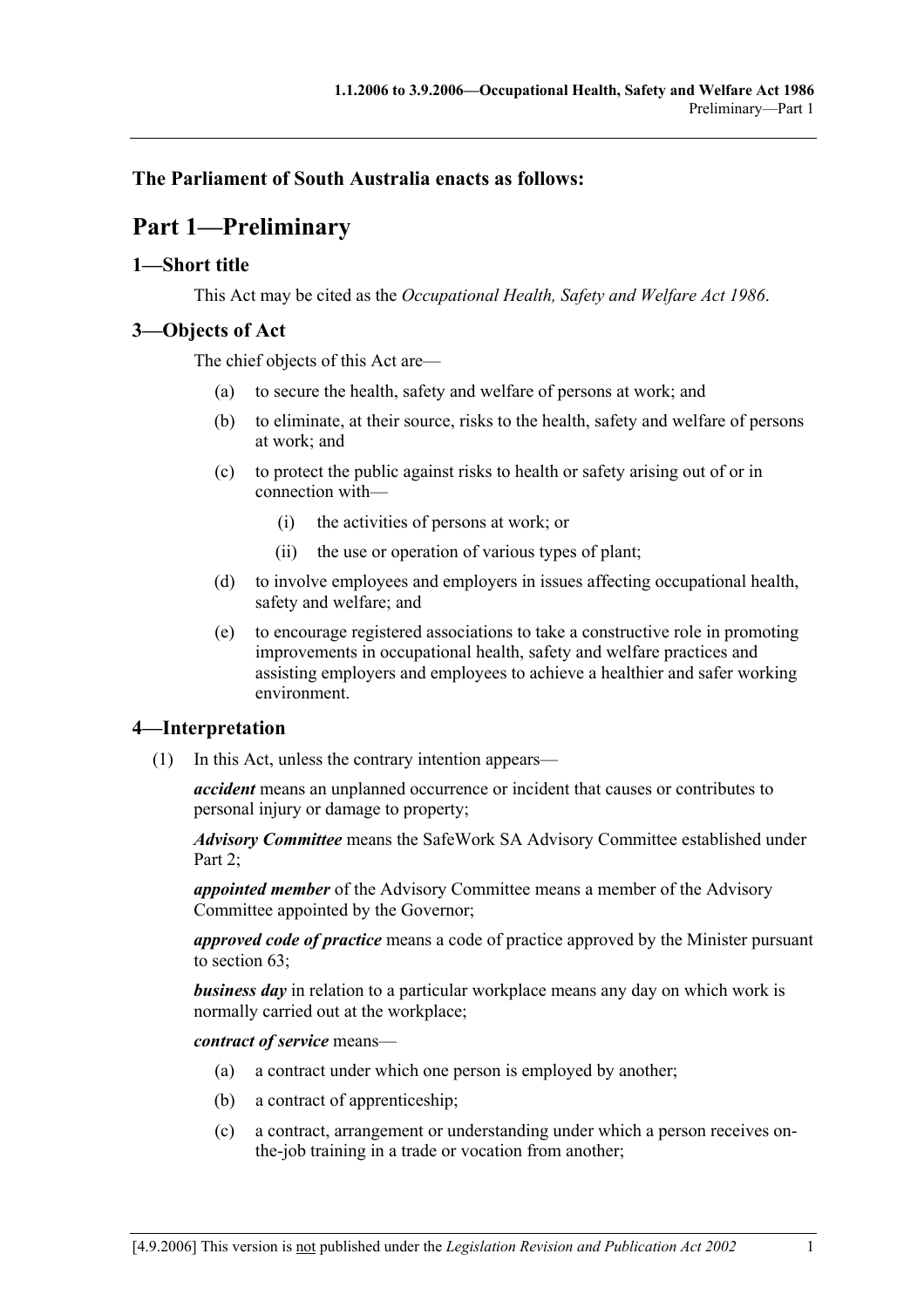*Department* means the administrative unit of the Minister to whom the administration of this Act is committed;

#### *the designated person* means—

- (a) in relation to mines to which the *Mines and Works Inspection Act 1920* applies—the Chief Inspector of Mines;
- (b) in relation to operations to which the *Petroleum Act 2000*, the *Petroleum (Submerged Lands) Act 1982* or the *Offshore Minerals Act 2000* applies—the Director-General of Mines and Energy;
- (c) in any other case—a public service employee authorised by the Minister to exercise the powers of the designated person under this Act;

**Director** means the person for the time being holding, or acting in, the position of Executive Director of that part of the Department that is directly involved in the administration and enforcement of this Act;

*employee* means a person who is employed under a contract of service or who works under a contract of service;

*employer* means a person by whom an employee is employed under a contract of service or for whom work is done by an employee under a contract of service;

*health and safety committee* means a health and safety committee established under Part 4:

*health and safety representative* means a health and safety representative elected in accordance with Part 4;

*Industrial Commission* means the Industrial Relations Commission of South Australia;

*Industrial Court* means the Industrial Relations Court of South Australia;

*inspector* means—

- (a) in relation to mines to which the *Mines and Works Inspection Act 1920* applies—an inspector of mines under that Act;
- (b) in relation to operations to which the *Petroleum Act 2000* applies—an authorised officer under that Act;
- (c) in relation to operations to which the *Petroleum (Submerged Lands) Act 1982* applies—an inspector under that Act;
- (ca) in relation to operations to which the *Offshore Minerals Act 2000* applies—an inspector under that Act;
- (d) in any other case—a public service employee authorised by the Minister to exercise the powers of an inspector under this Act;

*metropolitan area* means the area comprised by—

- (a) Metropolitan Adelaide as defined in the Development Plan compiled under the *Development Act 1993*; and
- (b) the City of Adelaide and the Corporation of the Town of Gawler;

*occupier* in relation to a place means a person who has the management or control of the place;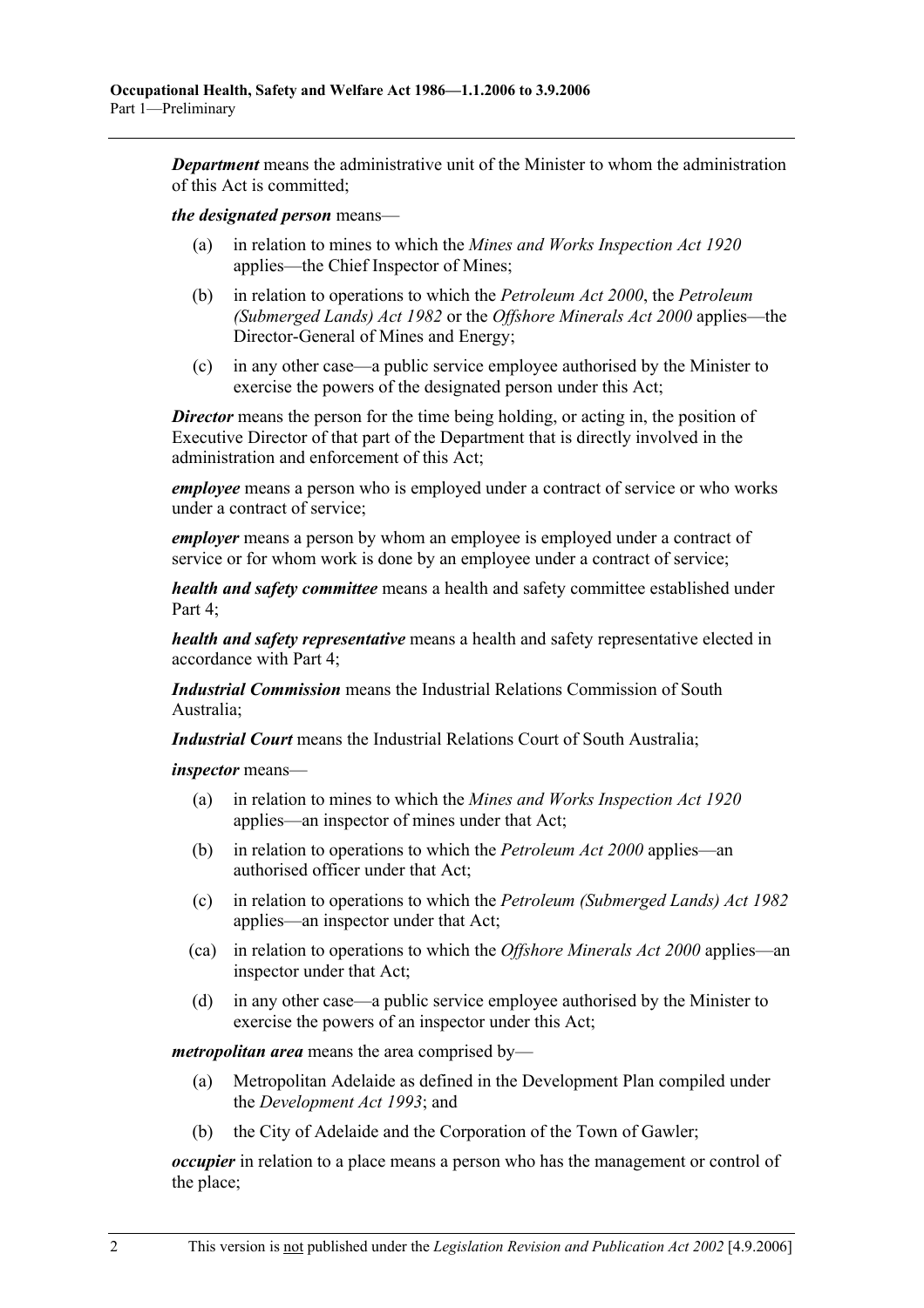*officer* in relation to a body corporate means—

- (a) a member of the governing body of the body corporate; or
- (b) an executive officer of the body corporate; or
- (c) a receiver or manager of any property of the body corporate; or
- (d) a liquidator;

*plant* includes—

- (a) any machinery, equipment, appliance, implement or tool;
- (b) without limiting the application of this Act to any plant used at work or at any workplace, any plant to which this Act extends by virtue of Schedule 2;
- (c) any component, fitting, connection, mounting or accessory used in or in conjunction with any of the above;

*record* means a record of any kind and includes a disk, tape or other article from which information is capable of being reproduced (with or without another article or device);

*registered association* means—

- (a) an association registered under the *Fair Work Act 1994* or the *Industrial Relations Act 1988* of the Commonwealth; or
- (b) the United Trades and Labor Council;

*review committee* means a review committee constituted under Part 7;

*safe* connotes safe from injury and risks to health;

*ship* includes a boat, vessel or craft;

*South Australian ship* means a ship—

- (a) that is registered in the State; or
- (b) that is owned or under charter by the Crown; or
- (c) that is owned or under charter by a body corporate or other person—
	- (i) whose principal office or place of business is in the State; or
	- (ii) whose principal office or place of business with respect to the control or management of the ship is in the State;

*substance* means any natural or artificial substance, whether in solid, liquid or gaseous form;

*WorkCover* means the WorkCover Corporation of South Australia;

*work group* means a group of employees constituted as a work group for the purposes of Part 4;

*work-related injury* means—

- (a) an injury, disease or disability; or
- (b) the loss or destruction of, or damage to, an artificial limb or other prosthesis or a medical or surgical aid or appliance; or
- (c) any death,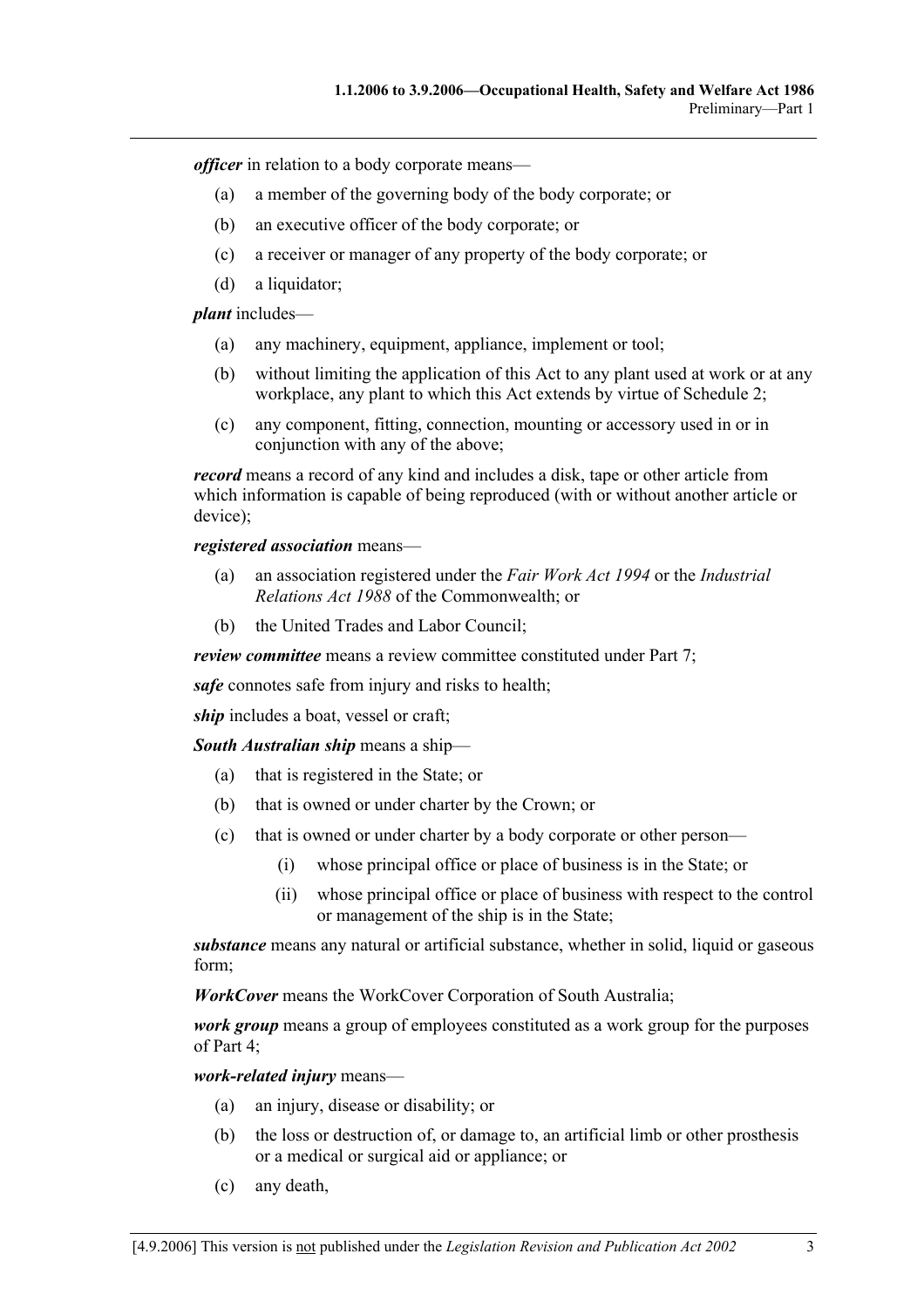that is attributable to work and includes the aggravation, exacerbation or recurrence of a prior work-related injury;

*workplace* means any place (including any aircraft, ship or vehicle) where an employee or self-employed person works and includes any place where such a person goes while at work.

- (2) For the purposes of this Act, where a person (*the contractor*) is engaged to perform work for another person (*the principal*) in the course of a trade or business carried on by the principal, the contractor, and any person employed or engaged by the contractor to carry out or to assist in carrying out the work, will be taken to be employed by the principal but the principal's duties under this Act in relation to them extend only to matters over which the principal has control or would have control but for some agreement to the contrary between the principal and the contractor.
- (3) For the purposes of this Act, where a person, in connection with a trade or business carried on by the employer, performs work for an employer gratuitously, the person will be taken to be employed by the employer.
- (4) The following matters are aspects of occupational health, safety and welfare:
	- (a) the general well-being of employees while at work;
	- (b) the prevention of work-related injuries and work-related fatalities;
	- (c) the investigation of the causes of work-related injuries and work-related fatalities;
	- (d) the rehabilitation and retraining of people who have suffered work-related injuries.
- (4a) The safe operation or use of any plant referred to in Schedule 2 will be taken to be an aspect of occupational health, safety and welfare.
- (5) For the purposes of this Act—

*Division 1 fine* means a fine not exceeding \$200 000;

*Division 2 fine* means a fine not exceeding \$100 000;

*Division 3 fine* means a fine not exceeding \$40 000;

*Division 4 fine* means a fine not exceeding \$30 000;

**Division 5 fine** means a fine not exceeding \$20 000;

*Division 6 fine* means a fine not exceeding \$10 000;

*Division 7 fine* means a fine not exceeding \$5 000.

### **5—Application of Act**

- (1) This Act or specified provisions of this Act do not apply in relation to—
	- (a) work or classes of work; or
	- (b) employees or classes of employees,

excluded by regulation from the application of this Act or specified provisions of this Act.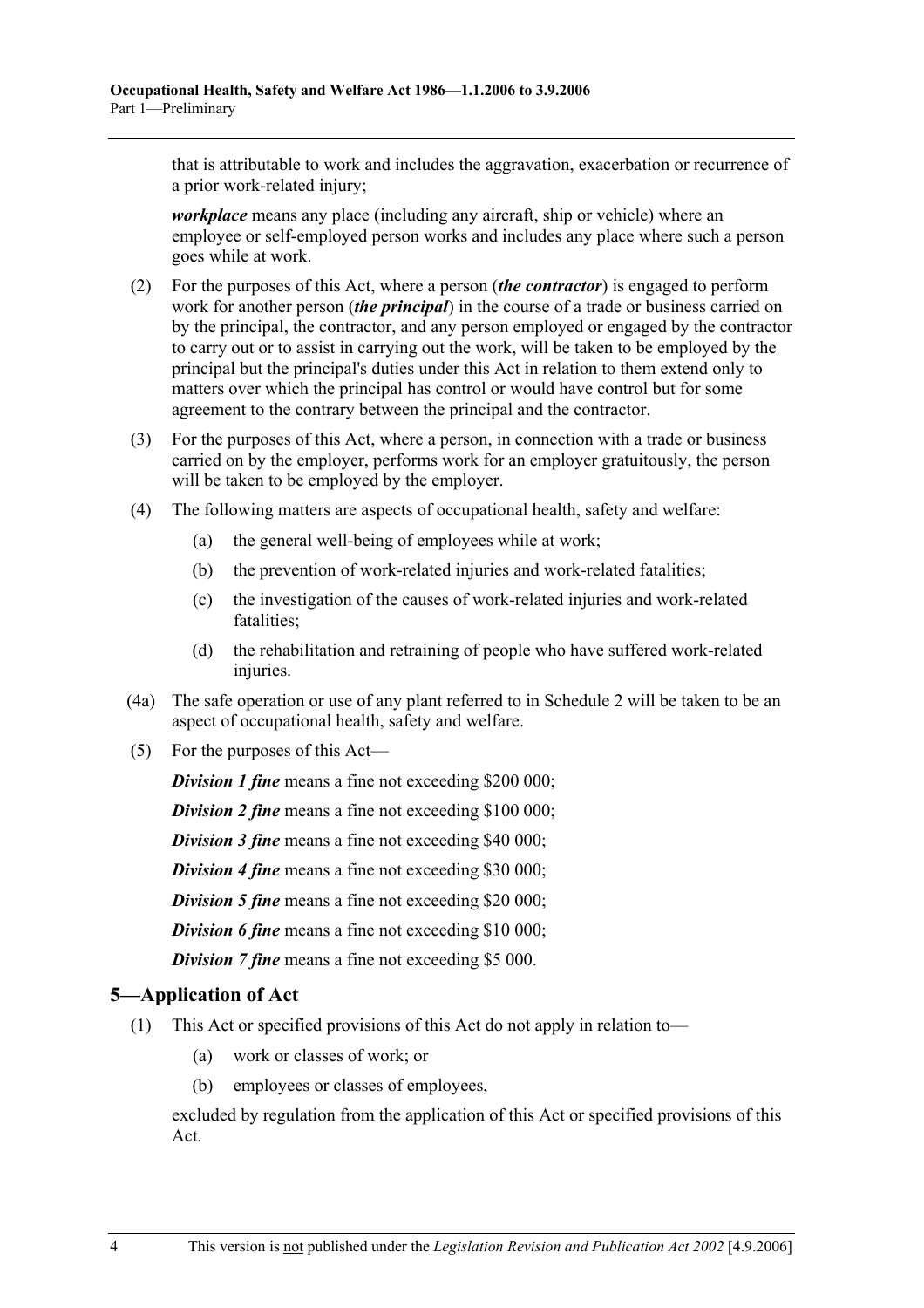- (2) Subject to any regulations made for the purposes of subsection (1), this Act applies in relation to work on a South Australian ship whether or not the ship is within the coastal waters of the State.
- (3) This Act binds the Crown in right of the State and also, so far as the legislative power of the State extends, in all its other capacities.

### **6—Non-derogation**

- (1) The provisions of this Act are in addition to and do not derogate from the provisions of any other Act.
- (2) The provisions of this Act do not limit or derogate from any civil right or remedy and compliance with this Act does not necessarily indicate that a common law duty of care has been satisfied.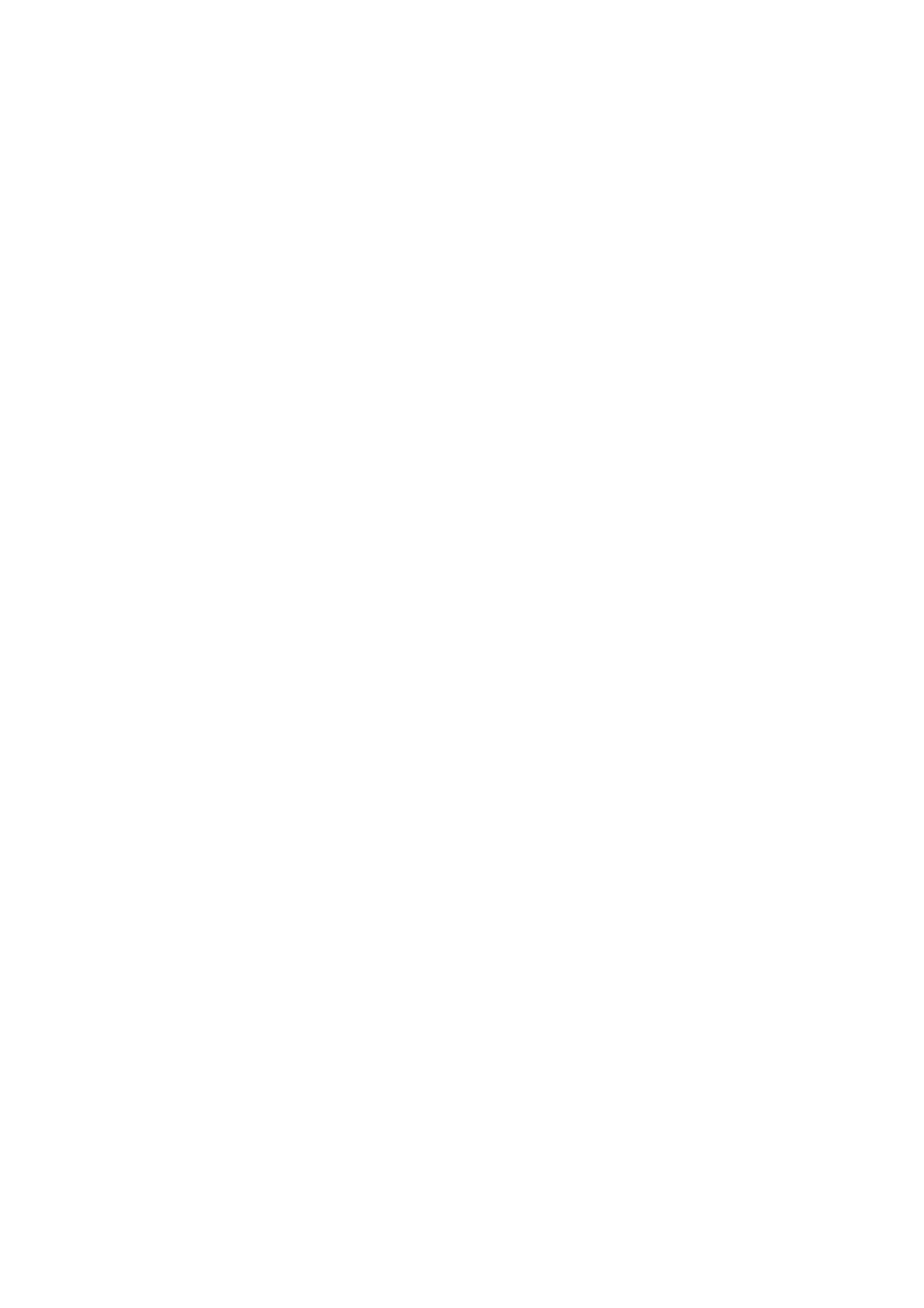## **Part 2—The SafeWork SA Advisory Committee**

### **Division 1—Establishment of Advisory Committee**

### **7—Establishment of Advisory Committee**

The *SafeWork SA Advisory Committee* is established.

### **Division 2—The Advisory Committee's membership**

### **8—Composition of the Advisory Committee**

- (1) The Advisory Committee consists of 11 members of whom—
	- (a) 9 will be appointed by the Governor and of these—
		- (i) 1 will be the presiding member appointed on the recommendation of the Minister; and
		- (ii) 4 will be persons who, in the opinion of the Minister, are suitable to represent the interests of employers (1 being a person considered by the Minister to be suitable to represent the interests of the public sector as an employer), appointed on the recommendation of the Minister after the Minister has consulted with Business SA, and with associations representing the interests of employers determined to be appropriate by the Minister; and
		- (iii) 4 will be persons who, in the opinion of the Minister, are suitable to represent the interests of employees (1 being a person considered by the Minister to be suitable to represent the interests of employees in the public sector), appointed on the recommendation of the Minister after the Minister has consulted with the United Trades and Labor Council, and with other associations representing the interests of employees determined to be appropriate by the Minister; and
	- (b) 1 will be the Director (*ex officio*); and
	- (c) 1 will be the Chief Executive of WorkCover (*ex officio*).
- (2) In proposing persons for appointment to the Advisory Committee, an organisation or association consulted under subsection (1) should seek to promote gender balance, and diversity, in the membership of the Advisory Committee.
- (3) Subject to subsection (4), the Minister may appoint a suitable person to be a deputy of a member of the Advisory Committee and to act as a member of the Advisory Committee during any period of absence of the member.
- (4) During the absence of the presiding member of the Advisory Committee, the Director will act in the position of the presiding member (and if the Director is unavailable then a member of the Advisory Committee appointed by the remaining members will act in the position of presiding member).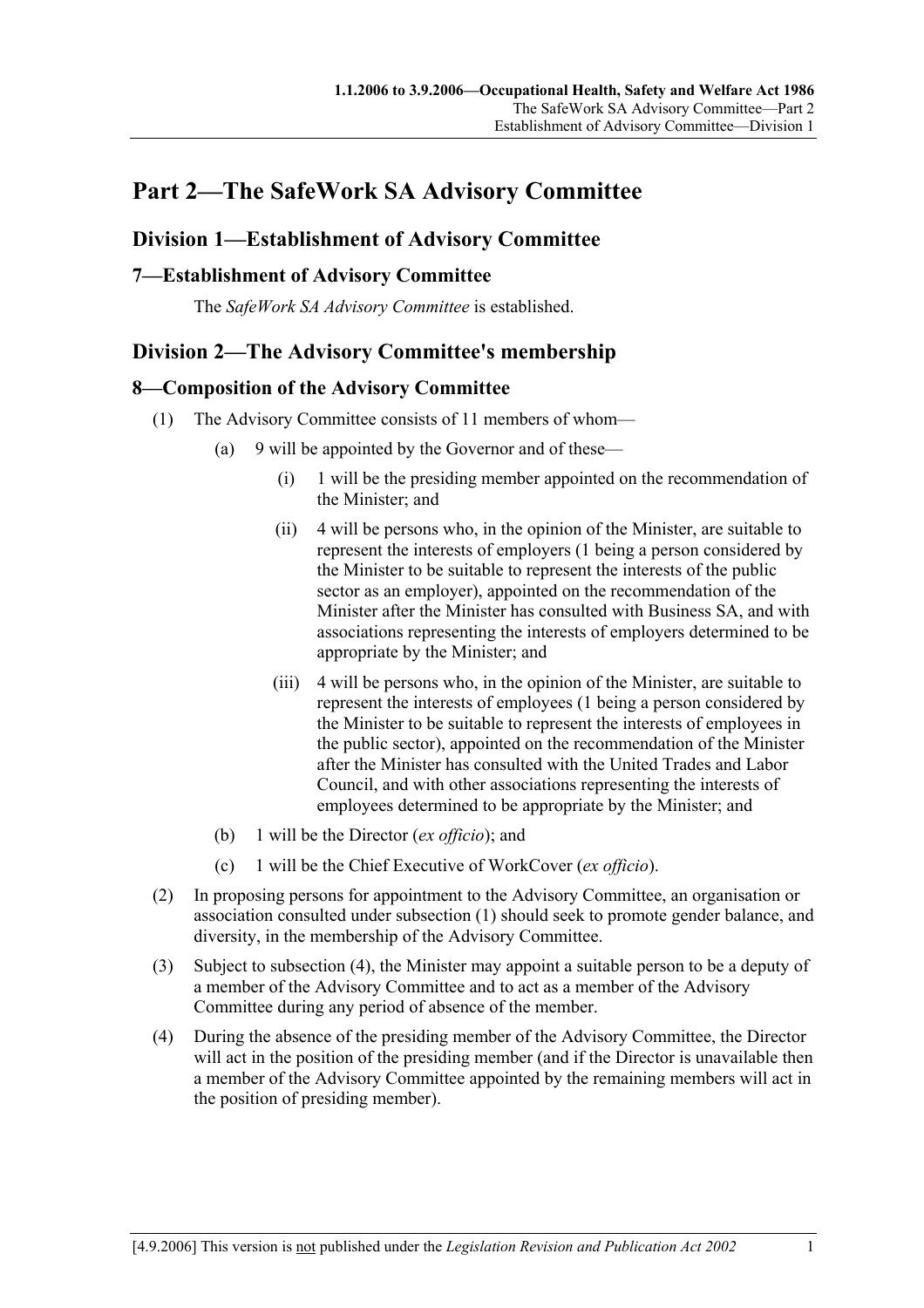#### **9—Terms and conditions of office**

- (1) An appointed member of the Advisory Committee will hold office on conditions, and for a term (not exceeding 3 years), determined by the Governor and, on the expiration of a term of appointment, is eligible for re-appointment.
- (2) The Governor may remove an appointed member from office for—
	- (a) breach of, or non-compliance with, a condition of appointment; or
	- (b) mental or physical incapacity to carry out duties of office satisfactorily; or
	- (c) neglect of duty; or
	- (d) dishonourable conduct.
- (3) The office of an appointed member becomes vacant if the member—
	- (a) dies; or
	- (b) completes a term of office and is not re-appointed; or
	- (c) resigns by written notice addressed to the Minister; or
	- (d) is found guilty of an indictable offence; or
	- (e) is found guilty of an offence against subsection (6); or
	- (f) is removed from office by the Governor under subsection (2).
- (4) On the office of an appointed member of the Advisory Committee becoming vacant, a person must be appointed, in accordance with this Act, to the vacant office.
- (5) The Minister must ensure that a vacant office is filled within 6 months after the vacancy occurs.
- (6) A member of the Advisory Committee who has a direct or indirect personal or pecuniary interest in a matter under consideration by the Advisory Committee—
	- (a) must, as soon as practicable after becoming aware of the interest, disclose the nature and extent of the interest to the Advisory Committee; and
	- (b) must not take part in a deliberation or decision of the Advisory Committee on the matter and must not be present at a meeting of the Advisory Committee when the matter is under consideration.

Maximum penalty: Division 5 fine or imprisonment for two years.

- (7) Subsection (6) operates subject to the qualification that a member of the Advisory Committee who has made a disclosure under that subsection may, with the permission of a majority of the members of the Advisory Committee who may vote on the matter, attend or remain at the meeting in order to ask or answer questions, or to provide any other information or material that may be relevant to the deliberations of the Advisory Committee, provided that the member then withdraws from the room and does not in any other way take part in any deliberations or vote on the matter.
- (8) The court by which a person is convicted of an offence against subsection (6) may, on the application of an interested person, make an order avoiding a contract to which the non-disclosure relates and for restitution of property passing under the contract.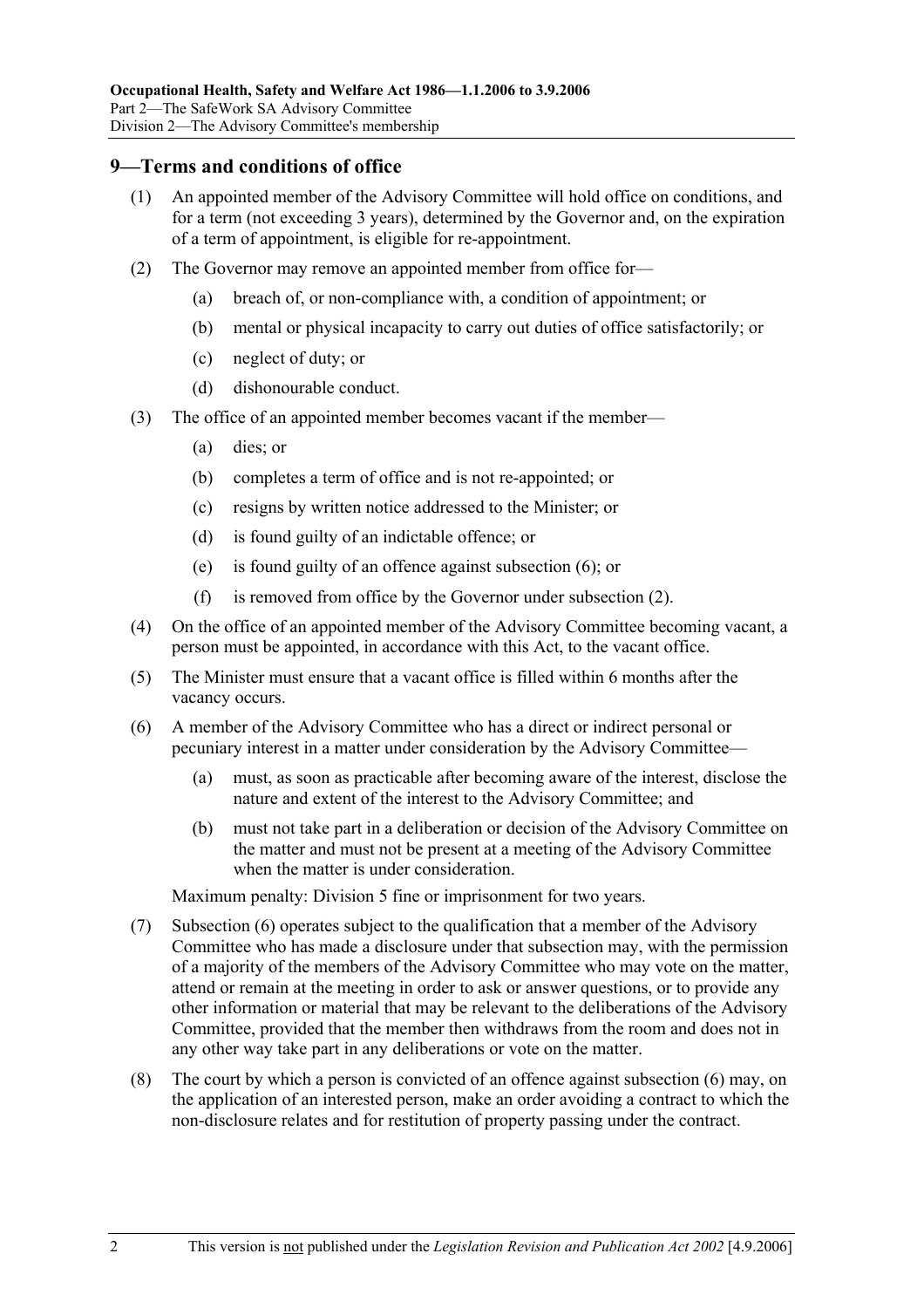#### **10—Allowances and expenses**

- (1) An appointed member of the Advisory Committee is entitled to fees, allowances and expenses approved by the Governor.
- (2) The amount of any fees, allowances or expenses paid under subsection (1) will be recoverable from the Compensation Fund under the *Workers Rehabilitation and Compensation Act 1986* under a scheme established or approved by the Treasurer.

#### **11—Validity of acts and immunity of members**

- (1) An act or proceeding of the Advisory Committee is not invalid by reason only of a vacancy in its membership or a defect in the appointment of a member.
- (2) No personal liability attaches to a member of the Advisory Committee for an act or omission by the member or the Advisory Committee in good faith in performance, exercise or discharge, or purported performance, exercise or discharge, of the member's or the Advisory Committee's functions, powers or duties under this Act.
- (3) A liability that would, but for subsection (2), lie against a member of the Advisory Committee will lie instead against the Crown.

### **Division 3—Proceedings**

#### **12—Proceedings**

- (1) Six members of the Advisory Committee, of whom—
	- (a) 1 is the presiding member, or the Director acting in the absence of the presiding member (unless the Director is unavailable); and
	- (b) at least 2 are members appointed to represent the interests of employers; and
	- (c) at least 2 are members appointed to represent the interests of employees,

constitute a quorum of the Advisory Committee.

- (2) When a matter arises for decision at a meeting of the Advisory Committee—
	- (a) the members appointed to represent the interests of employers or employees will each have a deliberative vote; and
	- (b) if those deliberative votes are equal, the person presiding at the meeting does not have a casting vote.
- (3) The members of the Advisory Committee holding office under section 8(1)(b) and (c) do not have a vote on any matter arising for decision at a meeting of the Advisory **Committee**
- (4) A decision carried by a majority of the votes cast under subsection  $(2)(a)$  is a decision of the Advisory Committee.
- (5) A telephone or video conference between members of the Advisory Committee constituted in accordance with procedures determined by the Advisory Committee will, for the purposes of this section, be taken to be a meeting of the Advisory Committee at which the participating members are present.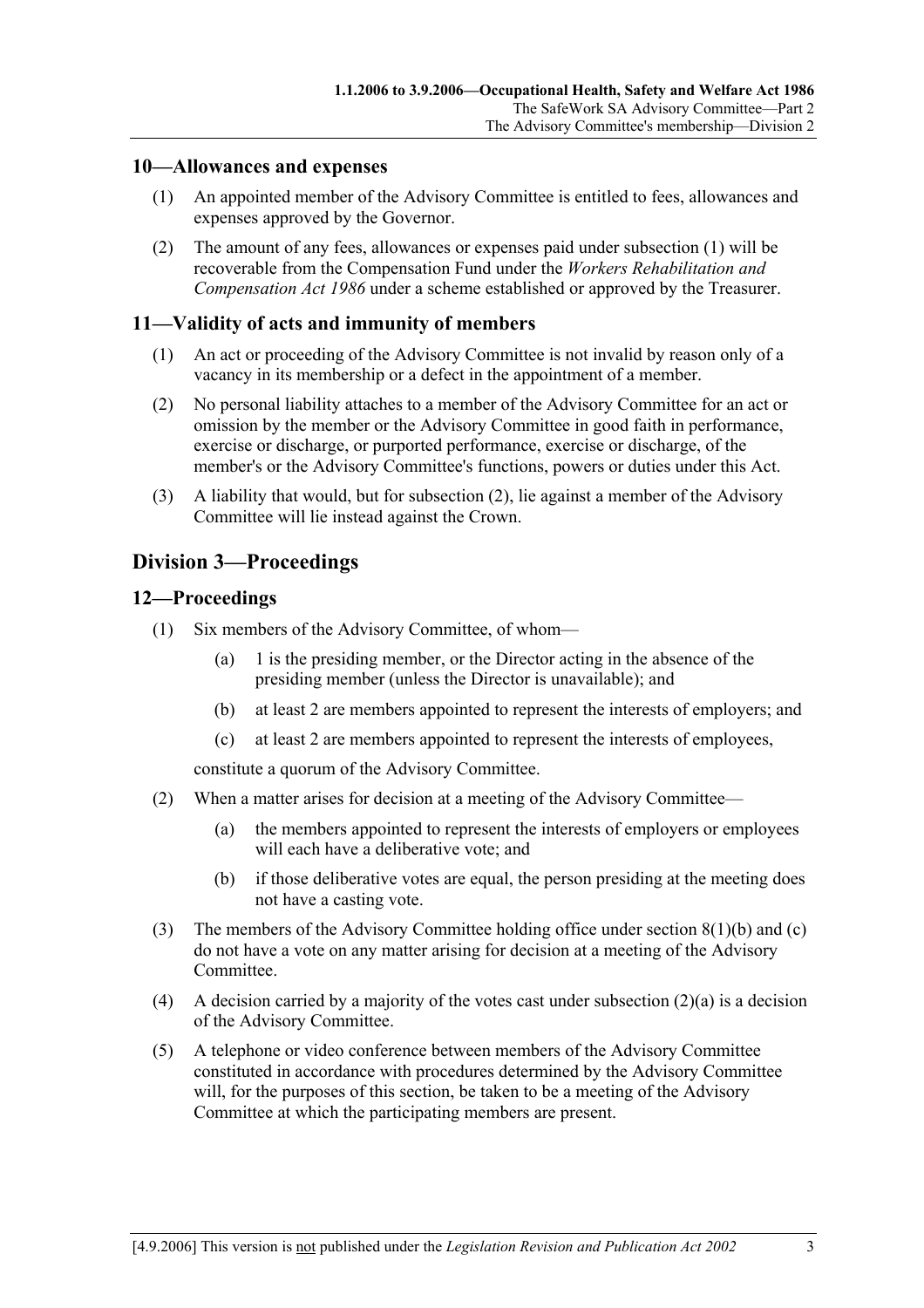- (6) A resolution of the Advisory Committee—
	- (a) of which notice was given to all members of the Advisory Committee in accordance with procedures determined by the Advisory Committee; and
	- (b) in which a majority of the members of the Advisory Committee who would be entitled to vote under subsection (2) if the matter were before a meeting of the Advisory Committee have expressed their concurrence in writing or in some other manner determined by the Advisory Committee,

will be taken to be a decision of the Advisory Committee made at a meeting of the Advisory Committee.

- (7) The Advisory Committee must cause an accurate record to be kept of its proceedings.
- (8) Subject to this Act, the proceedings of the Advisory Committee will be conducted in a manner determined by the Advisory Committee.

### **Division 4—Functions and powers**

#### **13—Functions of the Advisory Committee**

- (1) The functions of the Advisory Committee are—
	- (a) to keep the administration and enforcement of this Act, and any other legislation relevant to occupational health, safety and welfare, under review, and to make recommendations for change as the Advisory Committee thinks fit; and
	- (b) to advise the Minister (on its own initiative or at the request of the Minister) on—
		- (i) legislation, regulations, codes, standards and policies relevant to occupational health, safety and welfare; and
		- (ii) national and international developments in the field of occupational health, safety and welfare; and
		- (iii) the establishment of public inquiries and legislative and other reviews concerning issues associated with occupational health, safety and welfare; and
	- (c) to provide a forum for ensuring consultation and co-operation between WorkCover, associations representing the interests of employees or employers, industry associations, Government agencies and other public authorities, and other interested persons or bodies, in relation to occupational health, safety or welfare matters; and
	- (d) to prepare, adopt, promote or endorse prevention strategies, standards, codes, guidelines or guidance notes, and to recommend practices, to assist people in connection with occupational health, safety and welfare; and
	- (e) to promote education and training with respect to occupational health, safety and welfare, to develop, support, accredit, approve or promote courses or programmes relating to occupational health, safety or welfare, and to accredit, approve or recognise education providers in the field of occupational health, safety and welfare; and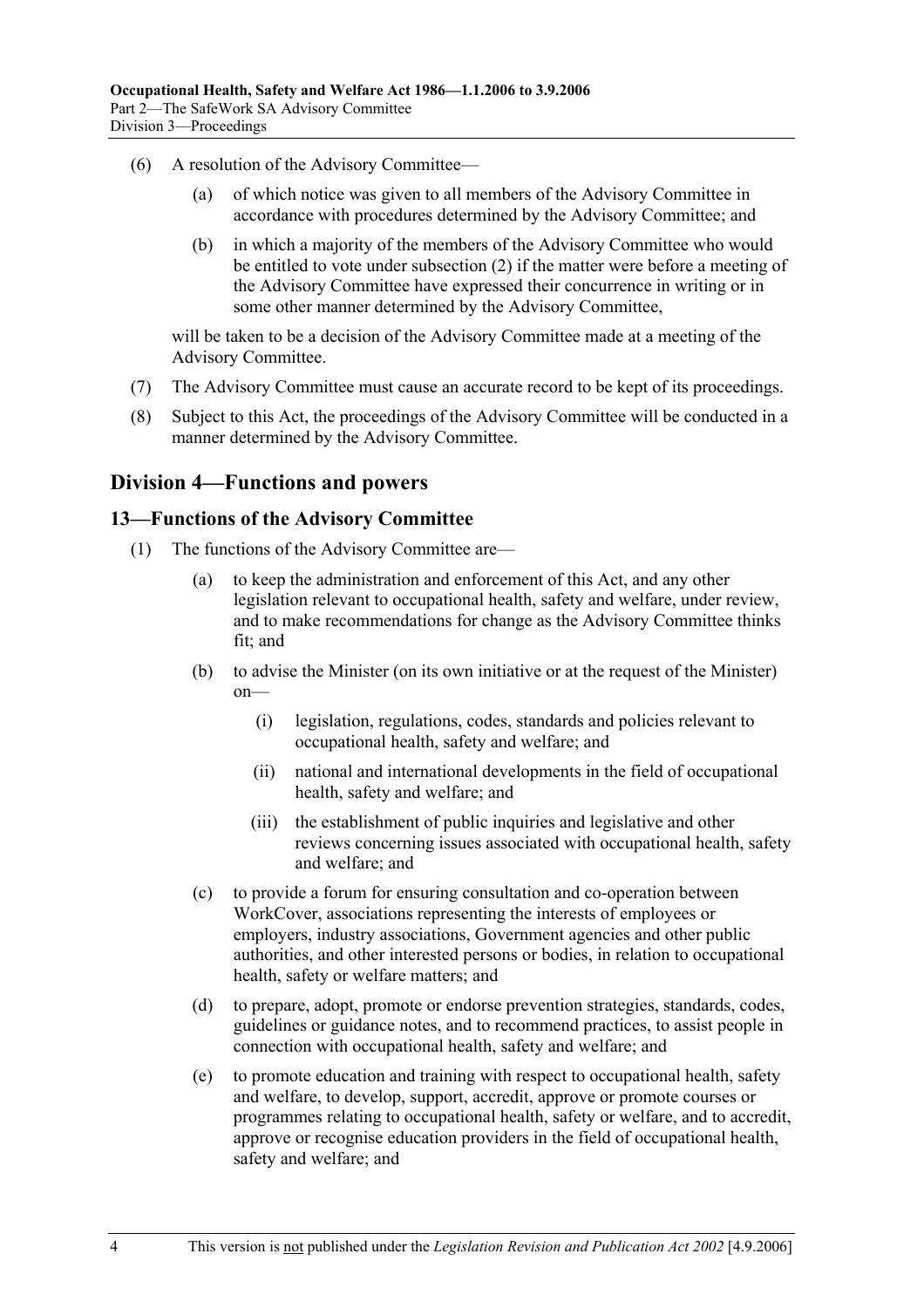- (f) to keep the provision of services relevant to occupational health, safety and welfare under review; and
- (g) to collect, analyse and publish information and statistics relating to occupational health, safety or welfare; and
- (h) to commission or sponsor research in relation to any matter relevant to occupational health, safety or welfare; and
- (i) to initiate, co-ordinate or support projects and activities that promote public discussion or comment in relation to the development or operation of legislation, codes of practice and other material relevant to occupational health, safety or welfare; and
- (j) to promote occupational health, safety or welfare programs, and to make recommendations with respect to the making of grants in support of projects and activities relevant to occupational health, safety or welfare; and
- (k) to consult and co-operate with relevant national, State and Territory authorities; and
- (l) to report to the Minister on any matter referred to the Advisory Committee by the Minister; and
- (m) as it thinks fit, to consider any other matter relevant to occupational health, safety or welfare; and
- (n) to carry out other functions assigned to the Advisory Committee by or under this or any other Act.
- (2) The Advisory Committee may, with the approval of the Minister—
	- (a) perform functions conferred on the Advisory Committee by or under a law of the Commonwealth, another State or a Territory;
	- (b) confer (subject to conditions or limitations (if any) specified by the Minister) functions of the Advisory Committee on an authority established by or under a law of the Commonwealth, another State or a Territory.
- (3) The Advisory Committee should seek—
	- (a) to ensure that South Australia takes advantage of initiatives that are recognised as being at the forefront of occupational health, safety and welfare practices; and
	- (b) to achieve a high level of consistency between occupational health, safety and welfare standards and requirements under this Act and corresponding standards and requirements under the laws of the Commonwealth, the other States and the Territories (insofar as to do so is in the best interests of the State).
- (4) The Advisory Committee should, as far as reasonably practicable, ensure that information provided for use in the workplace is in a language and form appropriate for those expected to make use of it.
- (5) If the Minister receives a recommendation from the Advisory Committee under this Act, the Minister should, within 2 months, respond in writing to the Advisory Committee in relation to the recommendation.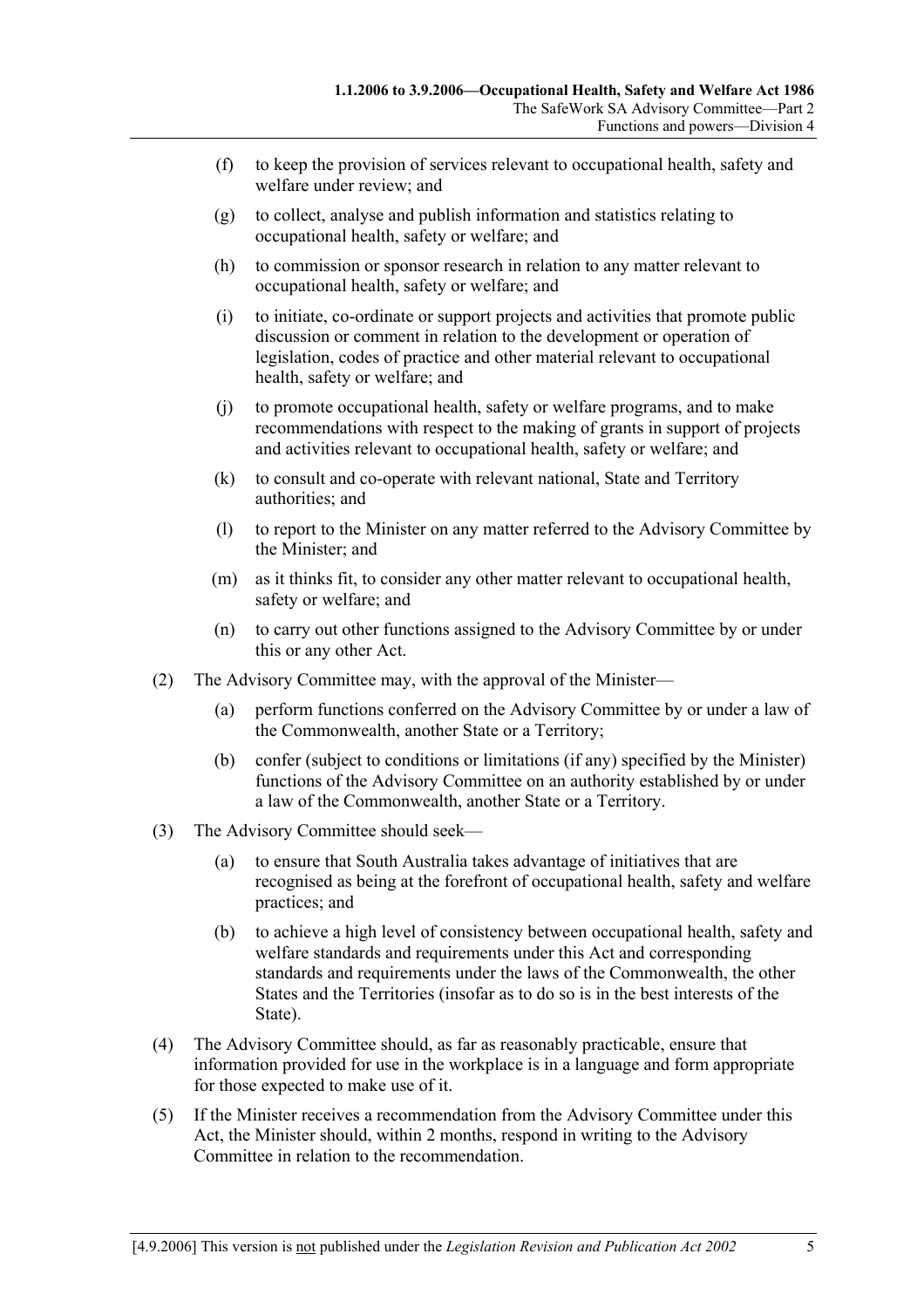- (6) The Advisory Committee may establish such committees and subcommittees as it thinks fit (which may, but need not, consist of, or include, members of the Advisory Committee) to advise it on, or to assist it with respect to, any aspect of its functions under this Act.
- (7) The Advisory Committee has the power to do anything necessary, expedient or incidental to the performance of its functions.

### **Division 5—Use of staff and facilities**

### **14—Use of staff and facilities**

- (1) The Advisory Committee may, by agreement with the Minister responsible for an administrative unit in the Public Service, make use of the services of the staff, equipment or facilities of that administrative unit.
- (2) The Advisory Committee may, by agreement with the relevant agency or instrumentality, make use of the services of the staff, equipment or facilities of any other agency or instrumentality of the Crown.

### **Division 6—Related matters**

### **15—Confidentiality**

A member of the Advisory Committee who, as a member of the Advisory Committee, acquires information that—

- (a) the member knows to be of a commercially sensitive nature, or of a private confidential nature; or
- (b) the Advisory Committee classifies as confidential information,

must not divulge the information without the approval of the Advisory Committee. Maximum penalty: Division 6 fine.

### **16—Annual report**

- (1) The Advisory Committee must, on or before 30 September in each year, provide to the Minister a report on the work of the Advisory Committee, and on other matters relevant to the operation and administration of this Act, for the financial year ending on the preceding 30 June.
- (2) A report under this section may be incorporated into the annual report of the Department.
- (3) The Minister must cause a copy of a report prepared under subsection (1) to be laid before both Houses of Parliament within 12 sitting days after the report is received by the Minister.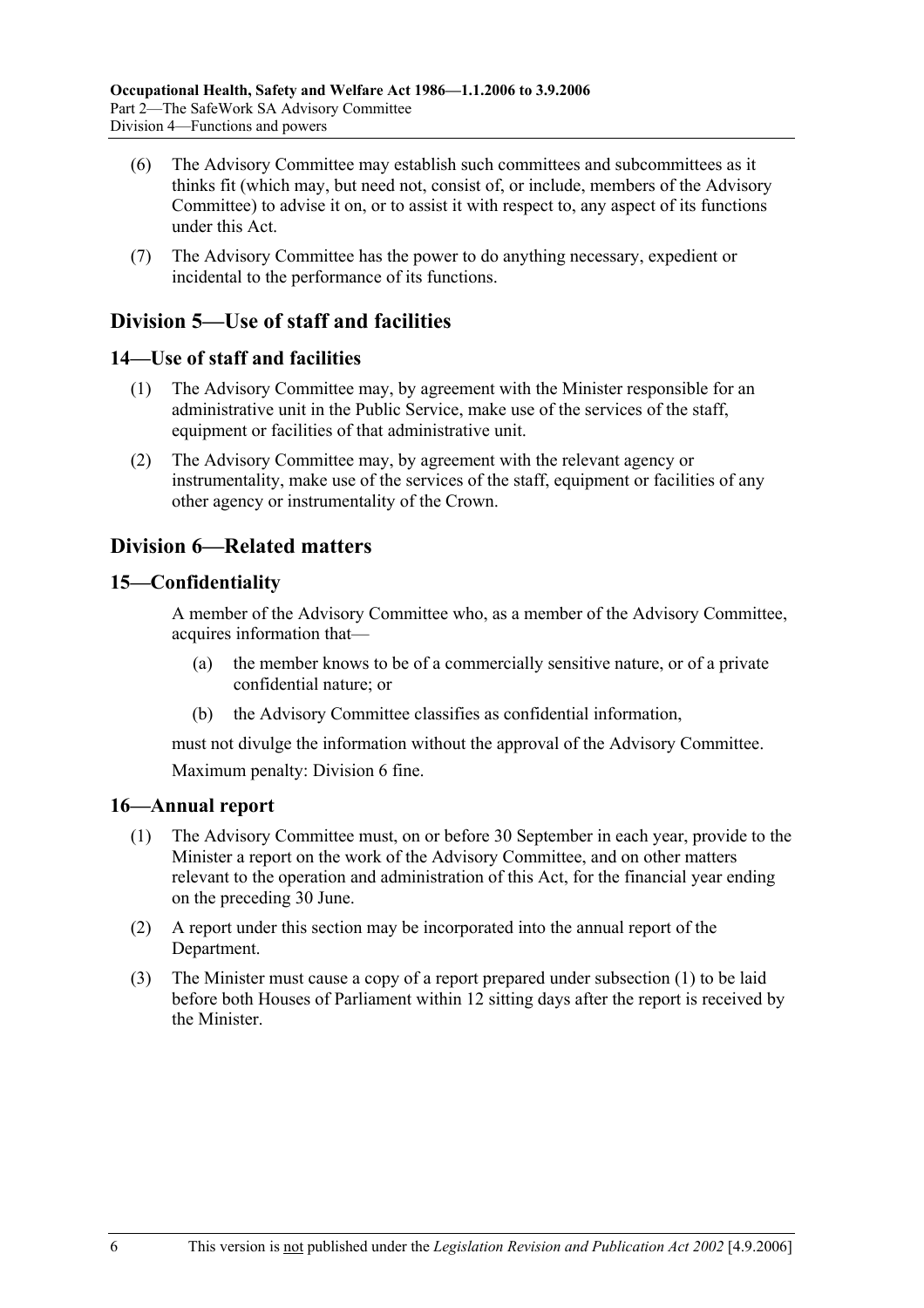## **Part 3—General provisions relating to occupational health, safety and welfare**

### **19—Duties of employers**

- (1) An employer must, in respect of each employee employed or engaged by the employer, ensure so far as is reasonably practicable that the employee is, while at work, safe from injury and risks to health and, in particular—
	- (a) must provide and maintain so far as is reasonably practicable—
		- (i) a safe working environment;
		- (ii) safe systems of work;
		- (iii) plant and substances in a safe condition; and
	- (b) must provide adequate facilities of a prescribed kind for the welfare of employees at any workplace that is under the control and management of the employer; and
	- (c) must provide such information, instruction, training and supervision as are reasonably necessary to ensure that each employee is safe from injury and risks to health.

Maximum penalty:

- (a) for a first offence—Division 2 fine;
- (b) for a subsequent offence—Division 1 fine.
- (3) Without derogating from the operation of subsection (1), an employer must so far as is reasonably practicable—
	- (a) monitor the health and welfare of the employer's employees in their employment with the employer, insofar as that monitoring is relevant to the prevention of work-related injuries; and
	- (b) keep information and records relating to work-related injuries suffered by employees in their employment with the employer and retain that information and those records for such period as may be prescribed; and
	- (c) provide information to the employer's employees (in such languages as are appropriate) in relation to health, safety and welfare in the workplace (including the names of persons to whom the employees may make inquiries and complaints about matters affecting occupational health, safety or welfare); and
	- (d) ensure that any employee who is to undertake work of a hazardous nature not previously performed by the employee receives proper information, instruction and training before he or she commences that work; and
	- (da) keep information and records relating to occupational health, safety or welfare training undertaken by any of the employer's employees during their employment with the employer; and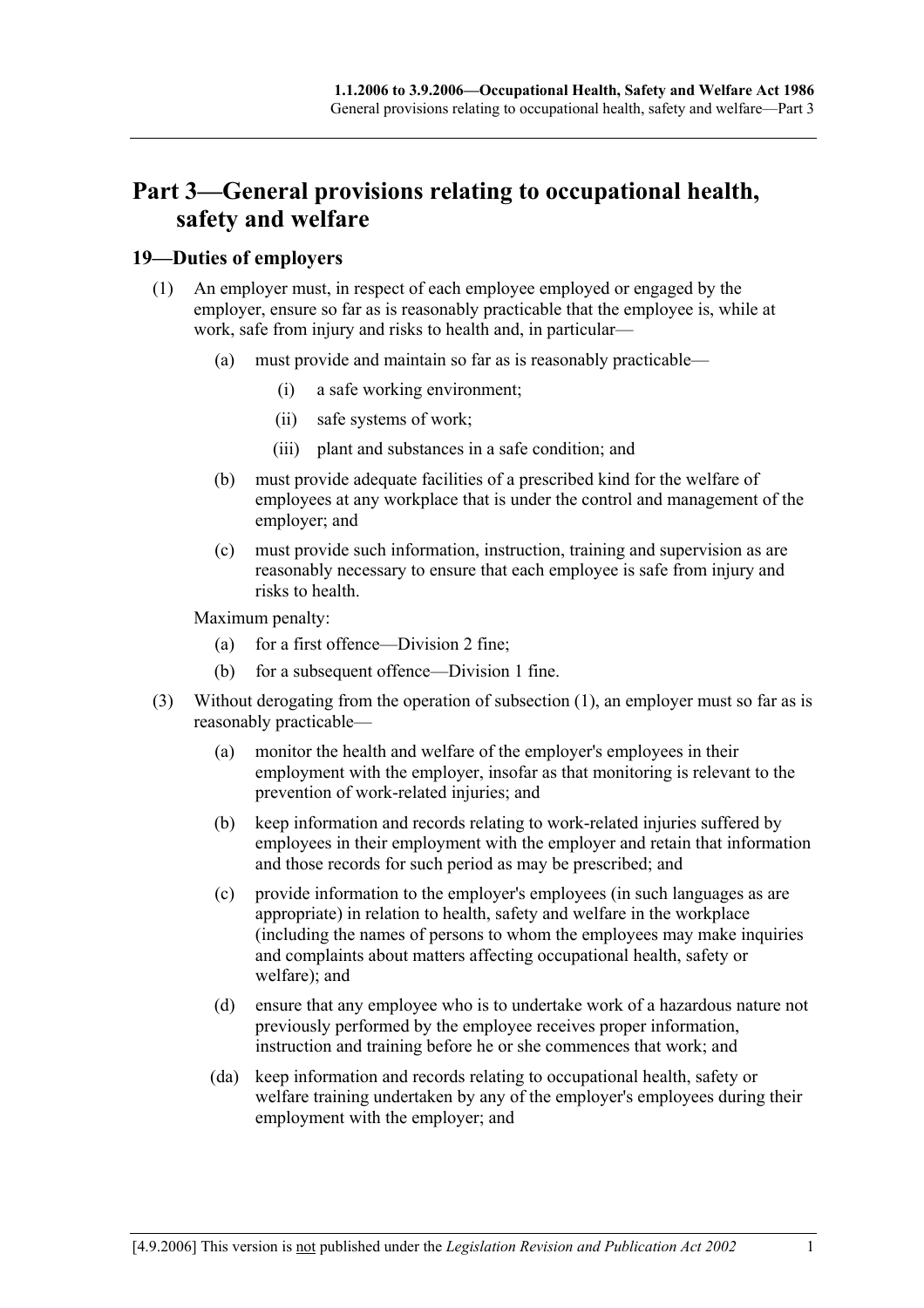- (e) ensure that any employee who is inexperienced in the performance of any work of a hazardous nature receives such supervision as is reasonably necessary to ensure his or her health and safety; and
- (f) ensure that any employee who could be put at risk by a change in the workplace, in any work or work practice, in any activity or process, or in any plant—
	- (i) is given proper information, instruction and training before the change occurs; and
	- (ii) receives such supervision as is reasonably necessary to ensure his or her health and safety; and
- (g) ensure that any manager or supervisor is provided with such information, instruction and training as are necessary to ensure that each employee under his or her management or supervision is, while at work, so far as is reasonably practicable, safe from injury and risks to health; and
- (h) monitor working conditions at any workplace that is under the management and control of the employer; and
- (i) ensure that any accommodation, or eating, recreational or other facility, provided for the benefit of the employer's employees while they are at work, or in connection with the performance of their work, and under the management or control of the employer (either wholly or substantially), is maintained in a safe and healthy condition.

### **20—Employers' statements for health and safety at work**

- (1) Every employer must—
	- (a) prepare and maintain, in consultation with—
		- (i) health and safety committees; and
		- (ii) the employer's employees; and
		- (iii) any health and safety representative who represents those employees; and
		- (iv) on the application of an employee—a registered association of which that employee is a member; and
		- (v) if the employer so decides—any other registered association nominated by the employer of which the employer is a member,

policies relating to occupational health, safety and welfare at the workplace; and

- $(b)$ 
	- (i) prepare and keep up to date a written statement setting out with reasonable particularity the arrangements, practices and procedures at the workplace protecting the health and safety of the employer's employees at the workplace; and
	- (ii) take reasonable steps to bring the contents of that statement to the notice of those employees.

Maximum penalty: Division 6 fine.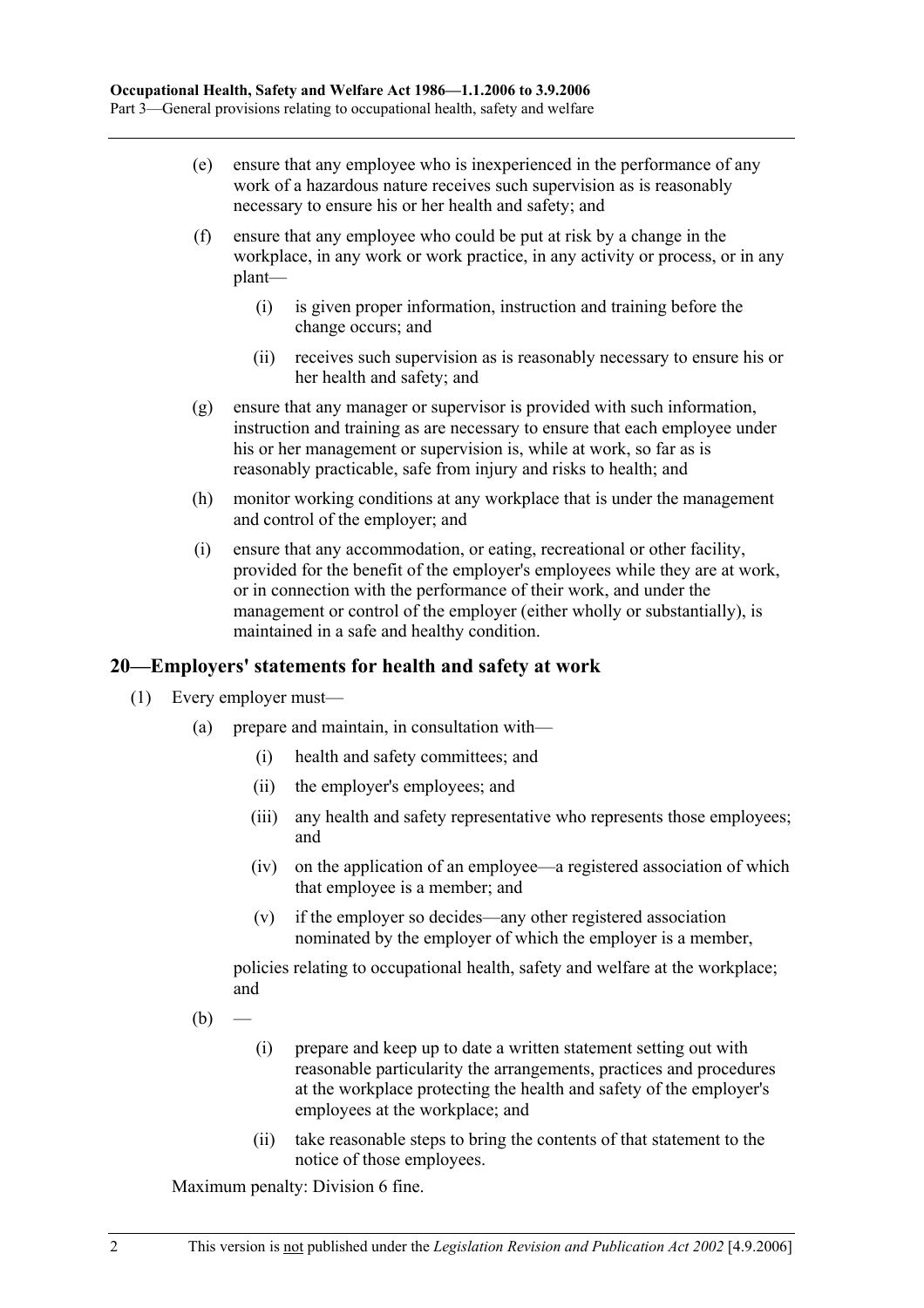#### **21—Duties of workers**

 (1) An employee must take reasonable care to protect the employee's own health and safety at work.

Maximum penalty: Division 7 fine.

 (1a) An employee must take reasonable care to avoid adversely affecting the health or safety of any other person through an act or omission at work.

Maximum penalty: Division 6 fine.

- (1b) An employee must so far as is reasonable (but without derogating from subsection (1) or (1a) or from any common law right)—
	- (a) use equipment provided for health or safety purposes; and
	- (b) obey reasonable instruction that the employer may give in relation to health or safety at work; and
	- (c) comply with any policy that applies at the workplace published or approved by the Minister after seeking the advice of the Advisory Committee; and
	- (d) ensure that the employee is not, by the consumption of alcohol or a drug, in such a state as to endanger the employee's own safety at work or the safety of any other person at work.

Maximum penalty: Division 6 fine.

- (2) In determining the standard of care applicable to a worker whose native language is not English and who is not reasonably fluent in English regard must be had to—
	- (a) whether information relating to occupational health and safety has been reasonably available to the worker in a language and form that the worker might reasonably be expected to understand; and
	- (b) whether instruction or training of the worker (if any) has been carried out in a language and form that the worker might reasonably be expected to understand.

### **22—Duties of employers and self-employed persons**

 (1) An employer or a self-employed person must take reasonable care to protect his or her own health and safety at work.

Maximum penalty: Division 7 fine.

- (2) An employer or self-employed person must ensure, so far as is reasonably practicable, that any other person (not being an employee employed or engaged by the employer or the self-employed person) is safe from injury and risks to health—
	- (a) while the other person is at a workplace that is under the management and control of the employer or self-employed person; or
	- (b) while the other person is in a situation where he or she could be adversely affected through an act or omission occurring in connection with the work of the employer or self-employed person.

Maximum penalty:

- (a) for a first offence—Division 2 fine;
- (b) for a subsequent offence—Division 1 fine.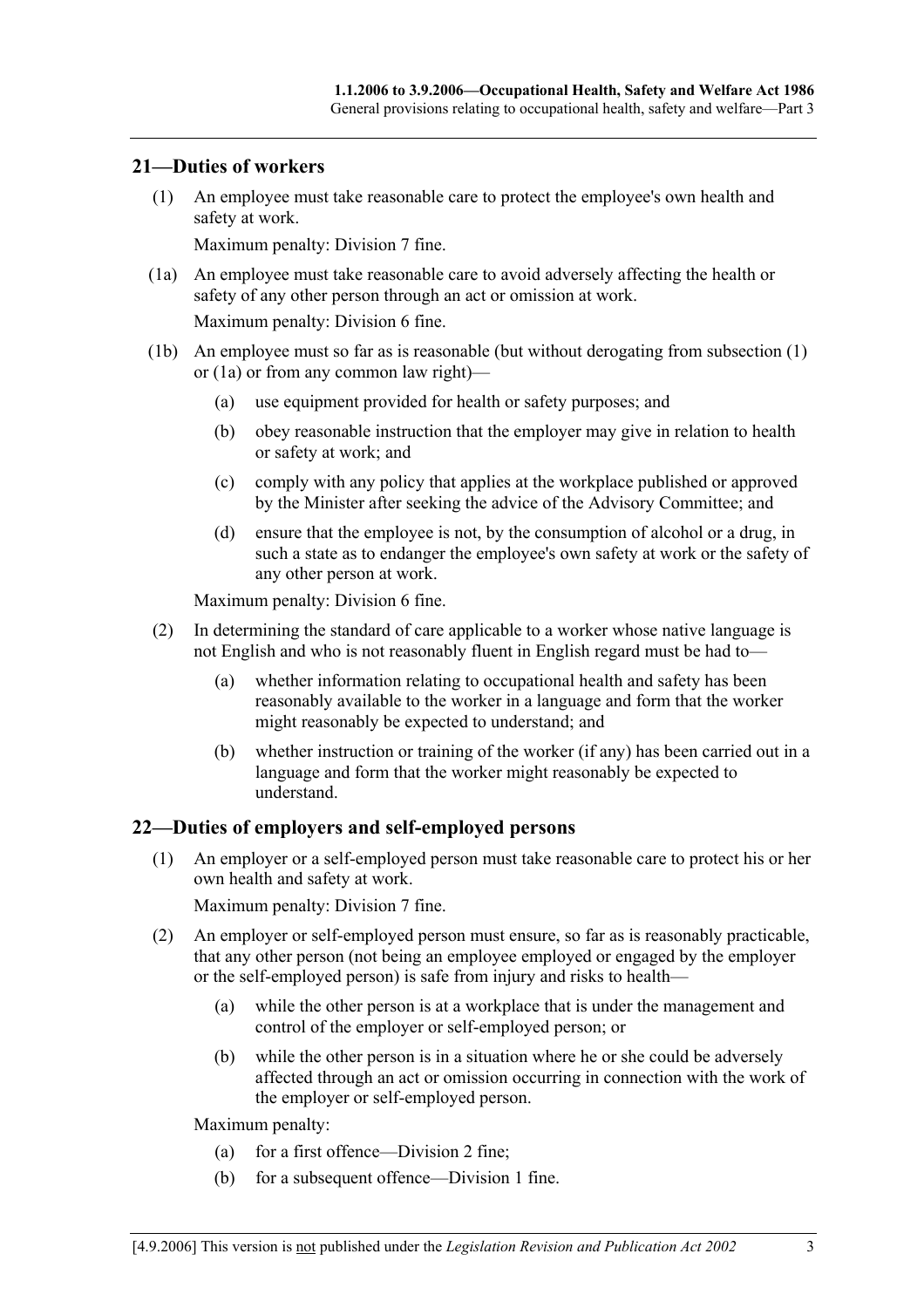#### **23—Duties of occupiers**

The occupier of a workplace must ensure so far as is reasonably practicable—

- (a) that the workplace is maintained in a safe condition; and
- (b) that the means of access to and egress from the workplace are safe.

Maximum penalty:

- (a) for a first offence—Division 2 fine;
- (b) for a subsequent offence—Division 1 fine.

#### **23A—Duties of designers and owners of buildings**

- (1) A person who designs a building that is reasonably expected to comprise or include a workplace must—
	- (a) ensure so far as is reasonably practicable that the building is designed so that people who might work in, on or about the workplace are, in doing so, safe from injury and risks to health; and
	- (b) ensure that the building complies in all respects with prescribed requirements (if any) applicable to it.

Maximum penalty:

- (a) for a first offence—Division 2 fine;
- (b) for a subsequent offence—Division 1 fine.
- (2) The owner of a building that comprises or includes a workplace must—
	- (a) ensure so far as is reasonably practicable that the building, and any fixtures or fittings within the building that are under the control of the owner, are in a condition that allows people who might work in, on or about the workplace to be safe from injury and risks to health; and
	- (b) ensure that the building complies in all respects with prescribed requirements (if any) applicable to it.

Maximum penalty:

- (a) for a first offence—Division 2 fine;
- (b) for a subsequent offence—Division 1 fine.
- (3) In this section—

*building* includes a part of a building.

#### **24—Duties of manufacturers etc**

- (1) A person who designs, manufactures, imports or supplies any plant to which this subsection applies must—
	- (a) ensure so far as is reasonably practicable that the plant is designed and constructed so as to be safe—
		- (i) when properly used and maintained; and
		- (ii) when subjected to reasonably foreseeable forms of misuse; and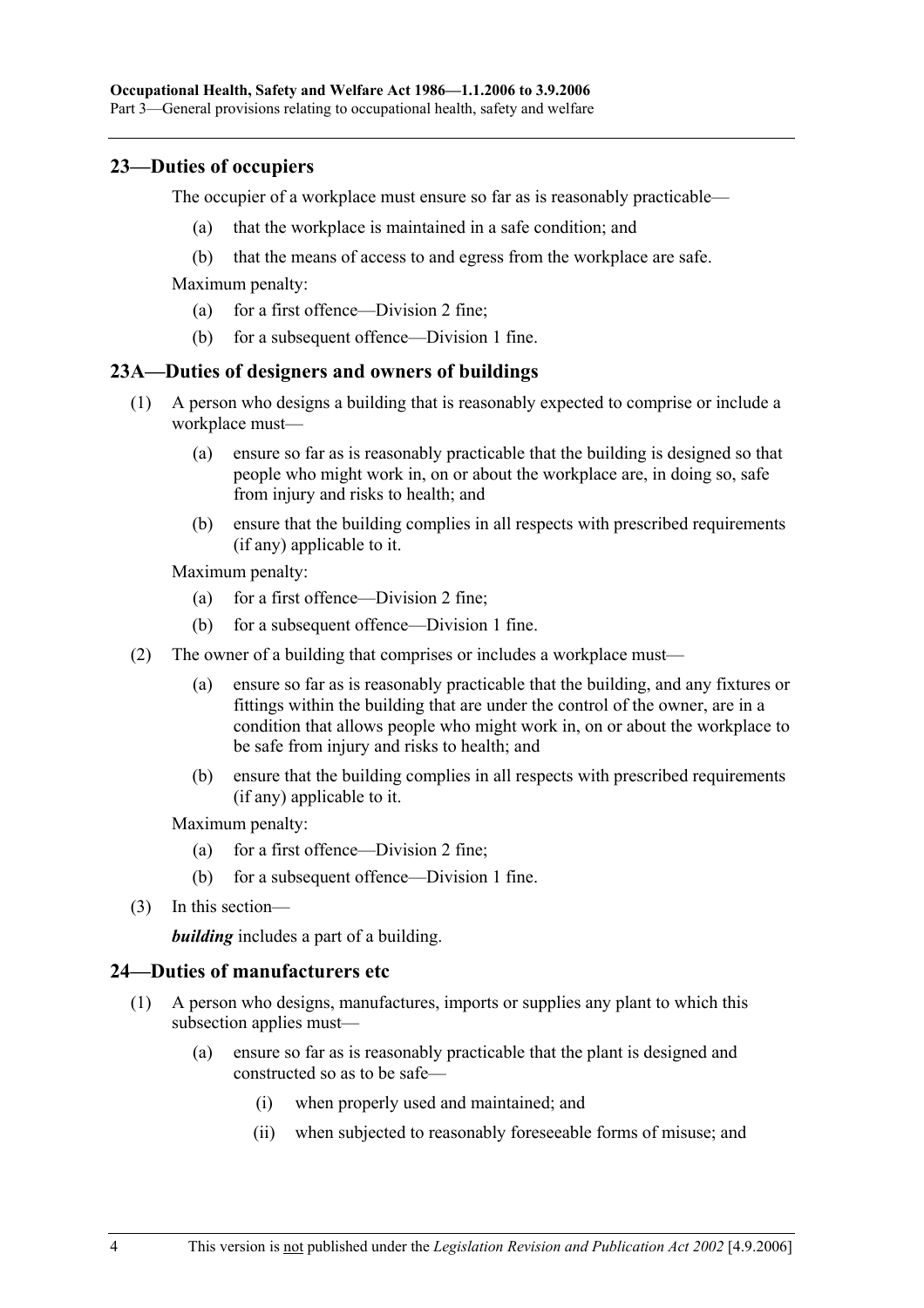- (b) ensure so far as is reasonably practicable that the plant is designed and constructed so that people who might use, clean or maintain the plant are, in doing so, safe from injury and risks to health; and
- (c) take such steps to test or examine, or arrange for the testing or examination of, the plant as are reasonably necessary to ensure compliance with paragraphs (a) and (b); and
- (d) ensure that the plant complies in all respects with prescribed requirements (if any) applicable to it; and
- (e) ensure so far as is reasonably practicable that adequate information about any conditions necessary to ensure the safe installation, use and maintenance of the plant is supplied with the plant.

Maximum penalty:

- (a) for a first offence—Division 2 fine;
- (b) for a subsequent offence—Division 1 fine.
- (2) A person who erects, installs or modifies any plant to which this subsection applies must ensure so far as is reasonably practicable that it will be safe—
	- (a) when properly used and maintained; and
	- (b) when subjected to reasonably foreseeable forms of misuse.

Maximum penalty:

- (a) for a first offence—Division 2 fine;
- (b) for a subsequent offence—Division 1 fine.
- (2aa) Subsections (1) and (2) apply to—
	- (a) any plant that is to be used, or reasonably expected to be used, at a workplace; and
	- (b) without limiting the operation of paragraph (a), any plant to which this Act extends by virtue of Schedule 2.
- (2a) Without derogating from the operation of subsections (1) and (2), where any structure is to be erected in the course of any work—
	- (a) the person who designs the structure must ensure so far as is reasonably practicable that the structure is designed so that the persons who are required to erect it are, in doing so, safe from injury and risks to health; and
	- (b) any person who manufactures any materials to be used for the purposes of the structure must ensure so far as is reasonably practicable that the materials are manufactured so that the persons who are required to erect the structure are, in using, handling or otherwise dealing with the materials, safe from injury and risks to health; and
	- (c) any person who imports or supplies any materials to be used for the purposes of the structure must ensure so far as is reasonably practicable that the materials are in such a state as to be safe to any person who must use, handle or otherwise deal with the materials; and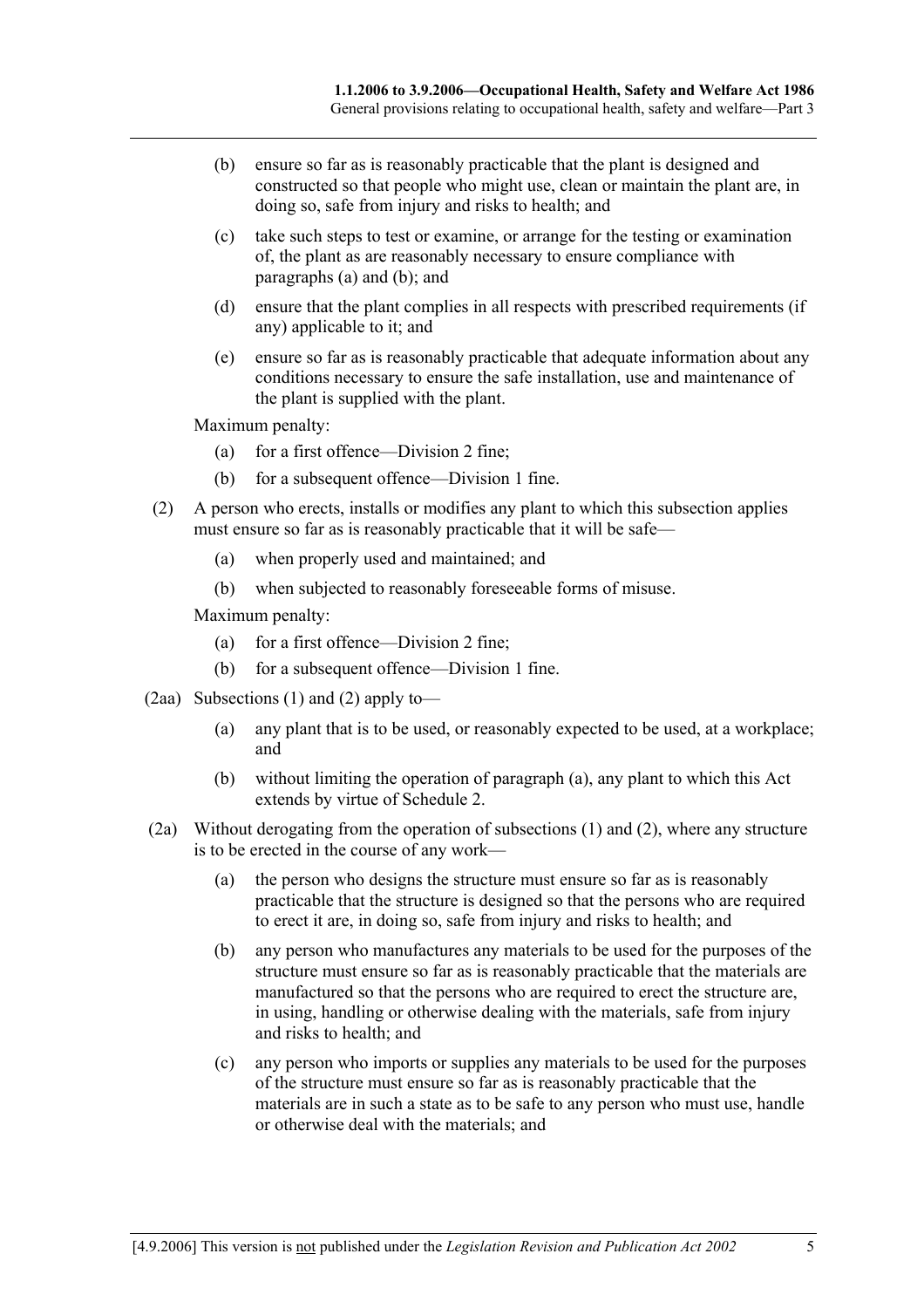(d) the person undertaking the erection of the structure must ensure so far as is reasonably practicable that the structure is safe during the course of its erection and subsequent use.

Maximum penalty:

- (a) for a first offence—Division 2 fine;
- (b) for a subsequent offence—Division 1 fine.
- (3) A person who manufactures, imports or supplies any substance for use at a workplace must—
	- (a) ensure so far as is reasonably practicable that the substance is in such a state as to be safe—
		- (i) when properly used, handled, processed, stored, transported or disposed of; and
		- (ii) when subjected to reasonably foreseeable forms of improper use, handling, processing, storage, transportation or disposal; and
	- (b) ensure so far as is reasonably practicable that the substance is in such a state that persons who might use, handle, process, store, transport or dispose of the substance are, in doing so, safe from injury and risks to health; and
	- (c) take such steps to test or examine, or arrange for the testing or examination of, the substance as are reasonably necessary to ensure compliance with paragraphs (a) and (b); and
	- (d) ensure that the substance complies in all respects with prescribed requirements (if any) applicable to it; and
	- (e) ensure so far as is reasonably practicable that adequate information about any conditions necessary to ensure its safe use, handling, processing, storage, transportation or disposal is provided in connection with the supply of the substance.

Maximum penalty:

- (a) for a first offence—Division 2 fine;
- (b) for a subsequent offence—Division 1 fine.
- (4) In this section—

*structure* includes a part of a structure.

### **24A—Duties of owners of plant**

- (1) The owner of any plant to which this section applies must—
	- (a) ensure so far as is reasonably practicable that the plant is maintained in a safe condition; and
	- (b) ensure that the plant complies in all respects with prescribed requirements (if any) applicable to it; and
	- (c) ensure so far as is reasonably practicable that adequate information necessary to ensure the safe use of the plant is supplied to any user of the plant.

Maximum penalty:

(a) for a first offence—Division 2 fine;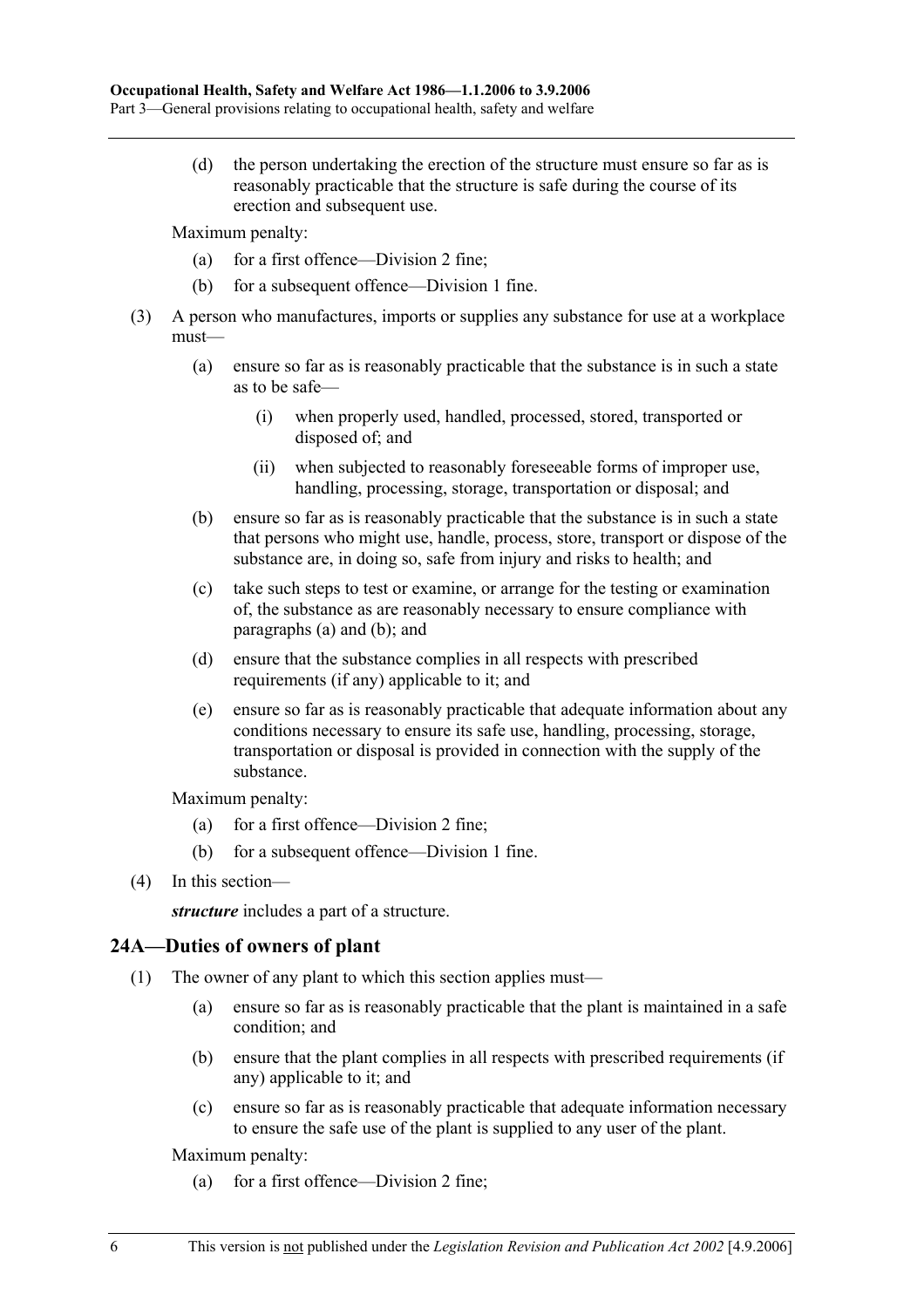- (b) for a subsequent offence—Division 1 fine.
- (2) This section applies to—
	- (a) any plant that is used at a workplace; and
	- (b) without limiting the operation of paragraph (a), any plant to which this Act extends by virtue of Schedule 2.
- (3) In this section—

*owner* includes, in relation to any plant to which this Act extends by virtue of Schedule 2 which is installed in, or used in connection with, a building or structure on a permanent basis, the owner, lessee or occupier of the building or structure.

### **25—Duties applicable to all persons**

- (1) A person (not being an employer, employee or occupier of a workplace) must not—
	- (a) misuse or damage anything provided in the interests of health, safety or welfare; or
	- (b) place at risk the health or safety of any other person while that person is at work.
- (2) It is a defence to a charge of an offence against subsection (1) for the defendant to prove—
	- (a) that the act or omission alleged to give rise to the offence was neither intentional nor reckless; or
	- (b) that there is a reasonable excuse for that act or omission.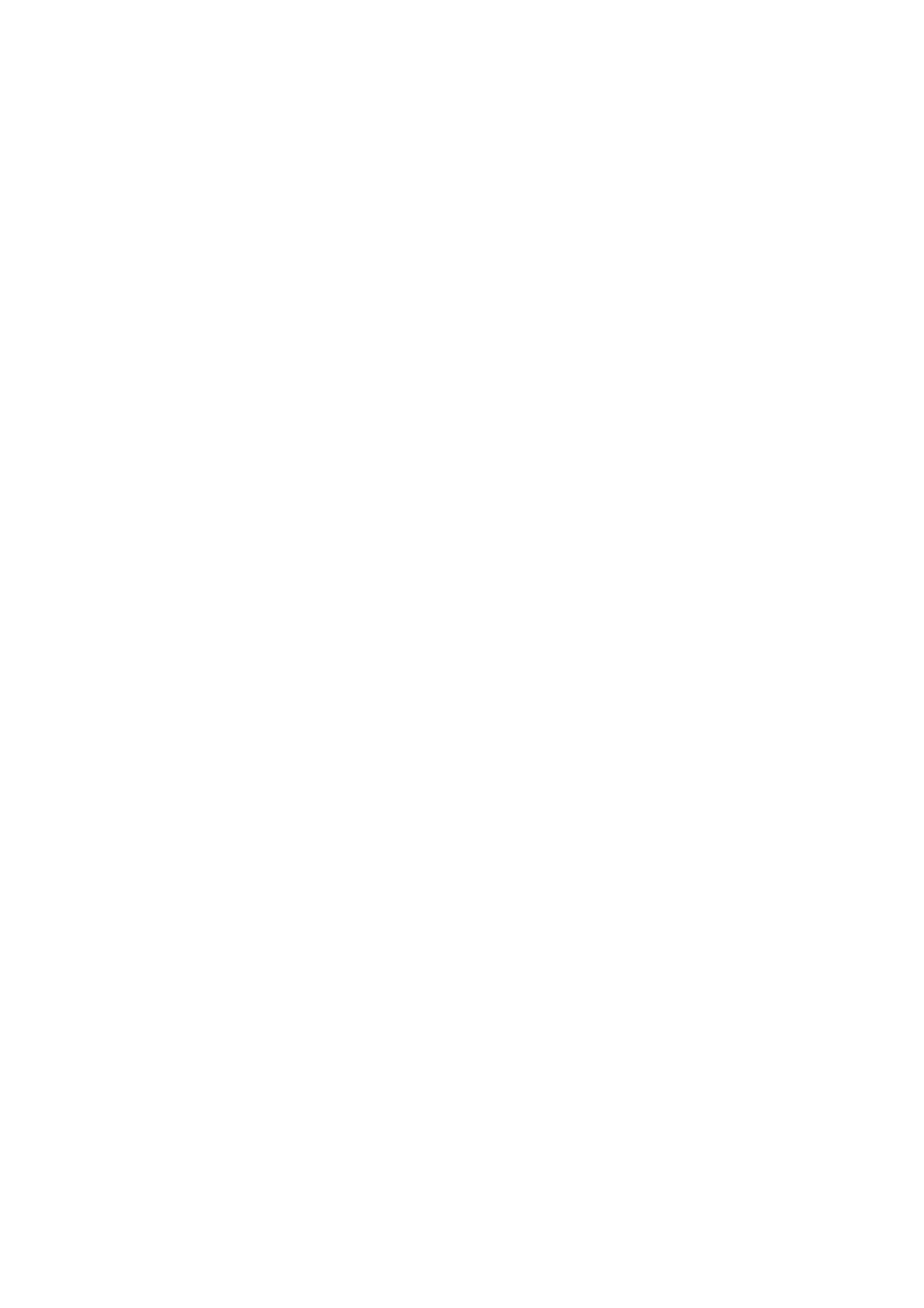## **Part 4—Health and safety representatives and committees**

### **Division 1—Preliminary**

### **26—Preliminary**

For the purposes of this Part, *employee* does not include—

- (a) a self-employed contractor unless the work performed by the contractor is of a class prescribed for the purposes of this paragraph; or
- (b) a person employed in a managerial capacity unless a majority of employees at the particular workplace have resolved that it is reasonable to treat the person as an employee for the purposes of this Part; or
- (c) where the employer is a body corporate, an officer of the body corporate.

### **Division 2—Appointment of health and safety representatives and committees**

### **26A—Interpretation**

In this Division—

*interested employee*, in relation to the constitution or composition of a work group or health and safety committee, means an employee whose interests could be affected by the constitution or composition of that group or committee (or a change in such constitution or composition);

*recognised member* of a group means a member of the group who—

- (a) by agreement between the employer and—
	- (i) any interested employees; or
	- (ii) a person appointed by such employees; or
- (b) in default of agreement, by determination of the Industrial Commission,

is recognised as a member of the group for the purposes of the election of any health and safety representative to represent the group, and the other provisions of this Division relating to the office of health and safety representative.

### **27—Health and safety representatives may represent groups**

- (1) A group of employees may elect a health and safety representative to represent a work group for the purposes of this Act.
- (2) The constitution of a work group will be determined by agreement between the employer and—
	- (a) any interested employees; or
	- (b) a person appointed by such employees.
- (3) Where an employer is requested by an employee to act to constitute a work group for the purposes of this section, the employer must respond to the request within 14 days of its receipt.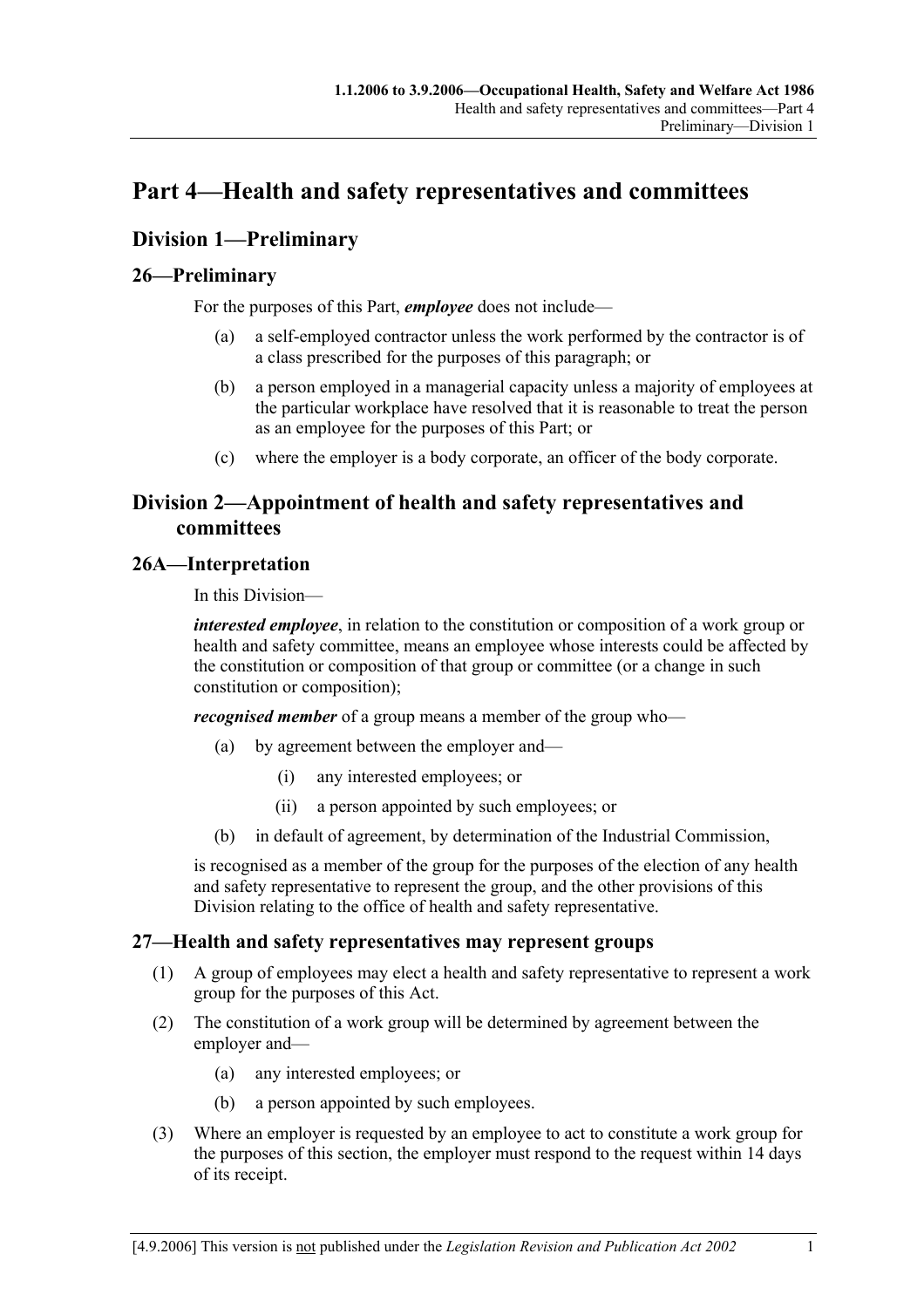- (4) If an employee is a member of a registered association, that registered association must, at the request of the employee, be consulted in relation to any proposal relating to the formation of a work group that could affect the employee.
- (5) A work group must be constituted in a manner that takes into account—
	- (a) the need for a health and safety representative representing that group to be able to perform his or her functions effectively; and
	- (b) the need for the employer to be able to fulfil his or her responsibilities to a health and safety representative representing that group effectively.
- (6) Insofar as may be relevant to a particular case, and subject to any guidelines issued by the Advisory Committee, the following matters should be considered in relation to the constitution of a work group:
	- (a) the number of employees employed by the employer;
	- (b) the nature of each type of work performed by the employer's employees;
	- (c) the number and grouping of employees who perform the same or similar types of work;
	- (d) the areas or places where each type of work is performed;
	- (e) the extent to which any employee must move from place to place while at work;
	- (f) the times at which particular work is performed;
	- (g) the overtime or shift-work arrangements that apply in relation to the performance of work;
	- (h) the nature of particular risks involved in each type of work;
	- (i) any other relevant factor.
- (7) Where—
	- (a) an employer fails to respond to a request in accordance with subsection (3); or
	- (b) a dispute arises in relation to the constitution of a work group under this section,

an employee, the employer or, if any employee is a member of a registered association, that registered association if so requested by such an employee, may refer the matter to the Industrial Commission.

- (8) Where a matter is referred to the Industrial Commission under subsection (7), the Industrial Commission must attempt to resolve the matter by conciliation.
- (9) If a matter cannot be resolved within a reasonable time by conciliation under subsection (8), the Industrial Commission must refer the matter to the President of the Industrial Court for determination by a review committee.
- (10) The review committee may determine how a particular work group or groups are to be constituted and the decision of the review committee is binding on all parties.
- (11) The constitution of a work group may be varied at any time—
	- (a) by agreement between the employer and—
		- (i) any interested employees; or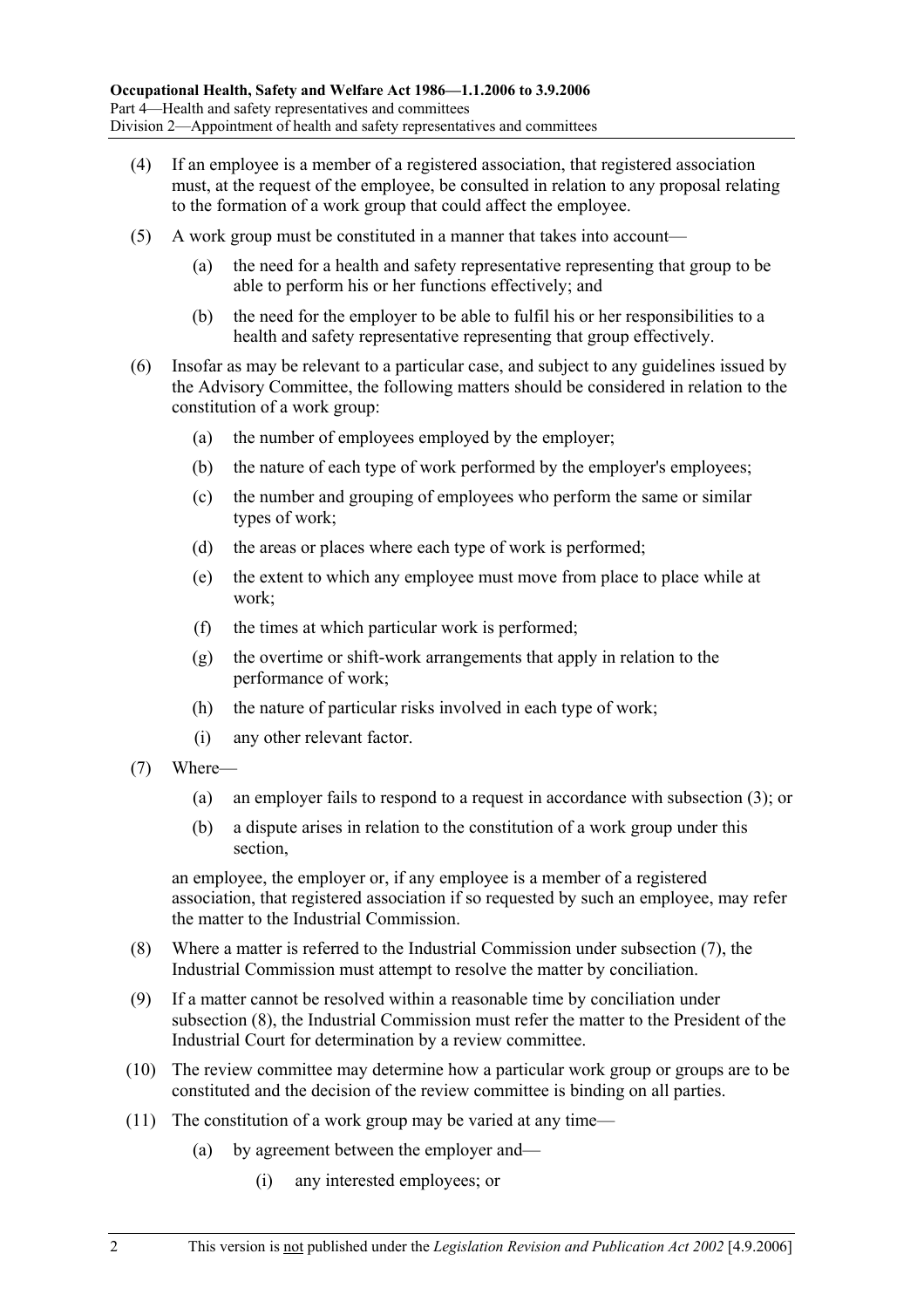- (ii) a person appointed by such employees; or
- (b) in default of agreement, by a review committee.
- (12) The employer must keep a list of the work groups constituted under this section.
- (13) A copy of the list must be displayed by the employer in a prominent place at his or her principal place of business, or at any other place that is appropriate taking into account the constitution of the various work groups.

#### **28—Election of health and safety representatives**

- (1) The election of health and safety representatives must be conducted in accordance with this section.
- (2) A person is eligible to be a candidate for election as a health and safety representative if the person is a recognised member of the work group that the health and safety representative is to represent.
- (3) The conduct of an election of a health and safety representative will be carried out by a person selected by agreement between at least one-half of the recognised members of the work group or, failing the selection of such a person within a reasonable time, on application to the Advisory Committee, by a person nominated by the Advisory Committee.
- (4) Every recognised member of the work group is entitled to vote at the election to appoint the health and safety representative to represent that group.
- (5) Subject to subsection (6), the election of a health and safety representative must be carried out in accordance with procedures prescribed by regulations made after the Minister has consulted with the Advisory Committee.
- (6) The election must be carried out by secret ballot if any recognised member of the work group so requests.
- (6a) The employer must be consulted about when the election is to be carried out before the arrangements for the election are finalised.
- (7) If there is only one candidate for election—
	- (a) a ballot need not be held; and
	- (b) the candidate is taken to have been duly elected.
- (8) If a dispute arises in relation to the election of a health and safety representative under this section—
	- (a) a person who is a recognised member of the work group; or
	- (b) if any such person is a member of a registered association and requests the registered association to act on his or her behalf—that registered association,

may refer the dispute to the Industrial Commission.

- (9) Where a dispute is referred to the Industrial Commission under subsection (8), the Industrial Commission must attempt to resolve the dispute by conciliation.
- (10) If a dispute cannot be resolved within a reasonable time by conciliation under subsection (9), the Industrial Commission must refer the dispute to the President of the Industrial Court for determination by a review committee.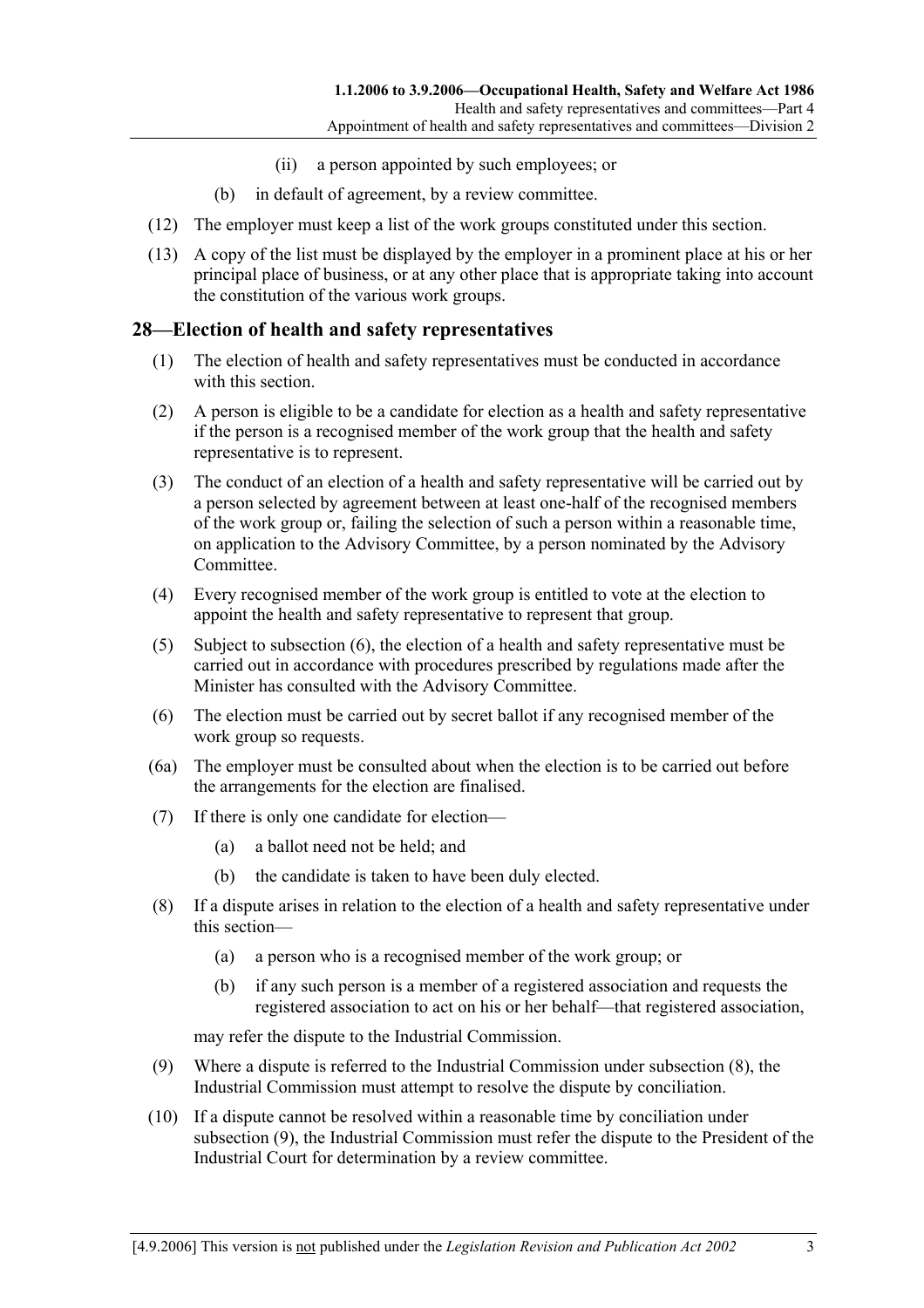- (11) The review committee may determine the dispute and the decision of the review committee is binding on all the parties.
- (12) On being elected under this section, a health and safety representative must, in accordance with the regulations, provide the prescribed information to the employer and the Department.

### **29—Election of a deputy health and safety representative**

- (1) The recognised members of a work group may elect one of their number to be a deputy to the health and safety representative for that group.
- (2) A deputy may, in the absence of the health and safety representative, perform the functions of the health and safety representative under this Act.

### **30—Term of office of a health and safety representative**

- (1) Subject to this section, a health and safety representative will hold office for a term of three years.
- (2) A person ceases to be a health and safety representative for a work group if that person—
	- (a) completes a term of office and is not re-elected; or
	- (b) ceases to belong to the relevant work group; or
	- (c) resigns as a health and safety representative; or
	- (ca) is removed from office by a resolution of at least two-thirds of the recognised members of the group on the ground that they consider that the person has ceased to be a suitable person to act as their representative; or
	- (d) is disqualified by a review committee.
- (3) Where there is a substantial change in the circumstances surrounding the constitution of a work group and it is agreed at that time by at least one-half of the recognised members of the group that a fresh election should be held to elect a health and safety representative, the health and safety representative who was representing that group must resign and a fresh election must be held.
- (4) An application for the disqualification of a health and safety representative may be made to the President of the Industrial Court for determination by a review committee  $by-$ 
	- (a) the employer; or
	- (b) a registered association of which any recognised member of the work group that the health and safety representative represents is a member; or
	- (c) a majority of the employees who at any particular time are the members of the work group that the health and safety representative represents.
- (5) The grounds upon which a health and safety representative may be disqualified are—
	- (a) that the health and safety representative has on repeated occasions neglected to carry out the functions of a health and safety representative under this Act; or
	- (b) that the health and safety representative has—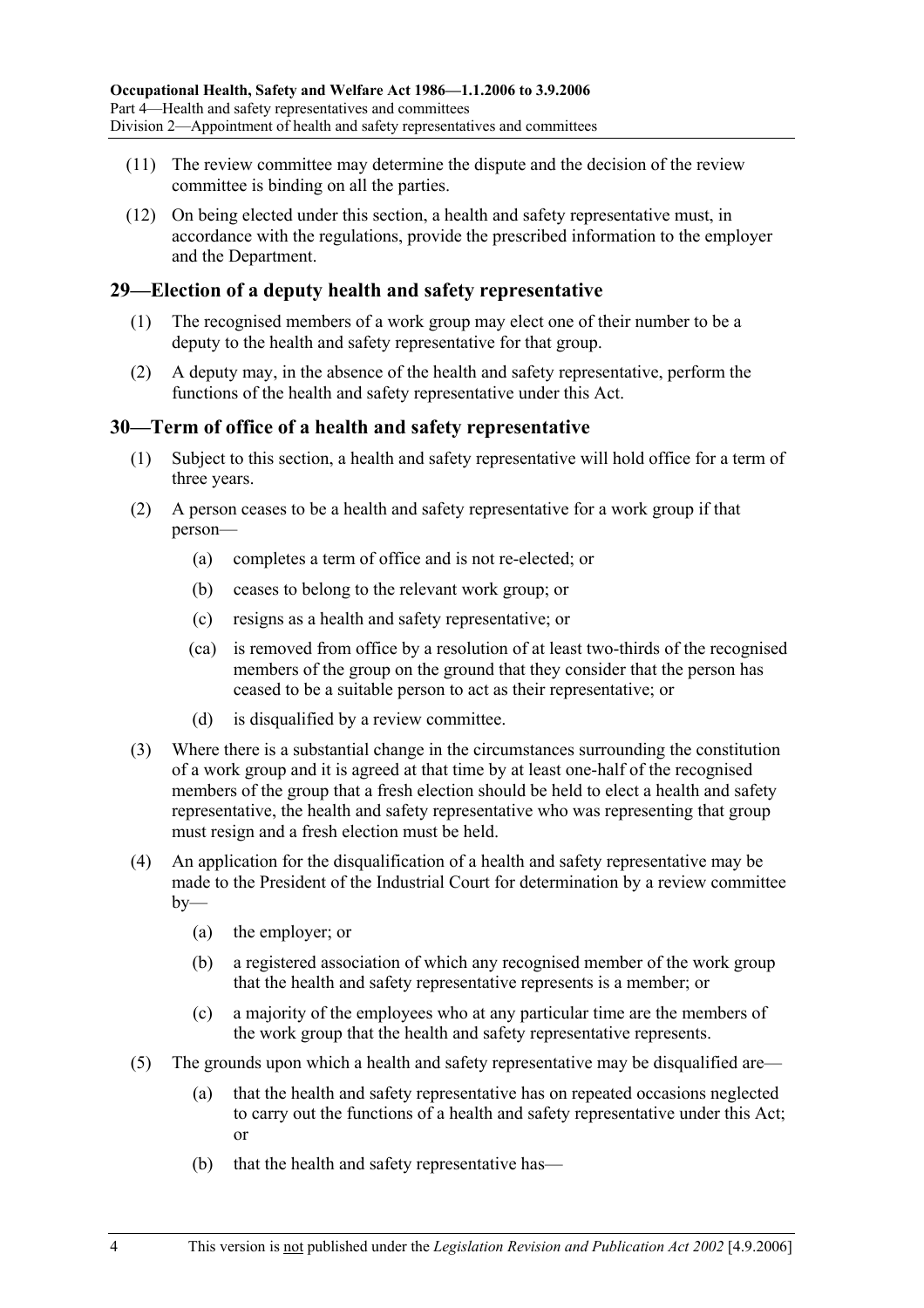- (i) exercised or performed powers or functions under this Act for an improper purpose; or
- (ii) disclosed information (being information acquired from the employer) for an improper purpose.
- (6) If a review committee is satisfied that a ground for disqualification exists, the review committee may, if it thinks fit, disqualify the health and safety representative for a specified period.
- (7) In determining what action (if any) should be taken under subsection (6), the review committee must take into account—
	- (a) the harm (if any) that has been caused by the health and safety representative;
	- (b) the past record of the health and safety representative in exercising or performing powers or functions under this Act;
	- (c) whether the actions of the health and safety representative were contrary to the public interest;
	- (d) any other relevant consideration.
- (8) For the purposes of this section, a reference to a health and safety representative includes a deputy to a health and safety representative.

### **31—Health and safety committees**

- (1) At the request of—
	- (a) a health and safety representative; or
	- (b) a prescribed number of employees; or
	- (c) a majority of the employees at any workplace,

the employer must, within two months of the request, establish one or more health and safety committees.

- (1a) An employer must also establish one or more health and safety committees if required to do so by or under the regulations.
- (2) The composition of a health and safety committee must be determined by agreement between the employer, the health and safety representative and any interested employees.
- (3) If an employee is a member of a registered association, that registered association must, at the request of the employee, be consulted in relation to the composition of a health and safety committee under this section.
- (4) The membership of a committee should, so far as is reasonably practicable, represent a reasonable cross-section of the persons whose activities, work, or health, safety or welfare (whether as principal, manager, supervisor or employee) could be within the responsibilities of the committee subject however to the following qualifications:
	- (a) any relevant health and safety representative should be encouraged to be a member of the committee; and
	- (b) at least half of the members of the committee must be employees.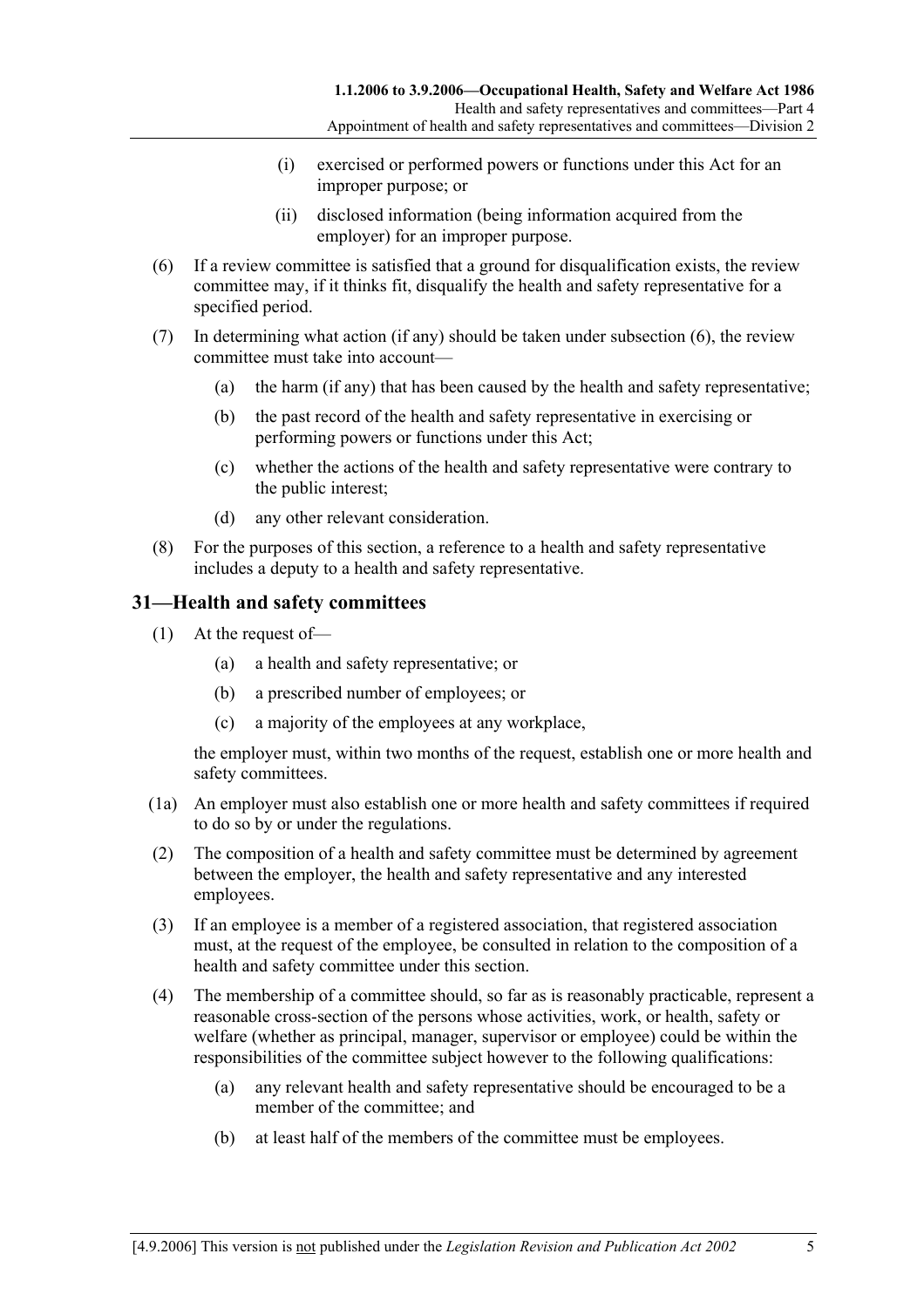- (5) If at any time agreement cannot be reached on any matter relating to the establishment or composition of a health and safety committee, an interested party may refer the matter to the Industrial Commission to resolve the disagreement.
- (6) Where a matter is referred to the Industrial Commission under subsection (5), the Industrial Commission must attempt to resolve the matter by conciliation.
- (7) If a matter cannot be resolved within a reasonable time by conciliation under subsection (6), the Industrial Commission must refer the matter to the President of the Industrial Court for determination by a review committee.
- (8) The review committee may determine any matter relating to the establishment or composition of a health and safety committee and its decision is binding on all the parties.
- (9) Subject to the regulations, the proceedings of a health and safety committee will be conducted in such manner as the committee may determine.
- (10) A health and safety committee must hold at least one meeting in every 3 months.
- (11) A meeting of a health and safety committee must be held—
	- (a) on the request of at least half of the members of the committee; or
	- (b) on the request of a health and safety representative; or
	- (c) on the request of the employer.
- (12) The composition of a health and safety committee may be varied at any time by agreement between the employer, any relevant health and safety representative, and any interested employees who are within the responsibility of the committee.
- (13) In addition to the other matters provided by this section, the regulations may make provision for—
	- (a) the term of office of a member of a health and safety committee;
	- (b) the disqualification of a person from acting, or continuing to act, as a member of a health and safety committee;
	- (c) the appointment of a person to a casual vacancy in the membership of a health and safety committee.
- (14) This section does not apply to a prescribed employer or an employer of a prescribed class (if any).

### **Division 2A—Training**

### **31A—Training of health and safety representatives, deputies and committee members**

- (1) A prescribed person is entitled to take such time off work as is authorised by the regulations for the purposes of taking part in a course of training relating to occupational health, safety or welfare approved by the Advisory Committee for the purposes of this section.
- (2) Subsection (1) is subject to the following qualifications:
	- $(a)$  if—
		- (i) the employer employs 20 or less employees; and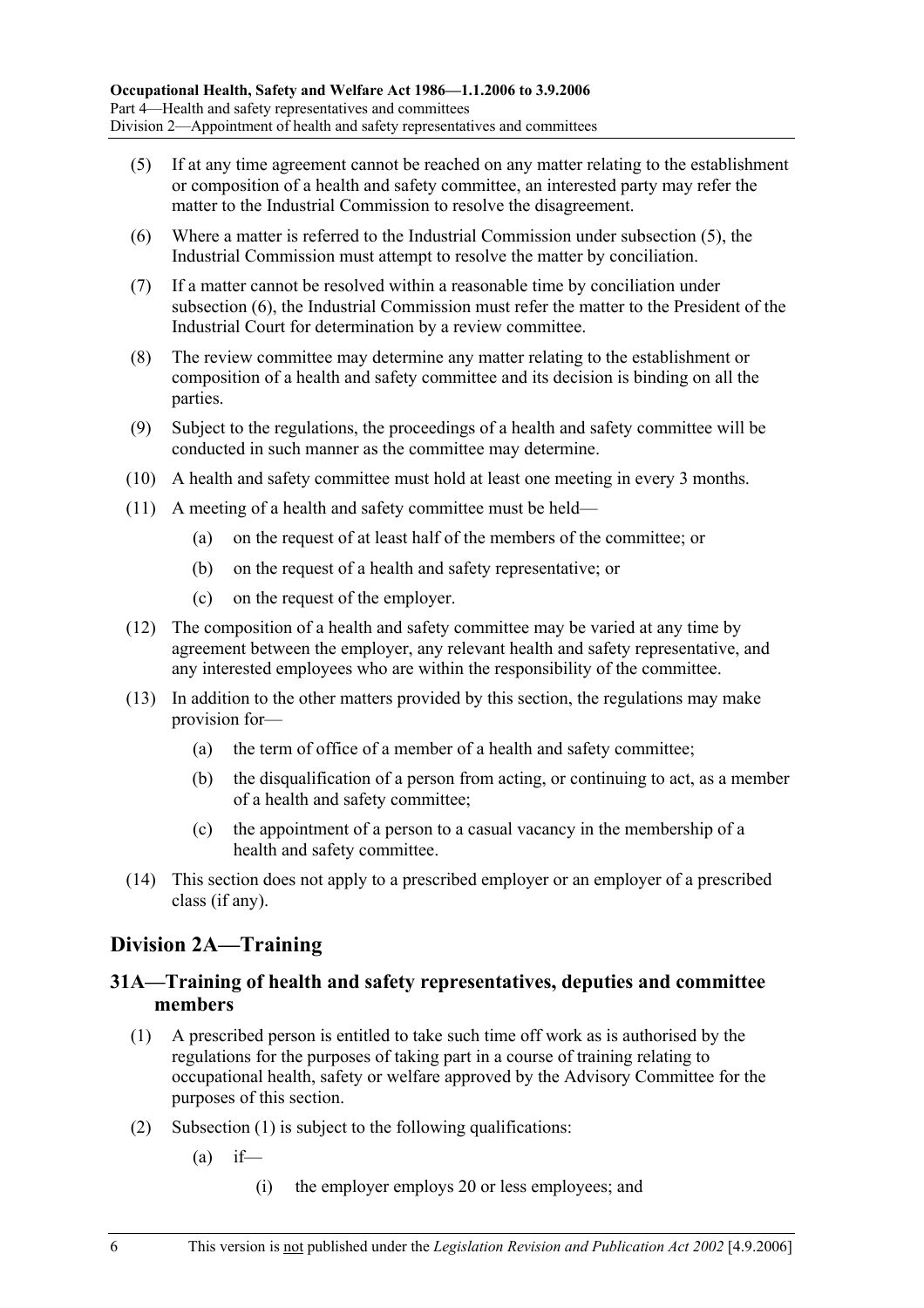(ii) the employer is not an employer in respect of whom a supplementary levy has been imposed by WorkCover under Part 5 of the *Workers Rehabilitation and Compensation Act 1986*,

a prescribed person may only take such time off work to take part in a course of training as the employer reasonably allows;

- (b) a prescribed person must take reasonable steps to consult with the employer before taking time off work to take part in a course of training under this section.
- (3) If a dispute arises in relation to the entitlement of a prescribed person under this section, the prescribed person or the employer may refer the dispute to the Industrial **Commission**
- (4) The Industrial Commission may determine the dispute and the decision of the Industrial Commission is binding on the prescribed person and the employer.
- (5) In this section—

*prescribed person* means—

- (a) a health and safety representative; and
- (b) a deputy to a health and safety representative; and
- (c) a member of a health and safety committee.

### **31B—Maintenance of pay and reimbursement of expenses**

- (1) A person who takes time off work for the purposes of any training under this Division—
	- (a) is entitled to take that time without the loss of any remuneration (payable by the employer) that the person would have received had he or she been at work for the relevant time; and
	- (b) is entitled to be reimbursed by the employer for any reasonable expenses reasonably incurred by the person with respect to—
		- (i) travelling; or
		- (ii) obtaining meals or accommodation; or
		- (iii) parking fees; or
		- (iv) other matters (if any) prescribed by the regulations,

to the extent that these expenses are over and above, or additional to, expenses that the person would have incurred in any event had he or she been at work at the relevant time.

- (2) If a dispute arises in relation to the entitlement of a person under this section, the person or the employer may refer the dispute to the Industrial Commission.
- (3) The Industrial Commission may determine the dispute and the decision of the Industrial Commission is binding on the person and the employer.

### **31C—Guidelines**

The Advisory Committee may prepare and publish guidelines in relation to the operation of this Division.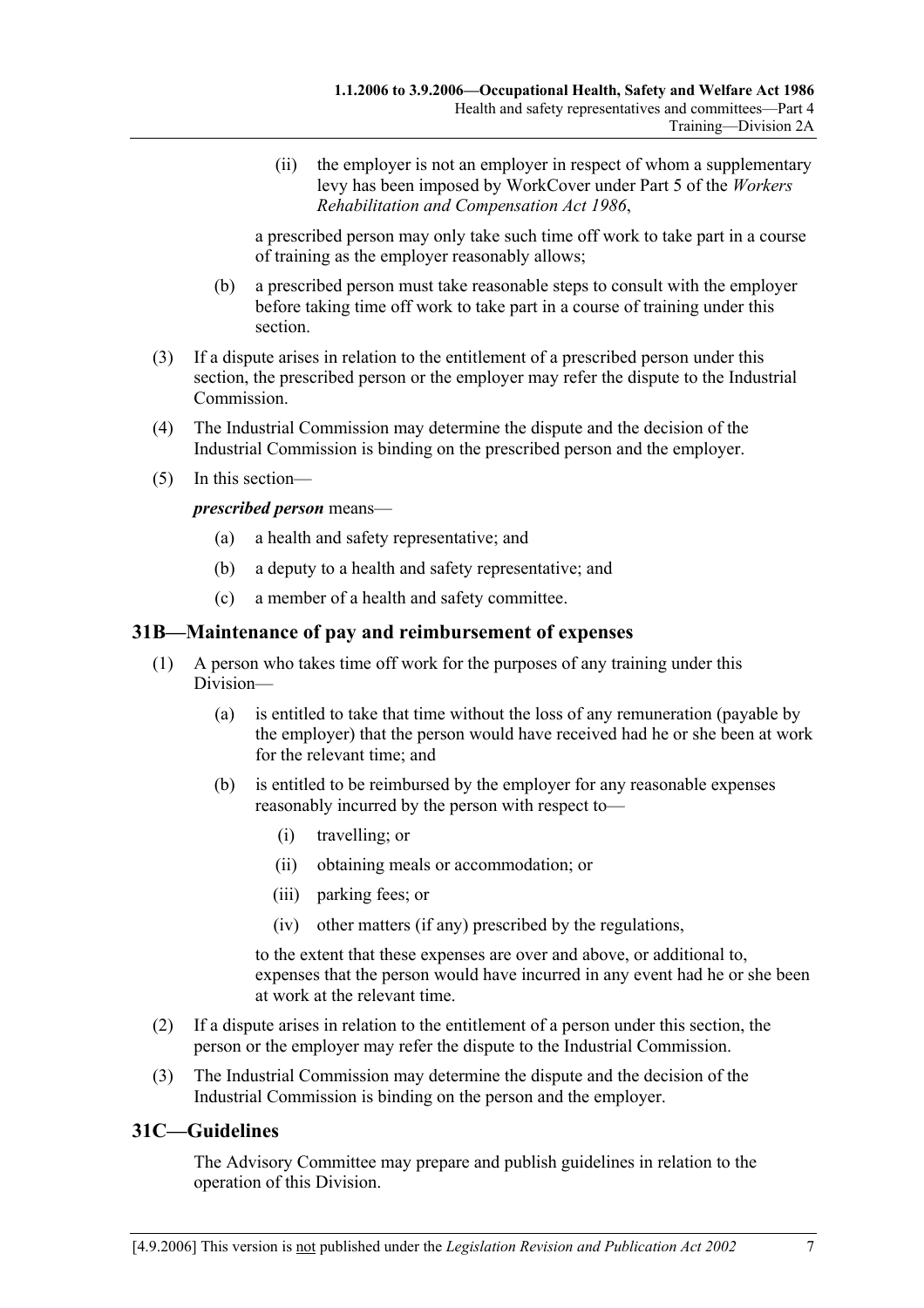### **Division 3—Functions of health and safety representatives and committees**

#### **32—Functions of health and safety representatives**

- (1) A health and safety representative may, for the purpose of the health, safety and welfare of the employees in the work group that the health and safety representative represents—
	- (a) inspect the whole or any part of any relevant workplace—
		- (i) at any time after giving reasonable notice to the employer (which must state the name of any consultant who is to accompany the representative during the inspection and the purpose for which the consultant's advice is sought); or
		- (ii) immediately, in the event of an accident, dangerous occurrence or imminent danger or risk to the health or safety of any person;
	- (b) accompany an inspector during an inspection of any relevant workplace;
	- (c) investigate complaints relating to occupational health, safety or welfare made by employees in the work group;
	- (d) at the request of the employee, be present at any interview concerning occupational health, safety or welfare between an inspector and an employee;
	- (e) at the request of the employee, be present at any interview concerning occupational health, safety or welfare between the employer (or a representative of the employer) and an employee;
	- (f) make representations to the employer on any matter that relates to occupational health, safety or welfare at any relevant workplace.
- (2) In relation to the inspection of a workplace under subsection  $(1)(a)$ , a health and safety representative may—
	- (a) be accompanied by such consultants as the representative thinks fit; and
	- (b) discuss any matter affecting health, safety or welfare with any employee at the workplace; and
	- (c) carry out any investigation that may appear appropriate.
- (3) Subsections (1) and (2) are subject to the following qualifications:
	- (a) a health and safety representative is only entitled to be accompanied on an inspection by a consultant approved by—
		- (i) the Advisory Committee; or
		- (ii) a health and safety committee that has responsibilities in relation to the work group that the health and safety representative represents; or
		- (iii) the employer; and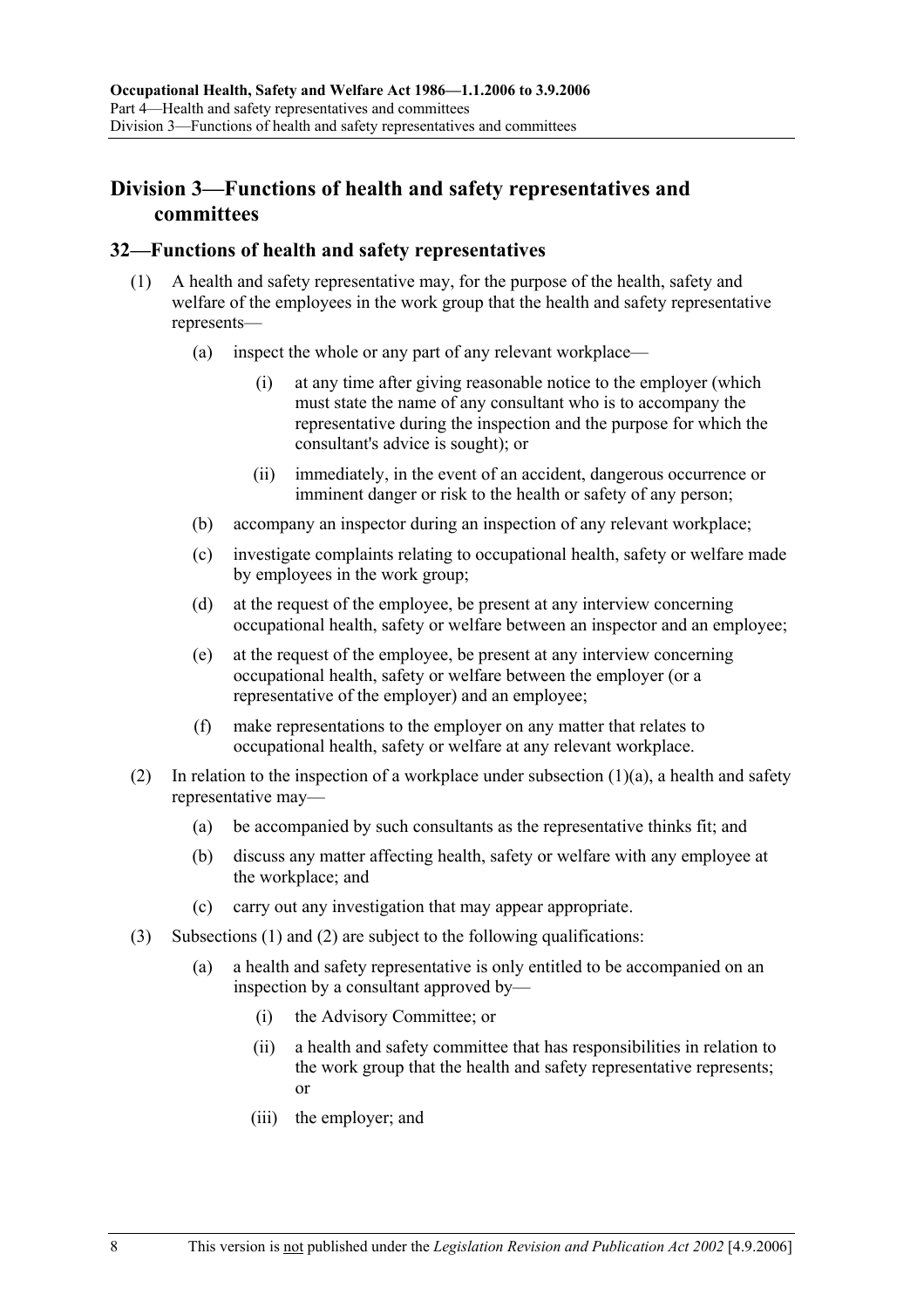- (b) a health and safety representative should take reasonable steps to consult with the employer in relation to carrying out an investigation of any workplace and the outcome of any such investigation.
- (4) An employer is not liable for the cost of a consultant attending at a workplace pursuant to this section.
- (5) The powers and functions of a health and safety representative under this Act are limited to acting in relation to the work group that the health and safety representative represents.
- (6) No provision of this Act may be construed as imposing any duty on a health and safety representative in his or her capacity as a health and safety representative.
- (7) Where a health and safety representative exercises or performs a power or function under this Act—
	- (a) for an improper purpose intending to cause harm to the employer or a commercial or business undertaking of the employer; or
	- (b) for an improper purpose related to an industrial claim or dispute,

the health and safety representative is guilty of an offence.

Maximum penalty: Division 6 fine.

(8) In this section—

*consultant* means a person who is, by reason of his or her experience or qualifications, suitably qualified to advise on issues relating to occupational health, safety or welfare.

### **33—Functions of health and safety committees**

- (1) The functions of a health and safety committee are—
	- (a) to facilitate co-operation between an employer and the employees of the employer in initiating, developing, carrying out and monitoring measures designed to ensure the health, safety and welfare at work of the employees; and
	- (b) to assist in the resolution of issues relating to occupational health, safety or welfare that arise at any relevant workplace; and
	- (c) to assist in the formulation, review and dissemination (in such languages as are appropriate) to employees of the occupational health, safety and welfare practices, procedures and policies that are to be followed at any relevant workplace; and
	- (d) to consult with the employer on any proposed changes to occupational health, safety or welfare practices, procedures or policies; and
	- (e) to keep under review—
		- (i) developments in the field of rehabilitation of employees who suffer work-related injuries; and
		- (ii) the employment of employees who suffer from any form of disability; and
	- (f) to assist—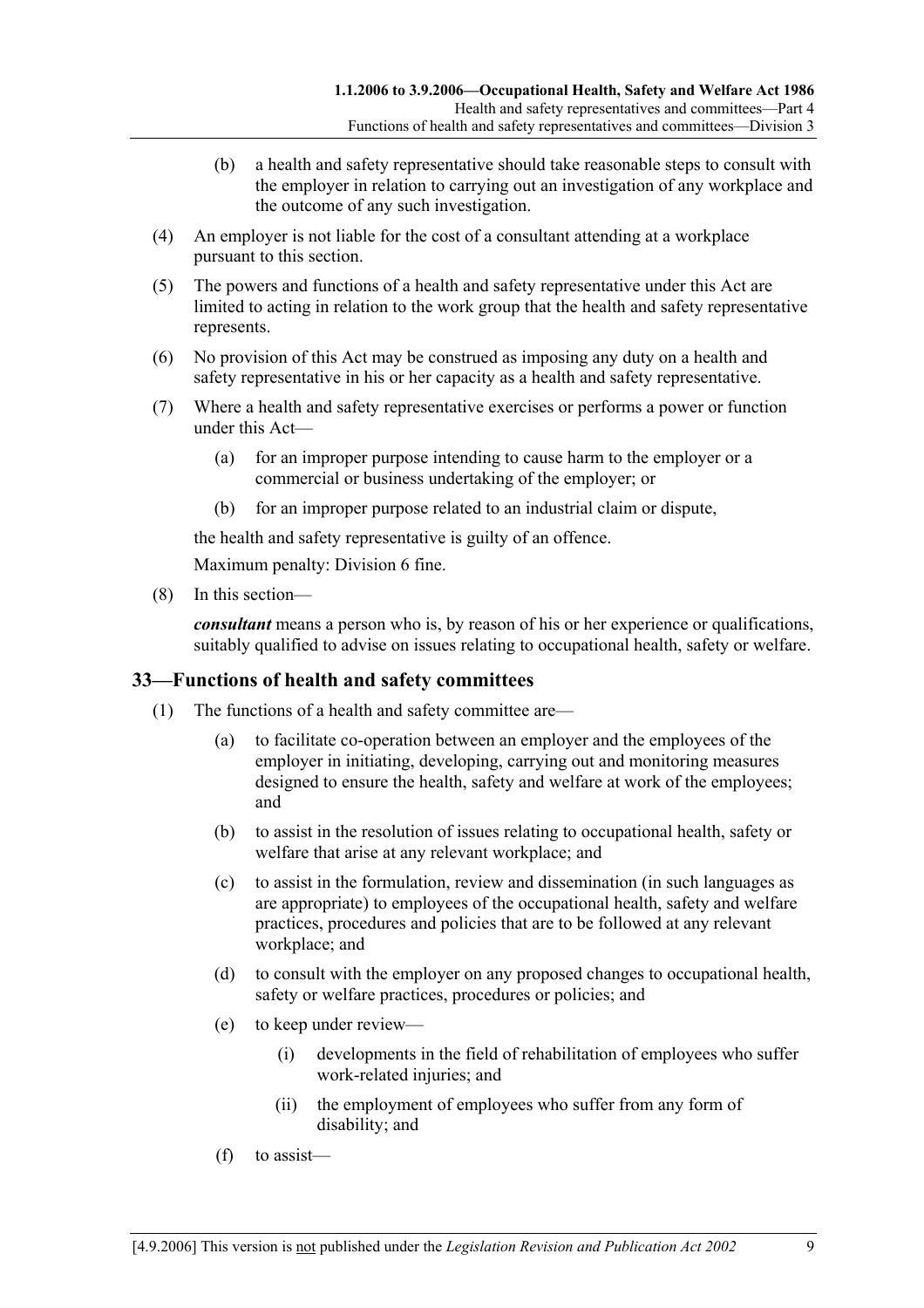- (i) in the return to work of employees who have suffered work-related injuries; and
- (ii) in the employment of employees who suffer from any form of disability; and
- (g) such other functions as are prescribed or agreed upon by the employer and the health and safety committee.
- (2) A health and safety committee may establish such sub-committees as it thinks fit (which may, but need not consist of, or include, members of the committee) to provide advice or to assist it in the performance of its functions under this Act.
- (3) A health and safety committee may delegate any of its functions to a sub-committee established under subsection (2).
- (4) A delegation under subsection (3)—
	- (a) may be made subject to such conditions as the health and safety committee thinks fit; and
	- (b) is revocable at will; and
	- (c) does not derogate from the power of the committee to act in any matter itself.

#### **34—Responsibilities of employers**

- (1) An employer must—
	- (a) consult any relevant health and safety representatives and health and safety committees on any proposed changes to any workplace, the plant used at any workplace, the substances used, handled, processed or stored at any workplace, the work to be conducted at any workplace or the procedures for carrying out work at any workplace, where those changes might affect the health, safety or welfare of employees at the workplace; and
	- (b) consult any relevant health and safety representatives and health and safety committees on the occupational health, safety and welfare practices, procedures and policies that are to be followed at any workplace; and
	- (c) consult any relevant health and safety representatives and health and safety committees on any proposed changes to occupational health, safety and welfare practices, procedures or policies; and
	- (d) consult any relevant health and safety representatives on any proposed application to the designated person for the modification of the requirements of any regulation; and
	- (e) at the request of the employee, permit a health and safety representative to be present at any interview concerning occupational health, safety or welfare between the employer (or a representative of the employer) and an employee who is a member of the work group that the health and safety representative represents; and
	- (f) permit any relevant health and safety representative to accompany an inspector during an inspection of any workplace; and
	- (g) permit a health and safety representative to have access to such information as the employer possesses or can reasonably obtain—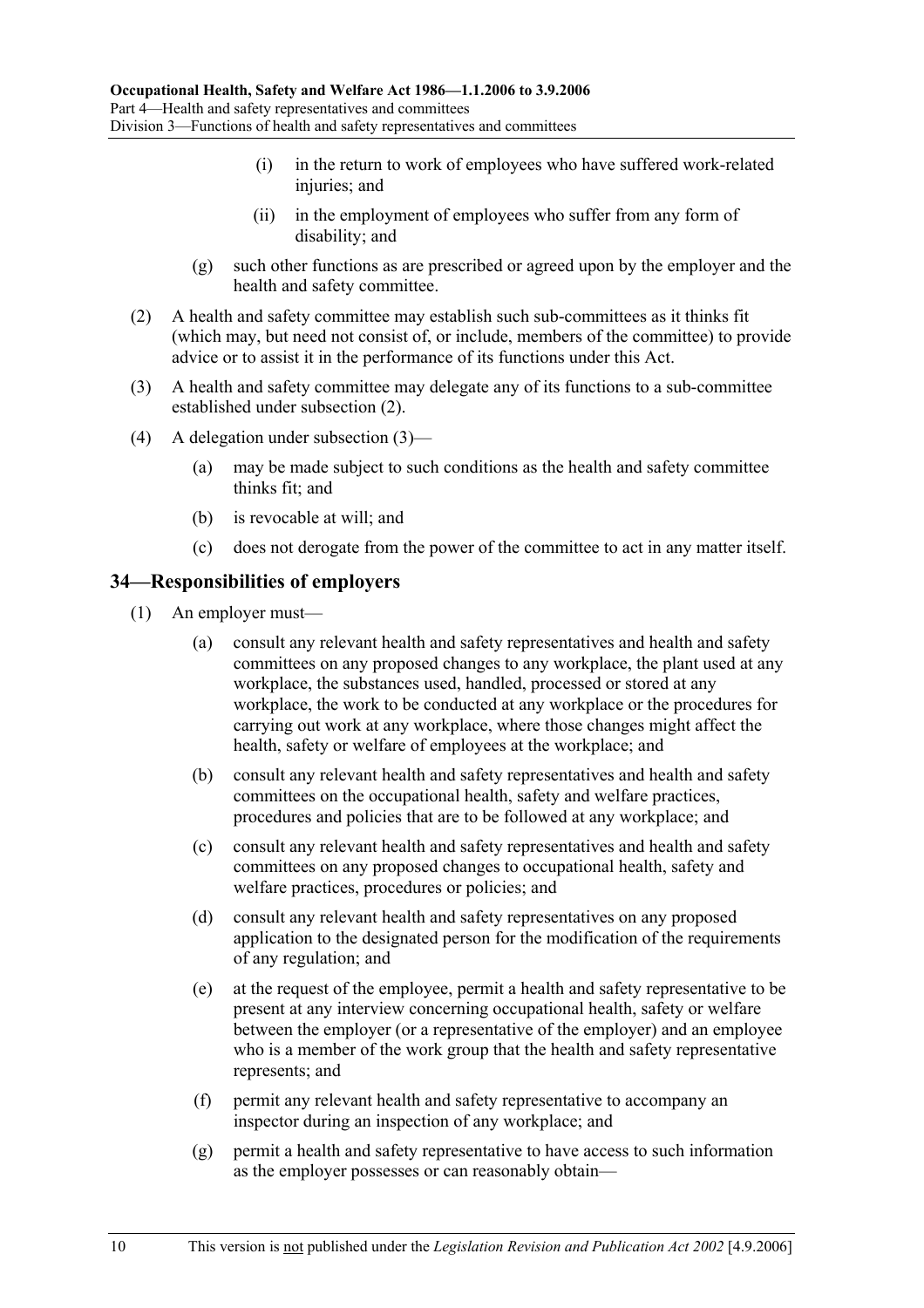- (i) relating to risks that arise or may arise at any workplace where employees who are members of the work group that the health and safety representative represents work, out of work conducted at any workplace or out of plant or substances used at any workplace; or
- (ii) concerning the health and safety of the employees of the employer (but personal information regarding the health of an employee must not be divulged under this subparagraph without the consent of the employee),

and, when requested to do so, supply a copy of that information to the health and safety representative; and

- (h) immediately notify a health and safety representative of the occurrence of an accident, dangerous occurrence, imminent danger or risk or hazardous situation that affects or may affect any employee who is a member of the work group that the health and safety representative represents; and
- (i) notify a health and safety representative of the occurrence of any work-related injury to an employee who is a member of the work group that the health and safety representative represents; and
- (j) provide such other facilities and assistance to health and safety representatives as are necessary or prescribed to enable them to perform their functions under this Act.
- (2) An employer is not required to give to a health and safety representative under subsection  $(1)(g)$ —
	- (a) information that is privileged on the ground of legal professional privilege; or
	- (b) information that is relevant to proceedings that have been commenced under this Act.
- (3) A health and safety representative is entitled to take such time off work as is reasonably necessary for the purposes of performing the functions of a health and safety representative under this Act.
- (4) A health and safety representative who takes time off work under subsection (3)—
	- (a) is entitled to take that time without the loss of any remuneration (payable by the employer) that the health and safety representative would have received had he or she been at work for the relevant time; and
	- (b) is entitled to be reimbursed by the employer for any reasonable expenses reasonably incurred by the health and safety representative with respect to—
		- (i) travelling; or
		- (ii) obtaining meals or accommodation; or
		- (iii) parking fees; or
		- (iv) other matters (if any) prescribed by the regulations,

to the extent that these expenses are over and above, or additional to, expenses that the health and safety representative would have incurred in any event had he or she been at work at the relevant time.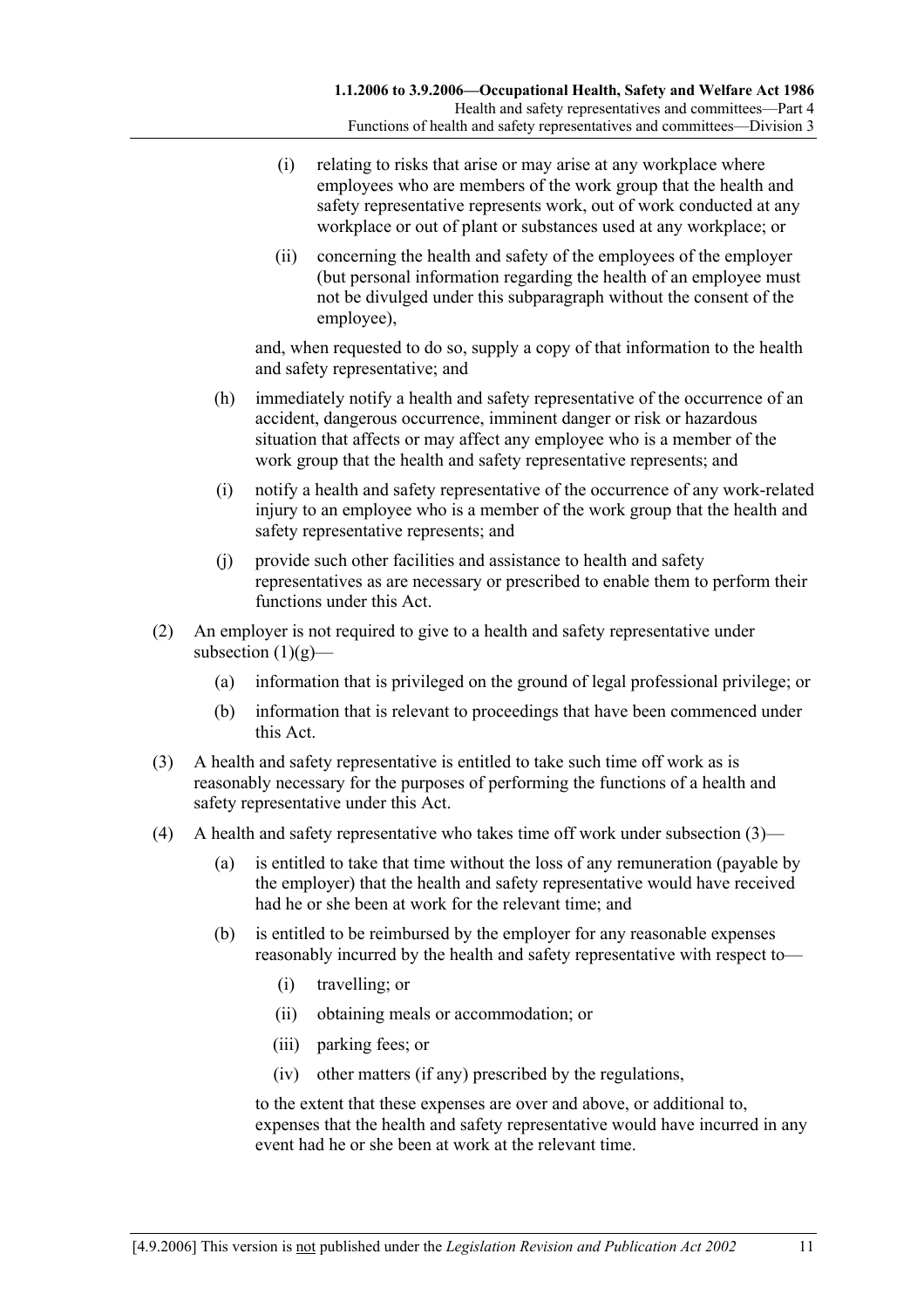- (5) A health and safety representative must take reasonable steps to obtain the agreement of the employer before incurring any expenses that he or she intends to claim under subsection (4)(b) (and that agreement must not be unreasonably withheld).
- (5a) The Advisory Committee may prepare and publish guidelines in relation to the operation of subsections (3), (4) and (5).
- (6) If a dispute arises in relation to the entitlement of a health and safety representative under subsection (3) or (4), the health and safety representative or the employer may refer the dispute to the Industrial Commission.
- (7) The Industrial Commission may determine the dispute and the decision of the Commission is binding on the health and safety representative and the employer.

### **Division 4—Resolution of health, safety or welfare issues**

### **35—Default notices**

- (1) Where a health and safety representative is of the opinion that a person—
	- (a) is contravening a provision of this Act; or
	- (b) has contravened a provision of this Act in circumstances that make it likely that the contravention will be repeated,

the health and safety representative must consult with the employer in relation to the matter.

- (2) If the health and safety representative and the employer are unable within a reasonable time to resolve a particular matter pursuant to subsection (1), the matter must, if there is a health and safety committee that has responsibility in relation to the matter, be referred to that committee or, if there is no such committee, the matter may be referred to an inspector.
- (3) Despite subsections (1) and (2), if after taking reasonable steps to stop by consultation a contravention of this Act or prevent a repeated contravention of this Act the health and safety representative is of the opinion that the matter has not been satisfactorily resolved, the health and safety representative may issue a default notice requiring the person to whom the notice is addressed to remedy the contravention.
- (4) A health and safety representative must not issue a default notice in relation to any matter that is the subject of an improvement notice or a prohibition notice. Maximum penalty: Division 7 fine.
- (5) Where a health and safety representative issues a default notice, the notice must—
	- (a) state that the health and safety representative is of the opinion that a person—
		- (i) is contravening a provision of this Act; or
		- (ii) has contravened a provision of this Act in circumstances that make it likely that the contravention will be repeated; and
	- (b) state the grounds of the health and safety representative's opinion.
- (6) A health and safety representative may specify in a default notice a day by which the matters referred to in the notice must be remedied.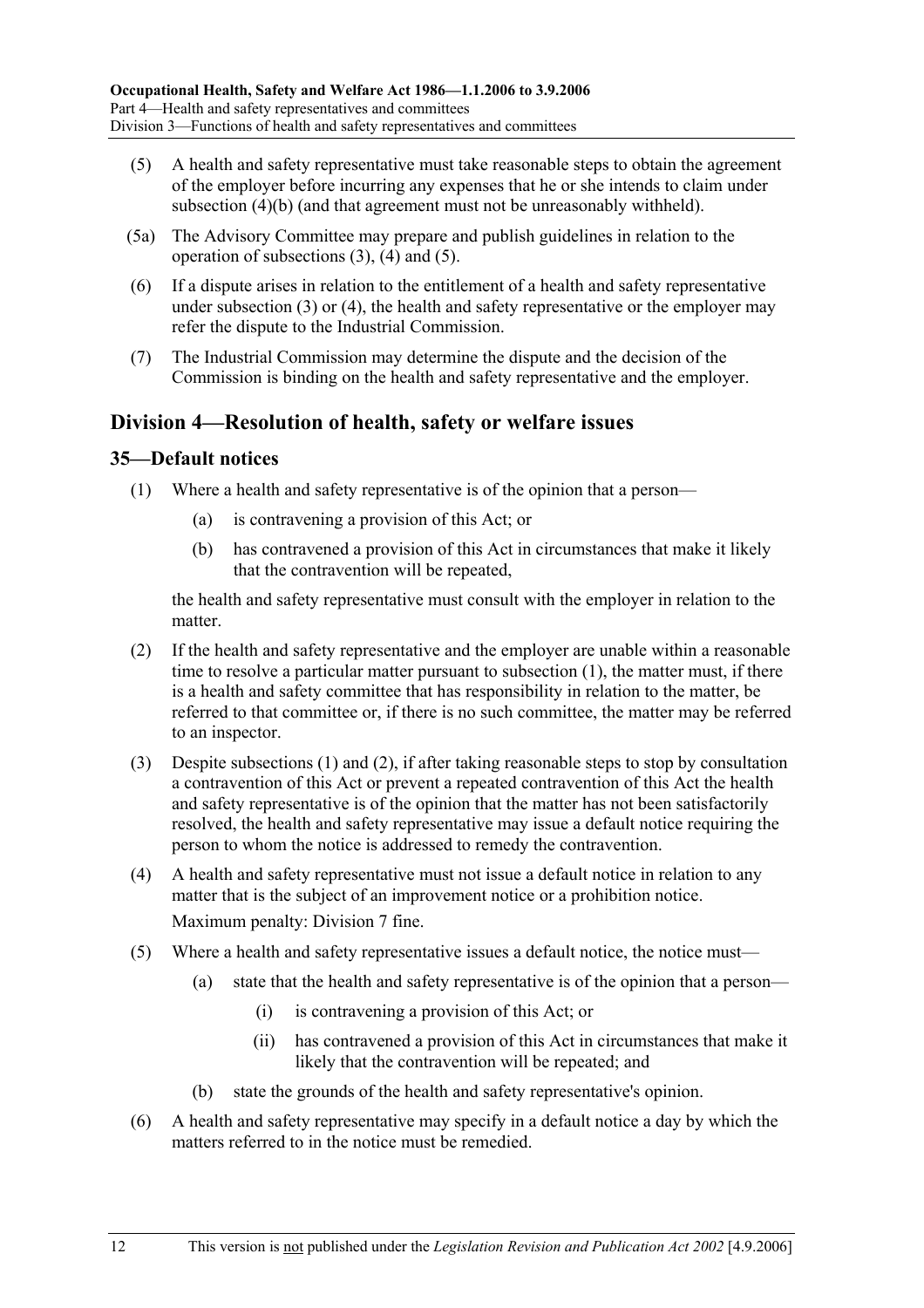(7) Where a default notice is issued to an employee, the employee must, as soon as is reasonably practicable after receiving it, give the notice, or a copy of the notice, to his or her employer.

Maximum penalty: Division 6 fine.

- (8) Subject to subsection (11), a person to whom a default notice is addressed or, where that person is an employee, that person's employer, must take all reasonable steps to remedy—
	- (a) if a day has been specified under subsection (6)—by that day;
	- (b) if a day has not been specified under subsection (6)—within a reasonable time,

the matters referred to in the notice.

Maximum penalty: Division 3 fine.

- $(9)$  If—
	- (a) a person to whom a default notice is addressed or, where that person is an employee, that person's employer, considers that a default notice need not have been issued or is, for some other reason, inappropriate; or
	- (b) a health and safety representative—
		- (i) considers that there has been unreasonable delay in taking action under subsection (8); or
		- (ii) is dissatisfied with the action taken under that subsection in response to the notice,

an inspector may be requested to attend at the workplace.

- (10) A request under subsection (9)(a) must be made by a person within 14 days of the receipt of the default notice (or a copy of the notice) by the person.
- (11) Where an inspector has been requested to attend at a workplace under subsection (9)(a), the operation of the default notice is, pending the attendance of the inspector, suspended.
- (12) Where a default notice is issued, the person to whom notice is addressed must, on receipt of the notice (or a copy of the notice)—
	- (a) bring the notice to the attention of any person whose work is affected by the notice; and
	- (b) display the notice or a copy of the notice in a prominent place at or near any workplace that is affected by the notice; and
	- (c) keep a copy of the notice for such period as may be prescribed.

Maximum penalty: Division 6 fine.

 (13) A person must not remove a notice or a copy of a notice displayed pursuant to subsection (12) while the notice is in force.

Maximum penalty: Division 6 fine.

- (14) A default notice may be cancelled—
	- (a) at any time, by the health and safety representative who issued the notice; or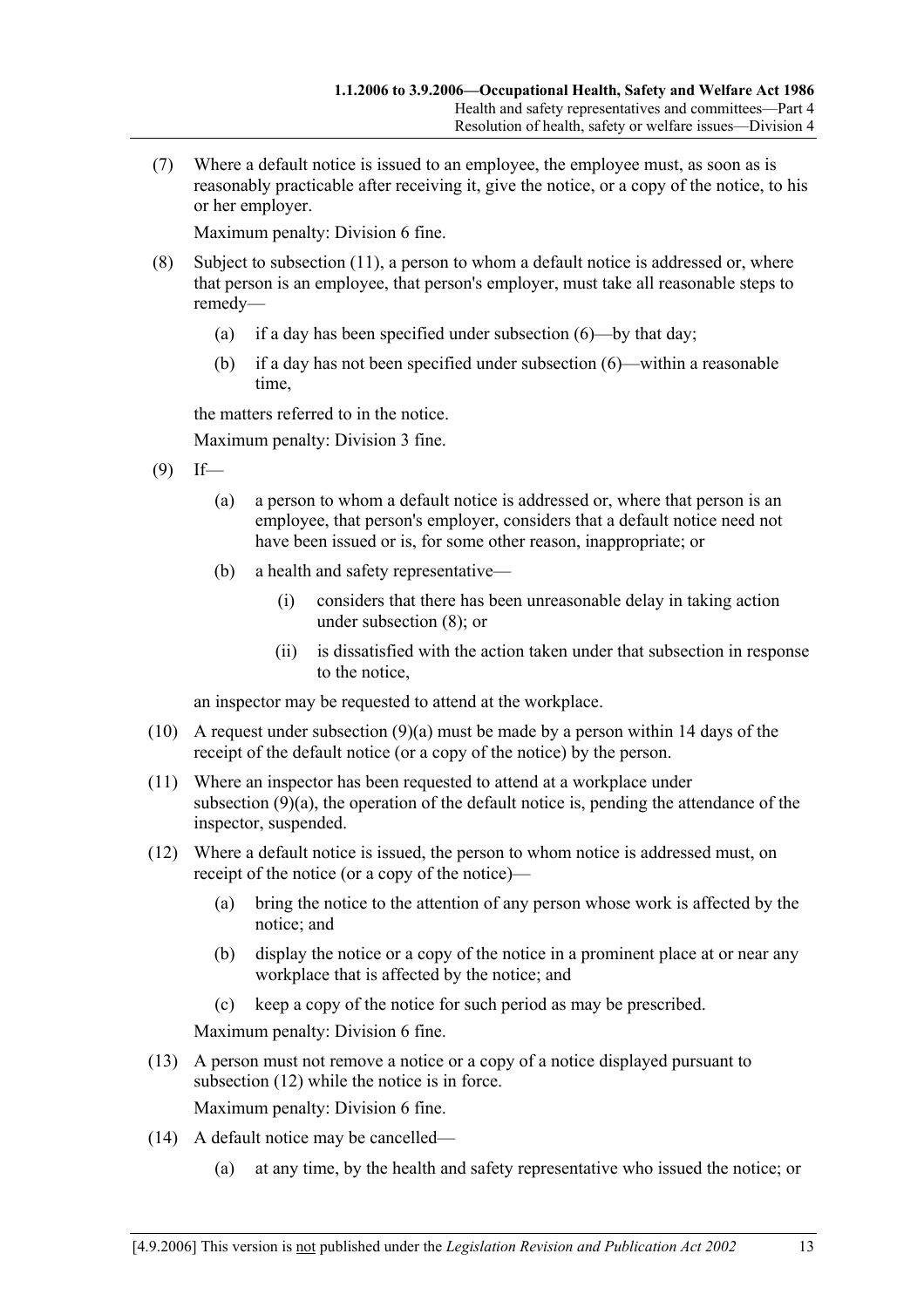(b) if the health and safety representative is absent from the workplace and cannot reasonably be contacted, by a health and safety committee that has responsibilities in relation to the matter.

### **36—Action where the health and safety of a worker is threatened**

- (1) Where a health and safety representative is of the opinion that there is an immediate threat to the health or safety of an employee who is a member of the work group that the health and safety representative represents, the health and safety representative must consult with the employer in relation to the matter.
- (2) If the health and safety representative and the employer are unable within a reasonable time to resolve a particular matter pursuant to subsection (1), the matter must, if there is a health and safety committee that has responsibility in relation to the matter, be referred to that committee or, if there is no such committee, the matter must be referred to an inspector.
- (3) Despite subsections (1) and (2), if the health and safety representative is of the opinion that given the nature of the threat and degree of risk work should immediately cease, the health and safety representative may direct that work cease until adequate measures are taken to protect the health and safety of an employee.
- (4) Where a health and safety representative gives a direction that work cease—
	- (a) if the direction is given without consultation with the employer or before the matter has been considered by a health and safety committee (if any) that has responsibility in relation to the matter, the health and safety representative must, as soon as practicable after giving the direction, consult with the employer and, if it is necessary or appropriate, with the committee; and
	- (b) the employer or the health and safety representative may request an inspector to attend at the workplace.

### **37—Attendance by inspector**

- (1) Where a matter is referred to an inspector under this Division, the inspector must attend at the workplace as soon as possible but in any event—
	- (a) if a direction has been given that work cease—
		- (i) where the workplace is within the metropolitan area—within 1 business day;
		- (ii) where the workplace is outside the metropolitan area—within 2 business days; or
	- (b) in any other case—within 7 business days.
- (2) An inspector—
	- (a) must attempt to resolve any occupational health, safety or welfare matter that remains unresolved; and
	- (b) if a default notice has been issued, may—
		- (i) confirm the notice; or
		- (ii) confirm the notice with such modifications as the inspector thinks fit; or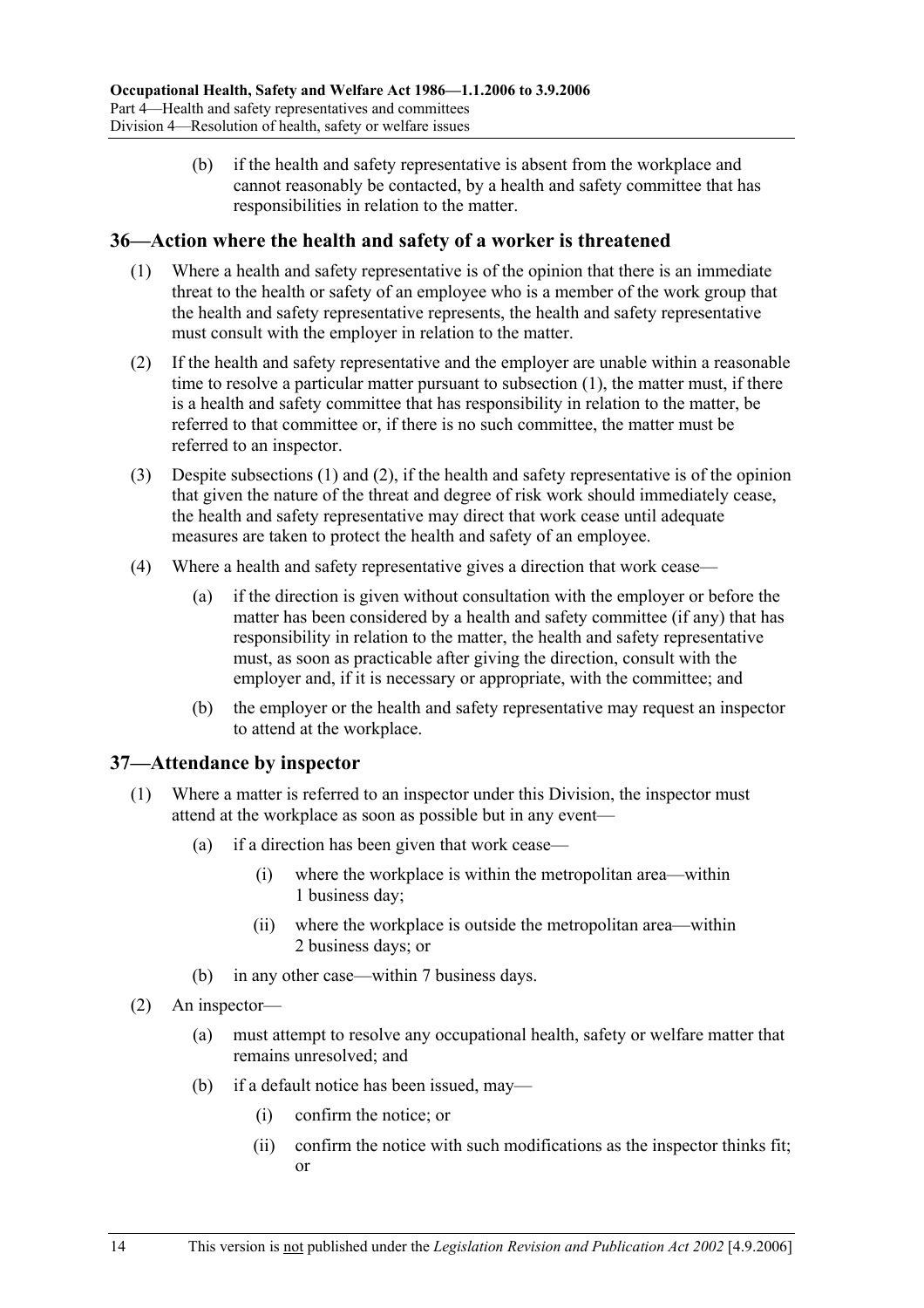- (iii) cancel the notice; and
- (c) if the inspector thinks fit, may issue a prohibition notice or an improvement notice; and
- (d) may make such recommendations or take such other action as appear appropriate.
- (3) Where a work cessation direction was given and an inspector determines that there was an immediate threat to health or safety justifying a cessation of work or that the health and safety representative reasonably believed that such a threat existed, any employee employed in the work who is remunerated by wages or salary is entitled to be paid for the period of cessation so as not to suffer a loss of income.
- (4) Where an inspector confirms a default notice or confirms such a notice with modifications, the inspector must order the person to whom the notice was addressed to comply with the notice within a period specified by the inspector.
- (5) A person who contravenes or fails to comply with a default notice that is confirmed by an inspector within the period specified by the inspector is guilty of an offence. Maximum penalty: Division 3 fine.
- (6) An employer, employee or health and safety representative who is dissatisfied with the actions of an inspector under this section may apply to the President of the Industrial Court for the determination of the matter by a review committee.
- (7) At the conclusion of a review under this section, a review committee may give such directions as it thinks fit.
- (8) A person must not contravene or fail to comply with a direction of a review committee within any period specified by the review committee.

### **37A—Division not to derogate from other referrals to an inspector**

Nothing in this Division limits or derogates from the ability of a health and safety representative, employee or other person to refer at any time any matter concerning occupational health, safety or welfare to an inspector or other person involved in the administration or enforcement of this Act.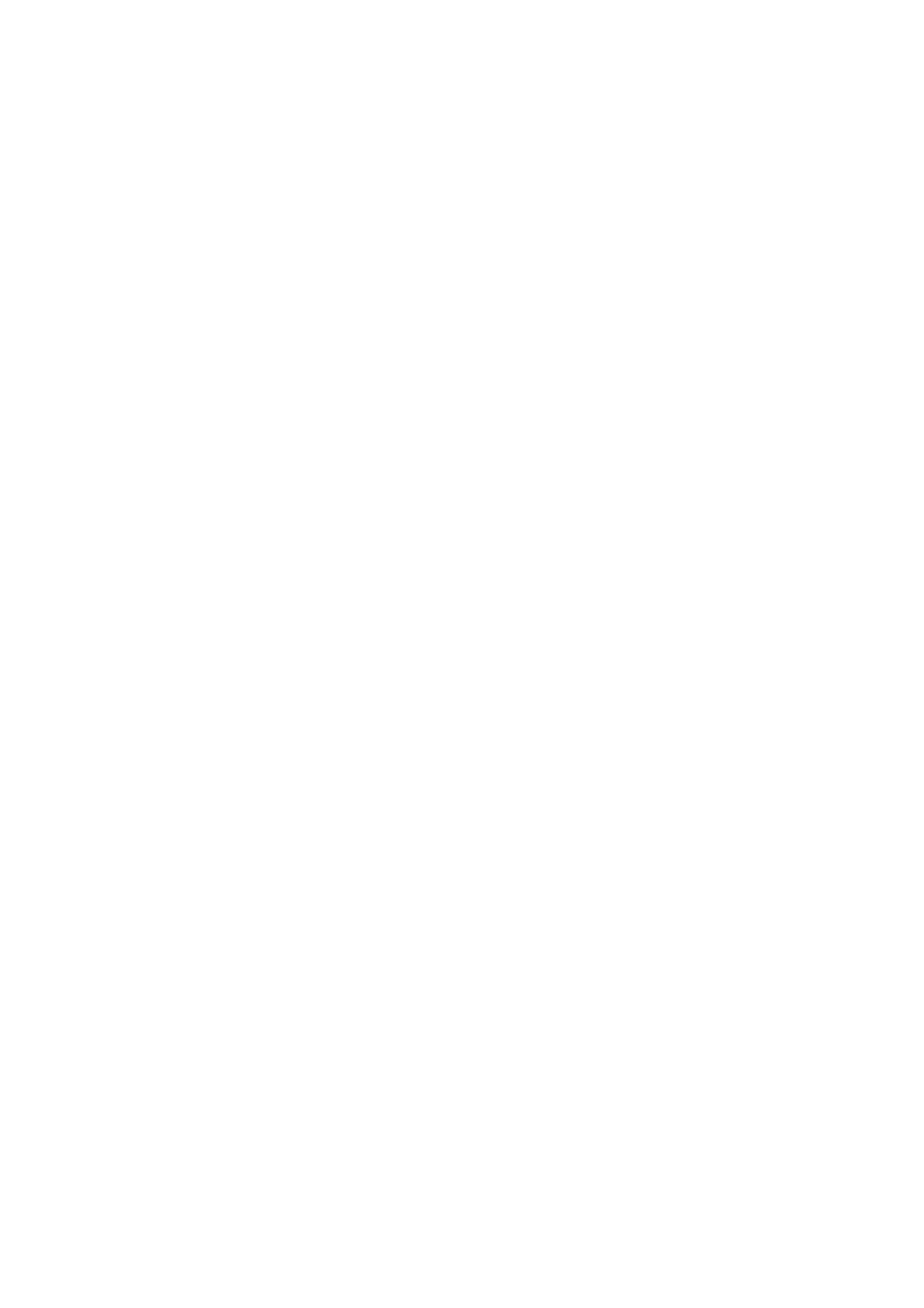# **Part 5—Inspections**

# **38—Powers of entry and inspection**

- (1) For the purposes of this Act, an inspector or a person authorised by the Director to exercise the powers conferred by this section may—
	- (a) enter at any time any workplace, or any other place where any plant to which this Act extends by virtue of Schedule 2 is situated;
	- (b) inspect the place, anything at the place and work in progress at the place;
	- (c) require a person who has custody or control of books, documents or records to produce such books, documents or records;
	- (d) examine, copy and take extracts from any books, documents or records, or require an employer to provide a copy of any books, documents or records;
	- (e) take photographs, films or video or audio recordings;
	- (f) take measurements, make notes and records and carry out tests;
	- (g) require any person to answer, to the best of that person's knowledge, information and belief, any question relating to the health, safety or welfare of persons at any workplace or to any other matter to which this Act applies (whether the question is put directly or through an interpreter);
	- (h) require an employer to produce a copy of any statement or record that is required to be prepared or kept under this Act.
- (1a) Subsection  $(1)(a)$  is subject to the following qualifications:
	- (a) a person cannot enter a workplace where a self-employed person works alone except where he or she has a reasonable belief that there is a risk to the health or safety of a person other than the self-employed person; and
	- (b) a person cannot enter a place which is not a workplace (being a place where any plant to which this Act extends by virtue of Schedule 2 is situated) except where he or she is doing so at a reasonable time.
- (2) Where—
	- (a) a person whose native language is not English is suspected of having breached this Act; and
	- (b) the person is being interviewed by an inspector in relation to that suspected breach; and
	- (c) the person is not reasonably fluent in English,

the person is entitled to be assisted by an interpreter during the interview.

- (3) A person is not required to provide under subsection  $(1)$ 
	- (a) information that is privileged on the ground of legal professional privilege; or
	- (b) information that is relevant to proceedings that have been commenced under this Act.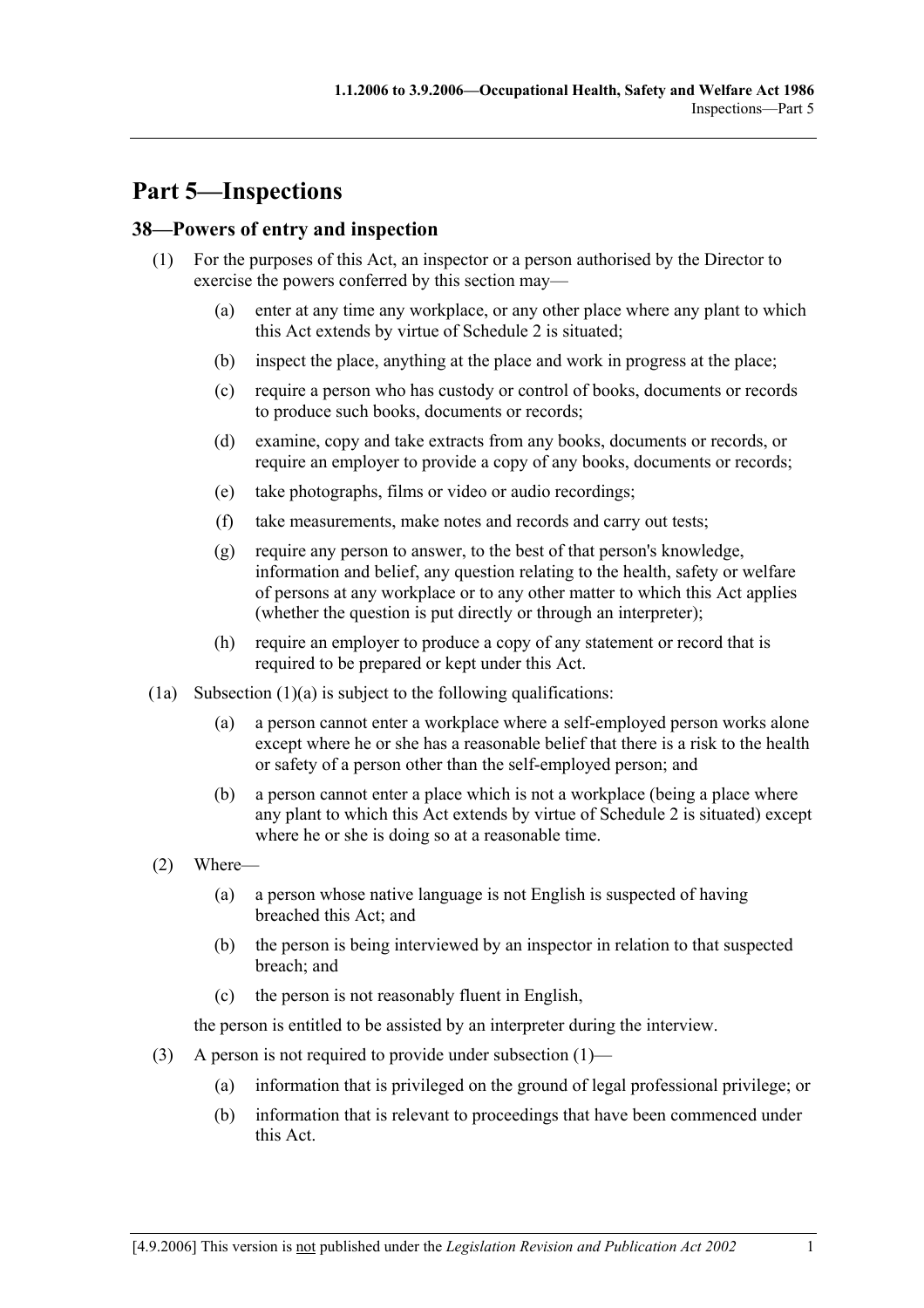- (4) In addition to the powers contained in subsection (1), an inspector may, if the inspector suspects on reasonable grounds that an offence against this Act has been committed, seize and retain anything that affords evidence of that offence, or in relation to which the offence is suspected of having been committed.
- (5) An inspector who has seized anything under subsection (4) must, on request, provide a receipt for the thing seized.
- (6) In the exercise of powers under this section, a person may be accompanied or assisted by such persons, authorised by the Director, as may be necessary or desirable in the circumstances.
- (7) The occupier of a place that is the subject of an inspection under this section and any employer at that place must provide such assistance as may be necessary to facilitate the exercise of the powers conferred by this section.
- (8) A person must not—
	- (a) hinder or obstruct an inspector or other authorised person in the exercise of a power conferred by this section; or
	- (b) refuse or fail, without lawful excuse, to comply with a requirement under this section.

Maximum penalty: Division 5 fine.

- (9) Where the occupier of a workplace becomes aware of the attendance of an inspector at the workplace, the occupier must notify the health and safety representatives who are present at the workplace.
- (10) Where an inspector carries out an inspection of a workplace under this section, the inspector—
	- (a) must take reasonable steps to consult with the occupier of the workplace (or, if the occupier is not present, the person who at that time is apparently in control of the workplace), any employer of employees at the workplace and any health and safety representative who represents those employees on—
		- (i) any occupational health, safety or welfare issue that arises from the inspection; and
		- (ii) the action (if any) that the inspector considers should be taken as a result of the inspection; and
	- (b) must make available to the occupier, any employer and any health and safety representative copies of any written report (or any part of a written report) made by the inspector in relation to the inspection, insofar as that report relates to—
		- (i) factual information obtained during the inspection; or
		- (ii) the action (if any) that the inspector has taken or proposes to take as a result of the inspection,

(and, when requested to do so, must supply a copy of that report or that part of the report to the occupier, employer and health and safety representatives); and

(c) must take reasonable steps—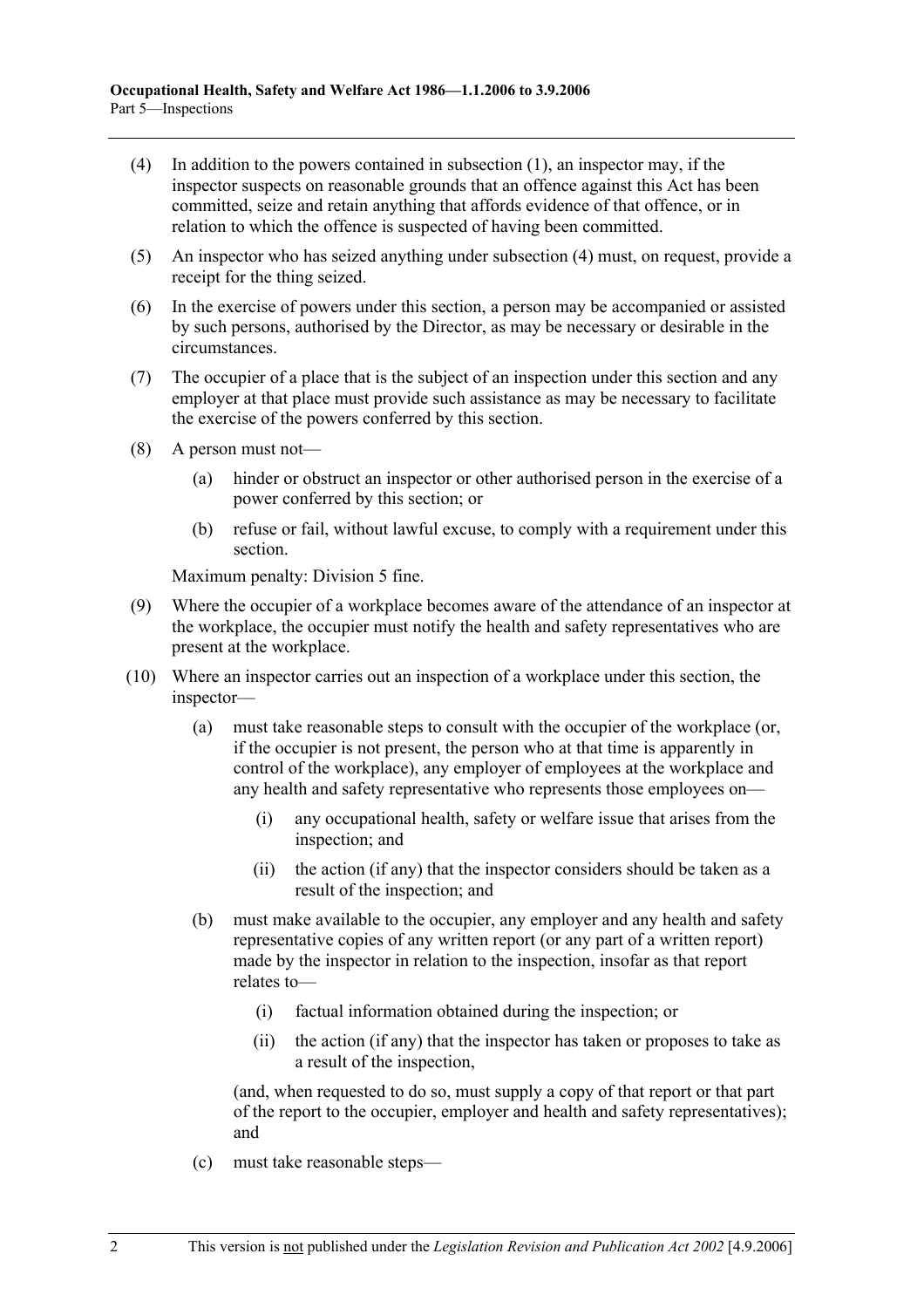- (i) to relate to a health and safety representative the contents of any oral report made by the inspector to the occupier or an employer at the workplace and the details of any consultation that has occurred in the absence of the health and safety representative (insofar as that report or consultation relates to the health, safety or welfare of employees in the work group that the health and safety representative represents); and
- (ii) to relate to an employer the contents of any oral report made by the inspector to a health and safety representative at the workplace and the details of any consultation that has occurred in the absence of the employer.
- (11) An inspector who has a pecuniary or other personal interest in any business carried on at a workplace must not inspect that workplace unless and until the inspector has disclosed that interest to the Director and has obtained the Director's permission to carry out the inspection.

Maximum penalty: Division 6 fine.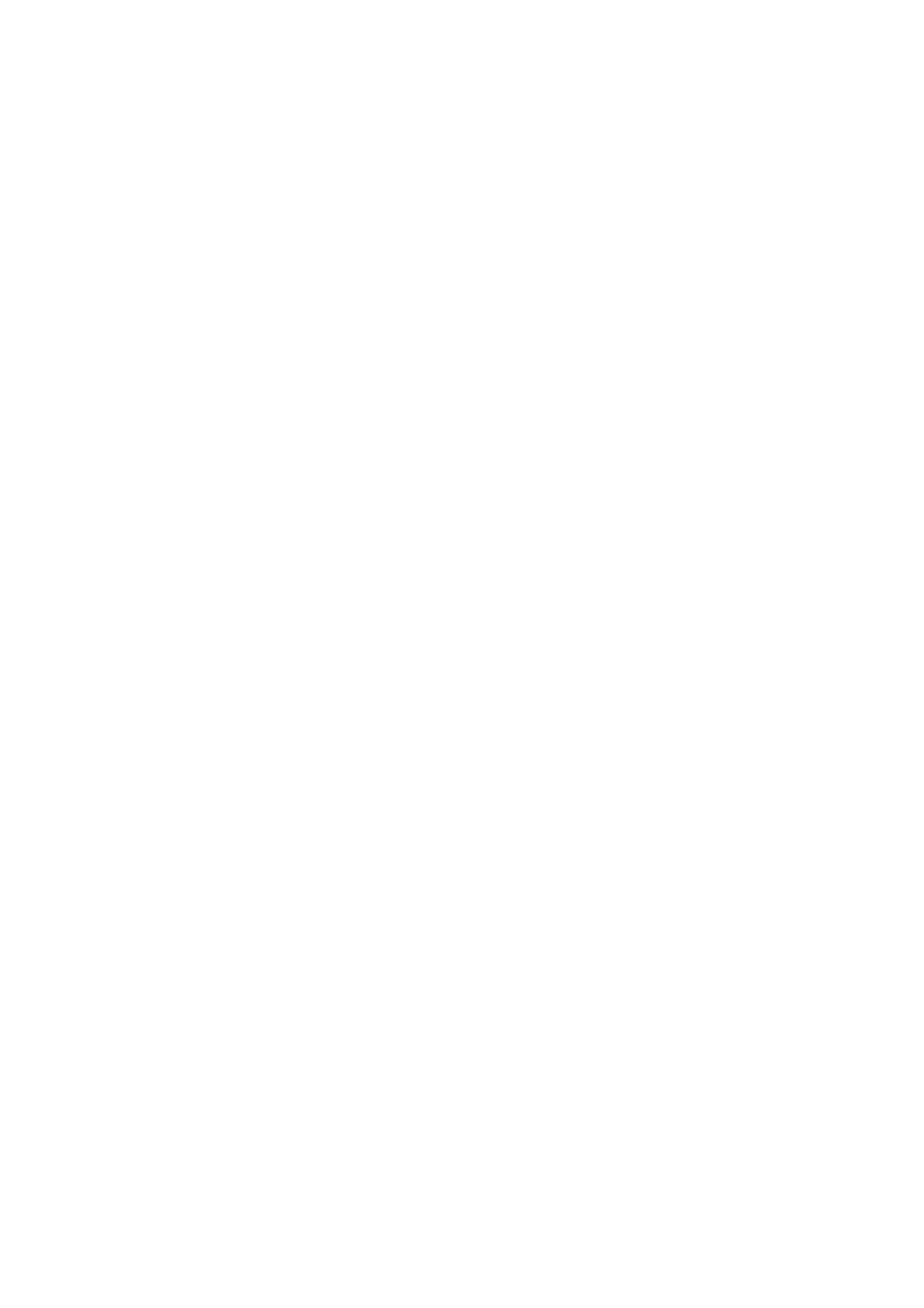# **Part 6—Improvement notices and prohibition notices**

### **39—Improvement notices**

- (1) Where an inspector is of the opinion that a person—
	- (a) is contravening a provision of this Act; or
	- (b) has contravened a provision of this Act in circumstances that make it likely that the contravention will be repeated,

the inspector may issue an improvement notice requiring the person to whom the notice is addressed to remedy the matters occasioning the contravention or likely contravention.

- (2) An improvement notice must—
	- (a) state that the inspector is of the opinion that a person—
		- (i) is contravening a provision of this Act; or
		- (ii) has contravened a provision of this Act in circumstances that make it likely that the contravention will be repeated; and
	- (b) state the grounds of the inspector's opinion; and
	- (c) specify the provision of this Act in respect of which that opinion is held; and
	- (d) make provision for a statement (a *statement of compliance*) that is to be completed by the person required to comply with the notice when the matters to which the notice relates have been remedied.
- (3) An inspector may—
	- (a) include in an improvement notice directions as to the measures to be taken to remedy the contravention, or to avoid further contravention, of the Act;
	- (b) specify in an improvement notice a day by which the matters referred to in the notice must be remedied.
- (4) Subject to this Act, a person who contravenes or fails to comply with an improvement notice is guilty of an offence.

Maximum penalty: Division 3 fine.

Expiation fee: \$315.

 (5) The person required to comply with an improvement notice must, within 5 business days after the matters to which the notice relates have been remedied in accordance with the requirements of the notice, complete and return to the Department the relevant statement of compliance.

Maximum penalty: Division 7 fine.

Expiation fee: \$315.

 (6) An expiation notice cannot be issued under subsection (5) after the third anniversary of the commencement of that subsection.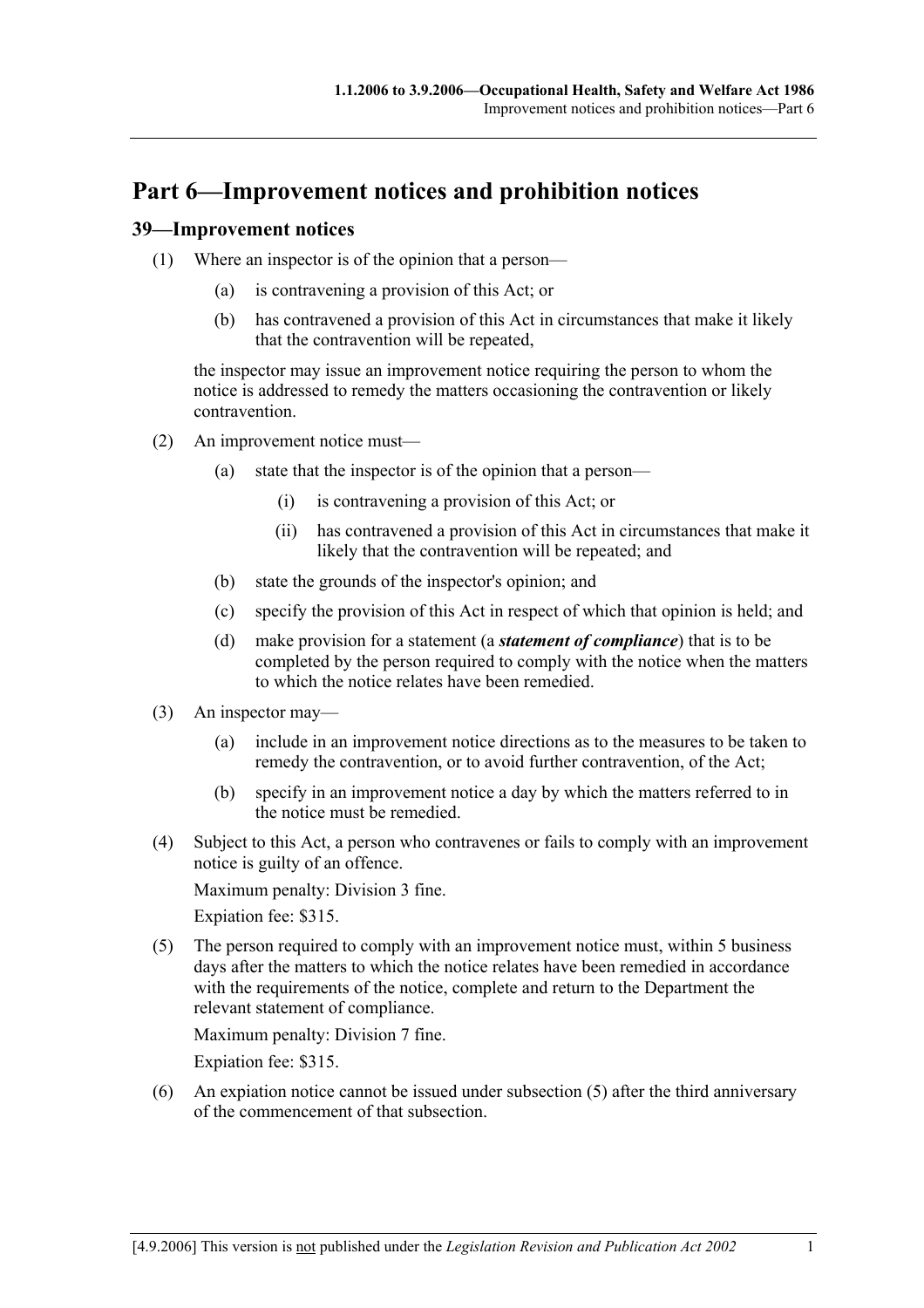### **40—Prohibition notices**

- (1) Where an inspector is of the opinion—
	- (a) that there is an immediate risk—
		- (i) to the health or safety of a person at work; or
		- (ii) to the health or safety of any person in connection with the performance of any work, or from any plant to which this Act extends by virtue of Schedule 2; or
	- (b) that there could be an immediate risk—
		- (i) to the health or safety of a person at work; or
		- (ii) to the health or safety of any person in connection with the performance of any work, or from any plant to which this Act extends by virtue of Schedule 2,

if particular action were to be taken or a particular situation were to occur,

an inspector may issue to the person apparently in control of the activity or situation from which the risk arises or could arise (as the case may be) a prohibition notice prohibiting the carrying on of an activity or any other relevant action until the inspector is satisfied that adequate measures have been taken or are in place to avert, assess, eliminate or minimise any risk.

- (2) A prohibition notice must—
	- (a) identify the activity or situation from which the risk arises or would arise; and
	- (b) state the grounds of the inspector's opinion on which the notice is based.
- (3) An inspector may include in a prohibition notice directions as to the measures to be taken to avert, assess, eliminate or minimise the risk to which the notice relates.
- (4) Subject to this Act a person who contravenes or fails to comply with a prohibition notice is guilty of an offence.

Maximum penalty: Division 2 fine plus \$20 000 for each day that the contravention or failure continues.

## **41—Notices to be displayed**

 (1) Where an improvement notice or prohibition notice is issued, to an employee, the employee must, as soon as is reasonably practicable after receiving it, give the notice, or a copy of the notice, to his or her employer.

Maximum penalty: Division 6 fine.

- (2) Where an improvement notice or a prohibition notice is issued, the person to whom the notice is addressed must, on receipt of the notice (or a copy of the notice)—
	- (a) supply a copy of the notice to any health and safety representative who represents any employees whose work is affected by the notice; and
	- (b) bring the notice to the attention of any person whose work is affected by the notice; and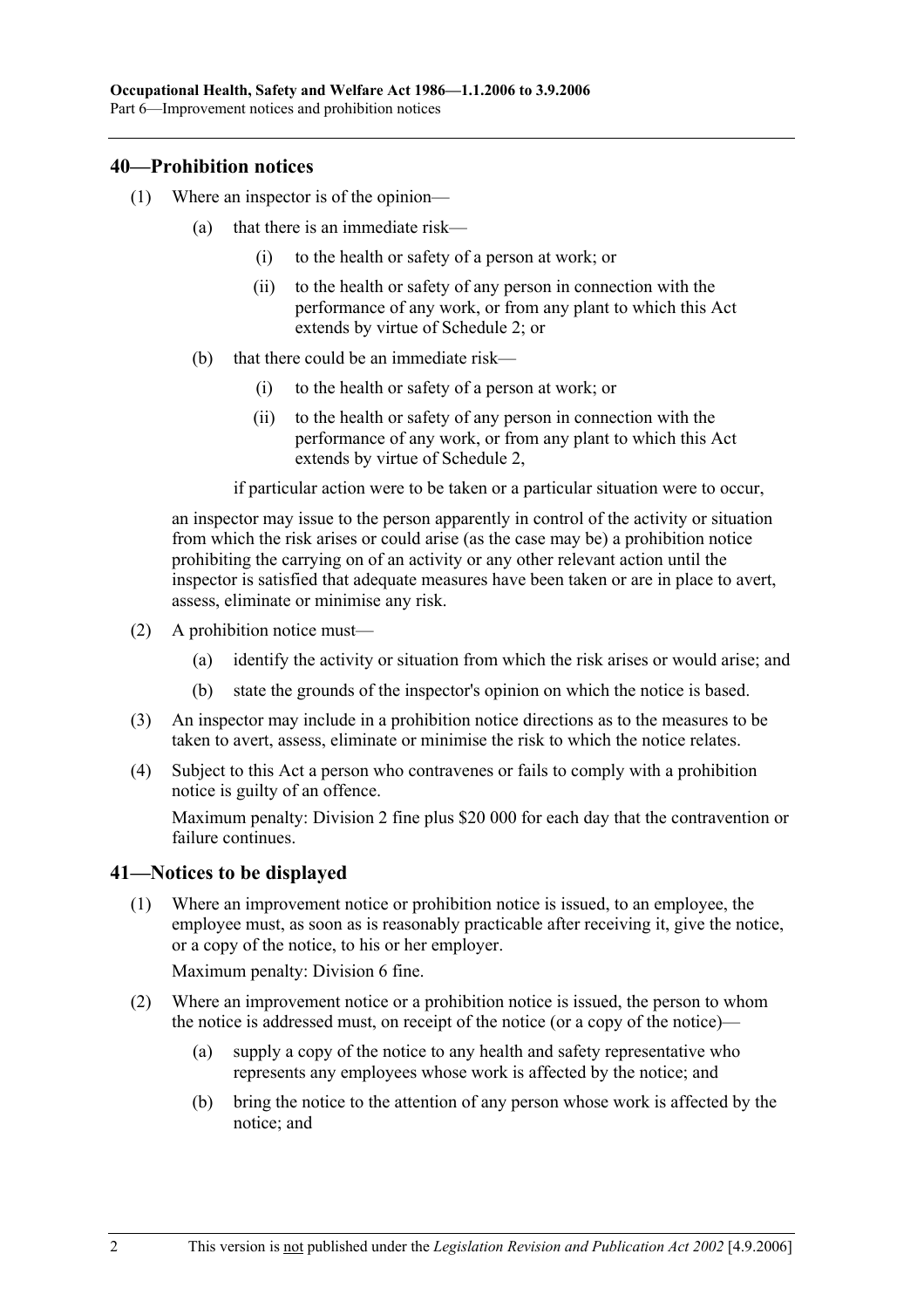(c) display the notice or a copy of the notice in a prominent place at or near any workplace or plant that is affected by the notice.

Maximum penalty: Division 6 fine.

 (3) A person must not remove a notice or the copy of a notice displayed pursuant to subsection (2) while the notice is in force. Maximum penalty: Division 6 fine.

### **42—Review of notices**

- (1) Any of the following persons, namely—
	- (a) an employer affected by an improvement notice or prohibition notice; or
	- (b) a person in relation to whose work or plant an improvement notice or a prohibition notice applies; or
	- (c) a health and safety representative who represents any employee whose work is affected by an improvement notice or a prohibition notice,

may apply to the President of the Industrial Court to have the notice or the actions of an inspector reviewed by a review committee.

- (2) An application under subsection (1)(a) or (b) must be made by a person within 14 days of the receipt of the notice (or a copy of the notice) by the person.
- (3) Pending the determination of an application for review under this section the operation of the notice to which the application relates will—
	- (a) in the case of an improvement notice—be suspended;
	- (b) in the case of a prohibition notice—continue.
- (4) A review committee may if it thinks fit make an interim order suspending the operation of a prohibition notice until the matter is resolved.
- (5) An order under subsection (4) must be made subject to such conditions as may be necessary to protect the health and safety of any person.
- (6) Where a prohibition notice has been issued, the proceedings on a review under this section must be carried out as a matter of urgency.

### **43—Powers of committee on review**

- (1) At the conclusion of a review under this Part, a review committee may—
	- (a) confirm any notice to which the review relates; or
	- (b) confirm a notice with such modifications as it thinks fit; or
	- (c) cancel a notice; or
	- (d) issue a notice or issue a different notice in substitution for the notice.
- (2) Where a review committee confirms an improvement notice the operation of which has been suspended or confirms such a notice with modifications, the review committee must order the person to whom the notice was addressed to comply with the notice within a period specified by the committee.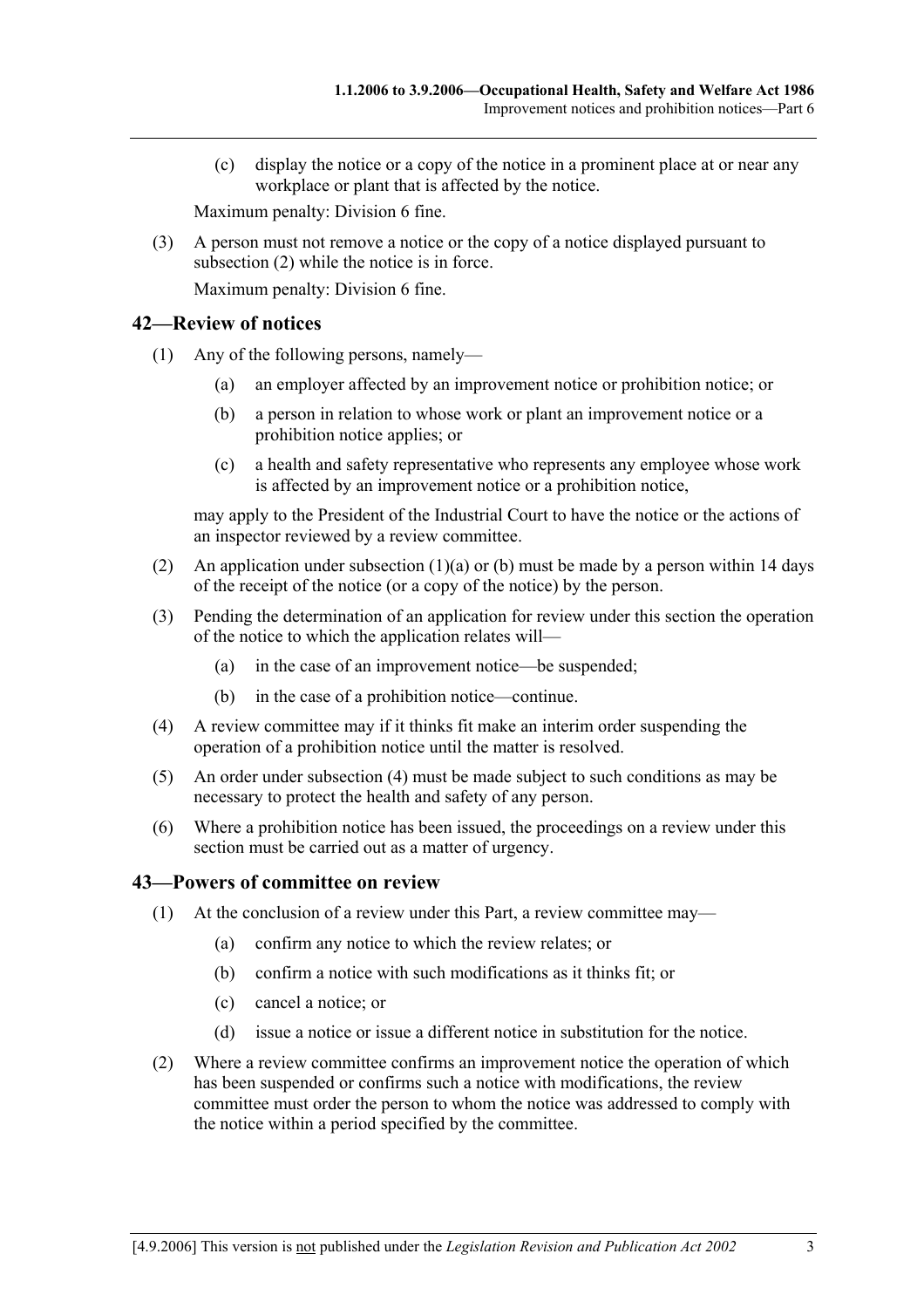(3) A person who contravenes or fails to comply with a notice that is confirmed or issued by a review committee within the period specified by the committee is guilty of an offence.

Maximum penalty: Division 2 fine.

### **44—Worker's entitlement to pay while notice is in force**

Where work is suspended in consequence of an improvement notice or a prohibition notice, an employee employed in the work who is remunerated by wages or salary is entitled to be paid for the period of suspension so as not to suffer a loss of income.

### **45—Action on default**

- (1) Subject to subsection (2), where a person is required by an improvement notice or prohibition notice to take any specified measures and the person fails to comply with the notice, the inspector who issued the notice may have those measures carried out and, for that purpose, the inspector or any person authorised by the inspector may, after giving reasonable notice to the person required to take the measures, enter and take possession of any workplace, or any other place where any plant to which this Act extends by virtue of Schedule 2 is situated (taking such measures as are reasonably necessary for the purpose) and do, or cause to be done, such things as full and proper compliance with the notice may require.
- (2) If a person who has been required by an improvement notice or prohibition notice to take specified measures stops using plant that is subject to the notice and satisfies an inspector that the plant will not be used again until the notice is complied with, action may not be taken under subsection (1) in relation to that plant (unless the plant is used again before the notice is complied with).
- (3) If a person referred to in subsection (2) uses plant that is not to be used again until an improvement notice or prohibition notice is complied with before that notice is complied with, the person is guilty of an offence.

Maximum penalty: Division 3 fine.

 (4) The Crown may recover the costs and expenses reasonably incurred in an inspector or other authorised person exercising the powers under subsection (1) from the person who failed to comply with the notice, as a debt in a court of competent jurisdiction.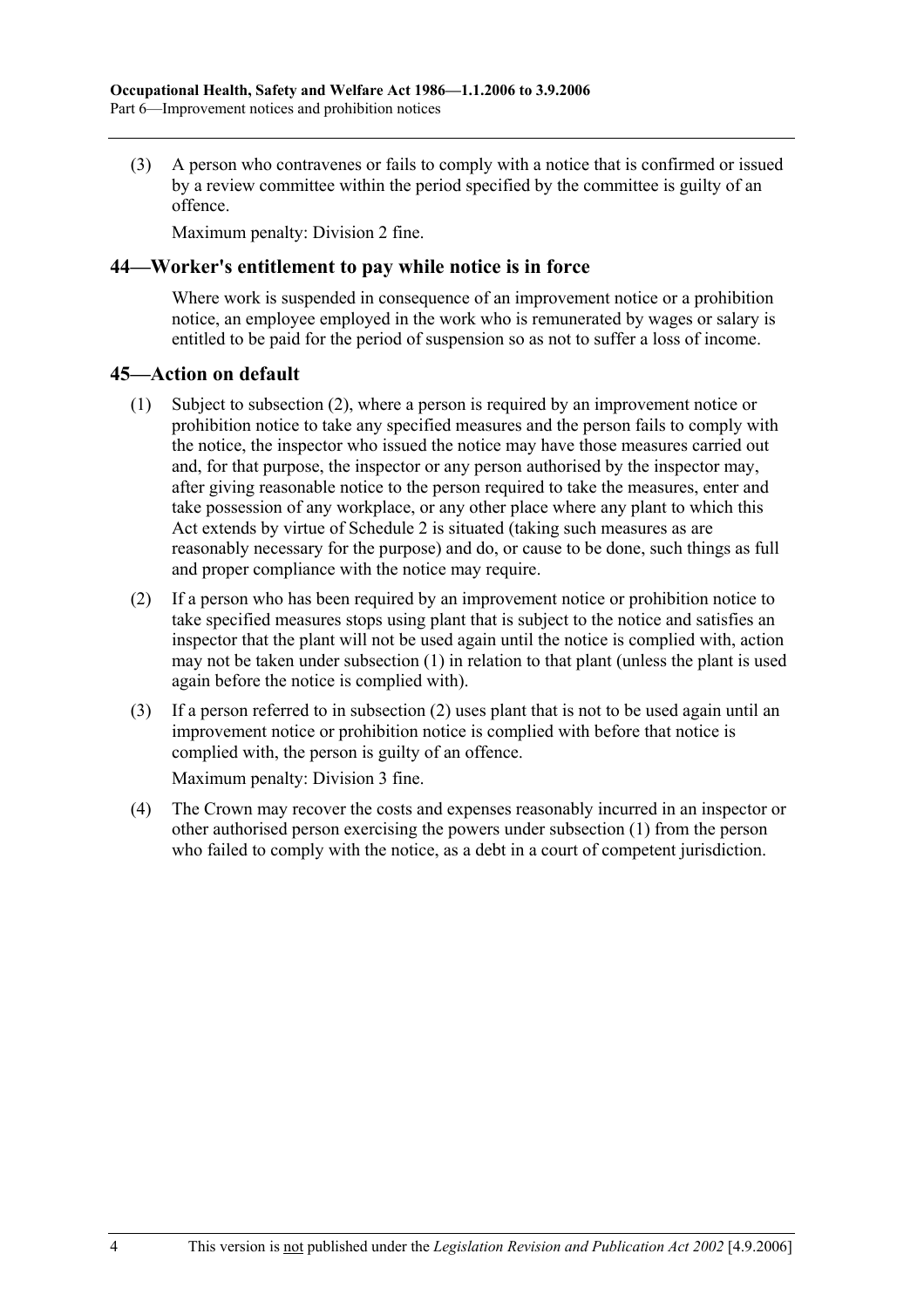# **Part 7—Review committees**

# **46—Review committees**

There will be such review committees as are necessary for the purposes of this Act.

### **47—Constitution of review committees**

- (1) A review committee will be constituted in relation to particular proceedings by the President of the Industrial Court.
- (2) The President of the Industrial Court will constitute a review committee by appointing one member from each of the panels constituted under subsection (3) to the committee.
- (3) For the purpose of constituting review committees there will be—
	- (a) a panel of Judges of the Industrial Court and Industrial Magistrates appointed by the President; and
	- (b) a panel of members nominated by the Minister after taking into account the recommendations of employer associations; and
	- (c) a panel of members nominated by the Minister after taking into account the recommendations of the United Trades and Labor Council.
- (4) A person ceases to be a member of a panel if that person—
	- (a) resigns by written notice addressed to the President of the Industrial Court; or
	- (b) is removed from the panel—
		- (i) in the case of a Judge or Industrial Magistrate—by the President; or
		- (ii) in any other case—by the Minister,

on the ground of misconduct, neglect of duty, incompetence or mental or physical incapacity to carry out satisfactorily the duties of office; or

- (c) has completed a period of 3 years since being appointed to the panel, or last appointed to the panel, and is not reappointed to the panel.
- (5) A member of a panel is entitled to such fees, allowances and expenses as the Governor may approve.
- (6) Despite subsection (2), the President of the Industrial Court may, in a special case, constitute a review committee solely of a Judge of the Industrial Court or an Industrial Magistrate (and this Part will then apply with respect to the relevant proceedings with such modifications or variations as may be necessary or appropriate, or as may be prescribed).

## **48—Procedures of the committee**

- (1) The member of a review committee appointed from the panel of Judges and Industrial Magistrates will preside at any proceedings of the review committee.
- (2) A decision in which any two members of a review committee concur is a decision of the committee.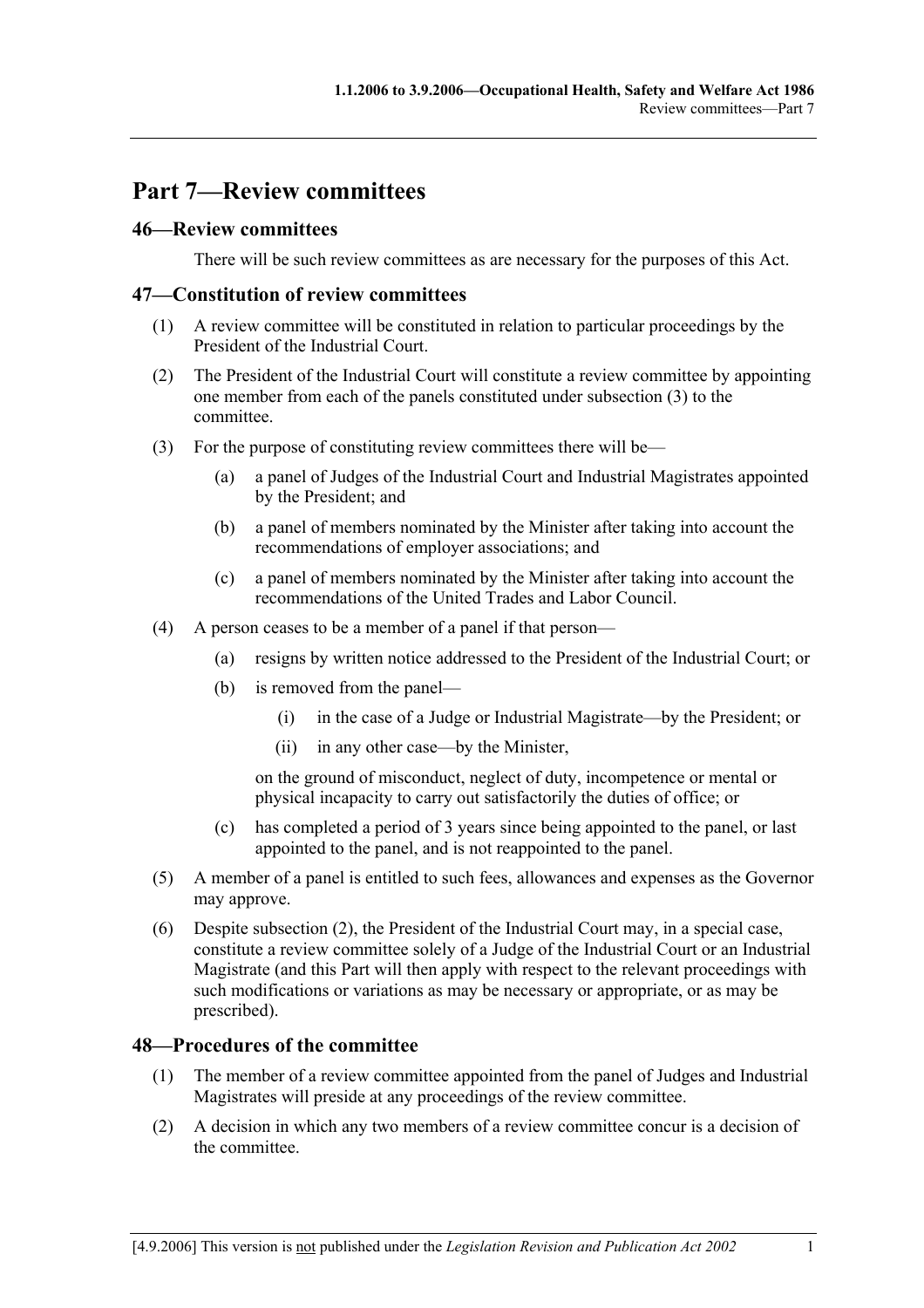- (3) A review committee—
	- (a) must act according to equity, good conscience and the substantial merits of the case without regard to technicalities and legal forms; and
	- (b) is not bound by any rules of evidence, but may inform itself on any matter in such manner as it thinks fit.
- (4) A review committee must give reasonable notice to the parties to proceedings before it of the time and place of those proceedings and afford the parties a reasonable opportunity to call or give evidence, to examine or cross-examine witnesses and to make submissions.
- (5) In the exercise of its powers and functions, a review committee may—
	- (a) by summons signed by the presiding member of the committee, require the attendance before the committee of any person; and
	- (b) by summons signed by the presiding member of the review committee, require the production of any document, object or material; and
	- (c) require any person appearing before the review committee to answer any relevant questions put by the committee, any member of the committee or by any person appearing before the committee.
- (6) Where—
	- (a) the native language of a person who is to give oral evidence in any proceedings before a review committee is not English; and
	- (b) the witness is not reasonably fluent in English,

the person is entitled to give that evidence through an interpreter.

- (7) A person may present written evidence to a review committee in a language other than English if that written evidence has annexed to it—
	- (a) a translation of the evidence into English; and
	- (b) an affidavit by the translator to the effect that the translation accurately reproduces in English the contents of the original evidence.
- (8) If a person—
	- (a) who has been served with a summons to attend before a review committee fails without reasonable excuse to attend in obedience to the summons; or
	- (b) who has been served with a summons to produce any document, object or material, fails without reasonable excuse to comply with the summons; or
	- (c) misbehaves before a review committee, wilfully insults a review committee or any member of a review committee, or interrupts the proceedings of a review committee; or
	- (d) refuses to answer any relevant question when required to do so by a review committee,

that person is guilty of an offence.

Maximum penalty: Division 6 fine.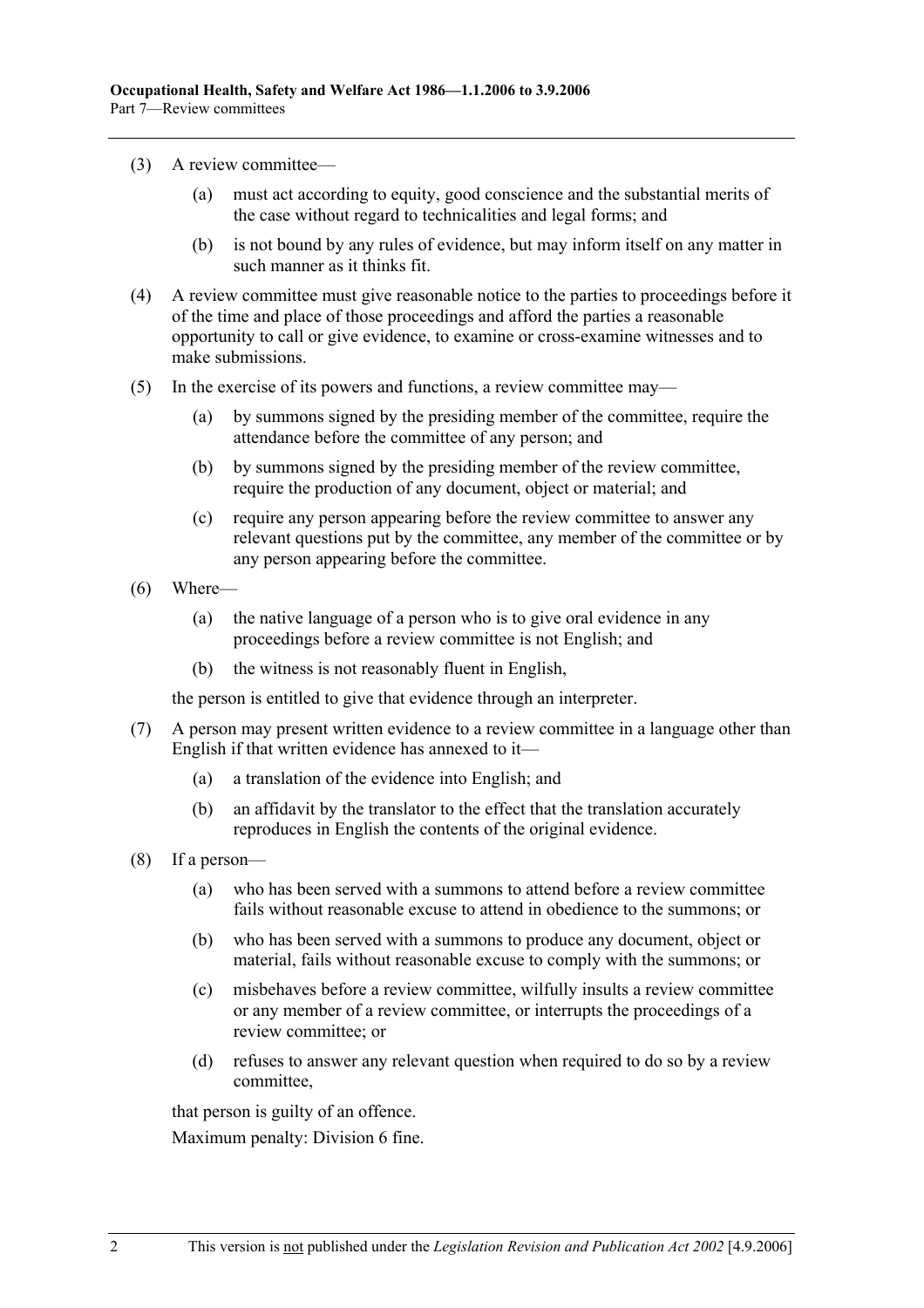- (9) A person is not obliged to answer a question under this section if the answer would tend to incriminate that person of an offence, or to produce a document, object or material if it or its contents would tend to incriminate that person of an offence.
- (10) A review committee may—
	- (a) refer any technical matter to an expert;
	- (b) accept the evidence or report of an expert.
- (11) A person is entitled to appear personally, or by representative, in proceedings before a review committee.
- (12) A person who appears as a witness in proceedings before a review committee is, subject to any contrary direction by the review committee, entitled to reimbursement of expenses in accordance with the regulations.
- (13) A review committee should hear and determine any matter referred to it as expeditiously as possible.
- (14) Except as provided by this section, the proceedings of a review committee may be conducted in such manner as the review committee determines.

## **49—Appeals**

- (1) A party to proceedings before a review committee may appeal to the Supreme Court against a decision of the committee in those proceedings.
- (2) For the purposes of an appeal under this section, the Supreme Court may be constituted of a single Judge.
- (3) An appeal under this section may be on a question of law or a question of fact.
- (4) An appeal on a question of fact may only occur with leave of the Supreme Court (which should only be granted where special reasons are shown).
- (5) An appeal under this section must be instituted within 21 days of the decision appealed against unless the Supreme Court, in its discretion, allows a longer time for the institution of an appeal.
- (6) Pending the determination of an appeal in a case where a prohibition notice has been issued, the operation of the prohibition notice will, subject to an order made under subsection (7), continue.
- (7) The Supreme Court may if it thinks fit make an interim order suspending the operation of a prohibition notice pending the determination of an appeal.
- (8) An order under subsection (7) must be made subject to such conditions as may be necessary to protect the health and safety of the employees to whom the prohibition notice relates.

## **50—Immunity of members**

No personal liability attaches to a member of a review committee for an act or omission by the member in good faith in the exercise or discharge or purported exercise or discharge of a power or function of the member under this Act.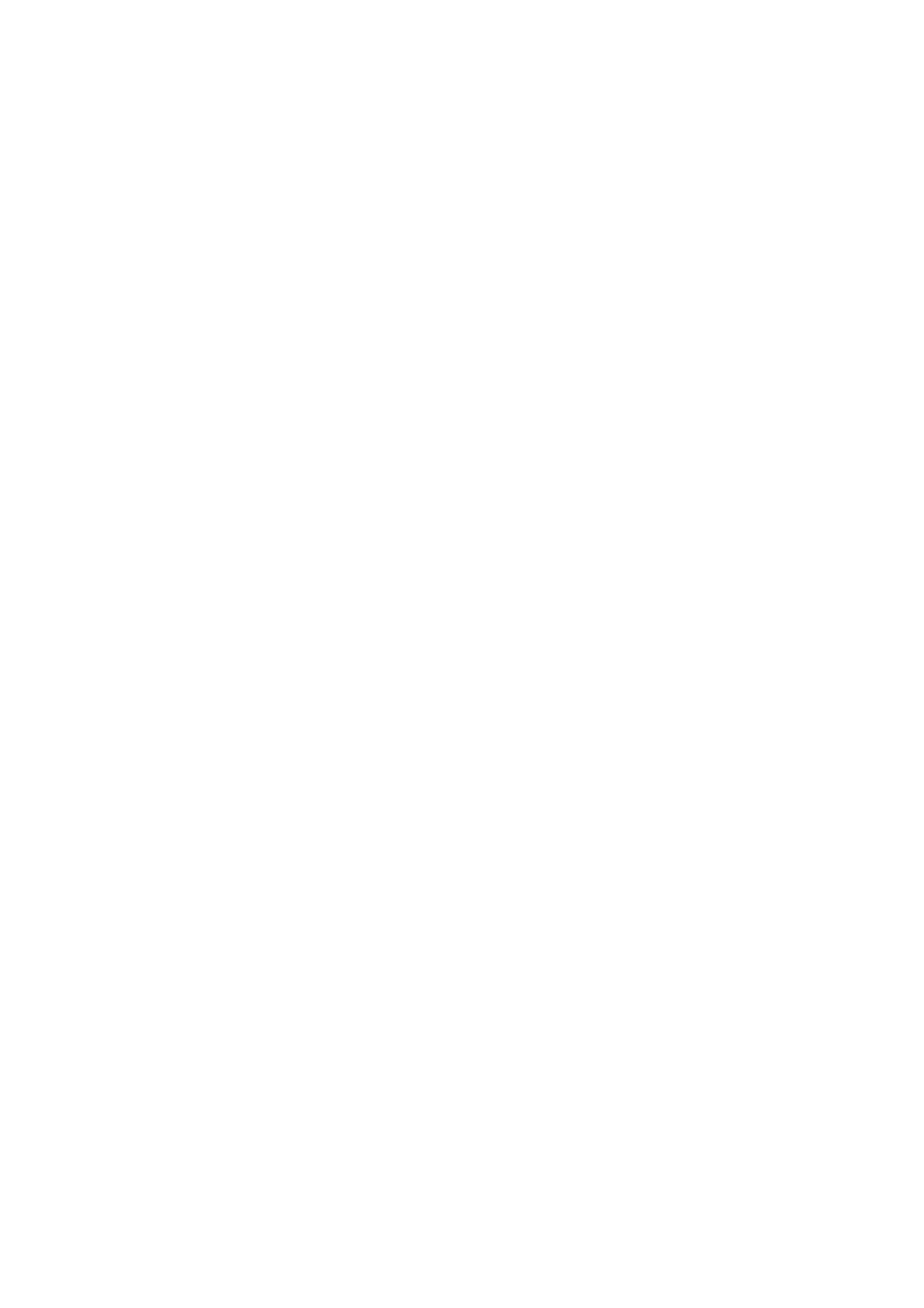# **Part 8—Miscellaneous**

# **51—Immunity of inspectors and officers**

- (1) No personal liability attaches to an inspector or any other officer engaged in the administration or enforcement of this Act for an act or omission by the inspector or officer in good faith in the exercise or discharge, or purported exercise or discharge, of an official power or function under this Act.
- (2) A liability that would, but for subsection (1), lie against an inspector or officer lies against the Crown.

# **52—Inspector to produce certificate of authority**

Where an inspector exercises a power or performs a function under this Act, the inspector must, at the request of a person affected by the exercise of the power or the performance of the function, produce a certificate of identification, in a form approved by the Minister, for inspection by that person.

# **53—Delegation**

- (1) The Minister, the Director or the Advisory Committee may, by instrument in writing, delegate a power or function under this Act.
- (2) A delegation under this section—
	- (a) may be made subject to such conditions as the delegator thinks fit; and
	- (b) is revocable at will; and
	- (c) does not derogate from the power of the delegator to act in any matter.

## **54—Power to require information**

- (1) The Minister or a person authorised by the Minister may, by notice in writing, require a person to furnish information relating to occupational health, safety or welfare that is reasonably required for the administration, operation or enforcement of this Act.
- (1a) The Advisory Committee may, by notice in writing, require the Department to furnish information necessary for the performance of the Advisory Committee's functions.
- (2) A person is not required to provide under subsection  $(1)$ 
	- (a) information that is privileged on the ground of legal professional privilege; or
	- (b) information that is relevant to proceedings that have been commenced under this Act; or
	- (c) information that would tend to incriminate the person who has the information of an offence; or
	- (d) personal information regarding the health of a person who does not consent to the disclosure of the information.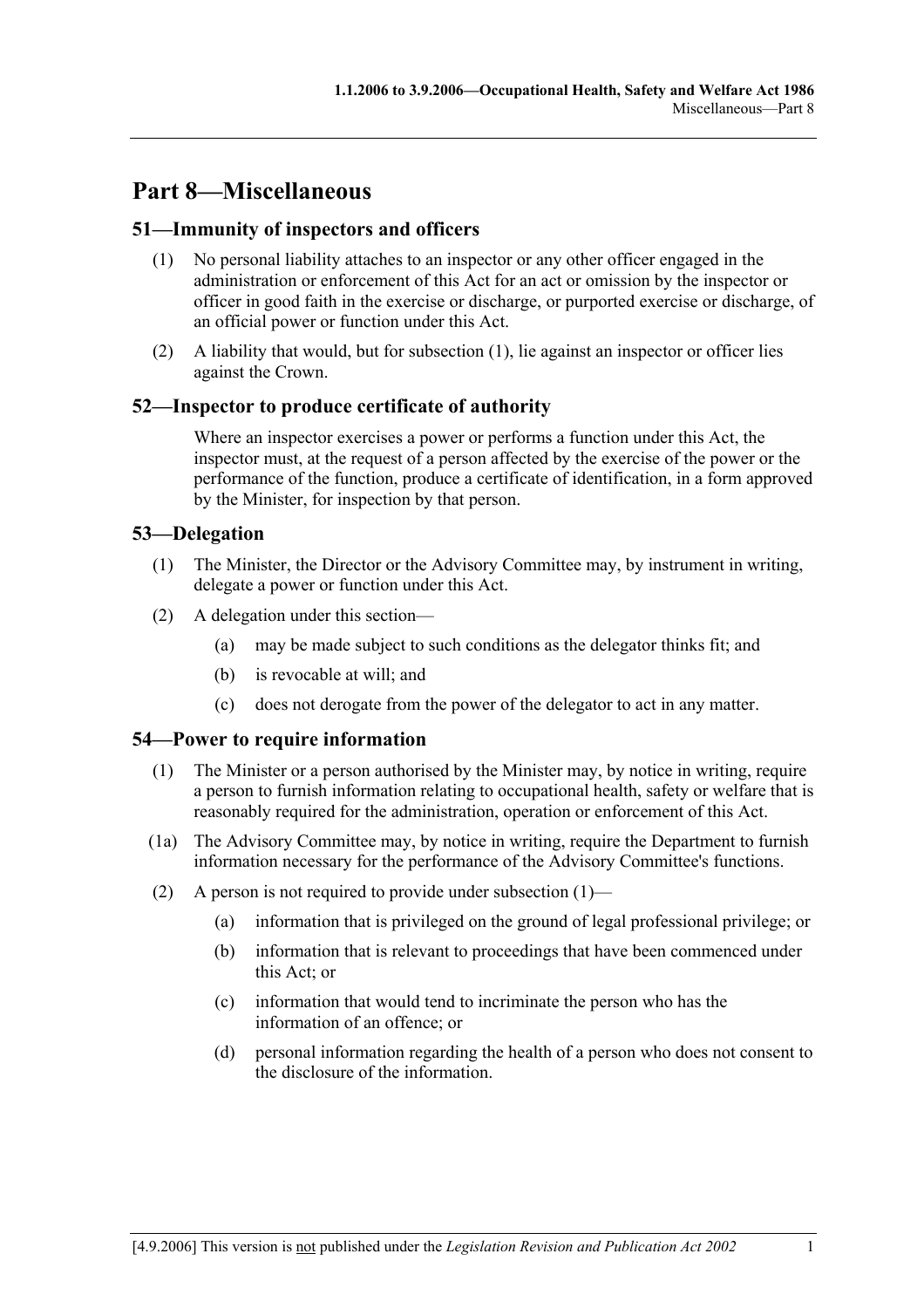# **54A—Provision of information by WorkCover**

- (1) WorkCover will, to the extent required by a scheme established by the Minister after consultation with WorkCover, furnish to the Advisory Committee and the Department, in accordance with the terms of the scheme, any of the following information obtained by WorkCover in the performance or exercise of its functions or powers under a related Act:
	- (a) information about any work-related injury, or about any specified class of work-related injury, reported to or investigated by WorkCover;
	- (b) the steps being taken by any employer, or any employer of a specified class, to protect employees from injury or risks to health, safety or welfare, or to assist in the rehabilitation of employees who have suffered injuries in connection with their work;
	- (c) information relating to the cost or frequency of claims involving a particular employer, or class of employers, so as to allow comparisons between employers in a particular industry, or part of an industry;
	- (d) the outcome of any investigation, inquiry or other action undertaken by WorkCover;
	- (e) other information of a kind prescribed by the regulations.
- (2) To avoid doubt, section 112 of the *Workers Rehabilitation and Compensation Act 1986* does not apply in relation to the disclosure of information under subsection  $(1)$ .
- (3) In this section—

*related Act* means—

- (a) the *WorkCover Corporation Act 1994*; and
- (b) the *Workers Rehabilitation and Compensation Act 1986*.

# **55—Confidentiality**

- (1) A person (including a health and safety representative, a member of a health and safety committee or a person acting as a consultant) must not disclose information (except as permitted by subsection (1a)) if—
	- (a) the person obtained the information in the course of carrying out functions in, or related to, the administration, operation or enforcement of this Act; and
	- (b) the information is—
		- (i) about commercial or trading operations; or
		- (ii) about the physical or mental condition, or the personal circumstances or affairs, of an employee or other person; or
		- (iii) information provided in a return or in response to a request for information under this Act.

Maximum penalty: Division 6 fine.

- (1a) The disclosure of information is permitted if it is—
	- (a) a disclosure in the course of official duties; or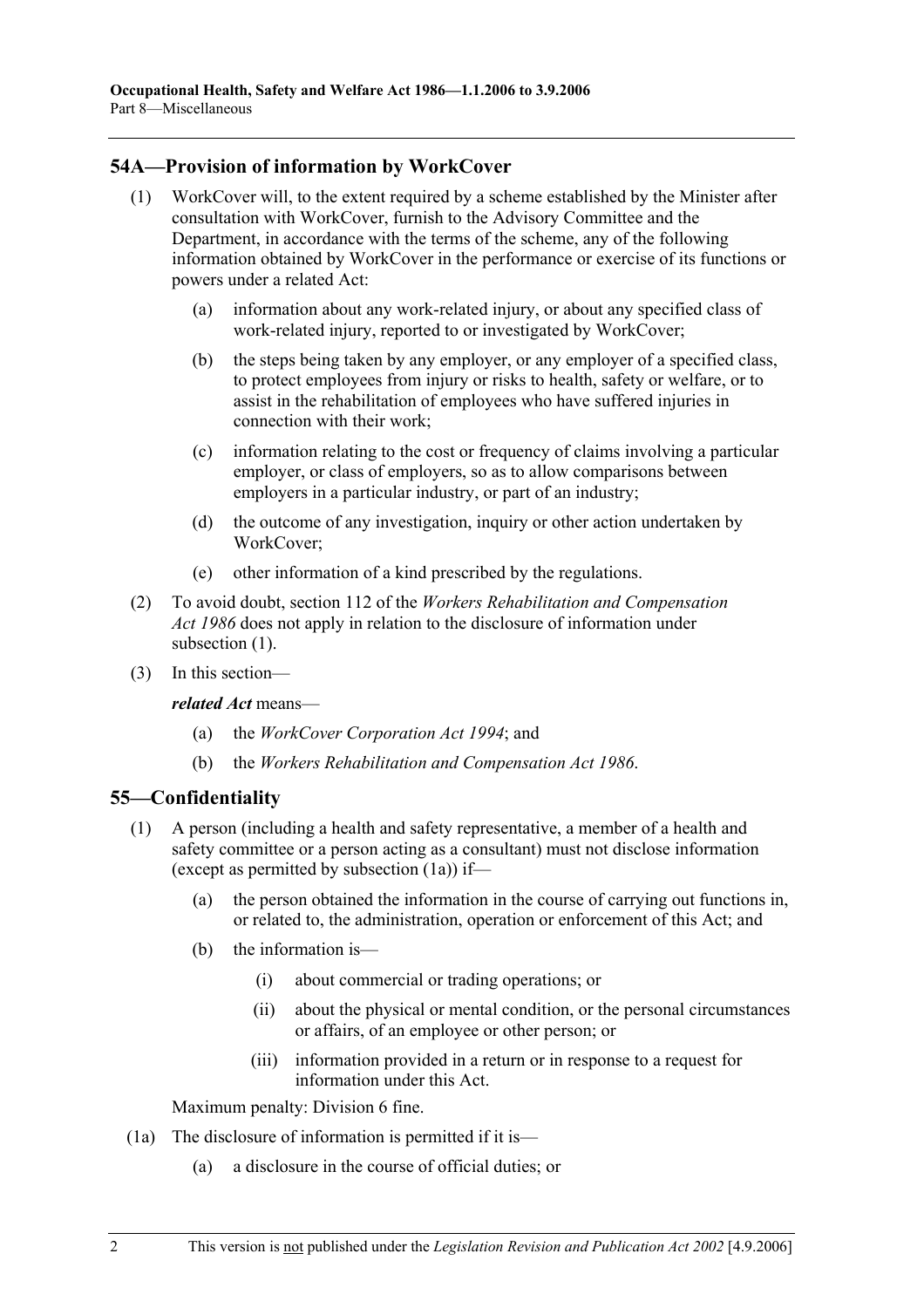- (b) a disclosure of statistical information; or
- (c) a disclosure made with the consent of the person to whom the information relates, or who furnished the information; or
- (d) a disclosure required by a court or tribunal constituted by law; or
- (e) a disclosure to the Advisory Committee, WorkCover, or to an administrative unit in the Public Service of the State, made under the authorisation of the Minister; or
- (f) a disclosure authorised by the regulations.
- (1b) A regulation made for the purposes of subsection (1a)(f) cannot take effect unless it has been laid before both Houses of Parliament and—
	- (a) no motion for disallowance is moved within the time for such a motion; or
	- (b) every motion for disallowance of the regulation has been defeated or withdrawn, or has lapsed.
- (1c) A person must, in making a disclosure under subsection (1a), insofar as is reasonably practicable, take steps to prevent or minimise any adverse commercial or industrial impact on the relevant employer.
- (2) An inspector must not intentionally disclose to an employer the name of a person who has made a complaint to the inspector in relation to occupational health, safety or welfare unless—
	- (a) the disclosure is made with the consent of the complainant; or
	- (b) the disclosure is required by a court or tribunal constituted by law.

Maximum penalty: Division 6 fine.

#### **55A—Inappropriate behaviour towards an employee**

- (1) For the purposes of this section, bullying is behaviour—
	- (a) that is directed towards an employee or a group of employees, that is repeated and systematic, and that a reasonable person, having regard to all the circumstances, would expect to victimise, humiliate, undermine or threaten the employee or employees to whom the behaviour is directed; and
	- (b) that creates a risk to health or safety.
- (2) However, bullying does not include—
	- (a) reasonable action taken in a reasonable manner by an employer to transfer, demote, discipline, counsel, retrench or dismiss an employee; or
	- (b) a decision by an employer, based on reasonable grounds, not to award or provide a promotion, transfer, or benefit in connection with an employee's employment; or
	- (c) reasonable administrative action taken in a reasonable manner by an employer in connection with an employee's employment; or
	- (d) reasonable action taken in a reasonable manner under an Act affecting an employee.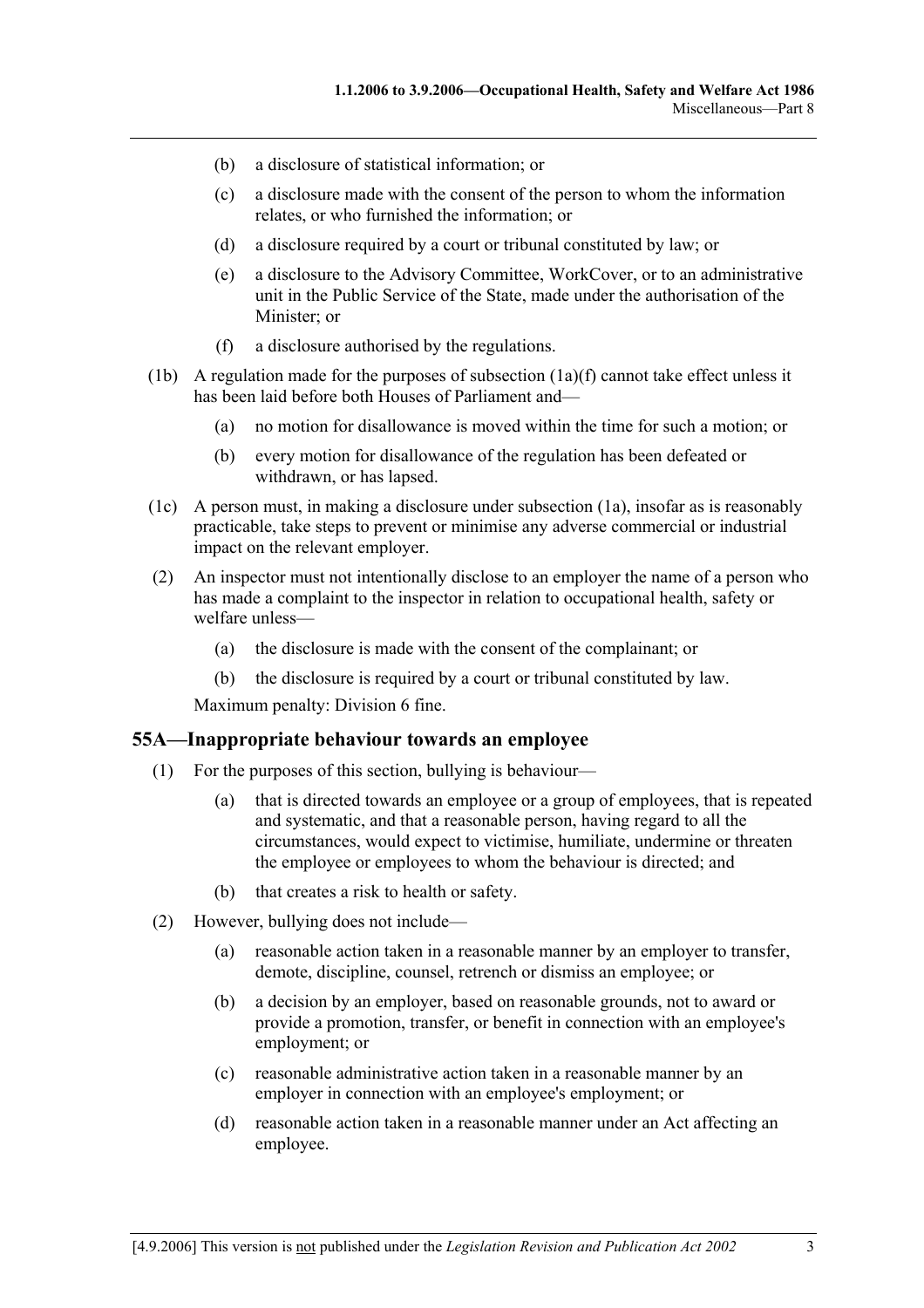# $(3)$  If—

- (a) an inspector receives a complaint from an employee that he or she is being bullied or abused at work; and
- (b) the inspector, after an investigation of the matter, has reason to believe that the matter is capable of resolution under this section,

the inspector may—

- (c) take reasonable steps to resolve the matter between the parties himself or herself; and
- (d) if the matter remains unresolved after taking the steps required under paragraph (c), after consultation with the parties, refer the matter to the Industrial Commission for conciliation or mediation.
- (4) A reference under subsection (3) will be made by written instrument that complies with any prescribed requirements.
- (5) The inspector must ensure that the parties are furnished with a copy of any reference under subsection (3).
- (6) If a matter is referred to the Industrial Commission under subsection (3), the Industrial Commission must attempt to resolve the matter by—
	- (a) conciliation; or
	- (b) mediation,

as the Industrial Commission thinks fit.

- (7) For the purposes of this section—
	- (a) conciliation is a process where the parties meet with the conciliator with a view to the conciliator identifying the issues and resolving the matter by making recommendations if the matter is not settled by agreement; and
	- (b) mediation is a process where the mediator seeks to resolve the matter by facilitating an amicable agreement between the parties.
- (8) The Industrial Commission must seek to commence any conciliation or mediation within 5 business days after the matter is referred to the Industrial Commission under this section.
- (9) For the purposes of any conciliation or mediation, the Industrial Commission may (subject to subsection (10))—
	- (a) interview the parties separately or together; and
	- (b) inform itself in any other way as it thinks fit.
- (10) The person undertaking a conciliation or mediation must—
	- (a) at the request of a party, attend at a workplace (on at least 1 occasion) for the purposes of the conciliation or mediation;
	- (b) deal with the matter with a minimum of formality.
- (11) For the purposes of any conciliation, the conciliator may call a compulsory conference of the parties.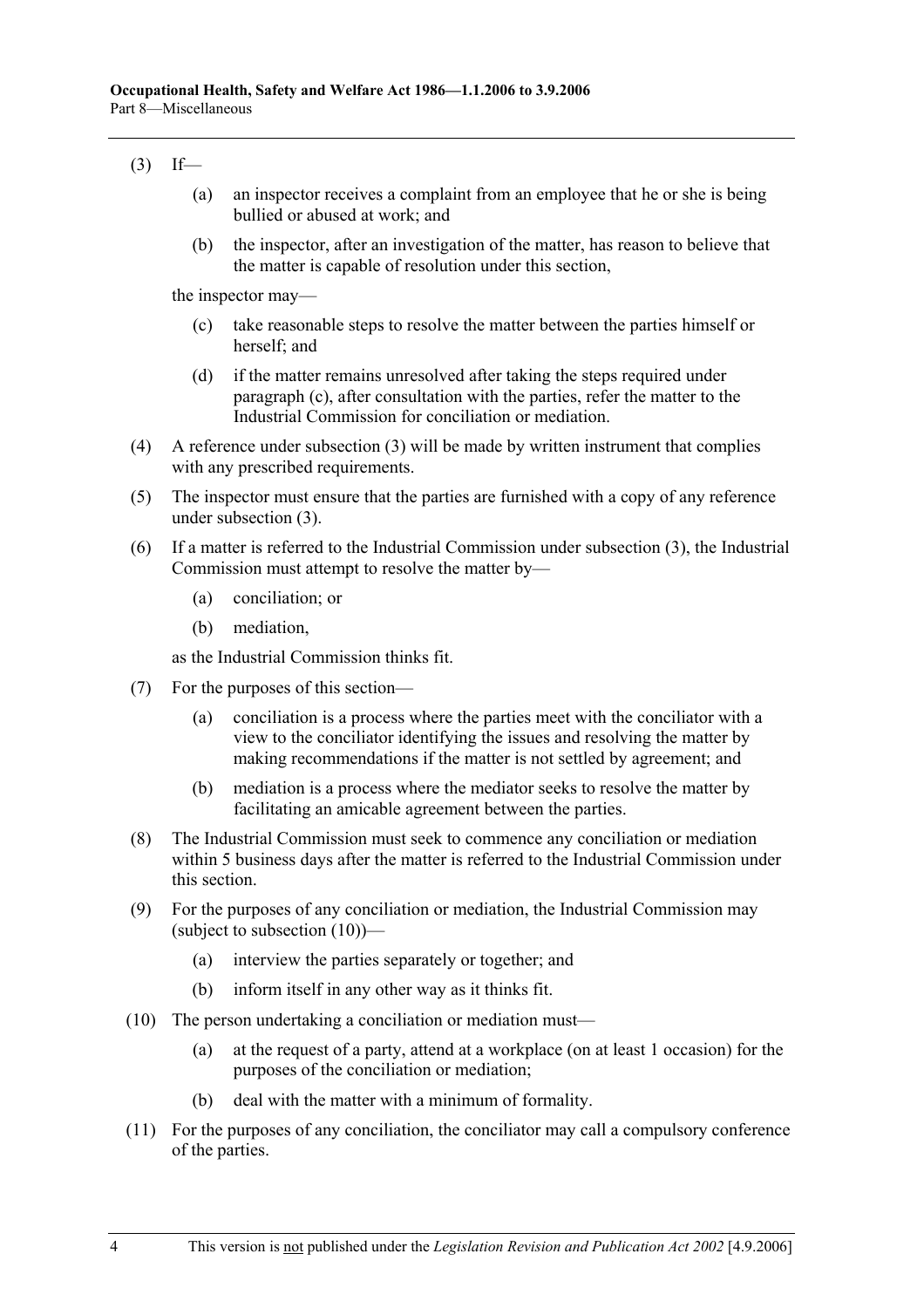- (12) The Industrial Commission may at any time bring any conciliation or mediation to an end if the Industrial Commission considers that the conciliation or mediation will not result in the resolution of the matter.
- (13) Subject to subsection (14), nothing said or done in any conciliation or mediation under this section may subsequently be given in evidence without the consent of the parties to the conciliation or mediation.
- (14) The terms of any agreement between the parties to any conciliation or mediation may be given in evidence in subsequent proceedings (without the restriction imposed by subsection  $(13)$ ).
- (15) The Industrial Commission must inform the Department when any conciliation or mediation under this section is concluded or brought to an end.
- (16) The Industrial Commission and the Department may consult from time to time about the processes and arrangements that should apply under this section, and prepare and publish information and guidelines to assist persons who may become involved in conciliation or mediation under this section.
- (17) The President of the Industrial Commission may make rules relating to—
	- (a) representation before the Industrial Commission in connection with the operation of this section; or
	- (b) the conduct of the parties to a conciliation or mediation under this section; or
	- (c) any other matter that, in the opinion of the President, is necessary or convenient for the purposes of any conciliation or mediation under this section.

## **56—Discrimination against workers**

- (1) An employer must not dismiss an employee, injure an employee in employment or threaten, intimidate or coerce an employee by reason of the fact that the employee—
	- (a) is a health and safety representative or a member of a health and safety committee or has performed the functions of a health and safety representative or of a member of a health and safety committee; or
	- (b) has assisted or given information to an inspector, health and safety representative or health and safety committee; or
	- (c) has made a complaint in relation to a matter affecting health, safety or welfare.

Maximum penalty: Division 5 fine.

- (2) An employer or prospective employer must not refuse or deliberately omit to offer employment to a prospective employee or treat a prospective employee less favourably than another prospective employee would be treated in relation to the terms on which employment is offered by reason of the fact that the prospective employee—
	- (a) has been a health and safety representative or a member of a health and safety committee or has performed the functions of a health and safety representative or of a member of a health and safety committee; or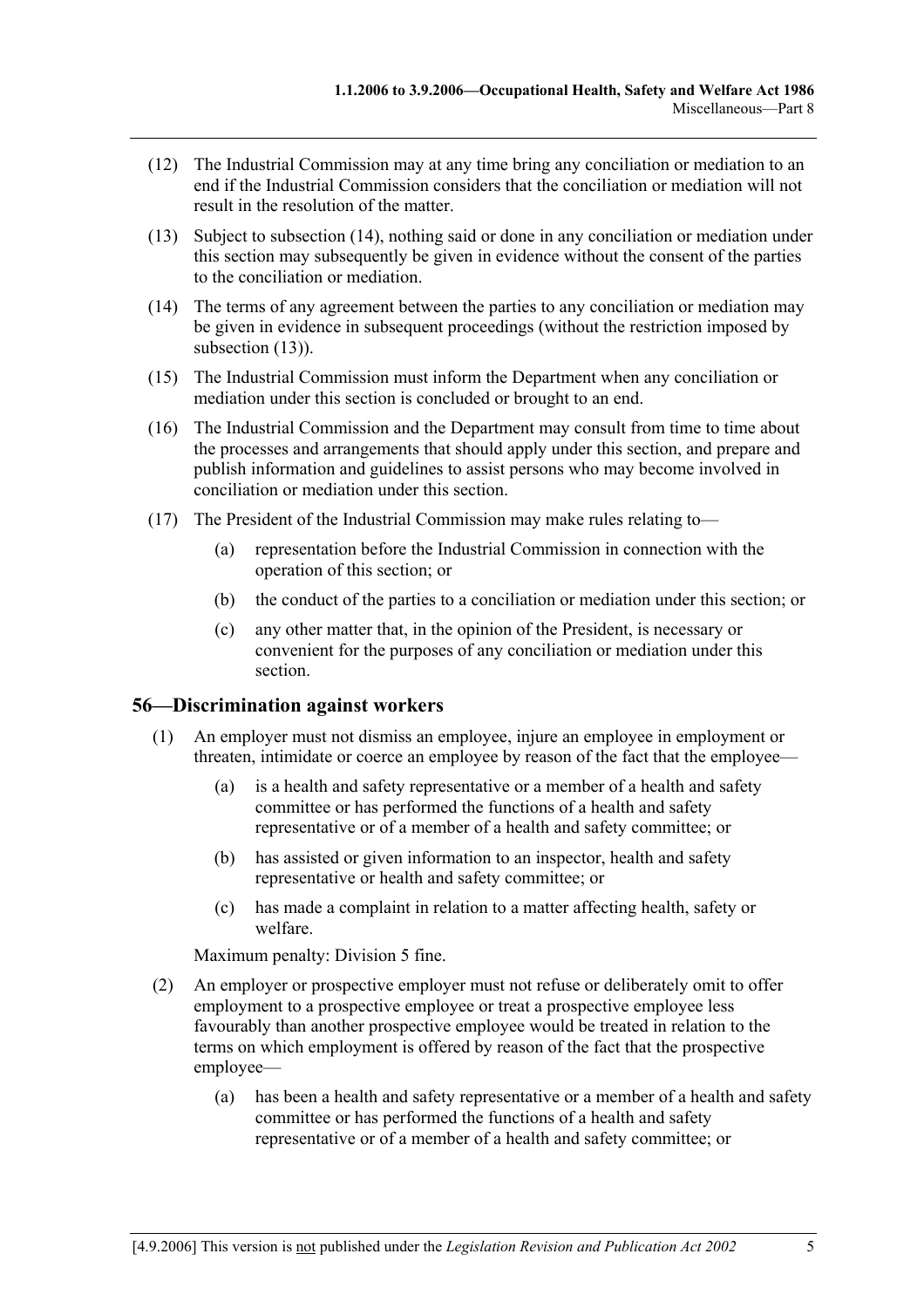- (b) has assisted or given information to an inspector, health and safety representative or health and safety committee; or
- (c) has made a complaint in relation to a matter affecting health, safety or welfare.

Maximum penalty: Division 5 fine.

- (3) If in proceedings for an offence against this section all the facts constituting the offence other than the reason for the defendant's action are proved, the onus of proving that the act of discrimination was not actuated by the reason alleged in the charge lies on the defendant.
- (4) Where a person is convicted of an offence against this section, the court may, in addition to any penalty it may impose, make one or both of the following orders:
	- (a) it may order the person to pay within a specified period to the person discriminated against such damages as it thinks fit to compensate that person;
	- (b) it may order that an employee be re-instated or re-employed in the employee's former position or, where that position is not reasonably available, in a similar position, on conditions determined by the court, or that a prospective employee be employed in the position for which the prospective employee had applied or a similar position.
- (5) This section does not derogate from any right under any other Act or law of a person against whom an offence has been committed.

### **57—Assignment of workers during a cessation of work**

Where work is suspended in consequence of a direction of a health and safety representative that work cease or on account of the issue of a default notice, an improvement notice or a prohibition notice, the employer may, while the work remains suspended, assign an employee to suitable alternative work.

### **58—Offences**

- (1) A person who contravenes or fails to comply with a provision of this Act is guilty of an offence.
- (2) A person who is guilty of an offence against this Act for which no penalty is specifically provided is liable to a Division 5 fine.
- (3) Subject to this Act, offences against this Act are summary offences.
- (4) The issuing of a default notice, improvement notice or prohibition notice under this Act does not prevent the institution of proceedings for an offence against this Act in relation to the subject matter of the notice.
- (5) Proceedings for an offence against this Act may be brought against—
	- (a) an agency or instrumentality of the Crown;
	- (ab) an administrative unit in the Public Service of the State;
	- (b) a person employed by or under the Crown.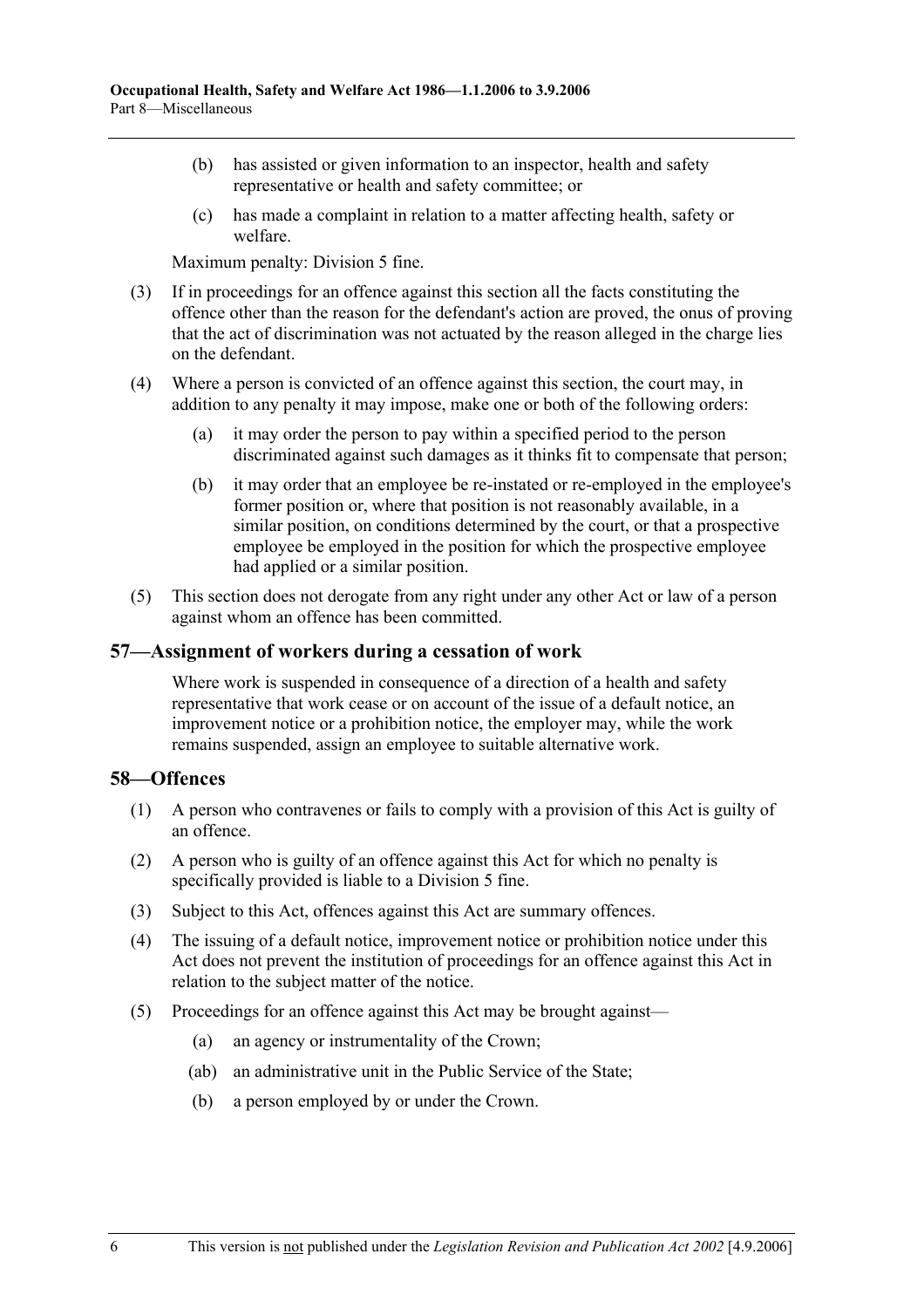- (5a) For the purposes of subsection (5)—
	- (a) the proceedings will be taken against the relevant agency, instrumentality, administrative unit or person (the *responsible agency*) as if it were a distinct entity or person; and
	- (b) the responsible agency is to be specified in the charge for the offence; and
	- (c) except for proceedings against a natural person, the responsible agency may, during any proceedings for an offence, be changed by the prosecutor with the leave of the relevant court on the ground that there is now a successor to the relevant agency, instrumentality or administrative unit; and
	- (d) in proceedings against an administrative unit, the chief executive of the administrative unit, or a person authorised by that chief executive, may appear and provide evidence and make admissions on behalf of the administrative unit; and
	- (e) any penalty may be imposed against the responsible agency.
- (6) Subject to subsection (6a), proceedings for a summary offence against this Act must be commenced—
	- (a) in the case of an expiable offence—within the time limits prescribed for expiable offences by the *Summary Procedure Act 1921*;
	- (b) in any other case—within 2 years of the date on which the offence is alleged to have been committed.
- (6a) The Director of Public Prosecutions may, by instrument in writing, extend a time limit that would otherwise apply under subsection (6) in a particular case if the Director of Public Prosecutions is satisfied that a prosecution could not reasonably be commenced within the relevant period due to a delay in the onset or manifestation of an injury or disease, a condition or defect of any kind, or any other relevant factor or circumstance.
- (6b) An apparently genuine document purporting to be signed by the Director of Public Prosecutions and to be an extension under subsection (6) will be accepted in any legal proceedings, in the absence of proof to the contrary, as proof of an extension in a particular case.
- (7) Proceedings for an offence against this Act may only be brought—
	- (a) by the Minister; or
	- (ab) by the Director of Public Prosecutions; or
	- (ac) by the Director; or
	- (b) by an inspector; or
	- (c) if an employee has suffered injury as a result of an act or omission which is alleged to constitute an offence against this Act and proceedings have not been commenced by the Minister, the Director of Public Prosecutions, the Director or an inspector within 1 year of the date on which the offence is alleged to have been committed—by the employee.
- (8) However—
	- (a) proceedings for an offence against an administrative unit in the Public Service of the State may only be brought by—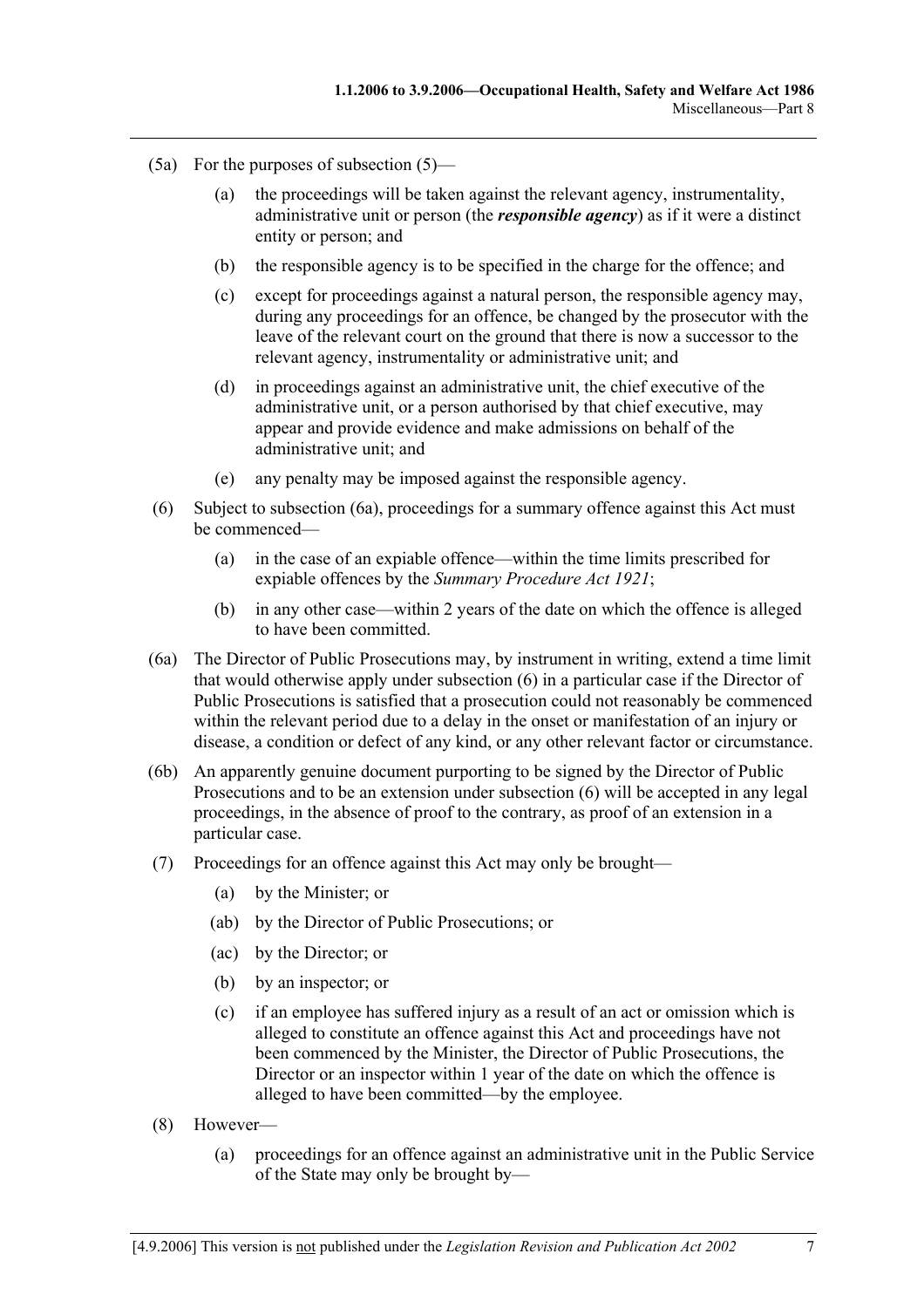- (i) the Director of Public Prosecutions; or
- (ii) the Director; and
- (b) the approval of the Minister is required to bring proceedings under subsection (7)(c) unless 18 months have elapsed since the date on which the relevant offence is alleged to have been committed.
- (9) An apparently genuine document purporting to be signed by the Minister and to give an approval for the purposes of subsection (8)(b) will be accepted in any legal proceedings, in the absence of proof to the contrary, as proof of the approval.
- (10) An inspector is authorised to give expiation notices for alleged offences by or under this Act that are expiable.

### **59—Aggravated offence**

- (1) Where a person contravenes a provision of Part 3—
	- (a) knowing that the contravention was likely to endanger seriously the health or safety of another; and
	- (b) being recklessly indifferent as to whether the health or safety of another was so endangered,

the person is guilty of an aggravated offence and liable upon conviction to a monetary penalty not exceeding double the monetary penalty that would otherwise apply under Part 3 for that offence or imprisonment for a term not exceeding 5 years or both.

(2) An offence against this section is a minor indictable offence.

#### **60—Continuing or repeated offences**

 (1) Where a person is convicted of an offence against this Act and after that conviction the act or omission of that person that constituted the offence continues, that person is guilty of a further offence.

Maximum penalty: Division 3 fine.

- (2) Where a person is convicted of an offence against this Act, the court may, in addition to any penalty it may impose, order that person to take such steps as are specified in the order and within the time specified in the order to comply with this Act.
- (3) If the person to whom an order is directed under subsection (2) fails to comply with the order within the time specified in the order, that person is guilty of a further offence.

Maximum penalty: Division 2 fine.

- (4) Where in proceedings for an offence against this Act the court is satisfied that the accused—
	- (a) has previously been convicted of the same offence; and
	- (b) has on the present occasion wilfully repeated the act or omission constituting the offence,

the court must, in addition to any penalty it may impose for the offence, impose a penalty of not more than \$40 000.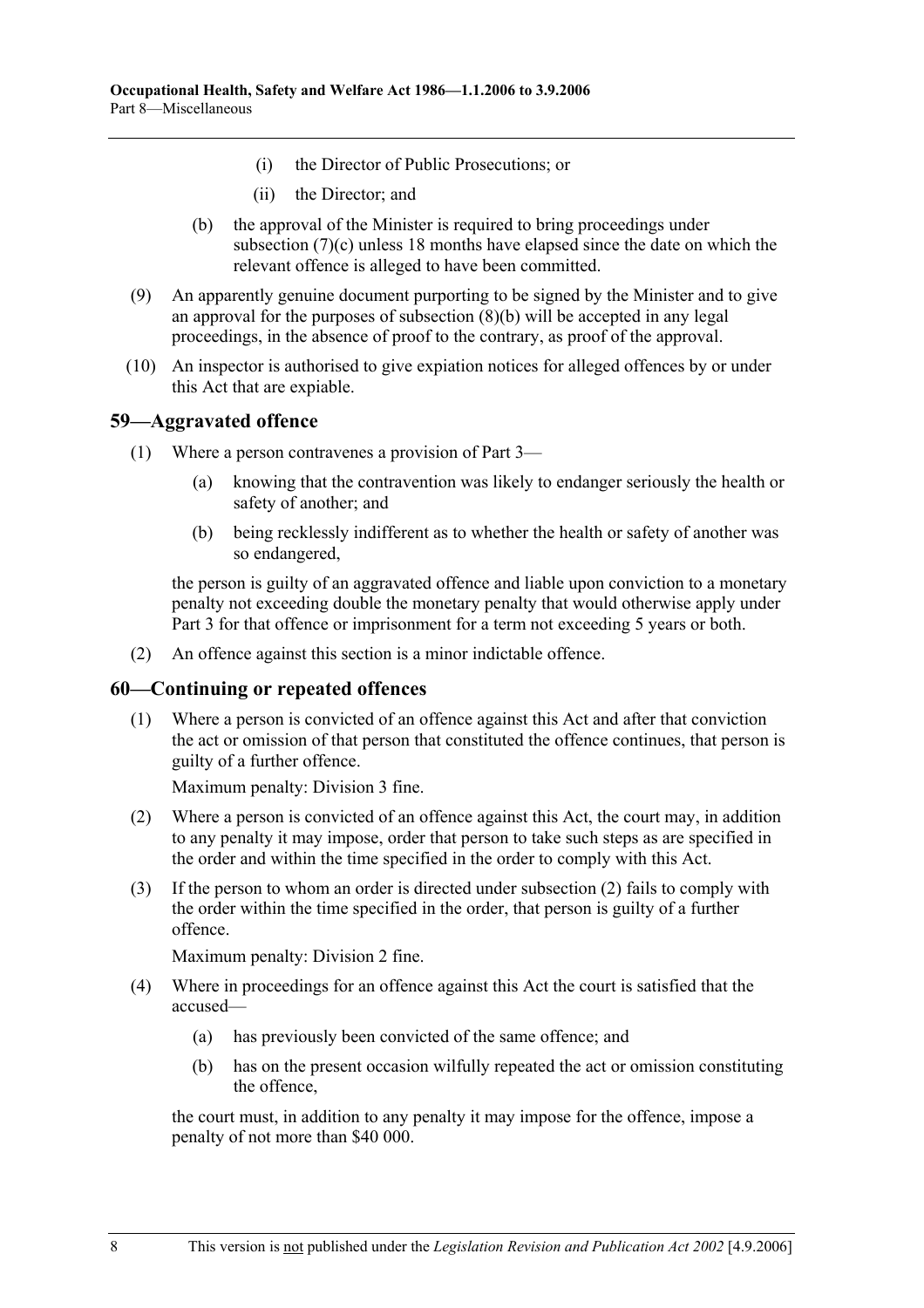# **60A—Non-pecuniary penalties**

- (1) If a person is convicted of an offence against this Act, the court may, after taking into account any submissions and other relevant matters, in addition or in substitution for any penalty that it may impose—
	- (a) order the convicted person to undertake, or to arrange for one or more employees to undertake, a course of training or education of a kind specified by the court;
	- (b) order the convicted person to carry out a specified activity or project for the general improvement of occupational health, safety and welfare in the State, or in a sector of activity within the State;
	- (c) order the convicted person to take specified action to publicise the offence, its consequences, any penalty imposed, and any other related matter;
	- (d) order the convicted person to take specified action to notify specified persons or classes of persons of the offence, its consequences, any penalty imposed, and any other related matter (including, for example, the publication in an annual report or any other notice to shareholders of a company or the notification of persons aggrieved or affected by the convicted person's conduct).
- (2) The court may, in an order under subsection (1), fix a period for compliance and impose any other requirements the court considers necessary or expedient for the enforcement of the order.
- (3) If the person to whom an order is directed under subsection (1) fails to comply with the order, that person is guilty of a further offence. Maximum penalty: Division 4 fine.

## **61—Offences by bodies corporate**

- (1) Each body corporate carrying on business in the State must appoint one or more responsible officers for the purposes of this section.
- (2) A person appointed as a responsible officer under this section must be—
	- (a) a member of the governing body of the body corporate who resides in the State; or
	- (b) the chief executive officer of the body corporate, if he or she resides in the State; or
	- (c) if no one is eligible for appointment under a preceding paragraph—a senior executive officer of the body corporate who resides in the State; or
	- (d) if no one is eligible for appointment under a preceding paragraph—an officer of the body corporate.
- (2a) A person who is appointed as a responsible officer under this section and who has not previously attended a course of training recognised or approved by the Advisory Committee for the purposes of this section must attend such a course of training within 3 months after his or her appointment.

Maximum penalty: Division 7 fine.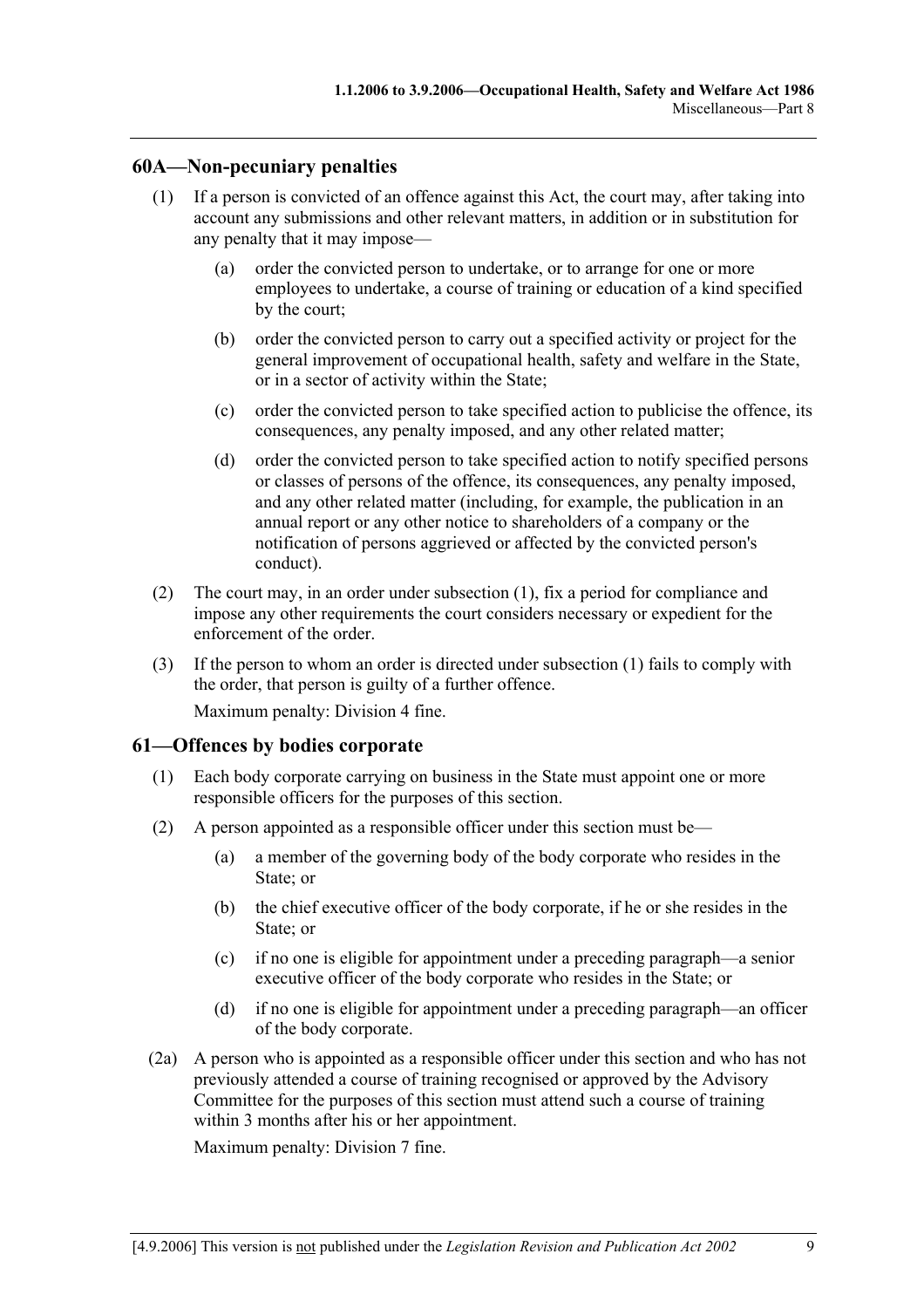- (2b) The requirement for a person to attend a course of training under subsection (2a) lapses if the person ceases to be a responsible officer during the 3 month period referred to in that subsection.
- (3) A responsible officer must take reasonable steps to ensure compliance by the body corporate with its obligations under this Act.

Maximum penalty:

- (a) in a case where paragraph (b) does not apply—division 6 fine;
- (b) where the court is satisfied that the offence has contributed to the commission of an offence by the body corporate—a fine not exceeding the fine that is prescribed for the offence committed by the body corporate.
- (4) If a body corporate fails to appoint one or more responsible officers under this section, each officer of the body corporate will be taken to be a responsible officer for the purposes of subsection (3).
- (5) This section does not derogate from any other rule of law relating to the duties of officers of bodies corporate.

## **62—Health and safety in the public sector**

- (1) The chief executive officer of each administrative unit in the Public Service of the State must appoint a person to be responsible for the implementation of the requirements of this Act in that administrative unit.
- (2) For the purposes of this Act, an administrative unit will be taken to be the employer of any Public Sector employees assigned to work in the administrative unit (and may be held to be liable for any offence for which an employer may be liable).

### **63—Code of practice**

- (1) The Minister may, on the recommendation of the Advisory Committee, approve a code of practice for the purposes of this Act.
- (2) A code of practice may incorporate, adopt or apply, with or without modification, any other document prepared or published by any body or authority as in force at the time that the code of practice is issued or as in force from time to time.
- (4) The Minister may, on the recommendation of the Advisory Committee—
	- (a) approve the revision of the whole or a part of a code of practice; or
	- (b) revoke a code of practice.
- (5) The Minister must give notice in the Gazette of—
	- (a) the approval of a code of practice; or
	- (b) the approval of a revision of the whole or a part of a code of practice; or
	- (c) the revocation of a code of practice.
- (6) The Minister must cause a copy of—
	- (a) every approved code of practice; and
	- (b) where an approved code of practice has been revised and that revision has been approved—every approved code of practice as so revised; and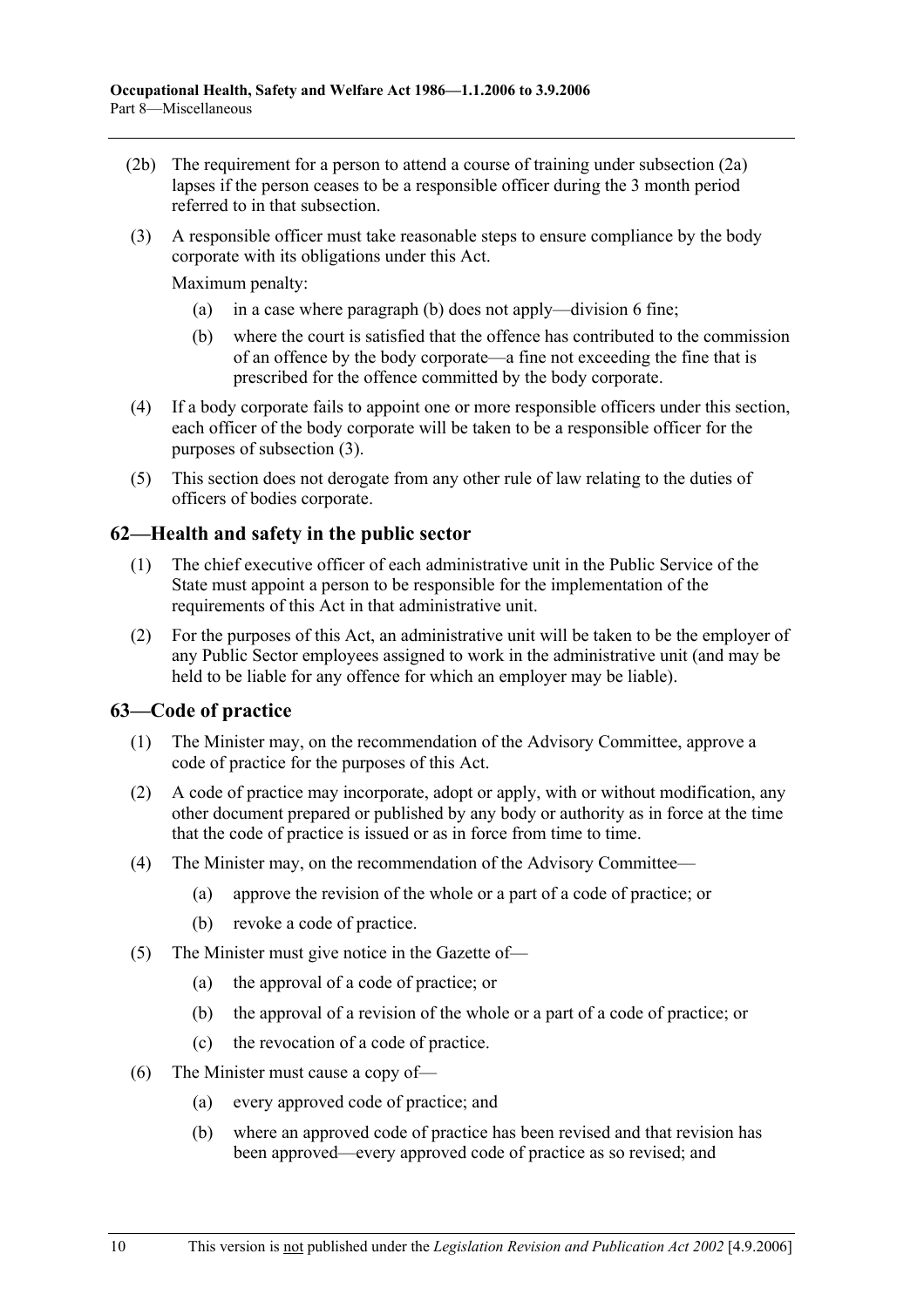(c) where an approved code of practice has incorporated, adopted or applied any document,

every such document, to be made available for inspection by members of the public without charge.

- (7) An approved code of practice and any approved revision of a code of practice will come into operation on the day on which the notice of approval is published in the Gazette or on such later day as may be specified in the notice.
- (8) An approved code of practice or the revision of a code of practice is subject to disallowance by Parliament.
- (9) Every approved code of practice or revision must be laid before both Houses of Parliament within 14 days of notice of its approval being published in the Gazette if Parliament is in session or, if Parliament is not then in session, within 14 days after the commencement of the next session of Parliament.
- (10) If either House of Parliament passes a resolution disallowing an approved code of practice or the revision of a code of practice, then the code of practice or revision ceases to have effect.
- (11) A resolution is not effective for the purposes of subsection (10) unless passed in pursuance of a notice of motion given within 14 sitting days (which need not all fall in the same session of Parliament) after the day on which the code of practice was laid before the House.

## **63A—Use of codes of practice in proceedings**

Where in proceedings for an offence against this Act it is proved that the defendant failed to observe a provision of an approved code of practice dealing with the matter in respect of which the offence is alleged to have been committed, the defendant is, in the absence of proof to the contrary, to be taken to have failed to exercise the standard of care required by this Act.

## **64—Evidentiary provision**

- (1) In proceedings for an offence against this Act, an allegation in the complaint that, at a specified time—
	- (a) a person was an employer at a specified workplace; or
	- (b) a person was an occupier of a specified workplace, or any other place where any plant to which this Act extends by virtue of Schedule 2 is situated; or
	- (c) a notice was given under this Act; or
	- (d) a notice required to be given under the regulations has not been given; or
	- (e) a prescribed fee has not been paid; or
	- (f) a person was an inspector,

is, in the absence of proof to the contrary, proof of the matter so alleged.

 (2) Nothing said or done during the course of conciliation proceedings under this Act may subsequently be given in evidence in other proceedings under this Act.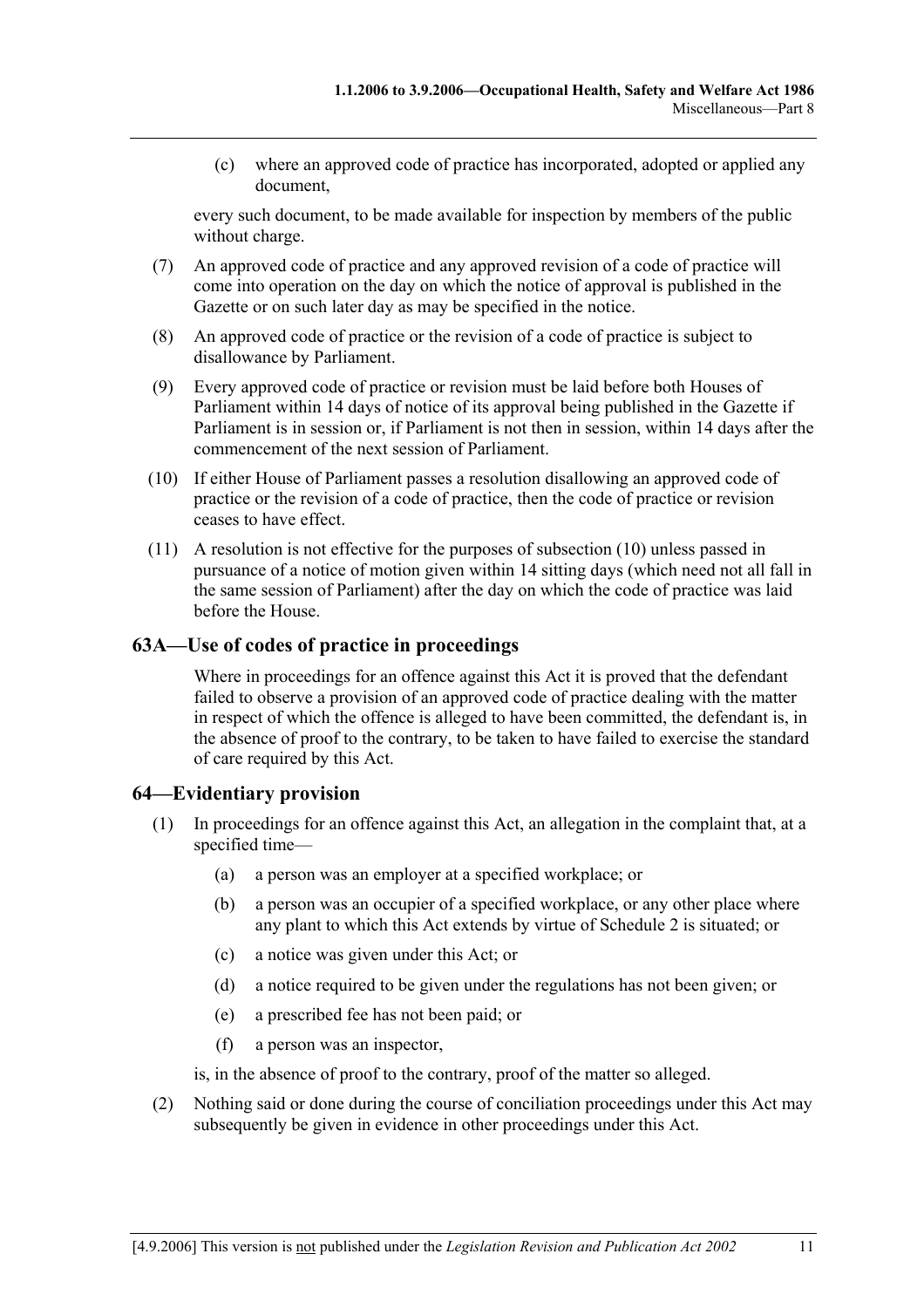(3) In any legal proceedings, evidence of the contents of an approved code of practice, or of a document adopted or applied by, or referred to in, an approved code of practice or a regulation, may be given by production of a document purporting to be certified by or on behalf of the Minister as a true copy of the approved code of practice or other document.

# **66—Modifications of regulations**

- (1) Where—
	- (a) the occupier of any place or an employer applies to the designated person under this section for the modification of the requirements of a regulation as they apply to that occupier or employer; and
	- (b) the designated person is satisfied that a modification of the regulations would not adversely affect the health, safety or welfare of any person,

the designated person may, by notice in writing to the occupier or employer, modify the requirements in the manner set out in the notice (as those requirements apply to any workplace, work, plant, substance or process specified in the notice) and while any such notice remains in force compliance with the provision as modified is for the purposes of this Act taken to be compliance with the regulation.

- (2) The occupier or employer must—
	- (a) display the notice or a copy of the notice in a prominent place at or near any workplace or plant that is affected by the notice; and
	- (b) provide a copy of the notice to any health and safety representative who represents employees at any workplace that is affected by the notice.

Maximum penalty: Division 6 fine.

- (3) The designated person must send to the Minister a copy of every notice issued under this section.
- (4) The designated person has an absolute discretion to vary or revoke a notice issued under this section.
- (5) A health and safety representative or a registered association representing one or more employees at a workplace that is affected by the notice may apply to the President of the Industrial Court for a review by a review committee of a notice issued under this section.
- (6) Pending the determination of a review under this section, the operation of the notice to which the review relates continues.
- (7) At the conclusion of a review under this section, a review committee may—
	- (a) confirm the notice to which the review relates; or
	- (b) confirm the notice with such modifications as it thinks fit; or
	- (c) cancel the notice.

# **67—Exemption from Act**

- (1) Where—
	- (a) an employer or any other person applies to the Minister under this section for an exemption from all or any of the provisions of this Act; and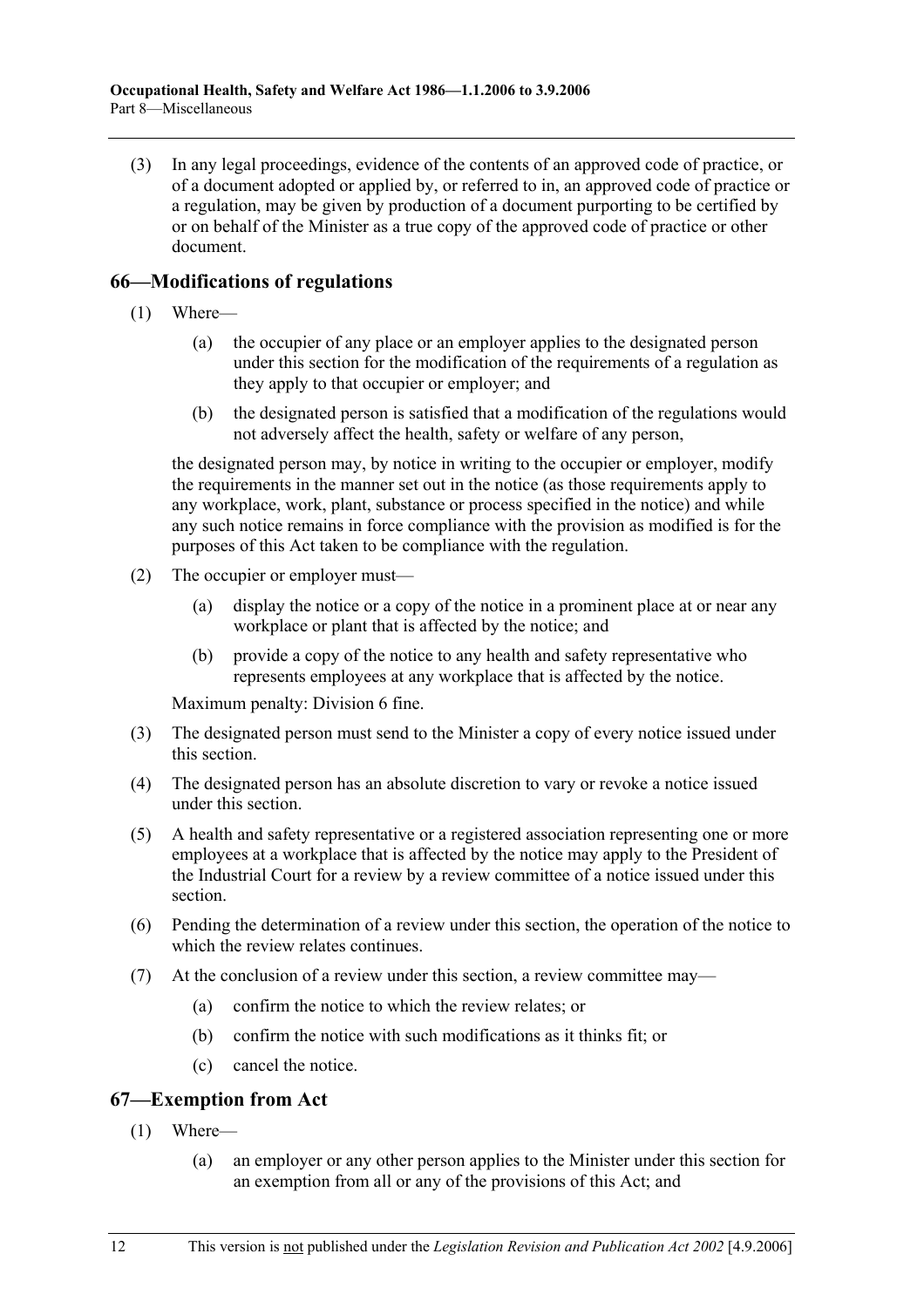- (b) the Minister is satisfied—
	- (i) that the granting of the exemption would not adversely affect the health, safety or welfare of any person; and
	- (ii) that it is reasonable to grant such an exemption,

the Minister may, by notice in writing to the employer or person, grant an exemption under this section.

- (2) A notice under subsection (1) may exempt—
	- (a) the employer or other person who applied for the exemption; or
	- (b) specified operations carried on by that employer or person; or
	- (c) a specified place under the management or control of that employer or person,

from all or any of the provisions of this Act.

- (3) Before deciding on whether to grant an exemption under this section, the Minister must—
	- (a) consult with the Advisory Committee; and
	- (b) so far as is reasonably practicable, consult with—
		- (i) any registered association representing employers that might have an interest in the matter; and
		- (ii) any registered association representing one or more employees who might be affected by the granting of the exemption.
- (4) An exemption under this section may be granted subject to such limitations as the Minister thinks fit.
- (5) The Minister has an absolute discretion to revoke an exemption granted under this section.

### **67A—Registration of employers**

- (1) Subject to subsection (2), a person who is required to be registered as an employer under the *Workers Rehabilitation and Compensation Act 1986* is also required to be registered under this Act.
- (2) A person is not required to be registered if the person is exempt from the obligation to be registered by the regulations.
- (3) WorkCover will undertake registrations under this section in conjunction with the registration of employers under the *Workers Rehabilitation and Compensation Act 1986*.
- (4) A periodical fee is payable in relation to a registration under this section.
- (5) Subject to this section, the amount of the fee will be set by WorkCover—
	- (a) taking into account the criteria prescribed by or under subsection (6); and
	- (b) on the basis that the total amount paid to WorkCover for a particular financial year by persons registered under this section should, so far as is reasonably practicable, equal the prescribed amount for that financial year.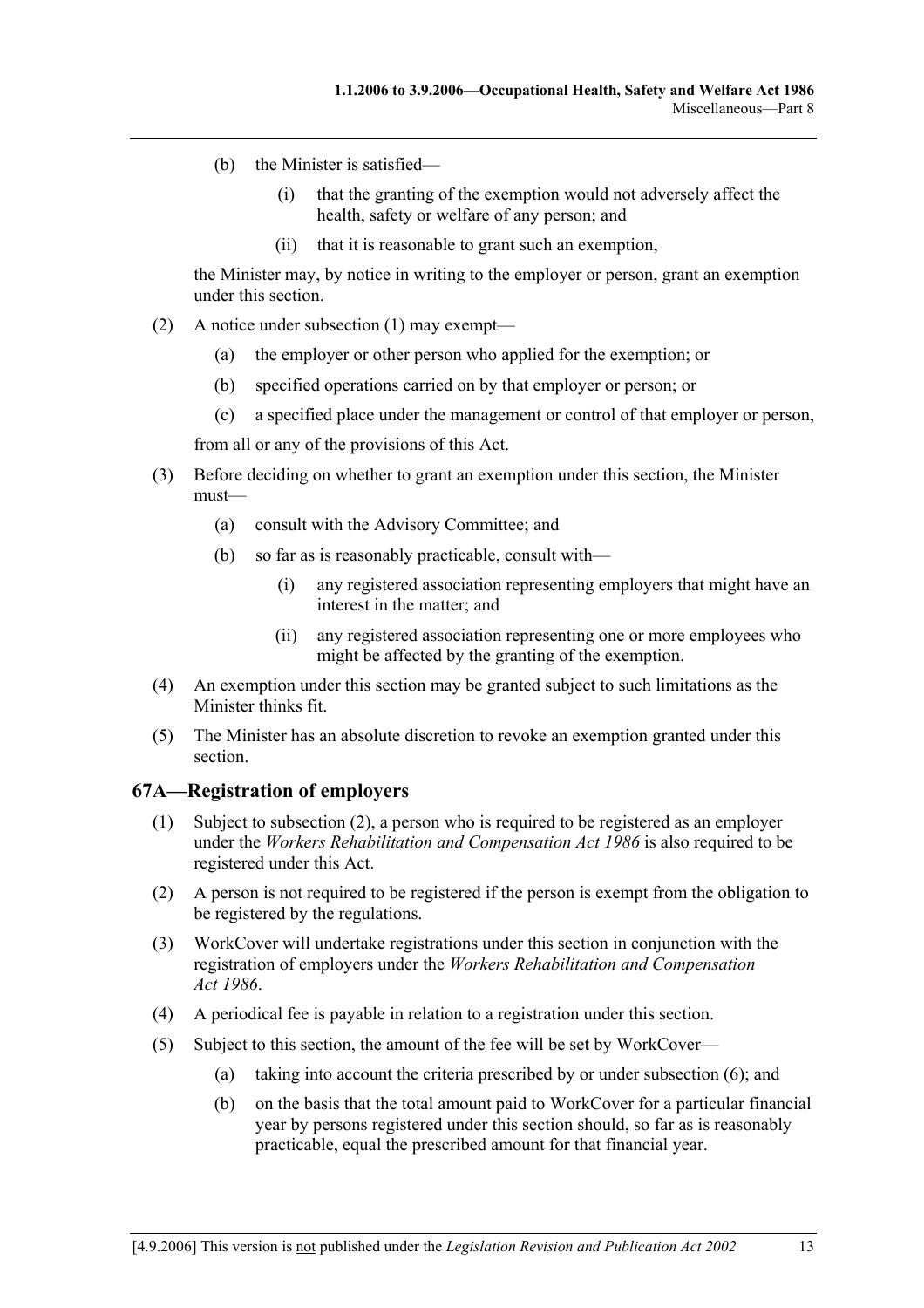- (6) For the purposes of subsection  $(5)(a)$ , the criteria to be taken into account are—
	- (a) that the fee or fees paid by a particular person should reflect the aggregate remuneration paid to the person's employees in each class of industry in which the person employs employees; and
	- (b) that the fee or fees paid by a person in a particular industry should reflect the risk of work-related injuries in that industry; and
	- (c) that the fee or fees paid by a particular person over a particular financial year should reflect any matters taken into account by WorkCover under section 67 of the *Workers Rehabilitation and Compensation Act 1986* for the purposes of the calculation or imposition of a levy under that Act,

and such other criteria as may be prescribed by the regulations (which regulations may, if they so provide, revoke or replace any of the criteria referred to above).

- (7) A prescribed percentage of the prescribed amount for a particular financial year will be payable to the Department in accordance with guidelines established by the **Treasurer**
- (8) The prescribed amount for a financial year will be an amount fixed for that financial year by the regulations (but if any such regulation is not made before the commencement of the relevant financial year, or is disallowed or revoked, then the prescribed amount for that financial year will be the amount that applied under this section for the preceding financial year).
- $(8b)$  Subsection  $(5)(b)$  is subject to the following qualifications:
	- (a) if the total amount paid under this section for a particular financial year exceeds the prescribed amount for that year, the amount that is sought to be recovered under subsection (5)(b) for the next financial year should be the prescribed amount for that year less the amount of that excess;
	- (b) if the total amount paid under this section for a particular financial year is less than the prescribed amount for that year, the amount that is sought to be recovered under subsection (5)(b) for the next financial year should be the prescribed amount for that year plus the amount of that deficiency.
- (8c) A fee imposed under this section will be payable to WorkCover in accordance with the regulations.
- (8d) If a person fails to pay a fee, or the full amount of a fee, in accordance with the regulations, WorkCover may recover the unpaid amount as if it were unpaid levy under Part 5 of the *Workers Rehabilitation and Compensation Act 1986*.
- (9) The Department is entitled to information provided to WorkCover for the purposes of this section.
- (10) A person who fails to comply with this section is guilty of an offence. Maximum penalty: Division 6 fine.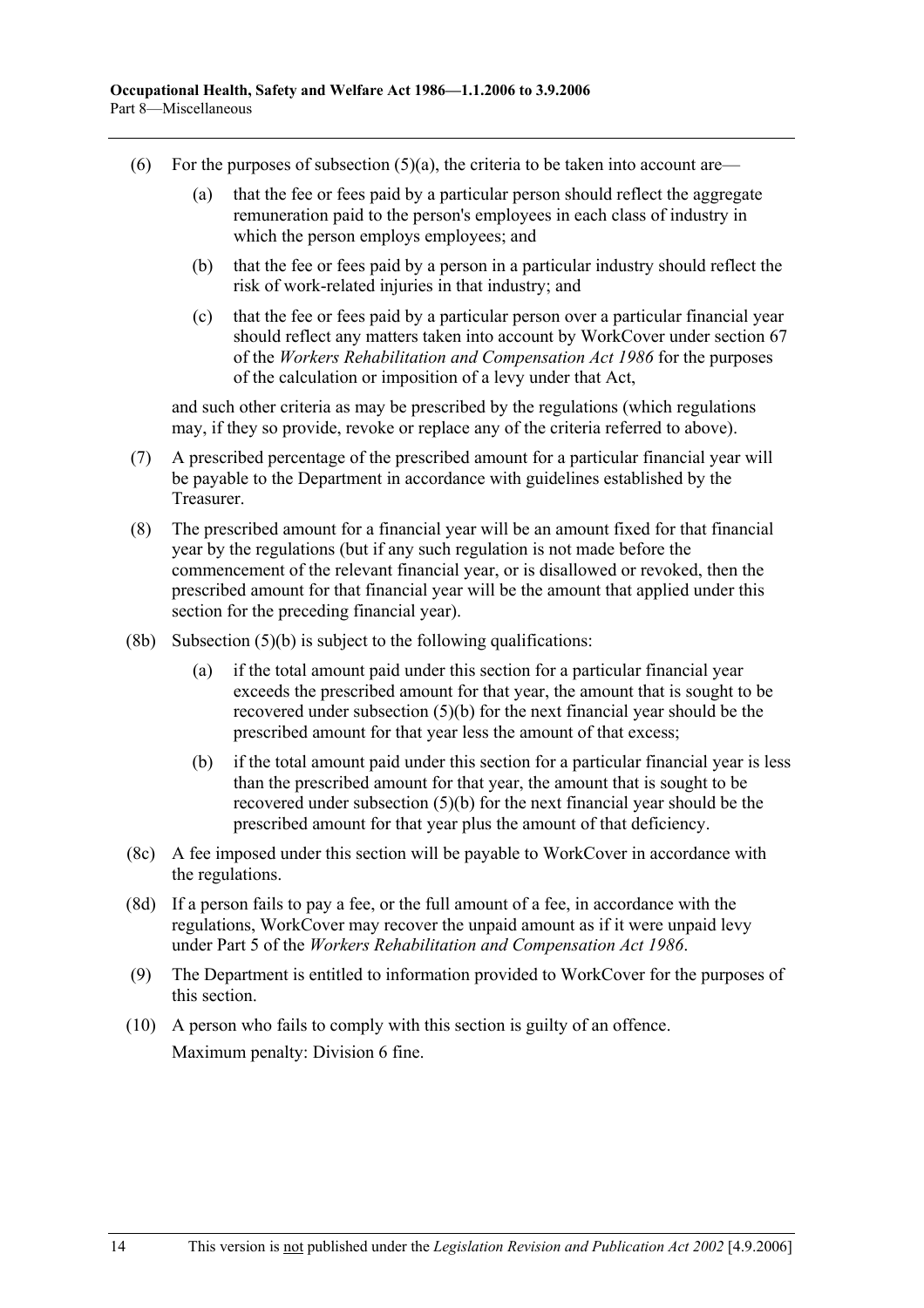# **67B—Portion of WorkCover levy to be used to improve occupational health and safety**

- (1) A part of the levy paid to WorkCover under Part 5 of the *Workers Rehabilitation and Compensation Act 1986* in any financial year will be payable by WorkCover to the Department to be applied towards the costs associated with the administration of this Act.
- (2) The amount payable under subsection (1) will be—
	- (a) a set amount in respect of a particular financial year; or
	- (b) a percentage of the levy paid to WorkCover in respect of a particular financial year,

as determined by the Minister by notice in the Gazette.

- (3) The Minister must consult with the board of management of WorkCover before making a determination under subsection (2).
- (4) If there is a disagreement between the Minister and the board of management of WorkCover as to the amount to be paid under subsection (1) in respect of a particular year, the board of management may, after publication of the determination under subsection (2), furnish to the Minister a written statement setting out its reasons for its disagreement with the Minister.
- (5) If a statement is furnished under subsection (4), the Minister must cause copies of the statement to be laid before both Houses of Parliament within 12 sitting days after the statement is received by the Minister.
- (6) A payment to the Department with respect to a financial year must be made (according to a determination of the Minister)—
	- (a) by instalments paid over a period specified by the Minister after consultation with the Treasurer; or
	- (b) by a lump sum paid by a date specified by the Minister after consultation with the Treasurer.
- (7) The Minister may, by notice in the Gazette, vary an earlier notice published under subsection (2).

## **67C—Five-yearly reports**

- (1) The Minister must, on a five-yearly basis, undertake or initiate a review of this Act.
- (2) A review must encompass—
	- (a) the work of the Advisory Committee; and
	- (b) the operation of this Act and the extent to which its objects are being attained; and
	- (c) other matters determined by the Minister to be relevant to a review of this Act.
- (3) The results of the review must be embodied in a written report.
- (4) The Minister must cause copies of the report to be laid before both Houses of Parliament within 12 sitting days after the report is completed for the purposes of subsection  $(1)$ .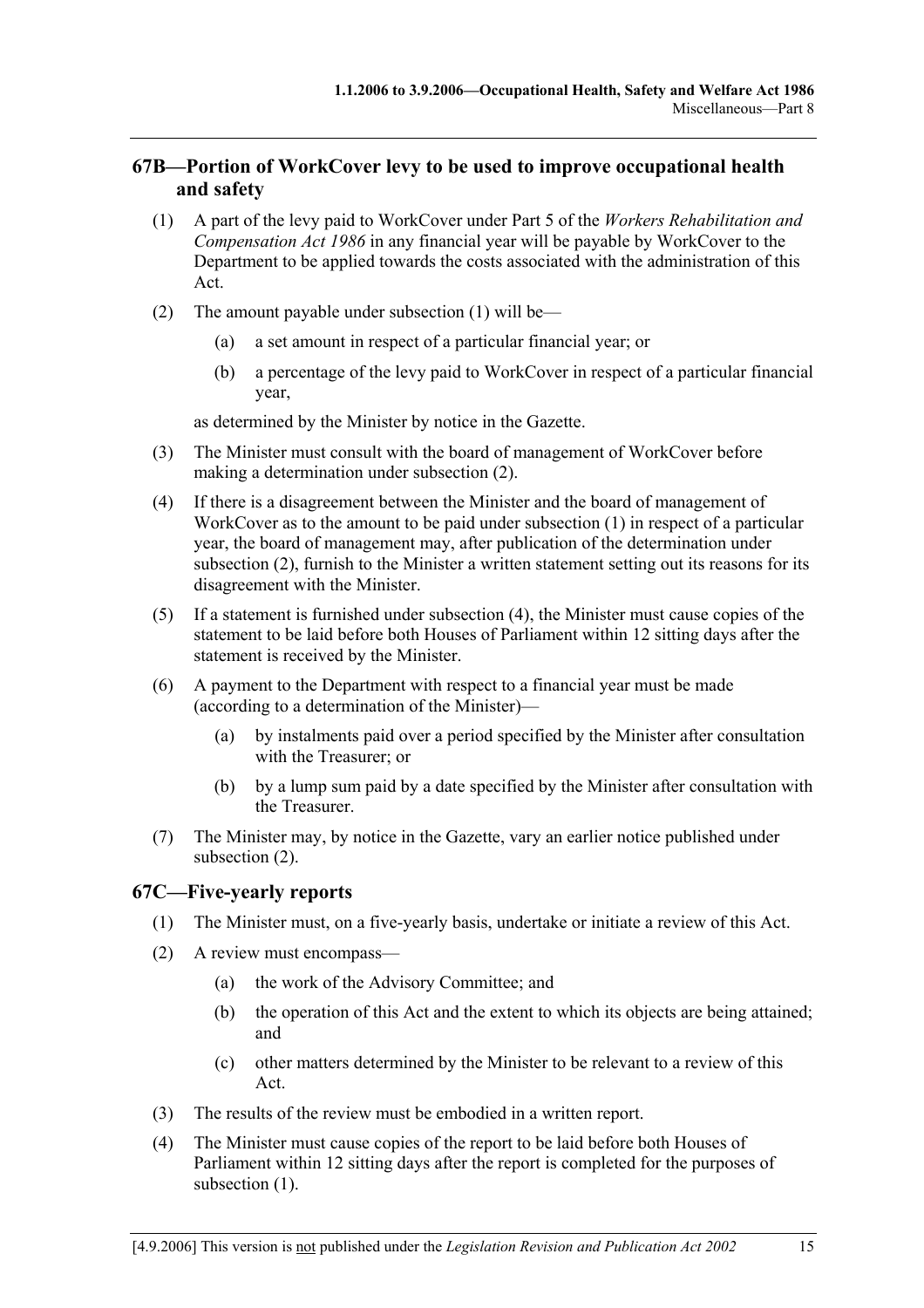### **68—Consultation on regulations**

The Minister must consult with the Advisory Committee on any regulations proposed to be made before those regulations are made.

### **69—Regulations**

- (1) The Governor may make such regulations as are contemplated by this Act or as are necessary or expedient for the purposes of this Act.
- (2) Without limiting the generality of subsection (1), those regulations may be made with respect to any of the matters specified in Schedule 1.
- (3) A regulation made under this Act in relation to the registration or licensing of any work, plant, process, substance or workplace may also—
	- (a) prohibit any activity unless carried on under a licence or at registered premises or by means of registered equipment;
	- (b) prescribe the persons who may apply for registration or a licence;
	- (c) prescribe the manner and form of applications for registration or for a licence;
	- (d) prescribe fees for registration or for the issuing or holding of a licence;
	- (e) prescribe the terms and conditions of registration or for the holding of a licence;
	- (f) provide for the variation by the Director of terms and conditions imposed under paragraph (e);
	- (g) prescribe the circumstances in which registration or the holding of a licence may be cancelled or suspended;
	- (h) prescribe the manner of application for the renewal or transfer of registration or of a licence.
- (4) A right of appeal to the Industrial Court lies against—
	- (a) a refusal to grant a registration or licence under the regulations; or
	- (b) a decision of the Director to vary the terms or conditions of registration or for holding a licence; or
	- (c) a decision to cancel or suspend a registration or licence.
- (5) An appeal must be instituted within one month of the date of the decision appealed against but the Industrial Court may, if it thinks fit, dispense with the requirement that the appeal should be instituted within that time.
- (6) The Industrial Court may on the hearing of an appeal, taking into account what is just and reasonable in the circumstances, exercise one or more of the following powers—
	- (a) affirm, vary or quash the decision appealed against and make any incidental or other order that may be just and reasonable in the circumstances;
	- (b) remit the decision for reconsideration;
	- (c) make any order as to costs.
- (7) For the purposes of an appeal under this section, the Industrial Court will be constituted of a single Judge.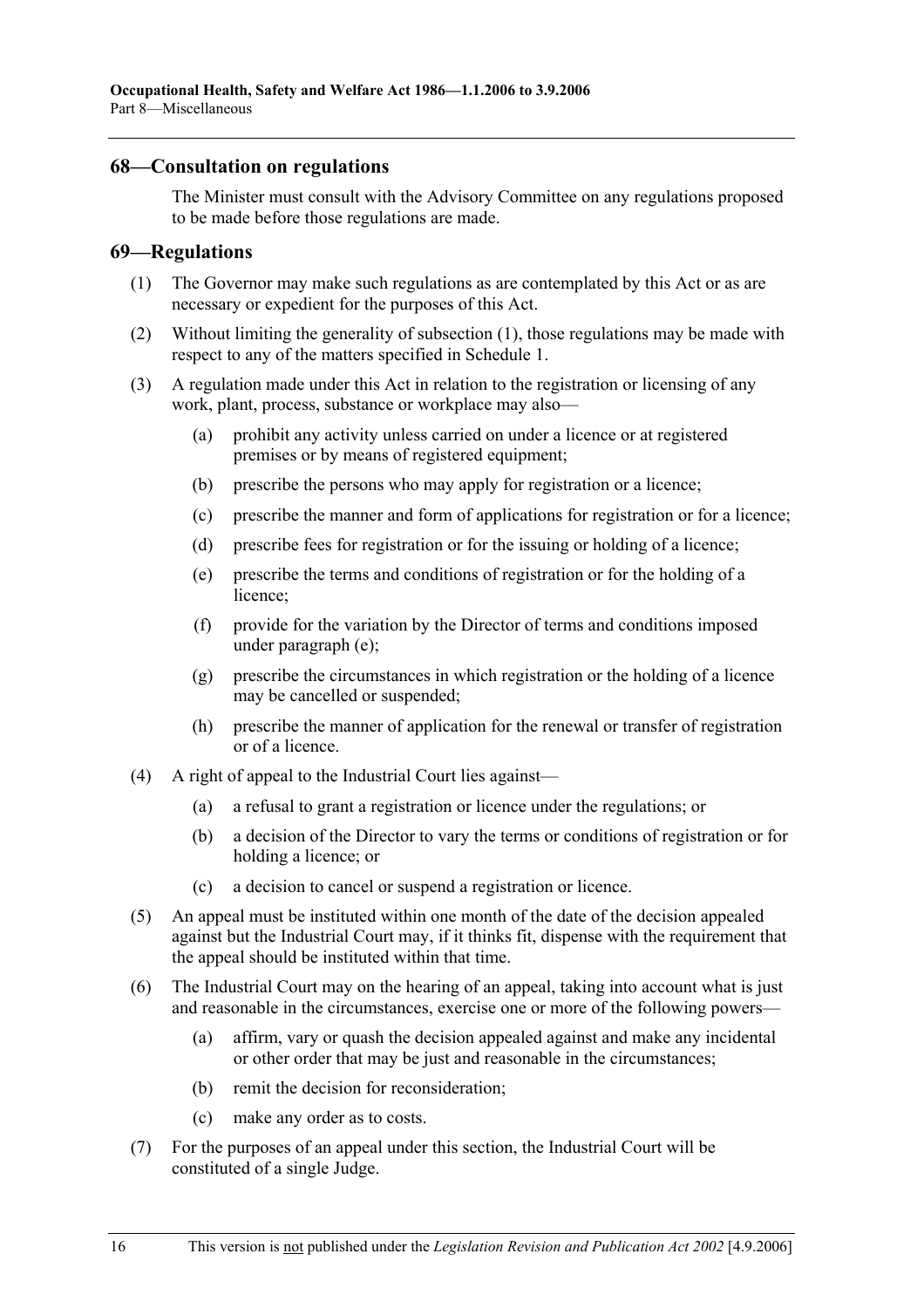- (8) A right of appeal to the Full Industrial Court lies, with leave of the Full Industrial Court, from a decision of a single Judge under subsection (6).
- (8a) A regulation made under this Act in relation to the notification of work-related injuries may provide that notice of prescribed classes of injury may be given to WorkCover in conjunction with the provision of information relating to claims for compensation under the *Workers Rehabilitation and Compensation Act 1986*.
- (8b) The Department is entitled to information relating to work-related injuries obtained by WorkCover under subsection (8a).
- (9) Regulations made under this Act may incorporate, adopt, apply or make prescriptions by reference to, with or without modification—
	- (a) any code of practice issued by the Advisory Committee;
	- (b) any other document prepared or published by any body or authority as in force at the time the regulations are made or as in force from time to time.
- (10) The Minister must cause a copy of any document that has been incorporated, adopted or applied by regulations made under this Act or by reference to which a prescription is made by those regulations to be made available for inspection by members of the public without charge.
- (11) Regulations made under this Act—
	- (a) may be of general or limited application; and
	- (b) may leave any matter or thing to be determined, dispensed with, regulated or prohibited according to the discretion of the Director or the designated person, either generally or in a particular case or class of case; and
	- (c) may make different prescriptions according to prescribed circumstances; and
	- (d) may differentiate between various classes of persons.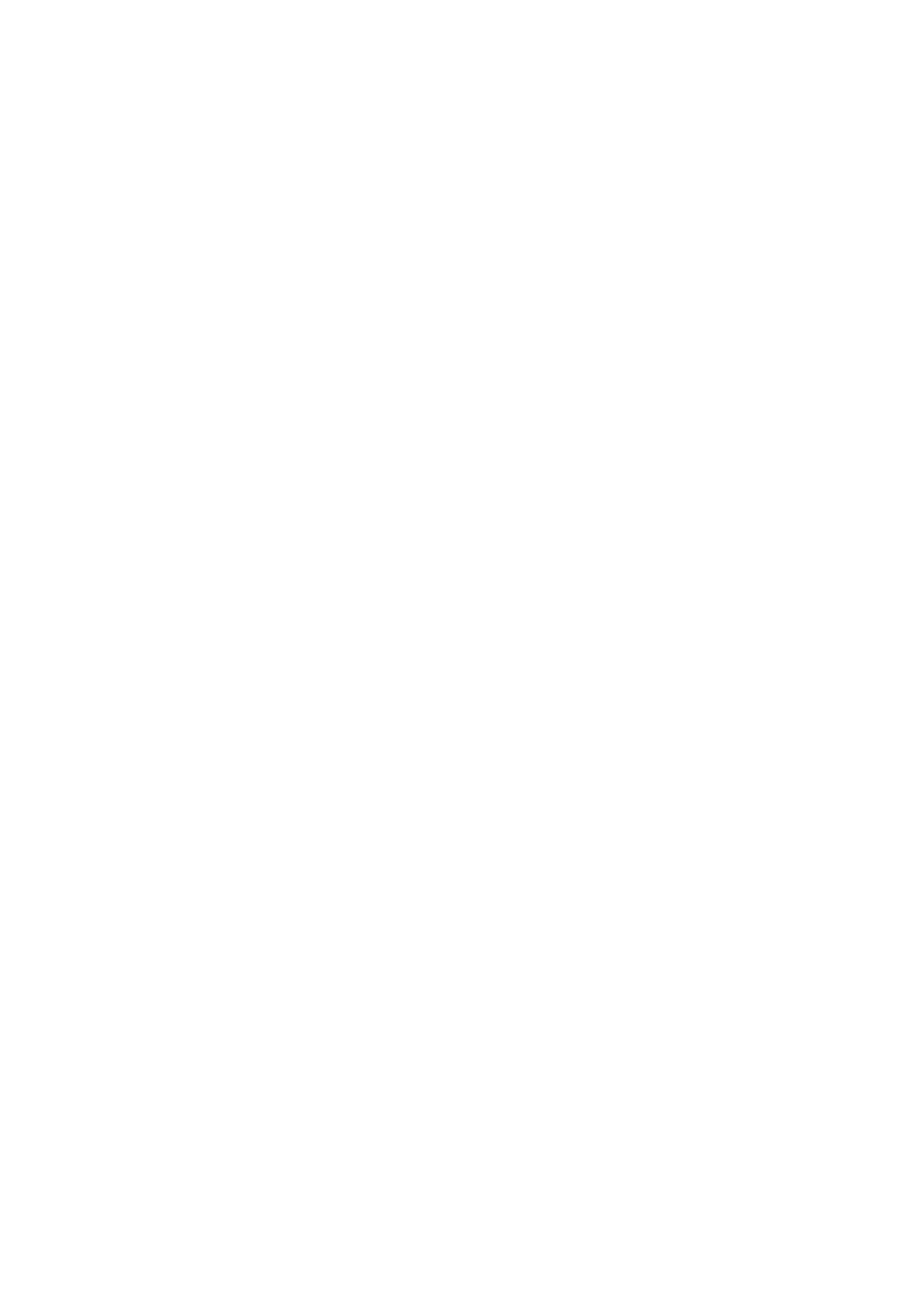# **Schedule 1—Regulations**

- 1 Health, safety or welfare standards that must be complied with—
	- (i) at any workplace; or
	- (ii) in the performance of any work; or
	- (iii) in the use, cleaning, maintenance or transportation of any plant; or
	- (iv) in the use, handling, processing, storing, transporting or disposal of any substance; or
	- (v) in the design, manufacture, importing or supplying of any plant; or
	- (vi) in the manufacture or importing of any substance.
- 2 The safeguarding, siting, installing, testing, altering, repairing, maintaining or dismantling of any plant.
- 3 The testing, analysis, labelling or marking of any substance.
- 3A The procedures to be followed in respect of the registration of any person under this Act.
- 3B The information to be provided by persons who are required to be registered under this Act.
- 4 The registration or licensing of any work, plant, process, substance or workplace by the Director or any other prescribed person or authority.
- 5 The steps to be taken on the occurrence of any work-related injury.
- 6 The notification of work-related injuries.
- 7 The special monitoring of the health and welfare of employees in specified classes of work.
- 8 The notification of accidents and dangerous occurrences.
- 9 The issuing of certificates of competency or provisional certificates of competency for persons engaged in prescribed work and for the duration, variation, suspension or cancellation of such certificates.
- 10 The prohibition of the carrying on of prescribed activities at workplaces or the performance of prescribed work except by or under the supervision of persons with prescribed qualifications, training or experience.
- 11 The supply, use, testing and maintenance of clothing and equipment for occupational health, safety or welfare purposes.
- 12 Fire-safety rules and procedures and the provision and maintenance of fire protection equipment.
- 13 The appointment of persons who are to be responsible for the supervision of occupational safety in prescribed circumstances or industries.
- 14 The form and use of scaffolding, form work, false work and related equipment.
- 15 The carriage and handling of cash.
- 16 The provision of medical, nursing or first aid facilities at workplaces and the standards for such facilities.
- 17 The medical examination of employees.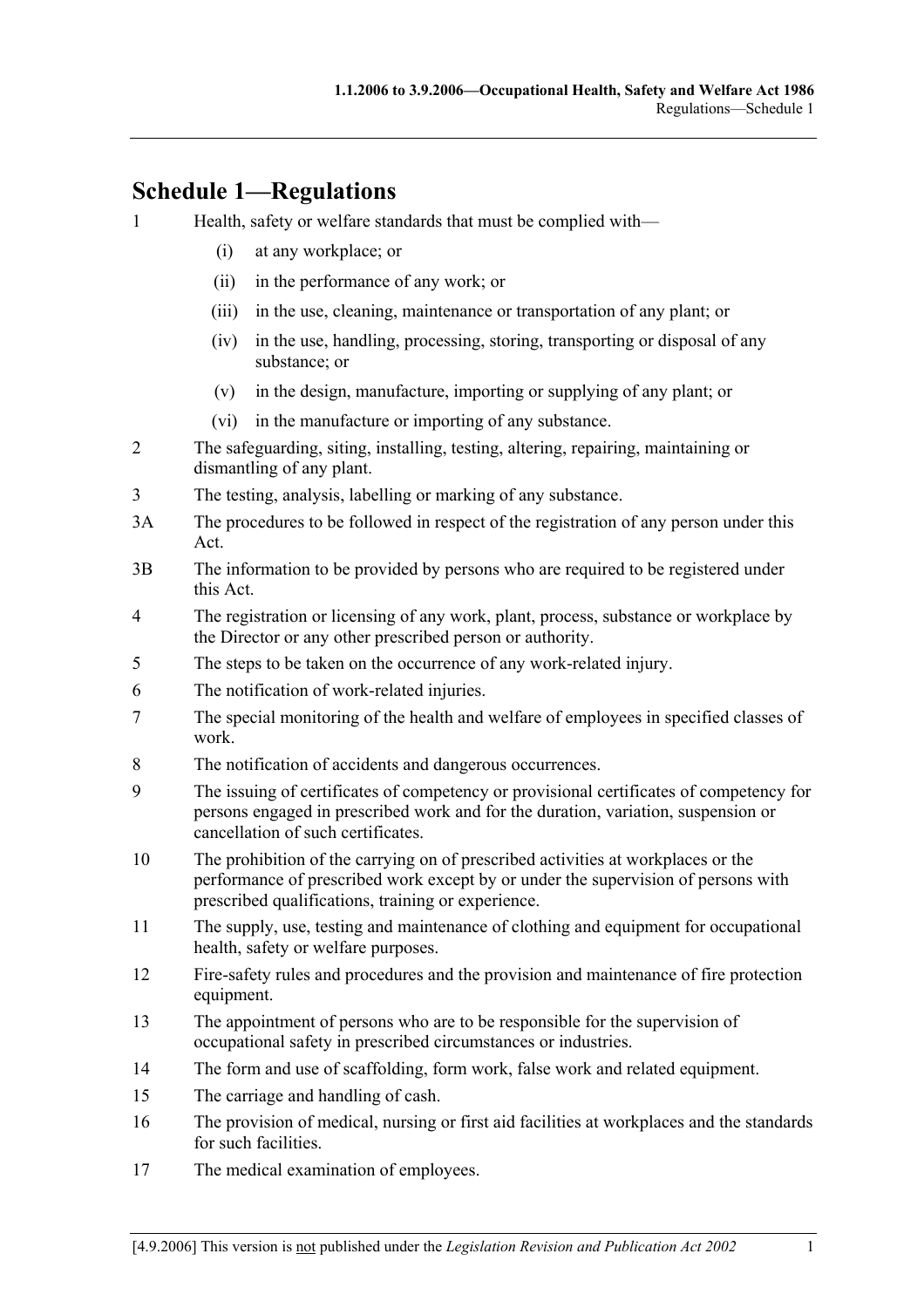- 18 The employment of young persons.
- 19 The safety of persons in isolated or remote areas.
- 20 Standards for the manual handling of loads by persons at work.
- 21 The safety of persons in the vicinity of any workplace or plant.
- 22 The minimum standards that must be observed in providing information, instruction and training for the health and safety of employees whose native language is not English and who are not reasonably fluent in English.
- 23 The giving of notices, in specified circumstances, to the Minister, an inspector or other prescribed person or authority.
- 24 The removal of asbestos from any place, the disposal of asbestos or the treatment of asbestos in any place.
- 25 The keeping and provision of records, returns and information for the purposes of this Act (including records relating to accidents and dangerous occurrences that occur at work and work-related injuries suffered by employees).
- 26 Procedures that are to be carried out on inspections under this Act.
- 27 Fees (including differential and periodic fees) for the purposes of this Act.
- 28 Forms for the purposes of this Act.
- 29 The service of notices under this Act.
- 30 The recovery of fees under this Act.
- 31 The exemption, either absolutely or subject to prescribed limitations or conditions, of persons or work or classes of persons or work from any provision of this Act.
- 32 In relation to penalties for breaches of the regulations—
	- (a) in the case of regulations prescribing standards for health or safety at work penalties not exceeding a Division 2 fine;
	- (b) in any other case—penalties not exceeding a Division 6 fine.
- 33 Expiation fees for alleged offences against the regulations.

# **Schedule 2—Extension of Act to specified plant**

- 1 Subject to any exclusions or modifications prescribed by the regulations, this Act extends to the following types of plant (whether or not such plant is situated, operated or used at any workplace):
	- (a) amusement structures;
	- (b) cranes;
	- (c) hoists;
	- (d) lifts;
	- (e) pressure equipment.
- 2 For the purposes of clause 1—

*amusement structure* means a structure or device of a prescribed kind operated for hire or reward which is used or designed to be used for amusement, recreation, sport, sightseeing or entertainment and on which persons may be moved, carried, raised, lowered or supported by any part of the structure or device;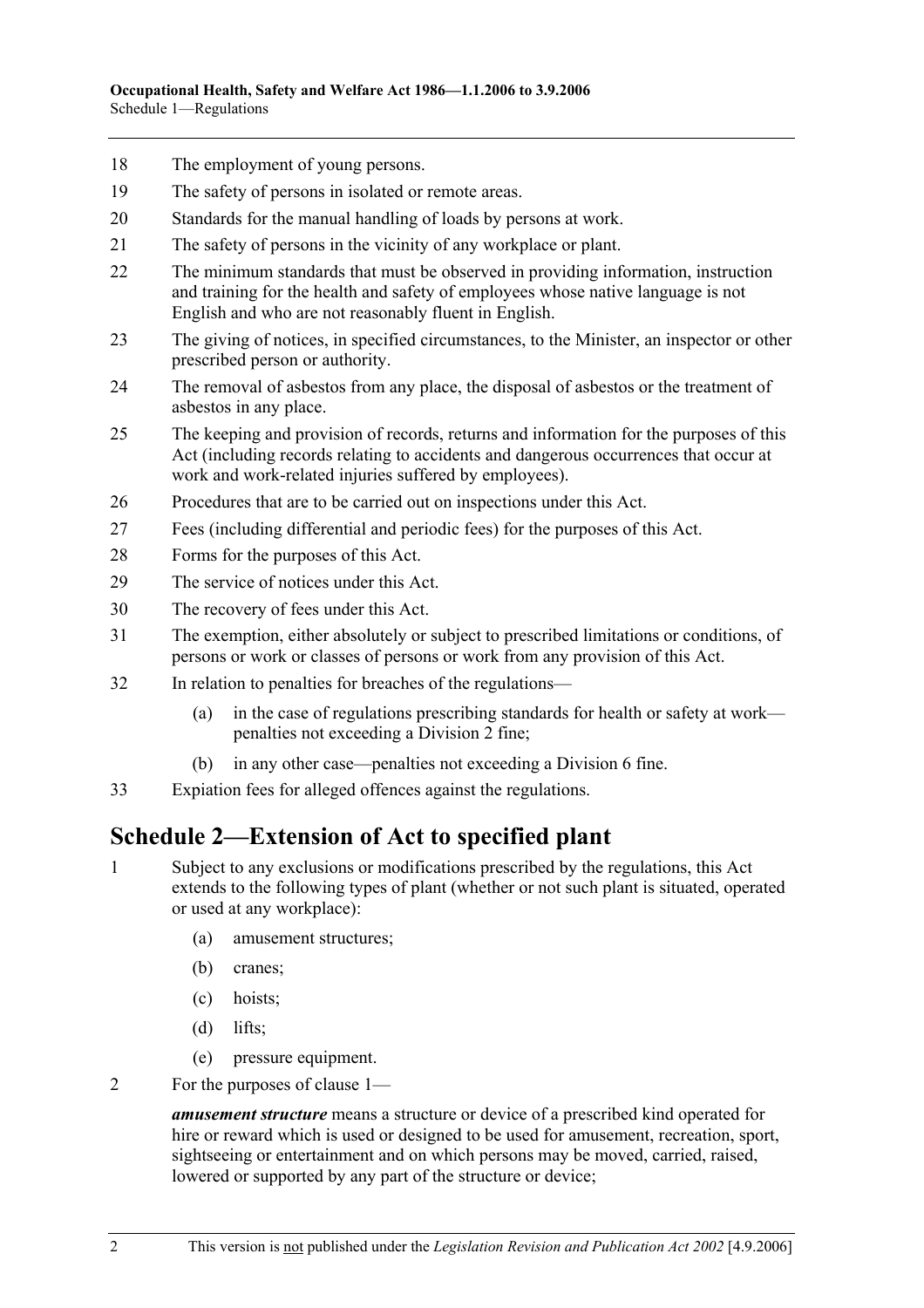*crane* means an appliance by means of which loads may be raised or lowered and moved horizontally and includes the supporting structure and foundations of such an appliance;

*hoist* means an appliance by means of which loads may be raised or lowered that is not a crane or lift;

*lift* means a permanent apparatus (or apparatus intended to be permanent) which is in or attached to a building or structure and by means of which persons, goods or materials may be raised or lowered within or on a car, cage or platform and the movement of which is restricted by a guide or guides and includes an apparatus in the nature of a chairlift, escalator, moving walk or stairway lift, and any supporting structure, machinery, equipment, gear, lift-well, enclosure and entrance;

*pressure equipment* means—

- (a) any boiler, being a vessel, or an arrangement of vessels and inter-connecting parts, in which steam or other vapour is generated, or water or other liquid is heated at a pressure greater than atmospheric pressure by the use of fire, the products of combustion, electrical power or other similar means; or
- (b) any pressure vessel (other than a boiler), being a vessel which is subject to internal or external pressure greater than atmospheric pressure and includes any interconnected part, component, valve, gauge or other fitting up to the first point of connection to any piping; or
- (c) any assembly (other than a boiler or pressure vessel) of a prescribed kind consisting of pipes, pipe fittings, valves and pipe accessories which are subject to internal or external pressure.

# **Schedule 3—The Mining and Quarrying Occupational Health and Safety Committee**

### **1—The Committee**

- (1) The *Mining and Quarrying Occupational Health and Safety Committee* (the *Committee*) continues in existence.
- (2) The Committee will consist of 7 persons appointed by the Minister, of whom—
	- (a) 2 will be persons working in the field of occupational health and safety nominated by the Advisory Committee; and
	- (b) 1 will be a member of the Department who has experience in the mining and quarrying industries; and
	- (c) 1 will be a person nominated by the South Australian Chamber of Mines and Energy, and 1 will be a person nominated by *Cement Concrete and Aggregates Australia*, to represent the interests of employers involved in the mining and quarrying industries; and
	- (d) 2 will be persons nominated by the United Trades and Labor Council to represent the interests of workers who work in the mining and quarrying industries.
- (3) The Minister will appoint one of the members of the Committee appointed under subclause (2)(a) to be the presiding member of the Committee.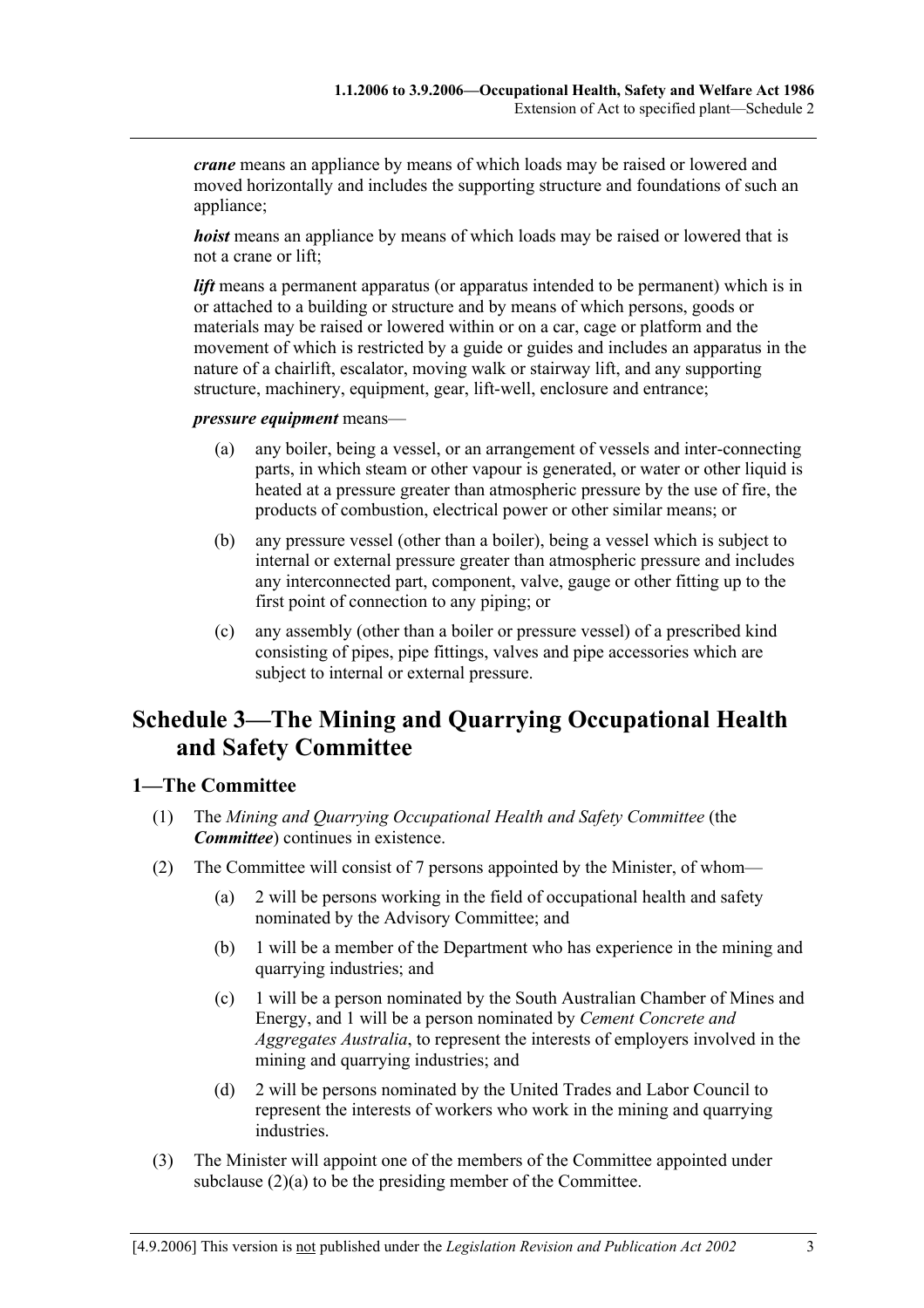- (4) The Minister may appoint a suitable person to be a deputy of a member of the Committee and to act as a member of the Committee during any period of absence of the member.
- (5) A member of the Committee may be appointed for a term not exceeding 3 years determined by the Minister and will, on the expiration of a term of appointment, be eligible for reappointment.
- (6) The Minister may, on reasonable grounds, remove a member of the Committee from office at any time.
- (7) A member of the Committee may resign by written notice to the Minister.
- (8) An act or proceeding of the Committee is not invalid by reason only of a vacancy in its membership or a defect in the appointment of a member.
- (9) 4 members of the Committee constitute a quorum of the Committee.
- (10) In the absence of the presiding member at a meeting of the Committee, the members present may decide who is to preside.
- (11) A decision carried by at least 4 members of the Committee is a decision of the Committee.
- (12) Each member present at a meeting of the Committee is entitled to 1 vote on any matter arising for decision at the meeting.
- (13) The Committee must cause an accurate record to be kept of its proceedings.
- (14) Subject to this Schedule, the business of the Committee will be conducted in a manner determined by the Committee.
- (15) A member of the Committee who has a direct or indirect pecuniary interest in a matter under consideration by the Committee—
	- (a) must disclose the nature of the interest to the Committee; and
	- (b) must not take part in any deliberation or decision of the Committee with respect to the matter.

Maximum penalty: \$2 000.

- (16) A disclosure under subclause (15) must be recorded in the minutes of the Committee.
- (17) The Committee may, in connection with the performance of its functions, make use of the services, facilities and staff of the Department.

### **2—Application of funds**

- (1) Money available to the Committee from the Mining and Quarrying Industries Fund under Schedule 1 of the *Workers Rehabilitation and Compensation Act 1986* may be used for any of the following purposes:
	- (a) to promote and support practices, procedures and arrangements designed to protect workers from silicosis;
	- (b) to support education in the field of occupational health or safety in the mining and quarrying industries;
	- (c) to initiate or support research and studies into occupational health or safety that could benefit workers in the mining and quarrying industries;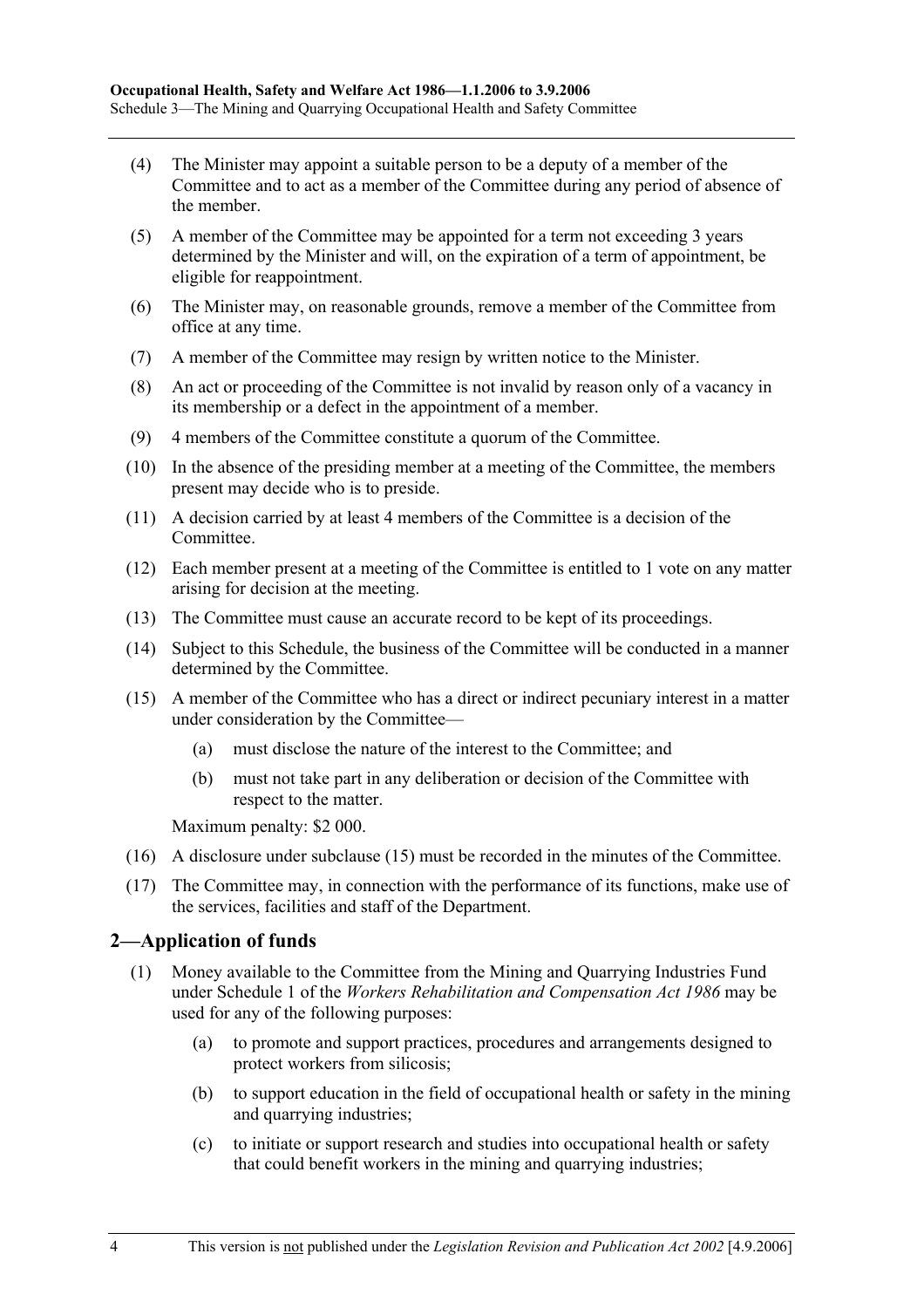- (d) to promote and support persons or organisations working to prevent, alleviate or treat the kinds of disabilities suffered by workers in the mining and quarrying industries;
- (e) to support any other kind of activity that could directly or indirectly improve occupational health or safety in the mining and quarrying industries or assist in the rehabilitation of disabled workers in those industries.
- (2) The Committee has all such powers as are reasonably necessary for the effective performance of its functions (including the power to establish subcommittees and to engage, as may be appropriate, experts or consultants to assist the Committee in the performance of its functions).
- (3) The Committee must, in making grants of money under this Schedule, give preference to supporting projects directed at improving occupational health or safety in those industries that involve exposure to silica dust and in particular to supporting specialised research and training projects directed at that purpose in South Australia.
- (4) The Committee must not spend any part of the principal standing to the credit of Part B of the Mining and Quarrying Industries Fund without the specific approval of the Minister and in any case the Committee is not to spend in any financial year more than 20% of the principal that, at the commencement of that financial year, is standing to the credit of that part of the fund.
- (5) The Committee must after the end of each financial year prepare a report on its operations during that financial year.
- (6) The report must be submitted to the Minister in conjunction with the annual report of the Advisory Committee for the relevant financial year (and laid before each House of Parliament by the Minister together with the Advisory Committee's annual report).

### **3—Ministerial control**

The Committee is, in the performance of its functions, subject to the control and direction of the Minister.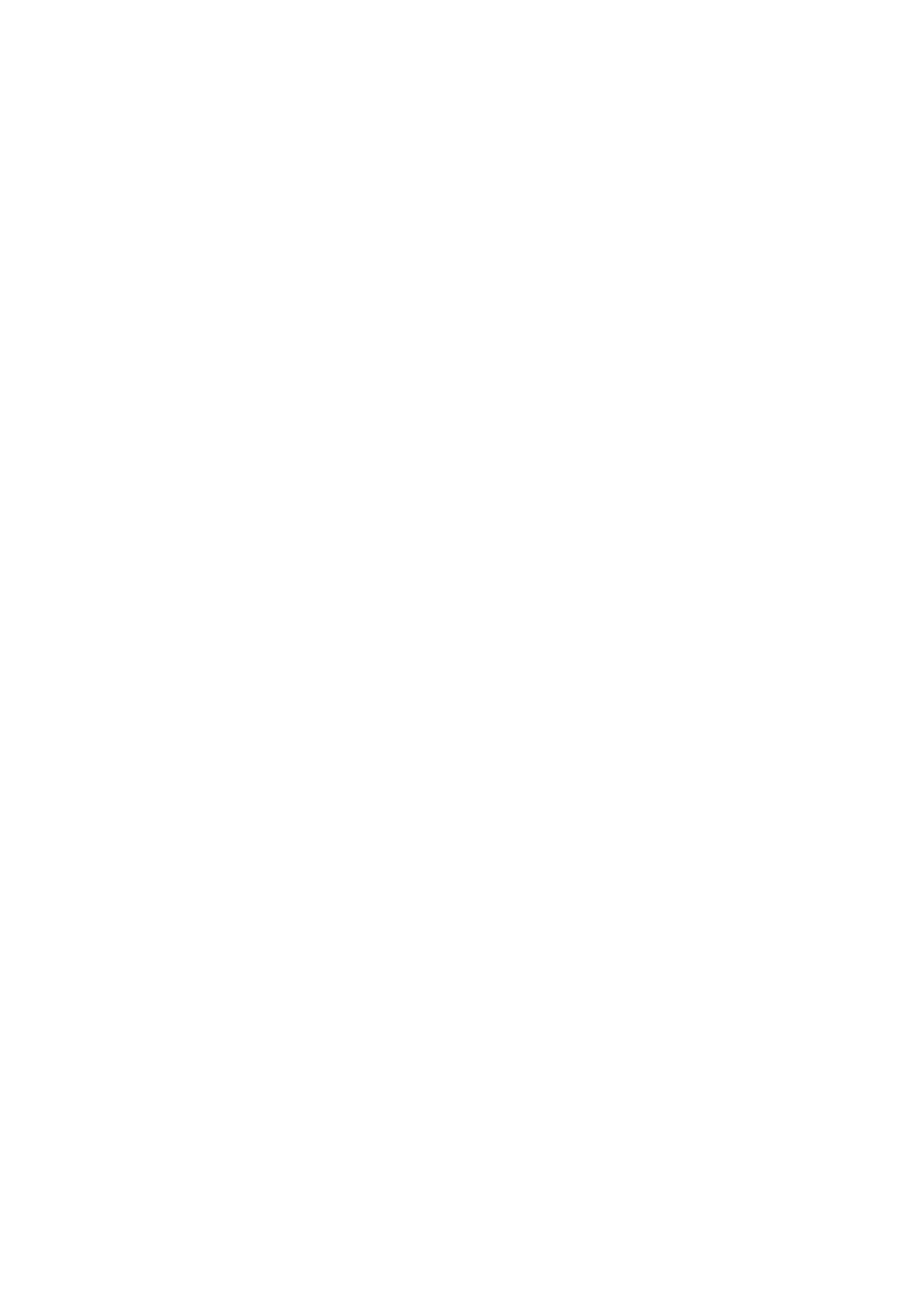# **Legislative history**

### **Notes**

• This version is comprised of the following:

| Part 1    | 15 8 2005 |
|-----------|-----------|
| Part 2    | 15 8 2005 |
| Part 3    | 15.8.2005 |
| Part 4    | 15 8 2005 |
| Part 5    | 15 8 2005 |
| Part 6    | 15 8 2005 |
| Part 7    | 15.8.2005 |
| Part 8    | 15 8 2005 |
| Schedules | 15 8 2005 |
|           |           |

- Amendments of this version that are uncommenced are not incorporated into the text.
- Please note—References in the legislation to other legislation or instruments or to titles of bodies or offices are not automatically updated as part of the program for the revision and publication of legislation and therefore may be obsolete.
- Earlier versions of this Act (historical versions) are listed at the end of the legislative history.
- For further information relating to the Act and subordinate legislation made under the Act see the Index of South Australian Statutes.

## **Legislation repealed by principal Act**

The *Occupational Health, Safety and Welfare Act 1986* repealed the following: *Industrial Safety, Health and Welfare Act 1972*

## **Legislation amended by principal Act**

The *Occupational Health, Safety and Welfare Act 1986* amended the following:

*Industrial Conciliation and Arbitration Act 1972*

*Mines and Works Inspection Act 1920*

### **Principal Act and amendments**

New entries appear in bold.

| Year    | N <sub>0</sub> | Title                                                             | Assent     | Commencement                                                                                                                  |
|---------|----------------|-------------------------------------------------------------------|------------|-------------------------------------------------------------------------------------------------------------------------------|
| 1986    | - 125          | Occupational Health, Safety and<br>Welfare Act 1986               | 24.12.1986 | 16.4.1987 ( <i>Gazette 2.4.1987 p806</i> )<br>except ss $3-6$ , $19-71$ & Schs $1-3-$<br>30.11.1987 (Gazette 8.10.1987 p1068) |
| 1989 24 |                | Occupational Health, Safety and<br>Welfare Act Amendment Act 1989 | 27.4.1989  | 22.6.1989 (Gazette 22.6.1989 p1709)<br>except ss $9 & 11 - 1.7.1990$ (Gazette<br>24.5.1990 p1404)                             |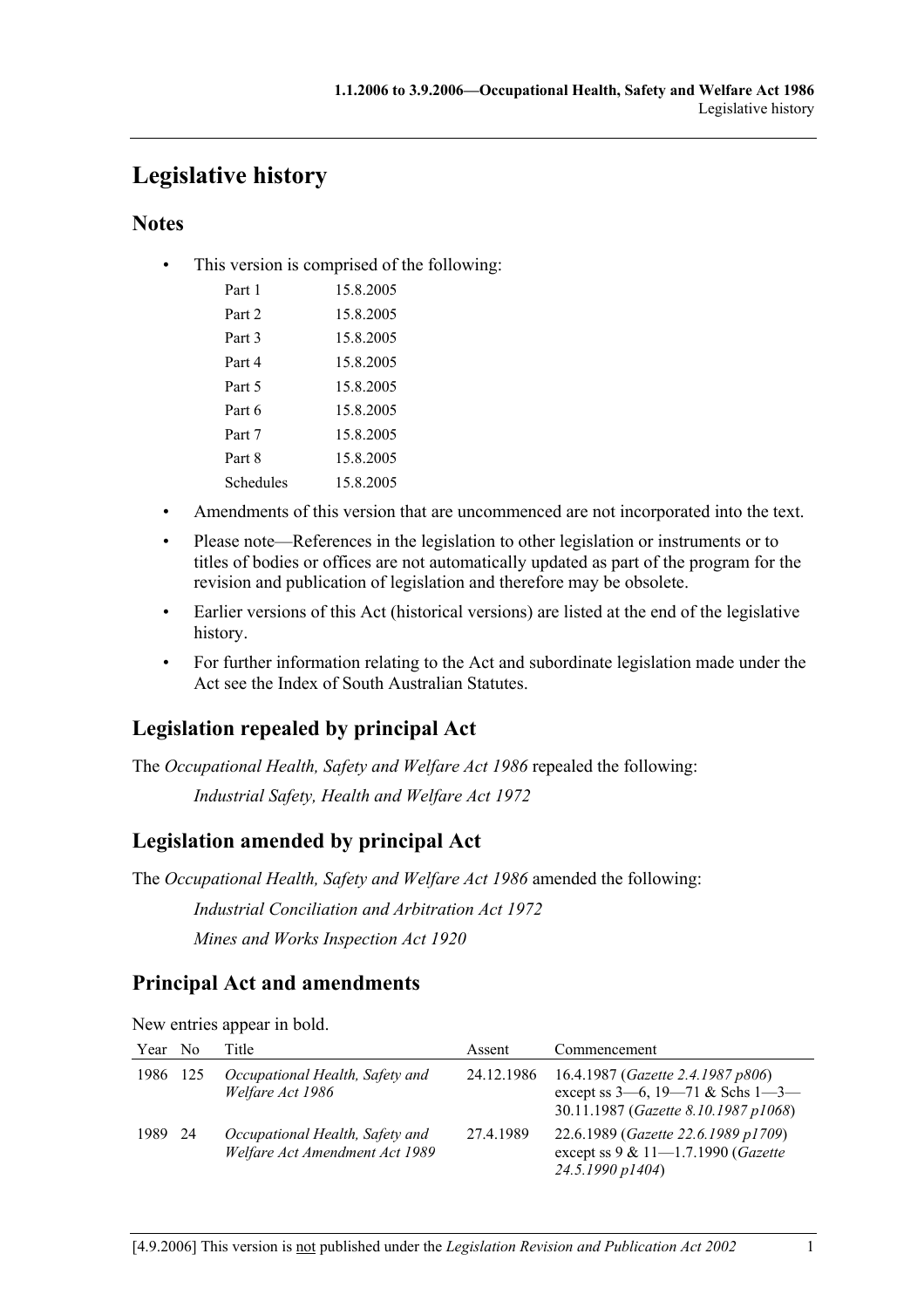#### **Occupational Health, Safety and Welfare Act 1986—1.1.2006 to 3.9.2006**  Legislative history

| 1990 | 67 | Occupational Health, Safety and<br>Welfare Act Amendment Act 1990                                   | 20.12.1990 | 1.1.1991 (Gazette 20.12.1990 p1842)                                                                                                   |
|------|----|-----------------------------------------------------------------------------------------------------|------------|---------------------------------------------------------------------------------------------------------------------------------------|
| 1993 | -1 | <b>Statutes Amendment (Chief</b><br>Inspector) Act 1993                                             | 25.2.1993  | 1.7.1993 (Gazette 17.6.1993 p1974)                                                                                                    |
| 1993 | 46 | Occupational Health, Safety and<br>Welfare (Plant) Amendment<br>Act 1993                            | 20.5.1993  | 3.4.1995 (Gazette 23.2.1995 p422)                                                                                                     |
| 1993 | 51 | Occupational Health, Safety and<br><b>Welfare</b> (Registration Fees)<br>Amendment Act 1993         | 20.5.1993  | $1.7.1993$ : s 2                                                                                                                      |
| 1994 | 50 | Occupational Health, Safety and<br>Welfare (Administration)<br>Amendment Act 1994                   | 16.6.1994  | 1.7.1994 (Gazette 30.6.1994 p1842)<br>except s 24(d)—1.7.1994: s 2(2)(c)                                                              |
| 1996 | 34 | <b>Statutes Amendment and Repeal</b><br>(Common Expiation Scheme)<br>Act 1996                       | 2.5.1996   | Sch (cl 26)-3.2.1997 (Gazette<br>19.12.1996 p1923)                                                                                    |
| 2000 | 11 | Offshore Minerals Act 2000                                                                          | 4.5.2000   | 4.5.2002 (s $7(5)$ Acts Interpretation<br>Act 1915)                                                                                   |
| 2000 | 86 | Occupational Health, Safety and<br>Welfare (Penalties) Amendment<br>Act 2000                        | 14.12.2000 | 1.1.2001 (Gazette 21.12.2000 p3689)                                                                                                   |
| 2003 | 44 | Statute Law Revision Act 2003                                                                       | 23.10.2003 | Sch 1-24.11.2003 (Gazette 13.11.2003)<br>p4048                                                                                        |
| 2005 | 41 | <b>Occupational Health, Safety and</b><br><b>Welfare (SafeWork SA)</b><br><b>Amendment Act 2005</b> | 14.7.2005  | Pt 2 (ss 4-31), Sch 1 (cll 9-14) &<br>Sch 2-15.8.2005 (Gazette 11.8.2005<br>p3011); Sch 1 (cl 8)-1.1.2006 (Gazette<br>1.12.2005 p4072 |
| 2006 | 17 | Statutes Amendment (New Rules of<br>Civil Procedure) Act 2006                                       | 6.7.2006   | Pt 56 (ss 174-176)-4.9.2006 (Gazette<br>17.8.2006 p2831)                                                                              |

## **Provisions amended**

New entries appear in bold.

Entries that relate to provisions that have been deleted appear in italics.

| Provision             | How varied                                                     | Commencement |
|-----------------------|----------------------------------------------------------------|--------------|
| Long title            | amended by $50/1994$ s 3                                       | 1.7.1994     |
|                       | amended under Legislation Revision and<br>Publication Act 2002 | 24.11.2003   |
| Pt1                   |                                                                |              |
| s <sub>2</sub>        | omitted under Legislation Revision and<br>Publication Act 2002 | 24.11.2003   |
| s <sub>3</sub>        | amended by $46/1993$ s 3                                       | 3.4.1995     |
| s <sub>4</sub>        |                                                                |              |
| s(4(1))               |                                                                |              |
| Advisory<br>Committee | inserted by $50/1994$ s $4(a)$                                 | 1.7.1994     |
|                       | substituted by $41/2005$ s $4(1)$                              | 15.8.2005    |
| appointed<br>member   | inserted by $41/2005$ s $4(1)$                                 | 15.8.2005    |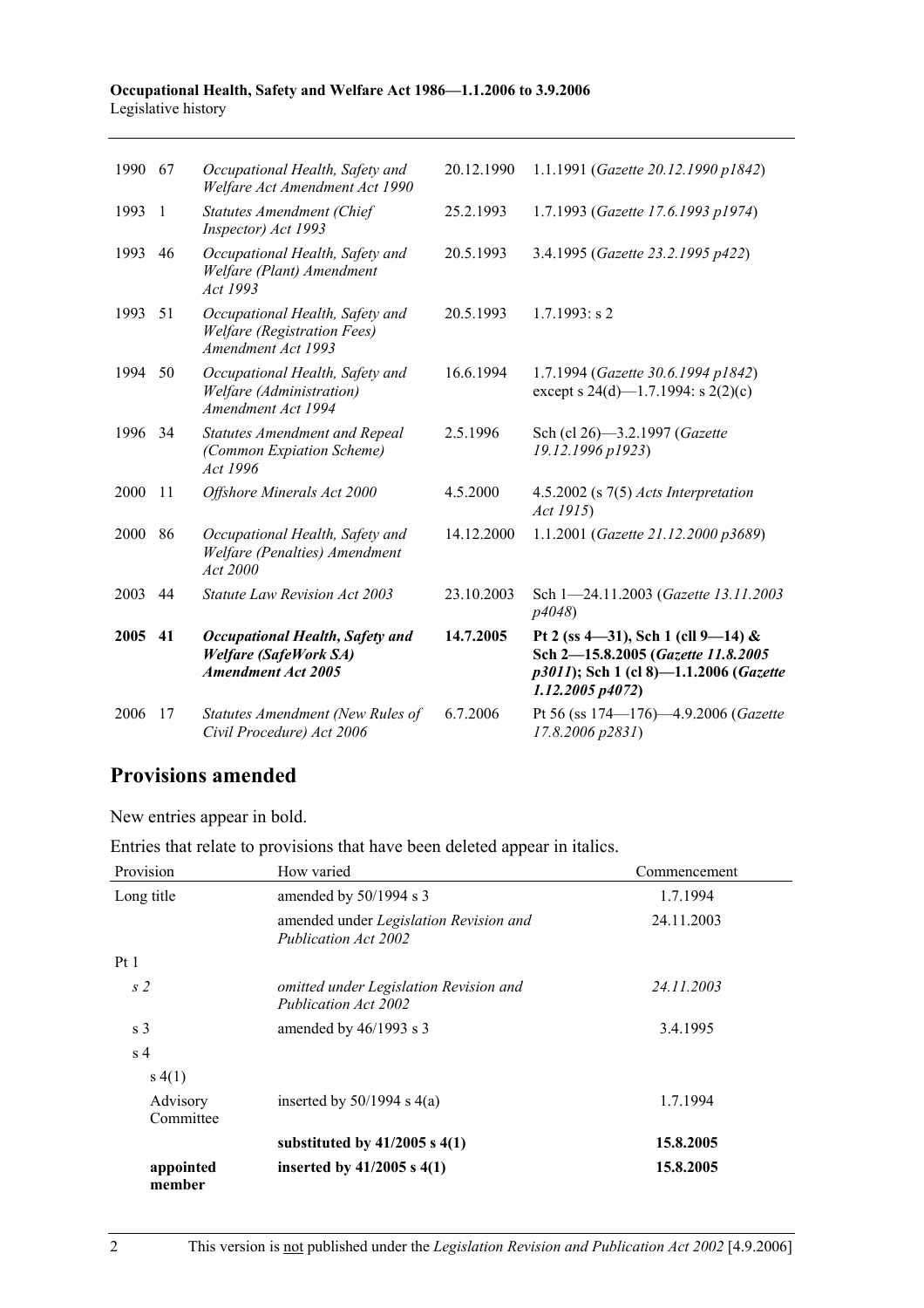| the Chief<br>Inspector                 | deleted by $1/1993 s 53(a)$           | 1.7.1993   |
|----------------------------------------|---------------------------------------|------------|
| the Commission                         | deleted by $50/1994$ s $4(b)$         | 1.7.1994   |
| Corporation                            | inserted by $50/1994$ s $4(c)$        | 1.7.1994   |
|                                        | deleted by $41/2005 s 4(2)$           | 15.8.2005  |
| Department                             | inserted by $41/2005$ s $4(2)$        | 15.8.2005  |
| the designated<br>person               | inserted by $1/1993$ s $53(b)$        | 1.7.1993   |
|                                        | amended by $50/1994$ s $4(d)$         | 1.7.1994   |
|                                        | amended by 11/2000 Sch 2              | 4.5.2002   |
|                                        | amended by 41/2005 Sch 2              | 15.8.2005  |
| the Director                           | inserted by $1/1993$ s $53(b)$        | 1.7.1993   |
|                                        | (b) deleted by $50/1994 s 4(e)$       | 1.7.1994   |
|                                        | deleted by $41/2005$ s $4(3)$         | 15.8.2005  |
| <b>Director</b>                        | inserted by $41/2005$ s $4(3)$        | 15.8.2005  |
| the Industrial<br><b>Commission</b>    | deleted by 41/2005 Sch 2              | 15.8.2005  |
| <b>Industrial</b><br>Commission        | inserted by 41/2005 Sch 2             | 15.8.2005  |
| the Industrial<br>Court                | deleted by $41/2005$ Sch 2            | 15.8.2005  |
| <b>Industrial Court</b>                | inserted by 41/2005 Sch 2             | 15.8.2005  |
| inspector                              | amended by $50/1994$ s $4(f)$         | 1.7.1994   |
|                                        | amended by 11/2000 Sch 2              | 4.5.2002   |
|                                        | amended by 41/2005 Sch 2              | 15.8.2005  |
| metropolitan<br>area                   | amended by 41/2005 Sch 2              | 15.8.2005  |
| plant                                  | substituted by $46/1993$ s $4(a)$     | 3.4.1995   |
| record                                 | inserted by $41/2005$ s $4(4)$        | 15.8.2005  |
| registered<br>association              | substituted by $50/1994$ s $4(g)$     | 1.7.1994   |
|                                        | amended by 41/2005 Sch 2              | 15.8.2005  |
| <b>WorkCover</b>                       | inserted by $41/2005$ s $4(5)$        | 15.8.2005  |
| work group                             | amended by $67/1990$ s $3(a)$         | 1.1.1991   |
| workplace                              | substituted by $67/1990$ s $3(b)$     | 1.1.1991   |
| $s(4(2)$ and $(3)$                     | amended by 41/2005 Sch 2              | 15.8.2005  |
| s(4a)                                  | inserted by $46/1993$ s $4(b)$        | 3.4.1995   |
| s(4(5)                                 | substituted by 86/2000 s 3            | 1.1.2001   |
| Pt 2 before substitution<br>by 41/2005 | amended by $24/1989$ ss $3-8$         | 22.6.1989  |
|                                        | amended by 67/1990 ss 4, 5            | 1.1.1991   |
|                                        | amended by $1/1993 s 54$              | 1.7.1993   |
| s <sub>7</sub>                         | substituted by $50/1994 s 5$          | 1.7.1994   |
| $s \, 7(3)$                            | amended by $44/2003$ s $3(1)$ (Sch 1) | 24.11.2003 |
|                                        |                                       |            |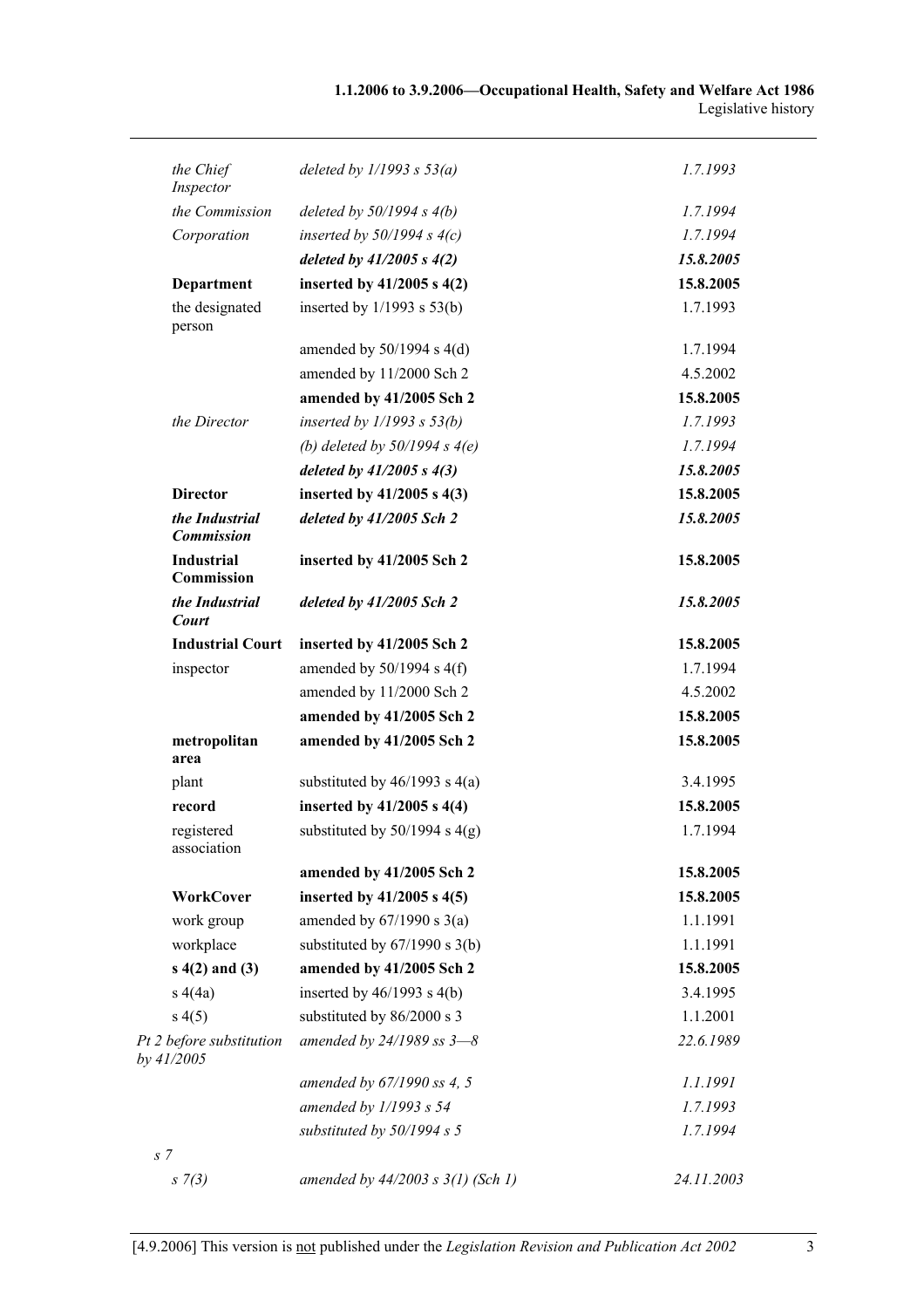| s 9                      |                                     |           |
|--------------------------|-------------------------------------|-----------|
| $s \, 9(5)$              | amended by $86/2000 s$ 7 (Sch)      | 1.1.2001  |
| s <sub>12</sub>          | amended by $86/2000 s$ 7 (Sch)      | 1.1.2001  |
| Pt <sub>2</sub>          | inserted by 41/2005 s 5             | 15.8.2005 |
| Pt <sub>3</sub>          |                                     |           |
| s 19                     |                                     |           |
| s 19(1)                  | amended by $86/2000$ s 7 (Sch)      | 1.1.2001  |
|                          | amended by 41/2005 Sch 2            | 15.8.2005 |
| s 19(2)                  | deleted by $67/1990 s 6(a)$         | 1.1.1991  |
| s 19(3)                  | amended by $67/1990$ s $6(b)$ , (c) | 1.1.1991  |
|                          | amended by 41/2005 s 6, Sch 2       | 15.8.2005 |
| s 20                     |                                     |           |
| $s \ 20(1)$              | amended by $67/1990$ s $7(a)$       | 1.1.1991  |
|                          | amended by 86/2000 s 7 (Sch)        | 1.1.2001  |
|                          | amended by 41/2005 Sch 2            | 15.8.2005 |
| $s\,20(2)$               | deleted by $67/1990 s 7(b)$         | 1.1.1991  |
| s 21                     |                                     |           |
| $s \, 21(1)$             | amended by 50/1994 s 6              | 1.7.1994  |
|                          | substituted by 86/2000 s 4          | 1.1.2001  |
| $s \, 21(1a)$ and $(1b)$ | inserted by 86/2000 s 4             | 1.1.2001  |
| s <sub>22</sub>          | substituted by 86/2000 s 5          | 1.1.2001  |
| $s\,22(2)$               | substituted by 41/2005 s 7          | 15.8.2005 |
| s 23                     | amended by 86/2000 s 7 (Sch)        | 1.1.2001  |
|                          | amended by 41/2005 Sch 2            | 15.8.2005 |
| s 23A                    | inserted by $67/1990$ s 8           | 1.1.1991  |
| s $23A(1)$ and $(2)$     | amended by 86/2000 s 7 (Sch)        | 1.1.2001  |
|                          | amended by 41/2005 Sch 2            | 15.8.2005 |
| s 24                     |                                     |           |
| s 24(1)                  | amended by $46/1993$ s $5(a)$       | 3.4.1995  |
|                          | amended by 86/2000 s 7 (Sch)        | 1.1.2001  |
|                          | amended by 41/2005 Sch 2            | 15.8.2005 |
| $s\,24(2)$               | amended by $46/1993$ s $5(b)$       | 3.4.1995  |
|                          | amended by 86/2000 s 7 (Sch)        | 1.1.2001  |
|                          | amended by 41/2005 Sch 2            | 15.8.2005 |
| $s$ 24 $(2aa)$           | inserted by $46/1993$ s $5(c)$      | 3.4.1995  |
| $s\,24(2a)$              | inserted by $67/1990$ s $9(a)$      | 1.1.1991  |
|                          | amended by 86/2000 s 7 (Sch)        | 1.1.2001  |
|                          | amended by 41/2005 Sch 2            | 15.8.2005 |
| $s\,24(3)$               | amended by 86/2000 s 7 (Sch)        | 1.1.2001  |
|                          | amended by 41/2005 Sch 2            | 15.8.2005 |
| $s\,24(4)$               | inserted by $67/1990$ s $9(b)$      | 1.1.1991  |
| s 24A                    | inserted by $46/1993$ s 6           | 3.4.1995  |
| s 24A(1)                 | amended by 86/2000 s 7 (Sch)        | 1.1.2001  |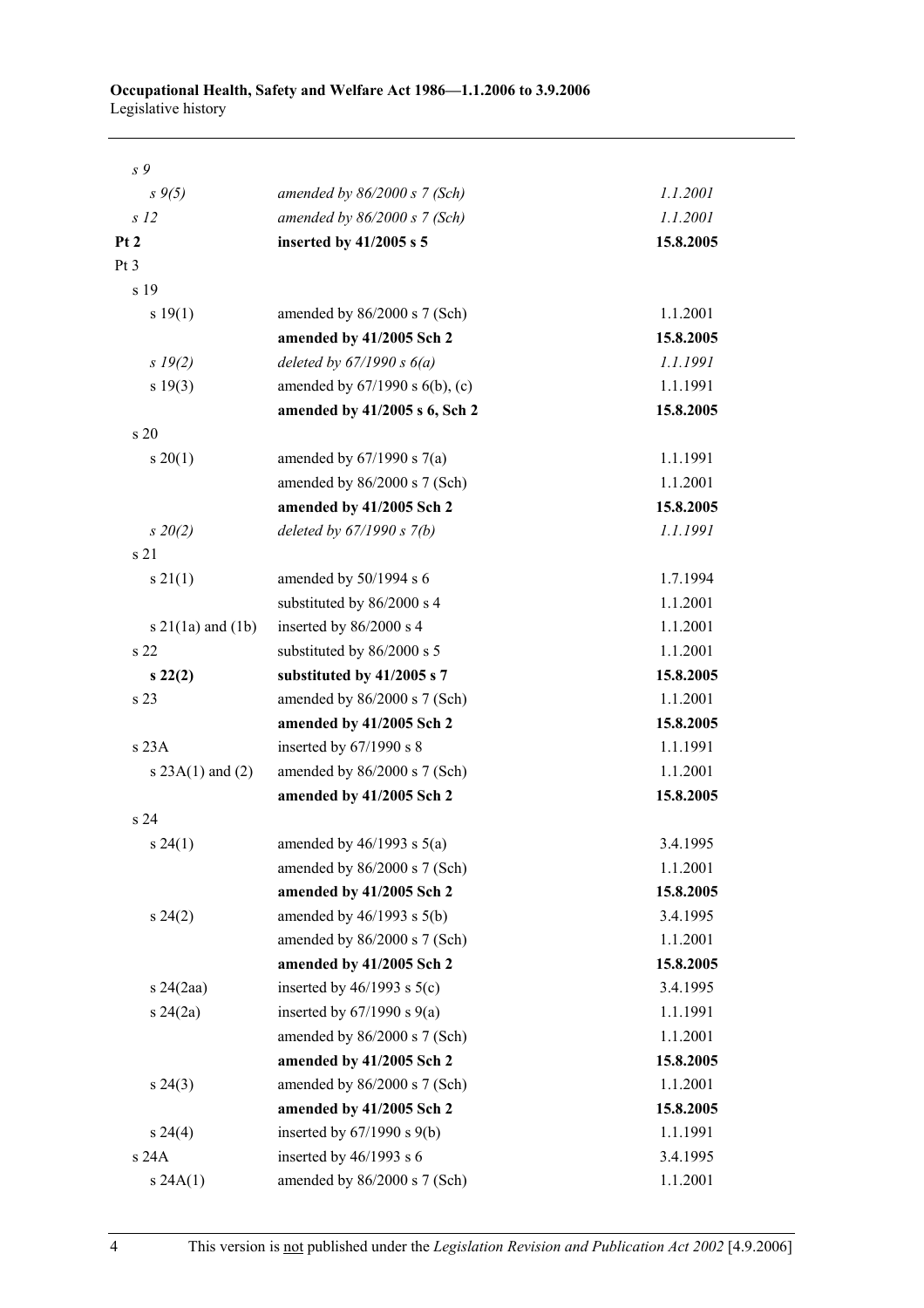|                     | amended by 41/2005 Sch 2           | 15.8.2005 |
|---------------------|------------------------------------|-----------|
| s <sub>25</sub>     |                                    |           |
| s 25(1)             | amended by 41/2005 Sch 2           | 15.8.2005 |
| Pt 4                |                                    |           |
| Pt 4 Div 2          |                                    |           |
| s 26A               | inserted by 67/1990 s 10           | 1.1.1991  |
| s 27                | substituted by 67/1990 s 10        | 1.1.1991  |
| $s \, 27(6)$        | amended by 50/1994 s 7             | 1.7.1994  |
|                     | amended by 41/2005 s 8             | 15.8.2005 |
| s 28                |                                    |           |
| $s\,28(1)$          | amended by 41/2005 Sch 2           | 15.8.2005 |
| s 28(2)             | amended by $67/1990 s 11(a)$       | 1.1.1991  |
| $s\,28(3)$          | substituted by $67/1990$ s $11(b)$ | 1.1.1991  |
|                     | amended by $50/1994$ s $8(a)$      | 1.7.1994  |
|                     | amended by 41/2005 s 9(1)          | 15.8.2005 |
| s 28(4)             | amended by $67/1990 s 11(c)$       | 1.1.1991  |
| s 28(5)             | amended by $50/1994$ s $8(b)$      | 1.7.1994  |
| s 28(6)             | amended by $67/1990 s 11(d)$       | 1.1.1991  |
| s28(6a)             | inserted by $41/2005$ s $9(2)$     | 15.8.2005 |
| s28(7)              | amended by 41/2005 Sch 2           | 15.8.2005 |
| s 28(8)             | substituted by $67/1990$ s $11(e)$ | 1.1.1991  |
| $s\,28(9)$          | amended by 67/1990 s 11(f)         | 1.1.1991  |
|                     | amended by 41/2005 Sch 2           | 15.8.2005 |
| s28(10)             | amended by 41/2005 Sch 2           | 15.8.2005 |
| s 28(12)            | amended by $50/1994$ s $8(c)$      | 1.7.1994  |
|                     | amended by 41/2005 s 9(3), Sch 2   | 15.8.2005 |
| s 29                |                                    |           |
| s 29(1)             | substituted by 67/1990 s 12        | 1.1.1991  |
| s 30                |                                    |           |
| $s \ 30(1)$         | amended by $67/1990$ s $13(a)$     | 1.1.1991  |
|                     | amended by 41/2005 Sch 2           | 15.8.2005 |
| $s \ 30(2)$         | amended by 67/1990 s 13(b), (c)    | 1.1.1991  |
|                     | amended by 41/2005 Sch 2           | 15.8.2005 |
| $s \ 30(3)$         | substituted by $67/1990$ s $13(d)$ | 1.1.1991  |
| $s \ 30(4)$         | amended by 67/1990 s 13(e), (f)    | 1.1.1991  |
| $s \, 30(7)$        | amended by 41/2005 Sch 2           | 15.8.2005 |
| s 31                |                                    |           |
| $s \, 31(1)$        | substituted by $67/1990$ s $14(a)$ | 1.1.1991  |
| $s \frac{31}{1a}$   | inserted by 50/1994 s 9            | 1.7.1994  |
| $s \ 31(2)$ and (3) | amended by 41/2005 Sch 2           | 15.8.2005 |
| $s \ 31(4)$         | substituted by $67/1990$ s $14(b)$ | 1.1.1991  |
| $s \, 31(6)$        | amended by 67/1990 s 14(c)         | 1.1.1991  |
|                     | amended by 41/2005 Sch 2           | 15.8.2005 |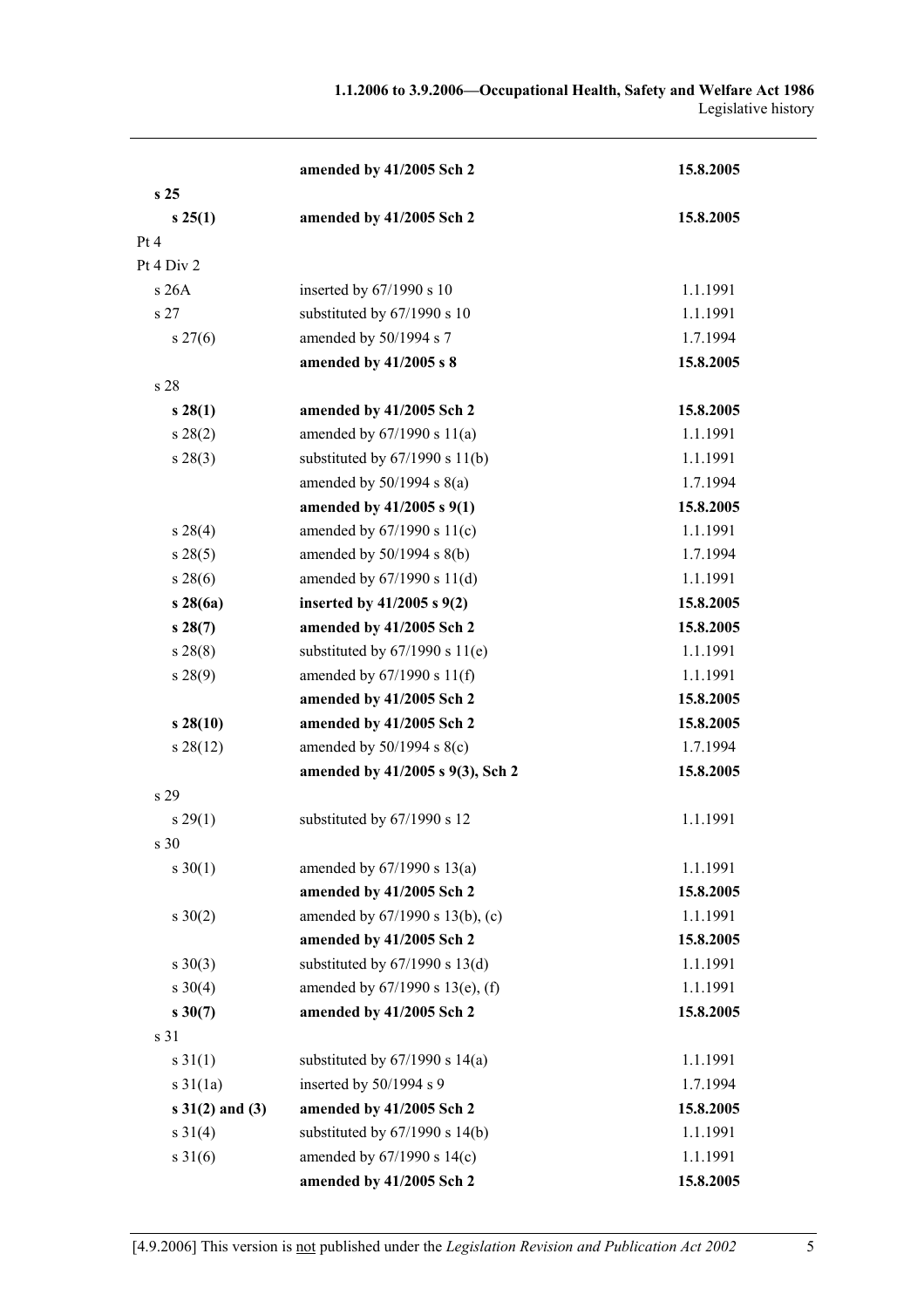| $s \, 31(7)$         | amended by 41/2005 Sch 2             | 15.8.2005 |
|----------------------|--------------------------------------|-----------|
| $s\,31(9)$ (11)      | amended by 41/2005 Sch 2             | 15.8.2005 |
| $s \frac{31(12)}{2}$ | amended by 67/1990 s 14(d)           | 1.1.1991  |
| Pt 4 Div 2A          | inserted by 41/2005 s 10             | 15.8.2005 |
| Pt 4 Div 3           |                                      |           |
| s 32                 |                                      |           |
| $s \, 32(1)$         | amended by $67/1990$ s $15(a)$ —(e)  | 1.1.1991  |
| $s \, 32(3)$         | amended by $67/1990$ s $15(f)$ , (g) | 1.1.1991  |
|                      | amended by 50/1994 s 10              | 1.7.1994  |
|                      | amended by 41/2005 s 11              | 15.8.2005 |
| $s \, 32(5)$         | amended by 67/1990 s 15(h)           | 1.1.1991  |
| $s\,32(6)$           | amended by 41/2005 Sch 2             | 15.8.2005 |
| $s \, 32(7)$         | amended by 86/2000 s 7 (Sch)         | 1.1.2001  |
| s 33                 |                                      |           |
| $s \, 33(1)$         | amended by 67/1990 s 16              | 1.1.1991  |
| s 34                 |                                      |           |
| $s \, 34(1)$         | substituted by $67/1990$ s $17(a)$   | 1.1.1991  |
|                      | amended by 1/1993 s 55               | 1.7.1993  |
|                      | amended by 41/2005 Sch 2             | 15.8.2005 |
| $s \; 34(3)$         | amended by 67/1990 s 17(b)           | 1.1.1991  |
|                      | amended by $50/1994$ s $11(a)$       | 1.7.1994  |
|                      | substituted by $41/2005$ s $12(1)$   | 15.8.2005 |
| $s \; 34(4)$         | amended by $67/1990$ s $17(c)$       | 1.1.1991  |
|                      | substituted by $41/2005$ s $12(1)$   | 15.8.2005 |
| $s \frac{34(5)}{2}$  | amended by 50/1994 s 11(b)           | 1.7.1994  |
|                      | substituted by $41/2005$ s $12(1)$   | 15.8.2005 |
| $s \, 34(5a)$        | inserted by $41/2005$ s $12(1)$      | 15.8.2005 |
| $s \, 34(6)$         | amended by 41/2005 s 12(2)           | 15.8.2005 |
| Pt 4 Div 4           |                                      |           |
| s 35                 |                                      |           |
| $s \, 35(1)$         | amended by 41/2005 Sch 2             | 15.8.2005 |
| $s \, 35(2)$         | amended by $67/1990$ s $18(a)$       | 1.1.1991  |
|                      | amended by 41/2005 Sch 2             | 15.8.2005 |
| $s \; 35(3)$         | amended by 67/1990 s 18(b)           | 1.1.1991  |
|                      | amended by 41/2005 Sch 2             | 15.8.2005 |
| $s \; 35(4)$         | amended by 86/2000 s 7 (Sch)         | 1.1.2001  |
|                      | amended by 41/2005 Sch 2             | 15.8.2005 |
| $s \, 35(5)$         | amended by 67/1990 s 18(c)           | 1.1.1991  |
| $s \, 35(7)$         | amended by 86/2000 s 7 (Sch)         | 1.1.2001  |
|                      | amended by 41/2005 Sch 2             | 15.8.2005 |
| $s \, 35(8)$         | amended by 67/1990 s 18(d)           | 1.1.1991  |
|                      | amended by 86/2000 s 7 (Sch)         | 1.1.2001  |
|                      | amended by 41/2005 Sch 2             | 15.8.2005 |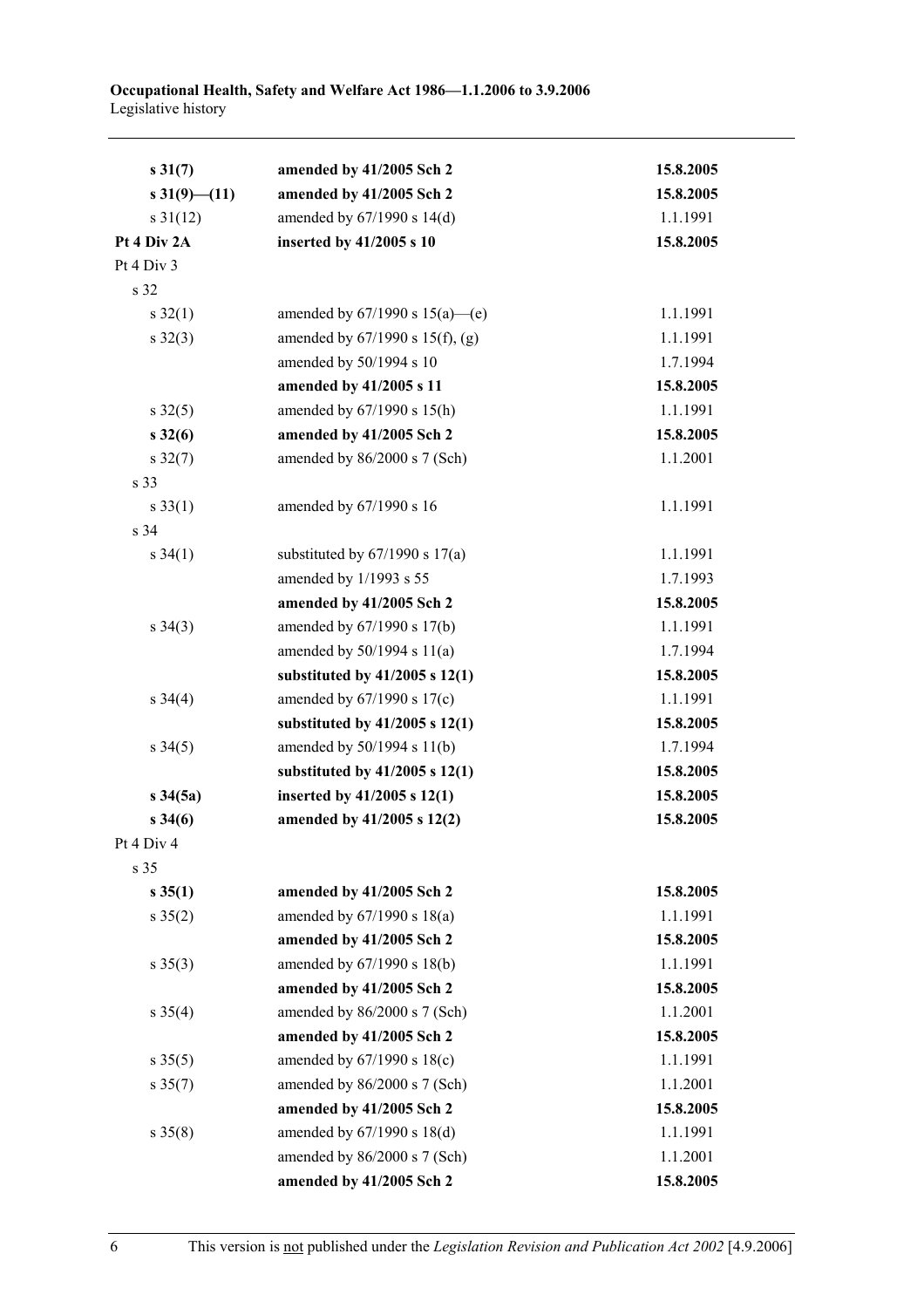| $s \, 35(9)$                | amended by $67/1990$ s $18(e)$     | 1.1.1991  |
|-----------------------------|------------------------------------|-----------|
| $s \, 35(11)$               | amended by 41/2005 Sch 2           | 15.8.2005 |
| $s \frac{35(12)}{2}$        | substituted by $67/1990$ s $18(f)$ | 1.1.1991  |
|                             | amended by 86/2000 s 7 (Sch)       | 1.1.2001  |
| $s \frac{35(13)}{2}$        | amended by 86/2000 s 7 (Sch)       | 1.1.2001  |
|                             | amended by 41/2005 Sch 2           | 15.8.2005 |
| s 36                        |                                    |           |
| $s \; 36(1)$                | amended by $67/1990$ s $19(a)$     | 1.1.1991  |
|                             | amended by 41/2005 Sch 2           | 15.8.2005 |
| $s \; 36(2)$                | amended by 67/1990 s 19(b)         | 1.1.1991  |
|                             | amended by 41/2005 Sch 2           | 15.8.2005 |
| $s \; 36(3)$                | amended by 41/2005 Sch 2           | 15.8.2005 |
| $s \; 36(4)$                | amended by 67/1990 s 19(c)         | 1.1.1991  |
|                             | amended by 41/2005 Sch 2           | 15.8.2005 |
| s 37                        |                                    |           |
| $s \frac{37(1)}{3}$ and (2) | amended by 41/2005 Sch 2           | 15.8.2005 |
| $s \frac{37(4)}{2}$         | amended by 67/1990 s 20            | 1.1.1991  |
|                             | amended by 41/2005 Sch 2           | 15.8.2005 |
| $s \frac{37(5)}{2}$         | amended by 86/2000 s 7 (Sch)       | 1.1.2001  |
| $s \, 37(8)$                | amended by 41/2005 Sch 2           | 15.8.2005 |
| s 37A                       | inserted by 41/2005 s 13           | 15.8.2005 |
| Pt 5                        |                                    |           |
| s 38                        |                                    |           |
| $s \ 38(1)$                 | amended by $1/1993$ s $56(a)$      | 1.7.1993  |
|                             | amended by $50/1994$ s $12(a)$     | 1.7.1994  |
|                             | amended by $46/1993$ s $7(a)$      | 3.4.1995  |
|                             | amended by 41/2005 s 14(1)         | 15.8.2005 |
| $s \frac{38(1a)}{2}$        | inserted by $67/1990$ s $21(a)$    | 1.1.1991  |
|                             | substituted by $46/1993$ s $7(b)$  | 3.4.1995  |
| $s \, 38(5)$                | substituted by $41/2005$ s $14(2)$ | 15.8.2005 |
| $s \, 38(6)$                | amended by $1/1993$ s $56(b)$      | 1.7.1993  |
|                             | amended by 50/1994 s 12(b)         | 1.7.1994  |
|                             | substituted by $41/2005$ s $14(2)$ | 15.8.2005 |
| $s \, 38(7)$                | amended by 41/2005 Sch 2           | 15.8.2005 |
| $s \ 38(8)$                 | amended by $1/1993$ s $56(c)$      | 1.7.1993  |
|                             | amended by 50/1994 s 12(c)         | 1.7.1994  |
|                             | amended by 86/2000 s 7 (Sch)       | 1.1.2001  |
|                             | amended by 41/2005 Sch 2           | 15.8.2005 |
| $s \ 38(9)$                 | amended by $46/1993$ s $7(c)$      | 3.4.1995  |
|                             | amended by 41/2005 Sch 2           | 15.8.2005 |
| $s \ 38(10)$                | amended by 67/1990 s 21(b)         | 1.1.1991  |
|                             | amended by 41/2005 Sch 2           | 15.8.2005 |
| $s \, 38(11)$               | amended by $1/1993$ s $56(d)$      | 1.7.1993  |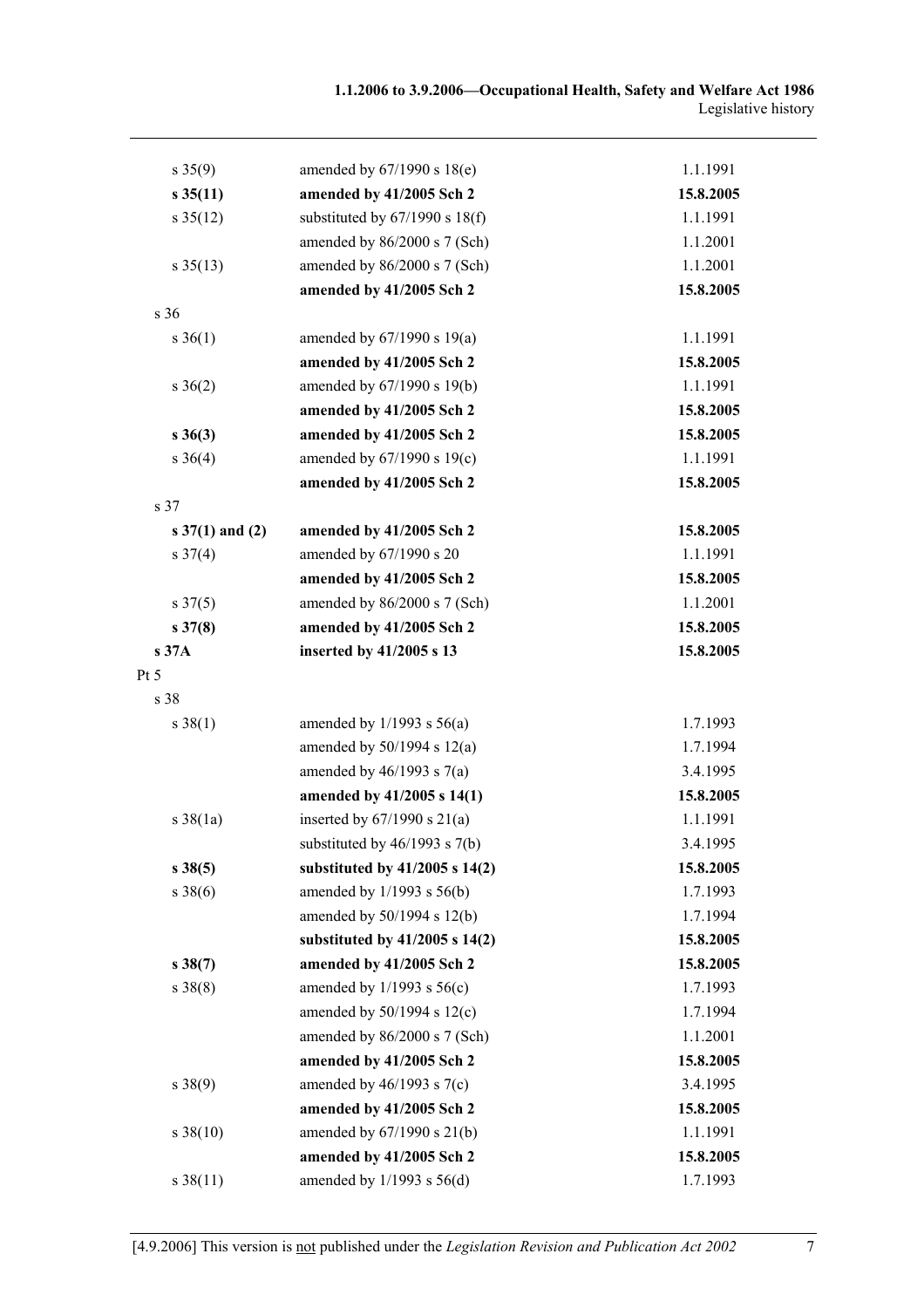|                      | amended by $50/1994$ s $12(d)$         | 1.7.1994  |
|----------------------|----------------------------------------|-----------|
|                      | amended by 86/2000 s 7 (Sch)           | 1.1.2001  |
|                      | amended by 41/2005 s 14(3), (4), Sch 2 | 15.8.2005 |
| $Pt\ 6$              |                                        |           |
| s 39                 |                                        |           |
| $s \, 39(1)$         | amended by $67/1990$ s $22(a)$         | 1.1.1991  |
| $s \frac{39(2)}{2}$  | amended by 67/1990 s 22(b)             | 1.1.1991  |
|                      | amended by 41/2005 s 15(1)             | 15.8.2005 |
| $s \ 39(4)$          | amended by 86/2000 s 7 (Sch)           | 1.1.2001  |
|                      | amended by 41/2005 s 15(2)             | 15.8.2005 |
| $s \, 39(5)$ and (6) | inserted by 41/2005 s 15(3)            | 15.8.2005 |
| s 40                 |                                        |           |
| $s\ 40(1)$           | amended by 46/1993 s 8                 | 3.4.1995  |
|                      | substituted by $41/2005$ s $16(1)$     | 15.8.2005 |
| $s\,40(2)$           | substituted by $41/2005$ s $16(1)$     | 15.8.2005 |
| $s\ 40(3)$           | amended by 41/2005 s 16(2)             | 15.8.2005 |
| $s\ 40(4)$           | amended by 86/2000 s 7 (Sch)           | 1.1.2001  |
| s <sub>41</sub>      |                                        |           |
| $s\ 41(1)$           | amended by $86/2000$ s 7 (Sch)         | 1.1.2001  |
|                      | amended by 41/2005 Sch 2               | 15.8.2005 |
| $s\ 41(2)$           | substituted by 67/1990 s 23            | 1.1.1991  |
|                      | amended by 46/1993 s 9                 | 3.4.1995  |
|                      | amended by 86/2000 s 7 (Sch)           | 1.1.2001  |
| $s\ 41(3)$           | amended by 86/2000 s 7 (Sch)           | 1.1.2001  |
|                      | amended by 41/2005 Sch 2               | 15.8.2005 |
| s 42                 |                                        |           |
| $s\ 42(1)$           | amended by $67/1990$ s $24(a)$         | 1.1.1991  |
|                      | amended by $46/1993$ s $10(a)$         | 3.4.1995  |
| $s\,42(3)$           | amended by 41/2005 Sch 2               | 15.8.2005 |
| $s\,42(5)$           | amended by 67/1990 s 24(b)             | 1.1.1991  |
|                      | amended by 46/1993 s 10(b)             | 3.4.1995  |
| s 43                 |                                        |           |
| $s\,43(2)$           | amended by 67/1990 s 25                | 1.1.1991  |
|                      | amended by 41/2005 Sch 2               | 15.8.2005 |
| $s\,43(3)$           | amended by 86/2000 s 7 (Sch)           | 1.1.2001  |
| s 45                 |                                        |           |
| $s\,45(1)$           | amended by 46/1993 s 11                | 3.4.1995  |
| $s\,45(3)$           | amended by 86/2000 s 7 (Sch)           | 1.1.2001  |
| Pt 7                 |                                        |           |
| s 46                 | amended by 41/2005 Sch 2               | 15.8.2005 |
| s 47                 |                                        |           |
| $s\ 47(1)$ (4)       | amended by 41/2005 Sch 2               | 15.8.2005 |
| $s\,47(6)$           | inserted by 50/1994 s 13               | 1.7.1994  |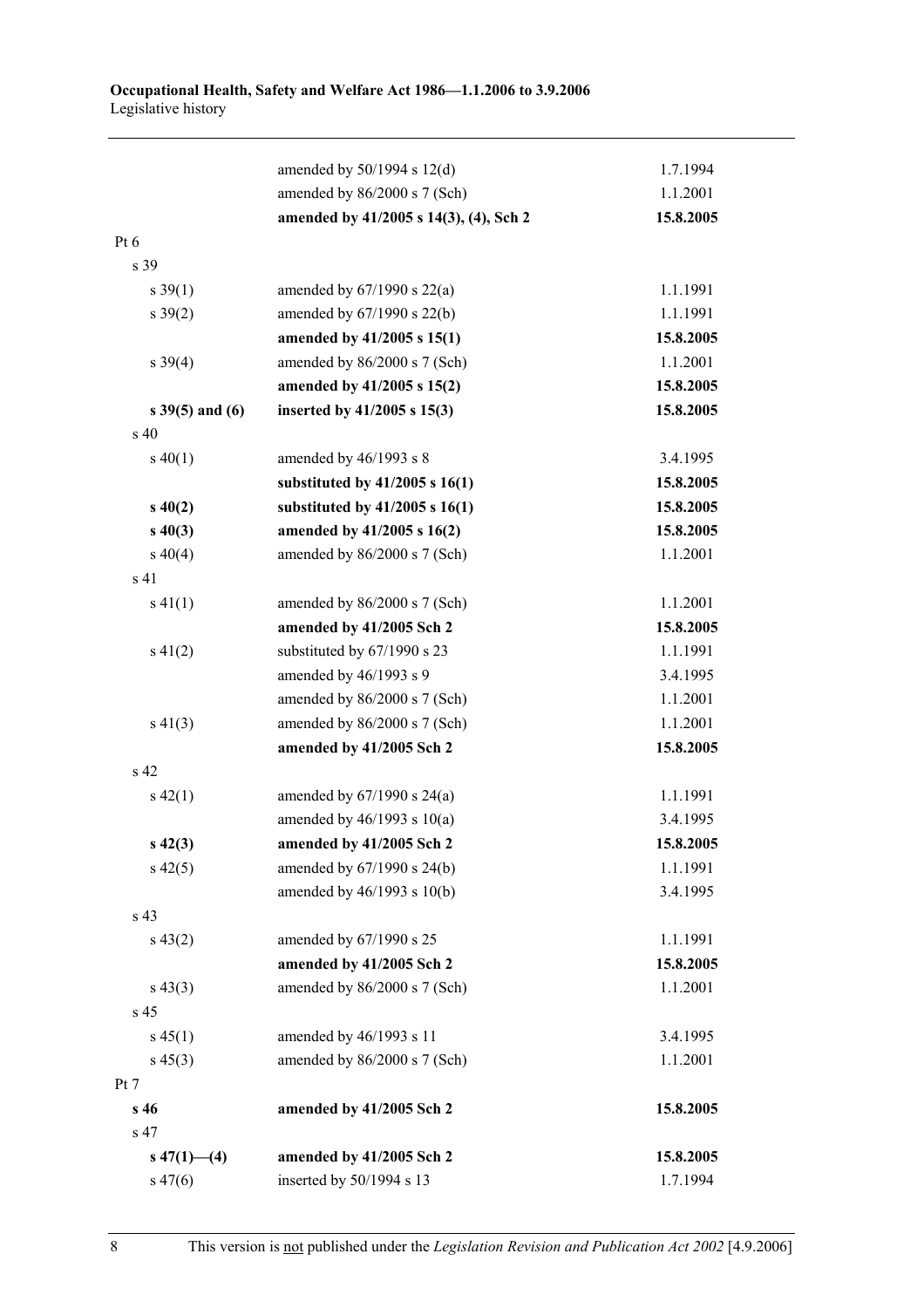| s 48                  |                                    |           |
|-----------------------|------------------------------------|-----------|
| $s\,48(1)$            | amended by 41/2005 Sch 2           | 15.8.2005 |
| $s\ 48(3)$ and (4)    | amended by 41/2005 Sch 2           | 15.8.2005 |
| $s\,48(8)$            | amended by 86/2000 s 7 (Sch)       | 1.1.2001  |
|                       | amended by 41/2005 Sch 2           | 15.8.2005 |
| s 49                  |                                    |           |
| $s\,49(6)$            | amended by 41/2005 Sch 2           | 15.8.2005 |
| Pt 8                  |                                    |           |
| s 51                  |                                    |           |
| s 51(1)               | amended by 50/1994 s 14            | 1.7.1994  |
|                       | amended by 41/2005 s 17            | 15.8.2005 |
| s 51(2)               | amended by 41/2005 Sch 2           | 15.8.2005 |
| s 53                  | amended by 1/1993 s 57             | 1.7.1993  |
|                       | substituted by 50/1994 s 15        | 1.7.1994  |
| s 53(1)               | amended by 41/2005 s 18            | 15.8.2005 |
| s 54                  |                                    |           |
| s 54(1)               | substituted by $50/1994$ s $16(a)$ | 1.7.1994  |
|                       | amended by 41/2005 s 19(1)         | 15.8.2005 |
| s $54(1a)$            | inserted by $50/1994$ s $16(a)$    | 1.7.1994  |
|                       | amended by 41/2005 s 19(2)         | 15.8.2005 |
| $s\,54(2)$            | amended by 50/1994 s 16(b)         | 1.7.1994  |
| s 54A                 | inserted by 41/2005 s 20           | 15.8.2005 |
| s 55                  |                                    |           |
| s 55(1)               | substituted by $50/1994$ s $17(a)$ | 1.7.1994  |
|                       | amended by 86/2000 s 7 (Sch)       | 1.1.2001  |
| s 55(1a)              | inserted by $50/1994$ s $17(a)$    | 1.7.1994  |
|                       | amended by 41/2005 s 21            | 15.8.2005 |
| s $55(1b)$ and $(1c)$ | inserted by $50/1994$ s $17(a)$    | 1.7.1994  |
| s 55(2)               | amended by 86/2000 s 7 (Sch)       | 1.1.2001  |
|                       | amended by 41/2005 Sch 2           | 15.8.2005 |
| s 55A                 | inserted by 41/2005 s 22           | 15.8.2005 |
| s <sub>56</sub>       |                                    |           |
| s $56(1)$ and (2)     | amended by $86/2000$ s 7 (Sch)     | 1.1.2001  |
|                       | amended by 41/2005 Sch 2           | 15.8.2005 |
| $s\,56(3)$            | amended by 41/2005 Sch 2           | 15.8.2005 |
| s 58                  |                                    |           |
| s 58(5)               | amended by 41/2005 s 23(1)         | 15.8.2005 |
| s 58(5a)              | inserted by 41/2005 s 23(2)        | 15.8.2005 |
| s 58(6)               | substituted by 86/2000 s 6         | 1.1.2001  |
|                       | amended by 41/2005 s 23(3)         | 15.8.2005 |
| $s 58(6a)$ and $(6b)$ | inserted by 41/2005 s 23(4)        | 15.8.2005 |
| s 58(7)               | substituted by 86/2000 s 6         | 1.1.2001  |
|                       | amended by 41/2005 s 23(5), (6)    | 15.8.2005 |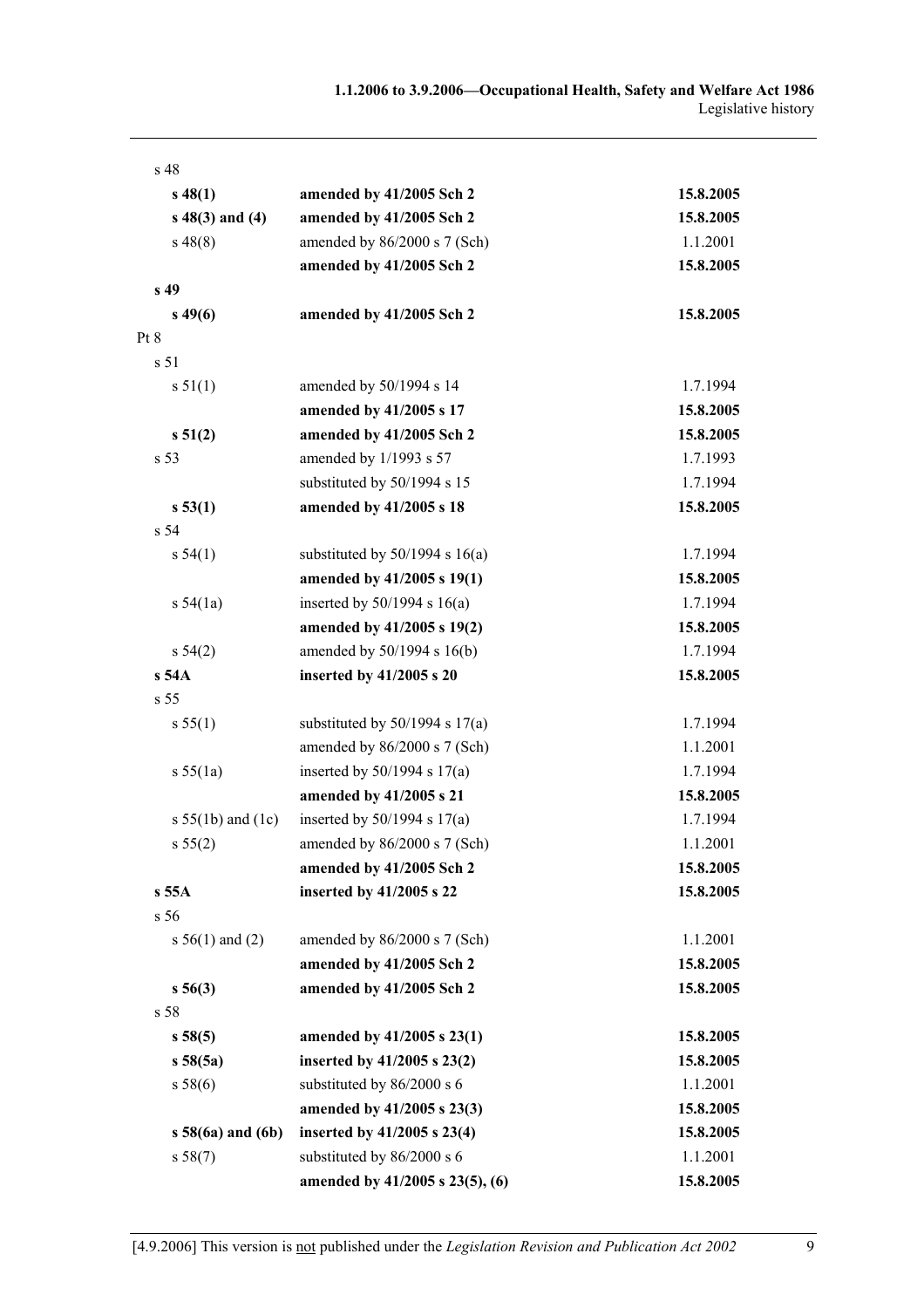| s 58(8)                | inserted by $86/2000$ s 6                        | 1.1.2001  |
|------------------------|--------------------------------------------------|-----------|
|                        | substituted by $41/2005$ s $23(7)$               | 15.8.2005 |
| s 58(9)                | inserted by 86/2000 s 6                          | 1.1.2001  |
|                        | amended by 41/2005 s 23(8)                       | 15.8.2005 |
| s 58(10)               | inserted by 41/2005 s 23(9)                      | 15.8.2005 |
| s 60                   |                                                  |           |
| s $60(1)$ and (3)      | amended by 86/2000 s 7 (Sch)                     | 1.1.2001  |
| s 60(4)                | amended by 86/2000 s 7 (Sch)                     | 1.1.2001  |
|                        | amended by 41/2005 Sch 2                         | 15.8.2005 |
| s 60A                  | inserted by 67/1990 s 26                         | 1.1.1991  |
|                        | amended by 50/1994 s 18                          | 1.7.1994  |
|                        | deleted by 34/1996 s 4 (Sch cl 26)               | 3.2.1997  |
|                        | inserted by 41/2005 s 24                         | 15.8.2005 |
| s 61                   | substituted by 67/1990 s 27                      | 1.1.1991  |
| $s\ 61(2a)$ and $(2b)$ | inserted by 41/2005 s 25                         | 15.8.2005 |
| s 61(3)                | amended by 86/2000 s 7 (Sch)                     | 1.1.2001  |
| s <sub>62</sub>        |                                                  |           |
| s62(1)                 | s 62 redesignated as s $62(1)$ by $41/2005$ s 26 | 15.8.2005 |
|                        | amended by 41/2005 Sch 2                         | 15.8.2005 |
| s62(2)                 | inserted by 41/2005 s 26                         | 15.8.2005 |
| s 63                   |                                                  |           |
| s 63(1)                | amended by $50/1994$ s $19(a)$                   | 1.7.1994  |
| $s \, 63(3)$           | deleted by $50/1994 s 19(b)$                     | 1.7.1994  |
| s 63(4)                | amended by 50/1994 s 19(c)                       | 1.7.1994  |
| $s\,63(5)$ (7)         | amended by 41/2005 Sch 2                         | 15.8.2005 |
| s 63A                  | inserted by 67/1990 s 28                         | 1.1.1991  |
|                        | amended by 50/1994 s 20                          | 1.7.1994  |
| s 64                   |                                                  |           |
| s 64(1)                | amended by 46/1993 s 12                          | 3.4.1995  |
|                        | amended by 41/2005 Sch 2                         | 15.8.2005 |
| s64(2)                 | amended by 41/2005 Sch 2                         | 15.8.2005 |
| s 64(3)                | inserted by 67/1990 s 29                         | 1.1.1991  |
| $s\;65$                | amended by 1/1993 s 58                           | 1.7.1993  |
|                        | substituted by 50/1994 s 21                      | 1.7.1994  |
|                        | deleted by 41/2005 s 27                          | 15.8.2005 |
| s 66                   |                                                  |           |
| s 66(1)                | amended by $1/1993$ s $59(a)$                    | 1.7.1993  |
|                        | amended by $46/1993$ s $13(a)$ , (b)             | 3.4.1995  |
|                        | amended by 41/2005 Sch 2                         | 15.8.2005 |
| s66(2)                 | amended by 46/1993 s 13(c), (d)                  | 3.4.1995  |
|                        | amended by 86/2000 s 7 (Sch)                     | 1.1.2001  |
|                        | amended by 41/2005 Sch 2                         | 15.8.2005 |
| $s\,66(3)$             | amended by 1/1993 s 59(b)                        | 1.7.1993  |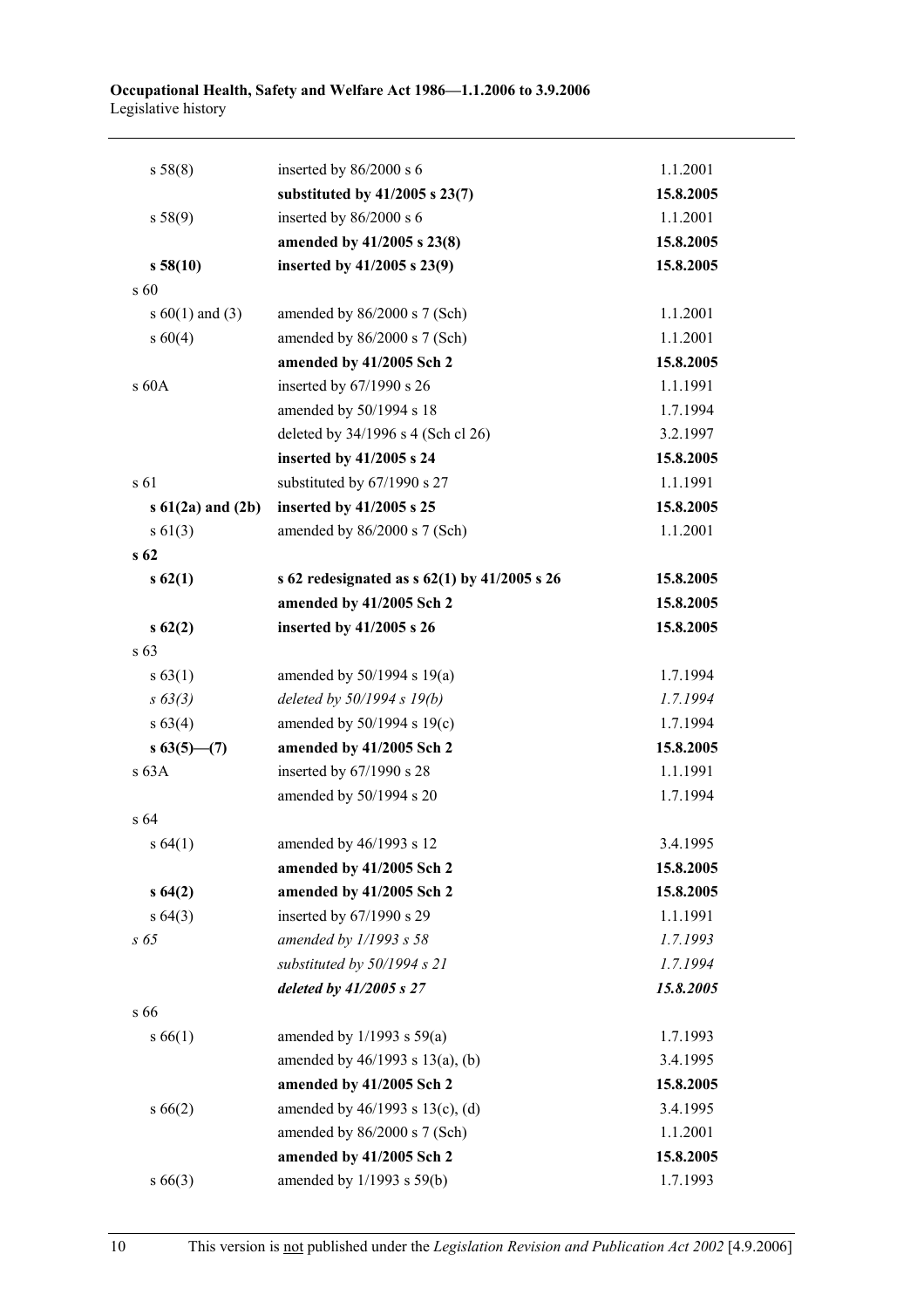|                 | amended by 50/1994 s 22             | 1.7.1994  |
|-----------------|-------------------------------------|-----------|
|                 | amended by 41/2005 Sch 2            | 15.8.2005 |
| $s\,66(4)$      | amended by 67/1990 s 30             | 1.1.1991  |
|                 | amended by $1/1993$ s $59(c)$       | 1.7.1993  |
| s66(6)          | amended by 41/2005 Sch 2            | 15.8.2005 |
| s <sub>67</sub> |                                     |           |
| s 67(1)         | amended by $50/1994$ s $23(a)$ —(c) | 1.7.1994  |
|                 | amended by $46/1993$ s $14(a)$ —(c) | 3.4.1995  |
|                 | amended by 41/2005 Sch 2            | 15.8.2005 |
| $s\,67(2)$      | substituted by $46/1993$ s $14(d)$  | 3.4.1995  |
| $s\,67(3)$      | substituted by $50/1994$ s $23(d)$  | 1.7.1994  |
| s 67(4)         | amended by 50/1994 s 23(e)          | 1.7.1994  |
| s 67(5)         | amended by $50/1994$ s $23(f)$      | 1.7.1994  |
| s 67A           | inserted by $24/1989$ s 9           | 1.7.1990  |
| s 67A(3)        | amended by $50/1994$ s $24(a)$      | 1.7.1994  |
|                 | amended by 41/2005 s 28(1)          | 15.8.2005 |
| s 67A(5)        | substituted by 51/1993 s 3          | 1.7.1993  |
|                 | amended by 50/1994 s 24(b)          | 1.7.1994  |
|                 | amended by 41/2005 s 28(2)          | 15.8.2005 |
| s 67A(6)        | substituted by 51/1993 s 3          | 1.7.1993  |
|                 | amended by $50/1994$ s $24(c)$      | 1.7.1994  |
|                 | amended by 41/2005 s 28(3)          | 15.8.2005 |
| s 67A(7)        | substituted by 51/1993 s 3          | 1.7.1993  |
|                 | substituted by $50/1994$ s $24(d)$  | 1.7.1994  |
|                 | amended by 41/2005 s 28(4)          | 15.8.2005 |
| s 67A(8)        | substituted by 51/1993 s 3          | 1.7.1993  |
|                 | substituted by $50/1994$ s $24(d)$  | 1.7.1994  |
|                 | amended by 41/2005 s 28(5)          | 15.8.2005 |
| $s\,67A(8a)$    | inserted by $51/1993$ s 3           | 1.7.1993  |
|                 | deleted by $50/1994 s 24(d)$        | 1.7.1994  |
| s 67A(8b)       | inserted by 51/1993 s 3             | 1.7.1993  |
| s 67A(8c)       | inserted by $51/1993$ s 3           | 1.7.1993  |
|                 | amended by $50/1994$ s $24(e)$      | 1.7.1994  |
|                 | amended by 41/2005 s 28(6)          | 15.8.2005 |
| s 67A(8d)       | inserted by 51/1993 s 3             | 1.7.1993  |
|                 | amended by 50/1994 s 24(f)          | 1.7.1994  |
|                 | amended by 41/2005 s 28(7)          | 15.8.2005 |
| $s\,67A(8e)$    | inserted by $51/1993 s 3$           | 1.7.1993  |
|                 | deleted by $50/1994 s 24(g)$        | 1.7.1994  |
| s 67A(9)        | substituted by $50/1994$ s $24(h)$  | 1.7.1994  |
|                 | amended by 41/2005 s 28(8), (9)     | 15.8.2005 |
| s 67A(10)       | amended by 86/2000 s 7 (Sch)        | 1.1.2001  |
| s 67A(11)       | amended by $1/1993 s 60$            | 1.7.1993  |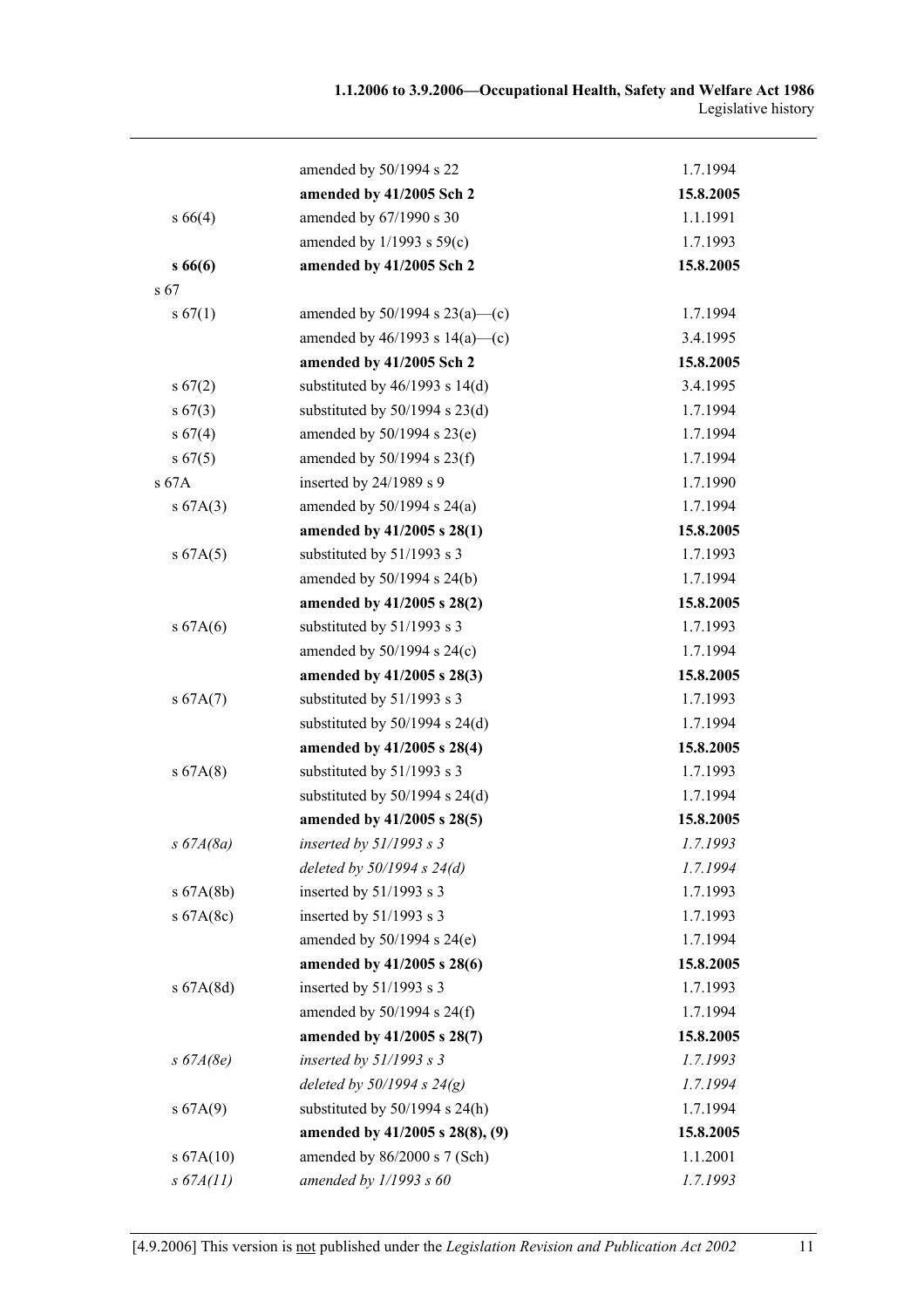|                    | substituted by $50/1994$ s $24(i)$                                    | 1.7.1994   |
|--------------------|-----------------------------------------------------------------------|------------|
|                    | deleted by 41/2005 s 28(10)                                           | 15.8.2005  |
| ss $67B$ and $67C$ | inserted by 41/2005 s 29                                              | 15.8.2005  |
| s 68               | amended by 50/1994 s 25                                               | 1.7.1994   |
|                    | amended by 41/2005 Sch 2                                              | 15.8.2005  |
| s 69               |                                                                       |            |
| $s\,69(3)$         | amended by $1/1993$ s $61(a)$                                         | 1.7.1993   |
|                    | amended by 41/2005 Sch 2                                              | 15.8.2005  |
| $s\,69(4)$         | amended by $1/1993$ s $61(b)$                                         | 1.7.1993   |
| s69(7)             | amended by 41/2005 Sch 2                                              | 15.8.2005  |
| $s\,69(8a)$        | inserted by 24/1989 s 10                                              | 22.6.1989  |
|                    | amended by $50/1994$ s $26(a)$                                        | 1.7.1994   |
|                    | amended by 41/2005 s 30(1)                                            | 15.8.2005  |
| $s\,69(8b)$        | inserted by 24/1989 s 10                                              | 22.6.1989  |
|                    | substituted by $50/1994$ s $26(b)$                                    | 1.7.1994   |
|                    | substituted by $41/2005$ s $30(2)$                                    | 15.8.2005  |
| $s\ 69(8c)$        | inserted by 24/1989 s 10                                              | 22.6.1989  |
|                    | deleted by $50/1994 s 26(b)$                                          | 1.7.1994   |
| $s\,69(9)$         | amended by $50/1994$ s $26(c)$                                        | 1.7.1994   |
| $s\,69(10)$        | amended by 41/2005 Sch 2                                              | 15.8.2005  |
| $s\,69(11)$        | amended by $1/1993$ s $61(c)$                                         | 1.7.1993   |
| ss 70 and 71       | omitted under Legislation Revision and<br><b>Publication Act 2002</b> | 24.11.2003 |
| Sch 1              |                                                                       |            |
| cll 3A and 3B      | inserted by 24/1989 s 11                                              | 1.7.1990   |
| cl <sub>4</sub>    | amended by 1/1993 s 62                                                | 1.7.1993   |
| cl 8               | amended by $46/1993$ s $15(a)$                                        | 3.4.1995   |
| cl 21              | amended by 46/1993 s 15(b)                                            | 3.4.1995   |
| cl 33              | inserted by 34/1996 s 4 (Sch cl 26)                                   | 3.2.1997   |
| Sch 2              | amended by $1/1993$ s 63                                              | 1.7.1993   |
|                    | amended by 50/1994 s 27                                               | 1.7.1994   |
|                    | substituted by 46/1993 s 16                                           | 3.4.1995   |
| Sch <sub>3</sub>   | omitted under Legislation Revision and<br><b>Publication Act 2002</b> | 24.11.2003 |
|                    | inserted by 41/2005 s 31                                              | 15.8.2005  |
|                    |                                                                       |            |

### **Transitional etc provisions associated with Act or amendments**

#### *Occupational Health, Safety and Welfare Act Amendment Act 1989*

### **12—Transitional provisions**

 (1) The offices of all members of the Commission become vacant on the commencement of this Act.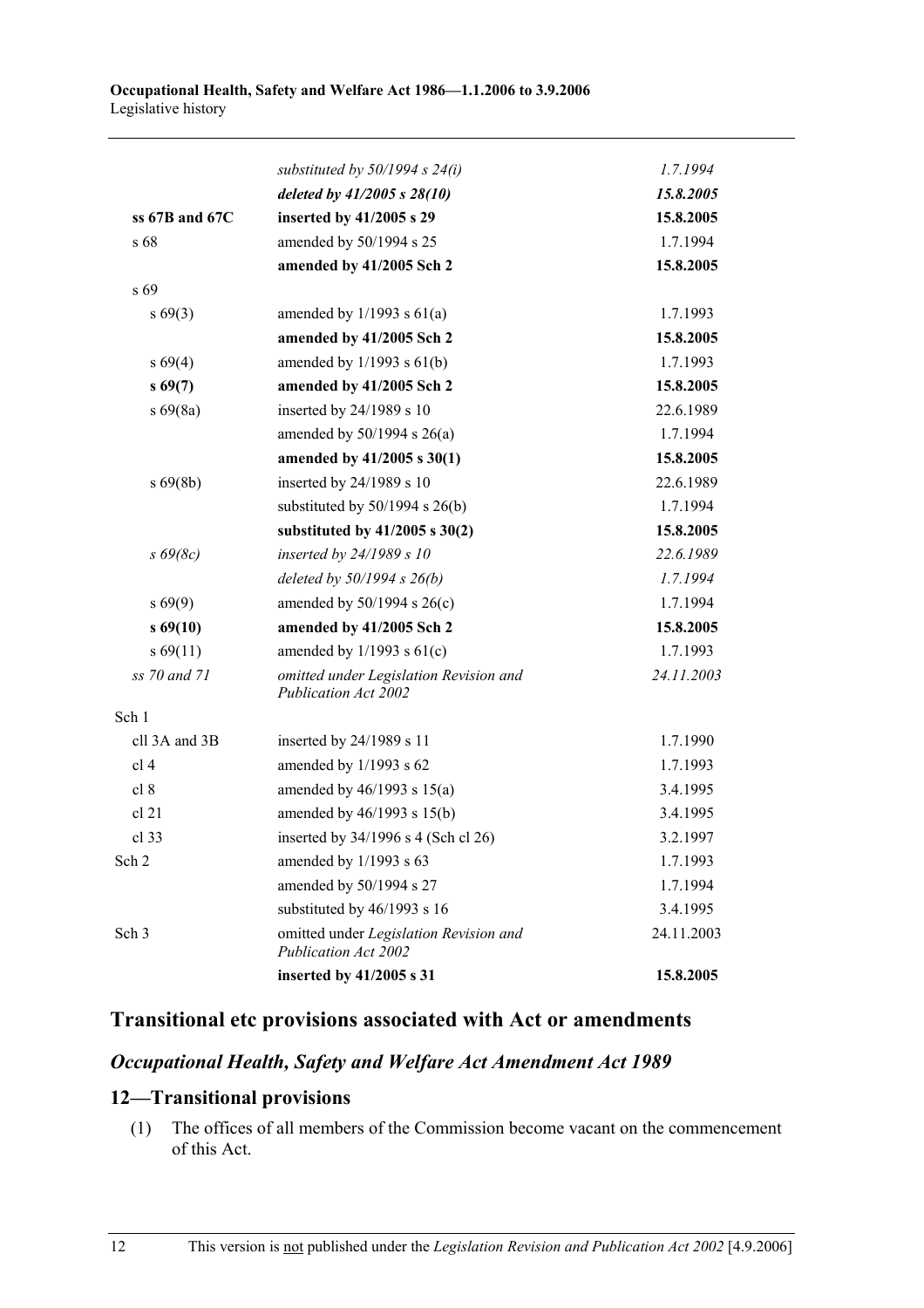- (2) The person who was, immediately before the commencement of this Act, the full-time member of the Commission is entitled to be appointed to the office of Chief Executive Officer of the Commission—
	- (a) for a term equal to the balance of the term for which he or she was appointed as full-time member of the Commission; and
	- (b) on terms and conditions equivalent to the terms and conditions of employment that applied to him or her as full-time member of the Commission.
- (3) The person who was, immediately before the commencement of this Act, the deputy to the full-time member of the Commission is entitled to be appointed to the office of Deputy Chief Executive Officer of the Commission (on the same terms and conditions of employment that applied to him or her as deputy to the full-time member of the Commission).

#### *Statutes Amendment (Chief Inspector) Act 1993*

#### **65—Existing appointments**

This Act does not affect the appointment of any person as an inspector before the commencement of this Act (other than as a Chief Inspector).

#### *Occupational Health, Safety and Welfare (Plant) Amendment Act 1993*

#### **19—Transitional provisions**

The Governor may, by regulation, make such transitional provisions as appear to the Governor to be necessary or expedient on account of the enactment of this Act.

#### *Occupational Health, Safety and Welfare (Administration) Amendment Act 1994*

#### **28—Transitional provisions**

The Governor may, by regulation, make such saving or transitional provisions as appear to the Governor to be necessary or expedient on account of the enactment of this Act.

#### *Statutes Amendment and Repeal (Common Expiation Scheme) Act 1996*

#### **5—Transitional provision**

An Act repealed or amended by this Act will continue to apply (as in force immediately prior to the repeal or amendment coming into operation) to an expiation notice issued under the repealed or amended Act.

#### *Occupational Health, Safety and Welfare (SafeWork SA) Amendment Act 2005, Sch 1*

#### **8—Staff**

- (1) The Minister may, by notice in the Gazette, transfer a person who is a member of the staff of WorkCover immediately before the commencement of this subclause to—
	- (a) the Department; or
	- (b) another administrative unit in the Public Service of the State.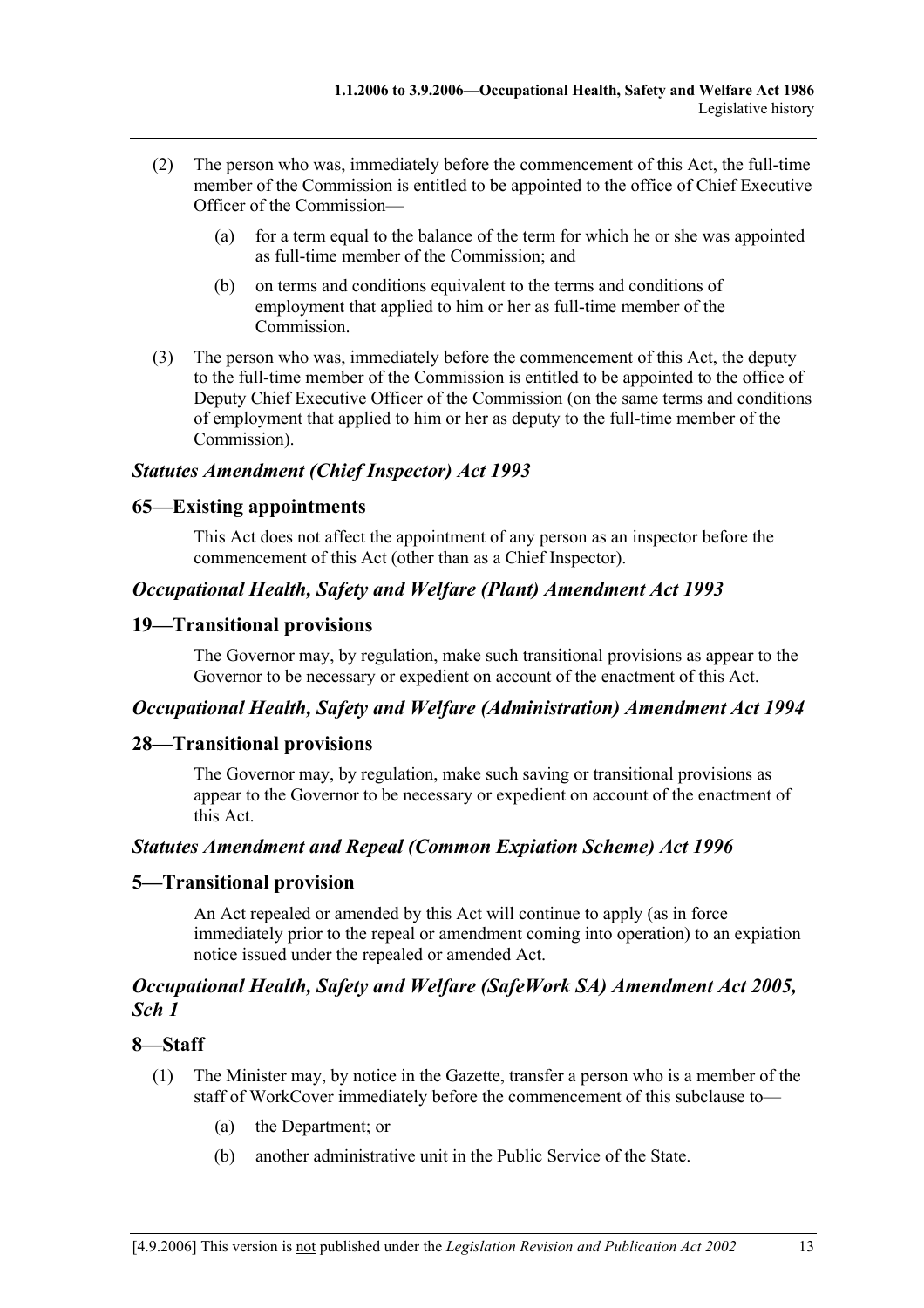- (2) The Minister must obtain the concurrence of the board of management of WorkCover before he or she may act under subclause (1).
- (3) The conditions of employment that will apply to a person on his or her transfer under subclause (1) will be determined by the Commissioner for Public Employment after consultation with—
	- (a) the Chief Executive of the Department and, if a person is being transferred to another administrative unit under subclause (1)(b), the Chief Executive of that other administrative unit; and
	- (b) any registered association that represents the interests of any person who is being transferred; and
	- (c) WorkCover.
- (4) Despite subclause (3), a transfer under subclause (1) will occur without prejudice to any continuity of service of a person and without affecting any accrued right to leave.

#### **9—Property**

- (1) The Governor may, by proclamation made on the recommendation of the Minister, vest an asset, right or liability of WorkCover in—
	- (a) the Crown; or
	- (b) the Minister.
- (2) The Governor may, by proclamation made on the recommendation of the Minister, transfer a monetary amount from WorkCover to the Department on account of the arrangements or functions that are to be established or assumed by the Advisory Committee or the Department after the enactment of this Act.
- (3) The Minister must obtain the concurrence of the board of management of WorkCover before he or she may make a recommendation under subclause (1) or (2).
- (4) Any money transferred from WorkCover under subclause (2) will be paid from the Compensation Fund (without further authorisation under the *Workers Rehabilitation and Compensation Act 1986*).

#### **10—Review of conciliation and mediation scheme**

- (1) The Minister to whom the administration of the principal Act is committed must cause a review to be undertaken in relation to the operation of section 55A of the principal Act after that section has been in operation for a period of 12 months.
- (2) The results of the review must be embodied in a written report and incorporated into the Department's annual report for the financial year during which the review is completed.

#### **11—Training**

 (1) The period within which a person must attend a course of training under section 61(2a) of the principal Act (as enacted by this Act) if the person is appointed as a responsible officer within the first 12 months after the commencement of this clause will be extended from 3 months to 12 months after his or her appointment.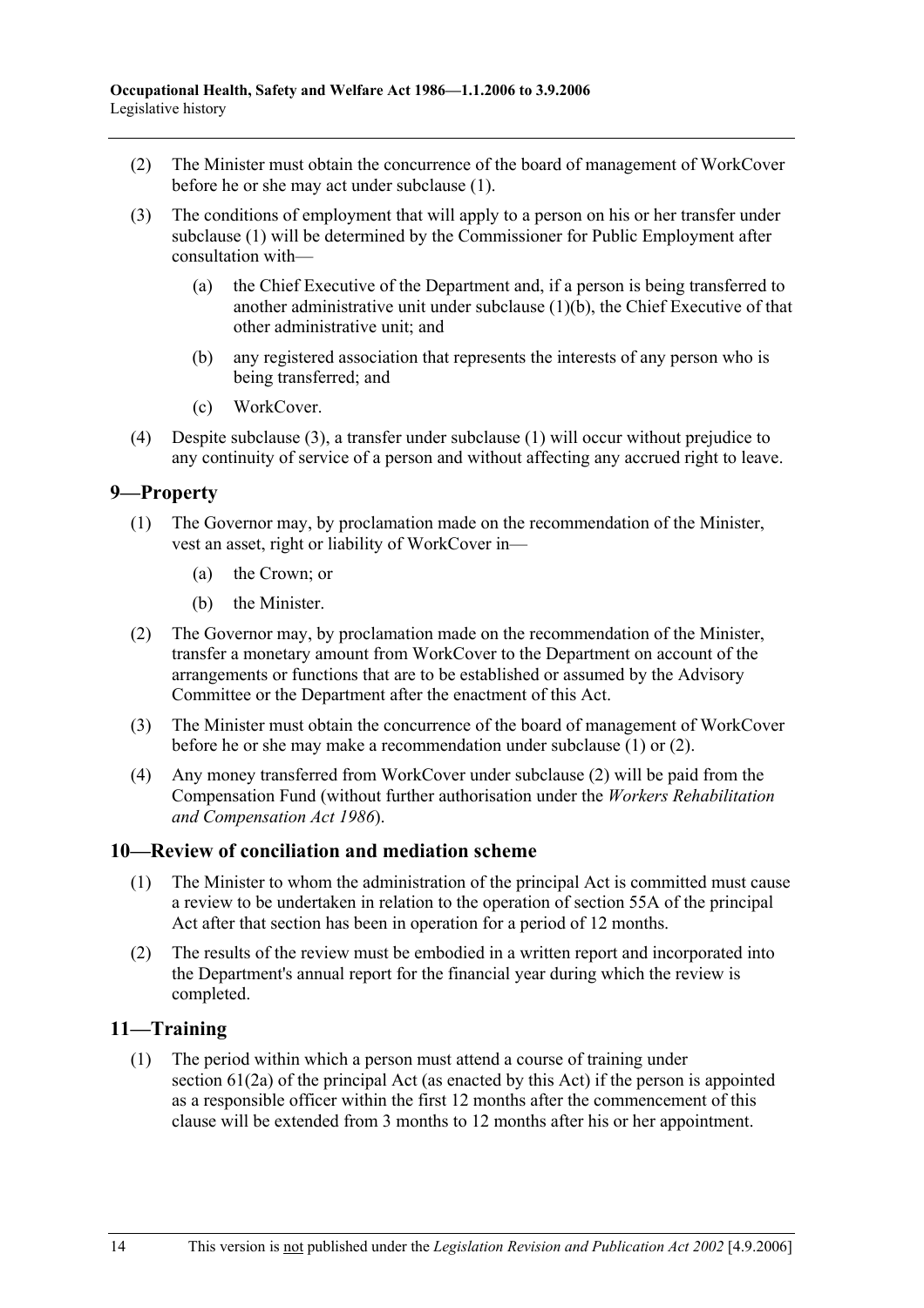- (2) A person who is a responsible officer under section 61 of the principal Act on the commencement of this clause must attend a course of training recognised or approved by the Advisory Committee for the purposes of subsection (2a) of that section within 3 years after the commencement of this clause.
- (3) However—
	- (a) the requirement for a person to attend a course of training under subclause (2) lapses if the person ceases to be a responsible officer for the relevant body corporate (but this paragraph does not derogate from the operation of section 61(2a) of the principal Act); and
	- (b) a person is not required to attend a course of training under subclause (2) if he or she has, before the commencement of this clause, attended a course of training recognised by the Advisory Committee for the purposes of this provision.
- (4) A person who fails to comply with subclause (2) will be guilty of an offence and liable to the same penalty as the penalty that applies to a failure to comply with section 61(2a) of the principal Act.

#### **12—Committee membership**

The persons holding office as members of the Mining and Quarrying Occupational Health and Safety Committee immediately before the commencement of this clause may continue to hold office after the commencement of this clause.

#### **13—Regulations**

The Governor may, by regulation, make other provisions of a saving or transitional nature consequent on the enactment of this Act.

#### **14—Interpretation**

In this Part—

*Advisory Committee* means the SafeWork SA Advisory Committee;

*Compensation Fund* means the Compensation Fund under Part 5 of the *Workers Rehabilitation and Compensation Act 1986*;

*Department* means the administrative unit of the Minister to whom the administration of the principal Act is committed;

*principal Act* means the *Occupational Health, Safety and Welfare Act 1986*;

*registered association* has the same meaning as in the *Occupational Health, Safety and Welfare Act 1986*;

*WorkCover* means the WorkCover Corporation of South Australia.

### **Historical versions**

Reprint No 1—4.2.1991 Reprint No 2—1.7.1993 Reprint No 3—1.7.1994 Reprint No 4—3.4.1995 Reprint No 5—3.2.1997